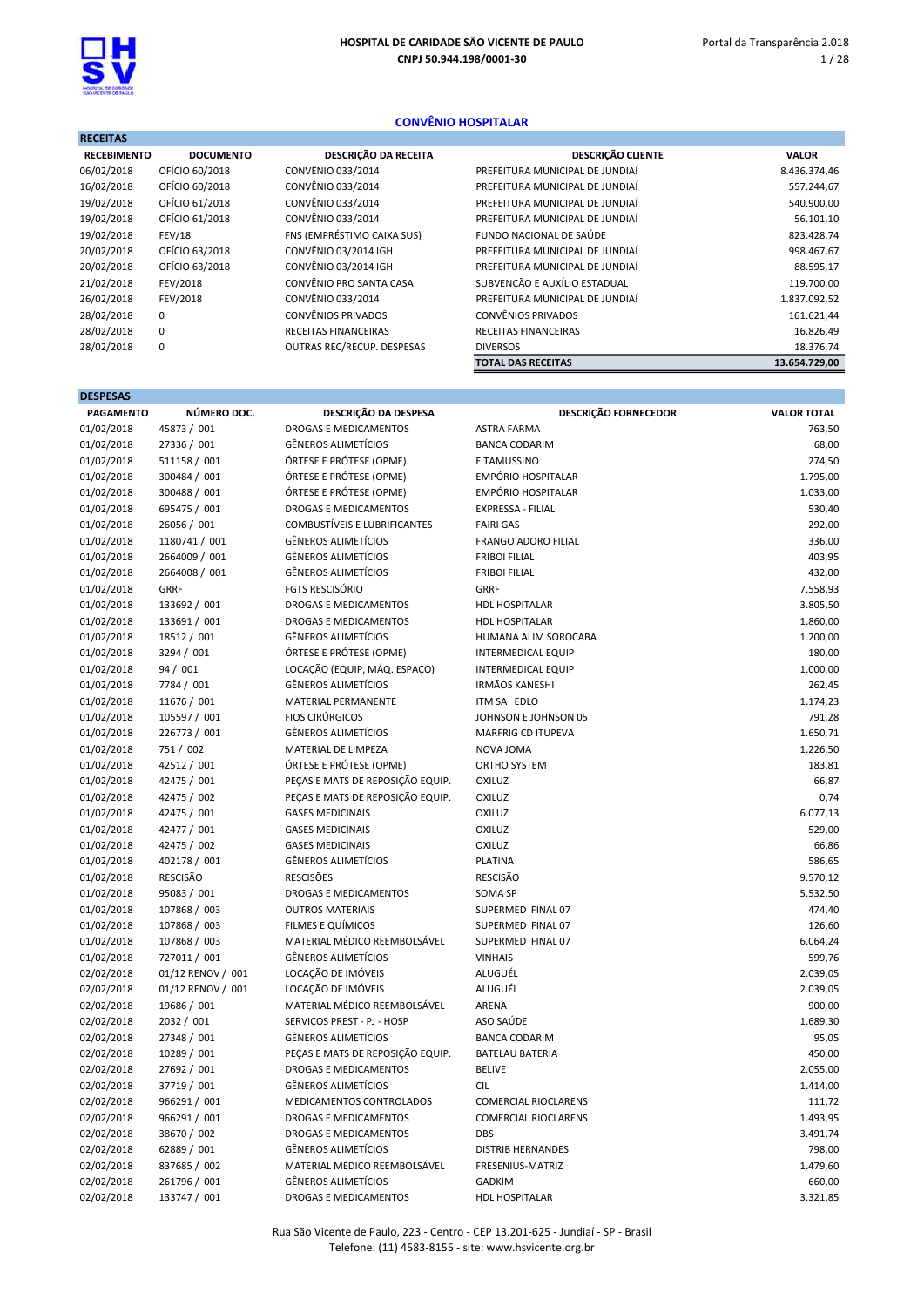识

| HOGIYTA, DE GANDADE<br>GÁO VICENTE DE FAULO |                               |                                                          |                                      |                    |
|---------------------------------------------|-------------------------------|----------------------------------------------------------|--------------------------------------|--------------------|
| 02/02/2018                                  | 206337 / 001                  | DROGAS E MEDICAMENTOS                                    | <b>HOSPFAR</b>                       | 925,50             |
| 02/02/2018                                  | 117272 / 001                  | LOCAÇÃO (EQUIP, MÁQ. ESPAÇO)                             | IBG                                  | 1.003,89           |
| 02/02/2018                                  | 3857 / 001                    | CONT. DE MANUTENÇÃO-HOSP                                 | <b>IBG CRYO FILIAL</b>               | 509,14             |
| 02/02/2018                                  | 30357 / 001                   | LOCAÇÃO (EQUIP, MÁQ. ESPAÇO)                             | <b>IBG CRYO FILIAL</b>               | 3.203,84           |
| 02/02/2018                                  | 1472043 / 002                 | MATERIAL DE LIMPEZA                                      | <b>IMPAKTO</b><br><b>IMPAKTO</b>     | 316,80             |
| 02/02/2018                                  | 1472043 / 002<br>7793 / 001   | <b>OUTROS MATERIAIS</b><br>GÊNEROS ALIMETÍCIOS           | <b>IRMÃOS KANESHI</b>                | 136,00<br>234,82   |
| 02/02/2018<br>02/02/2018                    | 109772 / 001                  | <b>DROGAS E MEDICAMENTOS</b>                             | JP IND FARMAC S/A                    | 1.744,00           |
| 02/02/2018                                  | 17718 / 002                   | DROGAS E MEDICAMENTOS                                    | KOLLIMED                             | 3.384,48           |
| 02/02/2018                                  | 492496 / 001                  | GÊNEROS ALIMETÍCIOS                                      | <b>MAFRA MATRIZ</b>                  | 840,00             |
| 02/02/2018                                  | 47921 / 001                   | MATERIAL MÉDICO REEMBOLSÁVEL                             | <b>MAX MEDICAL</b>                   | 2.782,30           |
| 02/02/2018                                  | 311841 / 002                  | DROGAS E MEDICAMENTOS                                    | <b>MEDCOMERCE</b>                    | 5.683,53           |
| 02/02/2018                                  | 316293 / 001                  | DROGAS E MEDICAMENTOS                                    | MEDCOMERCE                           | 577,35             |
| 02/02/2018                                  | 19635 / 002                   | DROGAS E MEDICAMENTOS                                    | <b>MGMED PRODUTOS HOSPI</b>          | 2.409,51           |
| 02/02/2018                                  | 57960 / 001                   | DROGAS E MEDICAMENTOS                                    | <b>ONCORIO</b>                       | 110.821,90         |
| 02/02/2018                                  | 42550 / 001                   | ÓRTESE E PRÓTESE (OPME)                                  | ORTHO SYSTEM                         | 2.320,00           |
| 02/02/2018                                  | 42526 / 001                   | ÓRTESE E PRÓTESE (OPME)                                  | ORTHO SYSTEM                         | 551,43             |
| 02/02/2018                                  | 42534 / 001                   | ÓRTESE E PRÓTESE (OPME)                                  | ORTHO SYSTEM                         | 174,35             |
| 02/02/2018                                  | 42533 / 001                   | ÓRTESE E PRÓTESE (OPME)                                  | ORTHO SYSTEM                         | 146,64             |
| 02/02/2018                                  | 25822 / 001                   | PEÇAS E MATS DE REPOSIÇÃO EQUIP.                         | OXIGEL MAT HOSP IND                  | 609,98             |
| 02/02/2018                                  | 585936 / 001                  | <b>GÊNEROS ALIMETÍCIOS</b>                               | PAPEL ITUPEVA                        | 1.044,60           |
| 02/02/2018                                  | 94228 / 001                   | MATL MANUT.PREDIAL, ELÉTR, HID.                          | <b>SANTIL FILIAL</b>                 | 2.397,16           |
| 02/02/2018                                  | 6473 / 001                    | CONT. DE MANUNTEÇÃO-HOSP<br><b>DROGAS E MEDICAMENTOS</b> | SIEMENS HEALTHCARE<br><b>SOMA SP</b> | 1.283,55           |
| 02/02/2018                                  | 95184 / 001<br>118449 / 001   | MEDICAMENTOS CONTROLADOS                                 | SUPERMED FINAL 07                    | 490,00<br>48,60    |
| 02/02/2018<br>02/02/2018                    | 118368 / 001                  | MATERIAL MÉDICO REEMBOLSÁVEL                             | SUPERMED FINAL 07                    | 250,75             |
| 02/02/2018                                  | 118449 / 001                  | DROGAS E MEDICAMENTOS                                    | SUPERMED FINAL 07                    | 4.348,07           |
| 02/02/2018                                  | 73486 / 001                   | MATERIAL DE LIMPEZA                                      | <b>TERRÃO</b>                        | 540,00             |
| 02/02/2018                                  | 548918139-0 / 001             | CONT. DE MANUTENÇÃO-HOSP                                 | <b>VIVO</b>                          | 684,15             |
| 05/02/2018                                  | 122398 / 001                  | <b>DROGAS E MEDICAMENTOS</b>                             | ABL                                  | 17.404,50          |
| 05/02/2018                                  | 10/12 / 001                   | LOCAÇÃO DE IMÓVEIS                                       | ALUGUÉL                              | 5.683,70           |
| 05/02/2018                                  | 09/12 / 001                   | LOCAÇÃO DE IMÓVEIS                                       | ALUGUÉL                              | 6.784,19           |
| 05/02/2018                                  | 60596 / 001                   | DROGAS E MEDICAMENTOS                                    | ANBIOTON IMPORTADO                   | 1.750,80           |
| 05/02/2018                                  | 3811 / 001                    | ÓRTESE E PRÓTESE (OPME)                                  | <b>ART MEDICA</b>                    | 2.975,00           |
| 05/02/2018                                  | 169730 / 001                  | DROGAS E MEDICAMENTOS                                    | ATIVA GO                             | 243,94             |
| 05/02/2018                                  | 27367 / 001                   | GÊNEROS ALIMETÍCIOS                                      | <b>BANCA CODARIM</b>                 | 62,25              |
| 05/02/2018                                  | 27379 / 001                   | <b>GÊNEROS ALIMETÍCIOS</b>                               | <b>BANCA CODARIM</b>                 | 46,60              |
| 05/02/2018                                  | 27760 / 001                   | DROGAS E MEDICAMENTOS                                    | <b>BELIVE</b>                        | 1.138,00           |
| 05/02/2018                                  | 264471 / 001                  | MATERIAL DE LIMPEZA                                      | <b>BUNZL HIGIENE</b>                 | 349,68             |
| 05/02/2018<br>05/02/2018                    | 264546 / 001<br>44463 / 001   | <b>GÊNEROS ALIMETÍCIOS</b><br>LOCAÇÃO DE EQUIPAMENTOS    | <b>BUNZL HIGIENE</b><br>CAFÉ CAIÇARA | 357,54<br>122,00   |
| 05/02/2018                                  | 768555 / 003                  | <b>OUTROS MATERIAIS</b>                                  | CBS                                  | 24,00              |
| 05/02/2018                                  | 768555 / 003                  | MATERIAL MÉDICO REEMBOLSÁVEL                             | CBS                                  | 565,36             |
| 05/02/2018                                  | 37753 / 001                   | <b>GËNEROS ALIMETÍCIOS</b>                               | <b>CIL</b>                           | 783,00             |
| 05/02/2018                                  | 897203 / 001                  | <b>OUTROS MATERIAIS</b>                                  | CIRÚRGICA FERNANDES                  | 644,00             |
| 05/02/2018                                  | 897203 / 001                  | MATERIAL MÉDICO REEMBOLSÁVEL                             | CIRÚRGICA FERNANDES                  | 18.644,08          |
| 05/02/2018                                  | 38953 / 001                   | DROGAS E MEDICAMENTOS                                    | DBS                                  | 1.796,10           |
| 05/02/2018                                  | 334 / 001                     | CONT. DE MANUTENÇÃO-HOSP                                 | DEXTERMED                            | 2.970,58           |
| 05/02/2018                                  | 154446 / 001                  | MATERIAL MÉDICO REEMBOLSÁVEL                             | <b>DIPROMED</b>                      | 1.899,98           |
| 05/02/2018                                  | 5879 / 001                    | MATERIAL DE LIMPEZA                                      | <b>ELITE</b>                         | 1.693,17           |
| 05/02/2018                                  | 300978 / 001                  | ÓRTESE E PRÓTESE (OPME)                                  | EMPÓRIO HOSPITALAR                   | 1.287,00           |
| 05/02/2018                                  | 1292753 / 003                 | DROGAS E MEDICAMENTOS                                    | <b>EUROFARMA</b>                     | 800,16             |
| 05/02/2018                                  | 1293568 / 003                 | DROGAS E MEDICAMENTOS                                    | <b>EUROFARMA</b>                     | 1.333,60           |
| 05/02/2018                                  | 104990 / 001                  | DROGAS E MEDICAMENTOS                                    | <b>EXPRESSA</b>                      | 11.440,11          |
| 05/02/2018                                  | 669 / 001                     | DROGAS E MEDICAMENTOS                                    | <b>FAST FARMA</b>                    | 1.080,00           |
| 05/02/2018                                  | 2545363 / 001<br>838882 / 003 | <b>GÊNEROS ALIMETÍCIOS</b><br>GÊNEROS ALIMETÍCIOS        | <b>FESTPAN</b>                       | 347,90<br>2.876,61 |
| 05/02/2018<br>05/02/2018                    | 838882 / 002                  | GÊNEROS ALIMETÍCIOS                                      | FRESENIUS-MATRIZ<br>FRESENIUS-MATRIZ | 2.706,00           |
| 05/02/2018                                  | 837834 / 002                  | DROGAS E MEDICAMENTOS                                    | FRESENIUS-MATRIZ                     | 14.704,00          |
| 05/02/2018                                  | 837836 / 002                  | DROGAS E MEDICAMENTOS                                    | FRESENIUS-MATRIZ                     | 292,50             |
| 05/02/2018                                  | 460130 / 001                  | PEÇAS E MATS DE REPOSIÇÃO EQUIP.                         | <b>FRIGELAR OSASCO</b>               | 466,90             |
| 05/02/2018                                  | <b>PROCESSO</b>               | LEGAIS E JURÍDICAS                                       | <b>GRU SINDICATO DOS ENFERMEIROS</b> | 600,00             |
| 05/02/2018                                  | 16858 / 001                   | DROGAS E MEDICAMENTOS                                    | <b>HALEX ISTAR SP</b>                | 1.397,80           |
| 05/02/2018                                  | 4327 / 002                    | MATERIAL MÉDICO REEMBOLSÁVEL                             | <b>HEMOPHARMA</b>                    | 2.836,12           |
| 05/02/2018                                  | 206932 / 001                  | DROGAS E MEDICAMENTOS                                    | <b>HOSPFAR</b>                       | 716,00             |
| 05/02/2018                                  | 35854 / 001                   | <b>GASES MEDICINAIS</b>                                  | <b>IBG CRYO FILIAL</b>               | 5.585,06           |
| 05/02/2018                                  | 1487312 / 001                 | GÊNEROS ALIMETÍCIOS                                      | <b>IMPAKTO</b>                       | 665,12             |
| 05/02/2018                                  | 7800 / 001                    | GÊNEROS ALIMETÍCIOS                                      | <b>IRMÃOS KANESHI</b>                | 434,20             |
| 05/02/2018                                  | 7809 / 001                    | GÊNEROS ALIMETÍCIOS                                      | <b>IRMÃOS KANESHI</b>                | 672,86             |

Rua São Vicente de Paulo, 223 - Centro - CEP 13.201-625 - Jundiaí - SP - Brasil Telefone: (11) 4583-8155 - site: www.hsvicente.org.br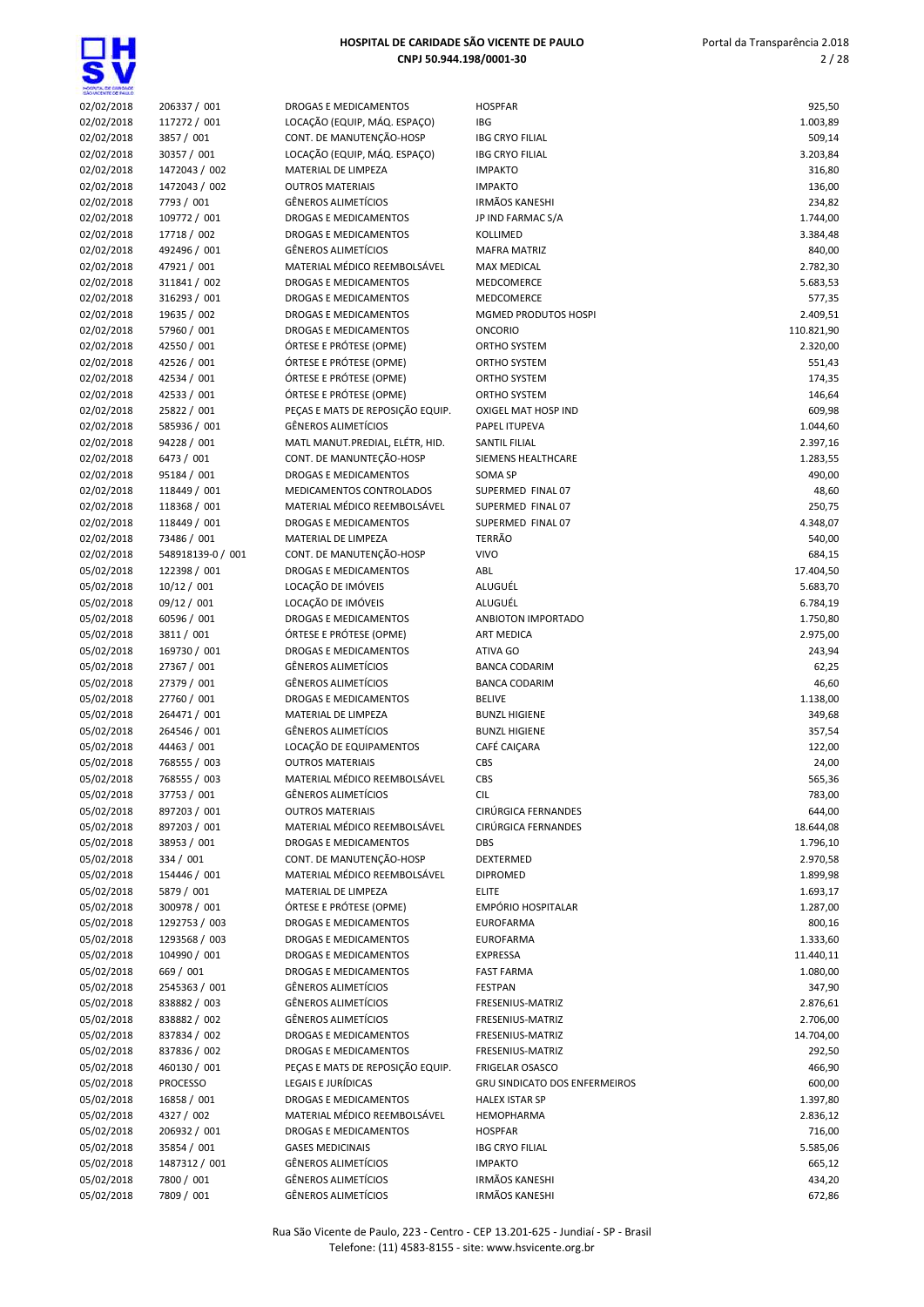| HOSPITAL DE GANDADE<br>SÃO VICENTE DE FAIX O |                                |                                                          |                                              |                    |
|----------------------------------------------|--------------------------------|----------------------------------------------------------|----------------------------------------------|--------------------|
| 05/02/2018                                   | 168327 / 001                   | GÊNEROS ALIMETÍCIOS                                      | <b>JCA FOODS</b>                             | 423,14             |
| 05/02/2018                                   | 76066 / 001                    | <b>GÊNEROS ALIMETÍCIOS</b>                               | JOATE COM E REP                              | 394,28             |
| 05/02/2018                                   | 141820 / 001                   | ÓRTESE E PRÓTESE (OPME)                                  | JOHNSON E JOHNSON 68                         | 9.756,86           |
| 05/02/2018                                   | 150692 / 001                   | DROGAS E MEDICAMENTOS                                    | KONIMAGEM COML LTDA                          | 10.075,00          |
| 05/02/2018                                   | 58270 / 002<br>2330 / 001      | MATERIAL MÉDICO REEMBOLSÁVEL<br>SERVIÇOS MÉDICOS - PJ    | <b>LABOR IMPORT</b><br>LABORATÓRIO DE ANAT.  | 7.108,59           |
| 05/02/2018<br>05/02/2018                     | 1615466 / 001                  | DROGAS E MEDICAMENTOS                                    | <b>MAFRA FILIAL GO</b>                       | 476,75<br>1.020,00 |
| 05/02/2018                                   | 230566 / 001                   | <b>GÊNEROS ALIMETÍCIOS</b>                               | <b>MARFRIG CD ITUPEVA</b>                    | 1.095,24           |
| 05/02/2018                                   | 316706 / 001                   | <b>DROGAS E MEDICAMENTOS</b>                             | MEDCOMERCE                                   | 923,76             |
| 05/02/2018                                   | 440847 / 001                   | MEDICAMENTOS CONTROLADOS                                 | MEDICAMENTAL                                 | 371,50             |
| 05/02/2018                                   | 440417 / 001                   | DROGAS E MEDICAMENTOS                                    | MEDICAMENTAL                                 | 46.020,00          |
| 05/02/2018                                   | 440847 / 001                   | DROGAS E MEDICAMENTOS                                    | MEDICAMENTAL                                 | 778,54             |
| 05/02/2018                                   | 20593 / 001                    | DROGAS E MEDICAMENTOS                                    | <b>MGMED PRODUTOS HOSPI</b>                  | 711,81             |
| 05/02/2018                                   | 20590 / 001                    | DROGAS E MEDICAMENTOS                                    | MGMED PRODUTOS HOSPI                         | 1.309,15           |
| 05/02/2018                                   | 77776 / 001                    | DROGAS E MEDICAMENTOS                                    | MULTIFARMA                                   | 980,91             |
| 05/02/2018                                   | 469128 / 002                   | MATERIAL DE LIMPEZA                                      | NACIONAL MEDICAMENTO                         | 246,60             |
| 05/02/2018<br>05/02/2018                     | 469128 / 002<br>469128 / 002   | <b>OUTROS MATERIAIS</b><br>FILMES E QUÍMICOS             | NACIONAL MEDICAMENTO<br>NACIONAL MEDICAMENTO | 1.632,00<br>76,32  |
| 05/02/2018                                   | 469128 / 002                   | MATERIAL MÉDICO REEMBOLSÁVEL                             | NACIONAL MEDICAMENTO                         | 599,95             |
| 05/02/2018                                   | 46761 / 001                    | <b>DROGAS E MEDICAMENTOS</b>                             | <b>NOVAMED</b>                               | 9.600,00           |
| 05/02/2018                                   | 46762 / 001                    | <b>DROGAS E MEDICAMENTOS</b>                             | <b>NOVAMED</b>                               | 2.640,00           |
| 05/02/2018                                   | 46304 / 001                    | DROGAS E MEDICAMENTOS                                    | <b>OPEM</b>                                  | 2.900,00           |
| 05/02/2018                                   | 42614 / 001                    | ÓRTESE E PRÓTESE (OPME)                                  | <b>ORTHO SYSTEM</b>                          | 5.680,00           |
| 05/02/2018                                   | 42618 / 001                    | ÓRTESE E PRÓTESE (OPME)                                  | <b>ORTHO SYSTEM</b>                          | 913,16             |
| 05/02/2018                                   | 42622 / 001                    | ÓRTESE E PRÓTESE (OPME)                                  | <b>ORTHO SYSTEM</b>                          | 257,48             |
| 05/02/2018                                   | 42619 / 001                    | ÓRTESE E PRÓTESE (OPME)                                  | ORTHO SYSTEM                                 | 183,81             |
| 05/02/2018                                   | 42565 / 001                    | ÓRTESE E PRÓTESE (OPME)                                  | <b>ORTHO SYSTEM</b>                          | 764,34             |
| 05/02/2018                                   | 42620 / 001                    | ÓRTESE E PRÓTESE (OPME)                                  | ORTHO SYSTEM                                 | 2.674,35           |
| 05/02/2018                                   | 42623 / 001                    | ÓRTESE E PRÓTESE (OPME)                                  | <b>ORTHO SYSTEM</b>                          | 344,13             |
| 05/02/2018<br>05/02/2018                     | 42621 / 001<br>586344 / 001    | ÓRTESE E PRÓTESE (OPME)<br><b>GÊNEROS ALIMETÍCIOS</b>    | ORTHO SYSTEM<br>PAPEL ITUPEVA                | 978,92<br>214,00   |
| 05/02/2018                                   | 330077 / 001                   | <b>GÊNEROS ALIMETÍCIOS</b>                               | POLIFRIGOR S.A.                              | 2.003,32           |
| 05/02/2018                                   | 507749 / 001                   | MATERIAL DE LIMPEZA                                      | <b>PROLIM</b>                                | 20.541,60          |
| 05/02/2018                                   | 507914 / 001                   | MATERIAL DE LIMPEZA                                      | PROLIM                                       | 3.922,00           |
| 05/02/2018                                   | 6741 / 001                     | <b>GÊNEROS ALIMETÍCIOS</b>                               | QUALYLAB                                     | 3.674,00           |
| 05/02/2018                                   | <b>RESCISÃO</b>                | <b>RESCISÕES</b>                                         | <b>RESCISÃO</b>                              | 53.703,19          |
| 05/02/2018                                   | <b>RESCISÃO</b>                | RESCISÕES PARCELADAS HOSPITAL                            | <b>RESCISÃO</b>                              | 1.112,55           |
| 05/02/2018                                   | <b>RESCISÃO</b>                | RESCISÕES PARCELADAS HOSPITAL                            | <b>RESCISÃO</b>                              | 221,30             |
| 05/02/2018                                   | 443915 / 001                   | DROGAS E MEDICAMENTOS                                    | RIOCLARENSE                                  | 36.900,00          |
| 05/02/2018                                   | 195636 / 001                   | <b>GÊNEROS ALIMETÍCIOS</b>                               | SANNA COM ALIMENTOS                          | 1.646,72           |
| 05/02/2018                                   | 767393 / 001                   | DROGAS E MEDICAMENTOS                                    | <b>SANTA RITA</b>                            | 4.458,00           |
| 05/02/2018                                   | 87279 / 001                    | <b>DROGAS E MEDICAMENTOS</b>                             | <b>SANTA RITA</b>                            | 3.675,00           |
| 05/02/2018<br>05/02/2018                     | 2021993 / 001<br>1925845 / 001 | SERVIÇOS PREST - PJ - HOSP<br><b>GÊNEROS ALIMETÍCIOS</b> | SERASA<br>SERRAMAR                           | 270,88<br>420,00   |
| 05/02/2018                                   | 1929734 / 001                  | GÊNEROS ALIMETÍCIOS                                      | SERRAMAR                                     | 861,00             |
| 05/02/2018                                   | 1927623 / 001                  | <b>GÊNEROS ALIMETÍCIOS</b>                               | SERRAMAR                                     | 462,00             |
| 05/02/2018                                   | 212160 / 001                   | DROGAS E MEDICAMENTOS                                    | SERVIMED-GO                                  | 47,98              |
| 05/02/2018                                   | 136211 / 001                   | DROGAS E MEDICAMENTOS                                    | SODROGAS                                     | 1.332,00           |
| 05/02/2018                                   | 95301 / 001                    | MEDICAMENTOS CONTROLADOS                                 | SOMA SP                                      | 1.414,91           |
| 05/02/2018                                   | 95301 / 001                    | DROGAS E MEDICAMENTOS                                    | SOMA SP                                      | 5.003,86           |
| 05/02/2018                                   | 95268 / 001                    | DROGAS E MEDICAMENTOS                                    | SOMA SP                                      | 475,00             |
| 05/02/2018                                   | 95274 / 001                    | DROGAS E MEDICAMENTOS                                    | SOMA SP                                      | 752,00             |
| 05/02/2018                                   | 72127 / 001                    | DROGAS E MEDICAMENTOS                                    | SOQUÍMICA LABORAT                            | 708,00             |
| 05/02/2018                                   | 6590 / 001                     | CONT. DE MANUTENÇÃO-HOSP                                 | SPHERE IT                                    | 2.647,75           |
| 05/02/2018                                   | 108608 / 003<br>118795 / 001   | FILMES E QUÍMICOS<br>DROGAS E MEDICAMENTOS               | SUPERMED FINAL 07<br>SUPERMED FINAL 07       | 872,67             |
| 05/02/2018<br>05/02/2018                     | 53400 / 001                    | MATERIAL DE LIMPEZA                                      | <b>TEFFE LUBRIFICANTES</b>                   | 2.142,00<br>75,20  |
| 05/02/2018                                   | 53400 / 001                    | MATL MANUT.PREDIAL, ELÉTR, HID.                          | TEFFE LUBRIFICANTES                          | 202,60             |
| 05/02/2018                                   | 73534 / 001                    | <b>GÊNEROS ALIMETÍCIOS</b>                               | TERRÃO                                       | 665,30             |
| 05/02/2018                                   | 735344 / 001                   | <b>VALE TRANSPORTE</b>                                   | TRANSURB                                     | 109,50             |
| 05/02/2018                                   | 345197 / 001                   | DROGAS E MEDICAMENTOS                                    | WERBRAN                                      | 690,90             |
| 05/02/2018                                   | 386626 / 001                   | LOCAÇÃO (EQUIP, MÁQ. ESPAÇO)                             | WHITE MARTINS LOC.                           | 160,93             |
| 05/02/2018                                   | 95347 / 002                    | MATERIAL MÉDICO REEMBOLSÁVEL                             | ZAMMI                                        | 4.982,00           |
| 06/02/2018                                   | 27378 / 001                    | <b>GÊNEROS ALIMETÍCIOS</b>                               | <b>BANCA CODARIM</b>                         | 289,75             |
| 06/02/2018                                   | 771004 / 001                   | ÓRTESE E PRÓTESE (OPME)                                  | <b>BIOTRONIK</b>                             | 500,00             |
| 06/02/2018                                   | 771009 / 001                   | ÓRTESE E PRÓTESE (OPME)                                  | <b>BIOTRONIK</b>                             | 500,00             |
| 06/02/2018                                   | 99377 / 001                    | <b>GÊNEROS ALIMETÍCIOS</b>                               | CAFE CAICARA                                 | 2.289,50           |
| 06/02/2018                                   | 89161 / 001                    | <b>GÊNEROS ALIMETÍCIOS</b>                               | <b>CATABY FINAL 57</b>                       | 187,20             |
| 06/02/2018                                   | 779568 / 001                   | GÊNEROS ALIMETÍCIOS                                      | <b>CDI</b>                                   | 2.559,75           |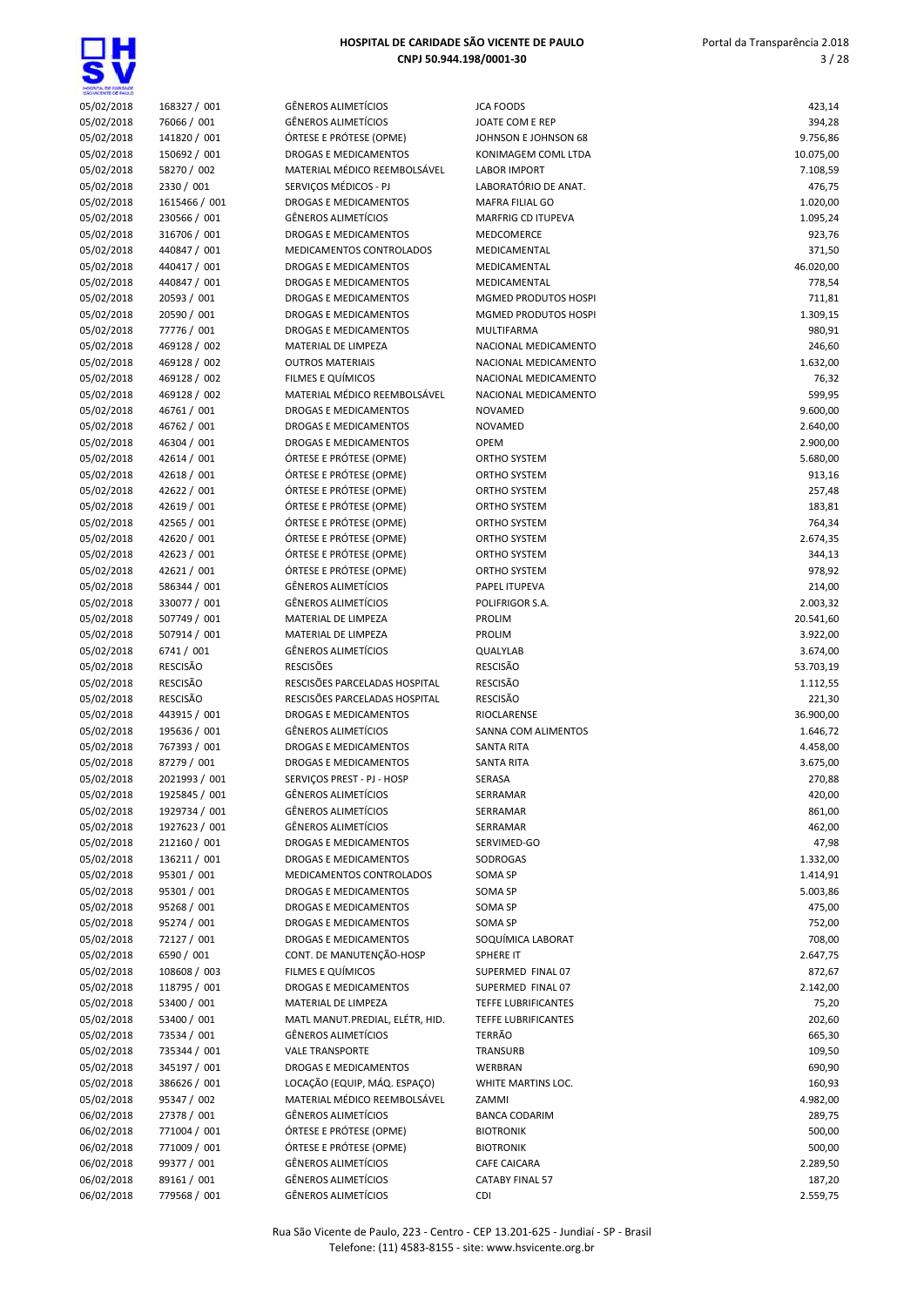| HOSPITA, DE CARDADE<br>SÃO VICENTE DE FAILLO |                              |                            |
|----------------------------------------------|------------------------------|----------------------------|
| 06/02/2018                                   | 134339 / 002<br>850568 / 001 | MATI<br><b>DRO</b>         |
| 06/02/2018<br>06/02/2018                     | 851542 / 001                 | <b>DRO</b>                 |
| 06/02/2018                                   | 850802 / 001                 | <b>DRO</b>                 |
| 06/02/2018                                   | 176214 / 001                 | <b>DRO</b>                 |
| 06/02/2018                                   | 2546391 / 001                | GÊNE                       |
| 06/02/2018                                   | JANEIRO/18 / 001             | SALÁ                       |
| 06/02/2018                                   | JANEIRO/18 / 001             | SALÁ                       |
| 06/02/2018                                   | JANEIRO/18 / 001             | SALÁ                       |
| 06/02/2018                                   | 1184445 / 001                | GÊNE                       |
| 06/02/2018                                   | 819243 / 003                 | <b>DESP</b>                |
| 06/02/2018                                   | 819243 / 003                 | GÊNE                       |
| 06/02/2018                                   | 249091 / 001                 | GASE<br>GÊNE               |
| 06/02/2018<br>06/02/2018                     | 7813 / 001<br>1599563 / 001  | <b>DRO</b>                 |
| 06/02/2018                                   | 1599558 / 001                | <b>DRO</b>                 |
| 06/02/2018                                   | 1615203 / 001                | <b>DRO</b>                 |
| 06/02/2018                                   | 233223 / 001                 | <b>DESP</b>                |
| 06/02/2018                                   | 233223 / 001                 | GÊNE                       |
| 06/02/2018                                   | 79803 / 001                  | GÊNE                       |
| 06/02/2018                                   | 42589 / 001                  | PEÇA                       |
| 06/02/2018                                   | 42589 / 002                  | PEÇA                       |
| 06/02/2018                                   | 42589 / 001                  | GASE                       |
| 06/02/2018                                   | 42589 / 002                  | GASE                       |
| 06/02/2018<br>06/02/2018                     | 42583 / 001<br>JAN/18 / 001  | GASE<br><b>PENS</b>        |
| 06/02/2018                                   | JAN/18 / 001                 | <b>PENS</b>                |
| 06/02/2018                                   | JAN/18 / 001                 | PENS                       |
| 06/02/2018                                   | JAN/18 / 001                 | <b>PENS</b>                |
| 06/02/2018                                   | JAN/18 / 001                 | <b>PENS</b>                |
| 06/02/2018                                   | JAN/18 / 001                 | <b>PENS</b>                |
| 06/02/2018                                   | JAN/18 / 001                 | <b>PENS</b>                |
| 06/02/2018                                   | JAN/18 / 001                 | <b>PENS</b>                |
| 06/02/2018                                   | JAN/18 / 001                 | <b>PENS</b>                |
| 06/02/2018                                   | JAN/18 / 001                 | <b>PENS</b>                |
| 06/02/2018                                   | JAN/18 / 001                 | PENS<br><b>PENS</b>        |
| 06/02/2018<br>06/02/2018                     | JAN/18 / 001<br>JAN/18 / 001 | PENS                       |
| 06/02/2018                                   | JAN/18 / 001                 | <b>PENS</b>                |
| 06/02/2018                                   | JAN/18 / 001                 | <b>PENS</b>                |
| 06/02/2018                                   | JAN/18 / 001                 | PENS                       |
| 06/02/2018                                   | JAN/18 / 001                 | <b>PENS</b>                |
| 06/02/2018                                   | JAN/18 / 001                 | <b>PENS</b>                |
| 06/02/2018                                   | JAN/18 / 001                 | <b>PENS</b>                |
| 06/02/2018                                   | JAN/18 / 001                 | PENS                       |
| 06/02/2018                                   | JAN/18 / 001                 | <b>PENS</b>                |
| 06/02/2018                                   | JAN/18 / 001                 | <b>PENS</b>                |
| 06/02/2018<br>06/02/2018                     | JAN/18 / 001<br>JAN/18 / 001 | <b>PENS</b><br><b>PENS</b> |
| 06/02/2018                                   | JAN/18 / 001                 | PENS                       |
| 06/02/2018                                   | JAN/18 / 001                 | <b>PENS</b>                |
| 06/02/2018                                   | JAN/18 / 001                 | <b>PENS</b>                |
| 06/02/2018                                   | JAN/18 / 001                 | PENS                       |
| 06/02/2018                                   | JAN/18 / 001                 | <b>PENS</b>                |
| 06/02/2018                                   | JAN/18 / 001                 | PENS                       |
| 06/02/2018                                   | 1624 / 001                   | GÊNE                       |
| 06/02/2018                                   | <b>PROCESSO</b>              | CON <sub>1</sub>           |
| 06/02/2018                                   | 507914 / 002                 | MATI                       |
| 06/02/2018<br>06/02/2018                     | 29 / 001<br>304880 / 001     | <b>CON1</b><br>MATI        |
| 06/02/2018                                   | 6902 / 001                   | MATI                       |
| 06/02/2018                                   | 6902 / 001                   | PEÇA                       |
| 06/02/2018                                   | 210590 / 001                 | <b>MED</b>                 |
| 06/02/2018                                   | 210590 / 001                 | <b>DRO</b>                 |
| 06/02/2018                                   | 213806 / 001                 | <b>DRO</b>                 |
| 06/02/2018                                   | 20180130000466 / 001         | VALE                       |
| 07/02/2018                                   | 27 / 001                     | SERV                       |

| 06/02/2018 | 134339 / 002         | MATERIAL MÉDICO REEMBOLSÁVEL     | CIRUR. SÃO JOSÉ 04                       | 8.736,15     |
|------------|----------------------|----------------------------------|------------------------------------------|--------------|
| 06/02/2018 | 850568 / 001         | <b>DROGAS E MEDICAMENTOS</b>     | DUPATRI CNPJ 26 GO                       | 1.569,69     |
| 06/02/2018 | 851542 / 001         | DROGAS E MEDICAMENTOS            | <b>DUPATRI CNPJ 26 GO</b>                | 354,00       |
| 06/02/2018 | 850802 / 001         | DROGAS E MEDICAMENTOS            | DUPATRI CNPJ 26 GO                       | 65,00        |
| 06/02/2018 | 176214 / 001         | DROGAS E MEDICAMENTOS            | <b>FARMARIN</b>                          | 223,00       |
| 06/02/2018 | 2546391 / 001        | <b>GÊNEROS ALIMETÍCIOS</b>       | <b>FESTPAN</b>                           | 607,20       |
| 06/02/2018 | JANEIRO/18 / 001     | SALÁRIOS E ORDENADOS             | FOLHA JANEIRO/2018                       | 4.886.533,05 |
| 06/02/2018 | JANEIRO/18 / 001     | SALÁRIOS E ORDENADOS             | FOLHA JANEIRO/2018                       | 9.523,35     |
| 06/02/2018 | JANEIRO/18 / 001     | SALÁRIOS E ORDENADOS             | FOLHA JANEIRO/2018                       | 5.985,80     |
| 06/02/2018 | 1184445 / 001        | <b>GÊNEROS ALIMETÍCIOS</b>       | <b>FRANGO ADORO FILIAL</b>               | 212,00       |
|            |                      | <b>DESPESAS FINANCEIRAS</b>      |                                          |              |
| 06/02/2018 | 819243 / 003         |                                  | FRESENIUS-MATRIZ                         | 4,84         |
| 06/02/2018 | 819243 / 003         | <b>GÊNEROS ALIMETÍCIOS</b>       | FRESENIUS-MATRIZ                         | 3.632,63     |
| 06/02/2018 | 249091 / 001         | <b>GASES MEDICINAIS</b>          | <b>IBG</b>                               | 256,31       |
| 06/02/2018 | 7813 / 001           | <b>GÊNEROS ALIMETÍCIOS</b>       | <b>IRMÃOS KANESHI</b>                    | 379,99       |
| 06/02/2018 | 1599563 / 001        | DROGAS E MEDICAMENTOS            | MAFRA FILIAL GO                          | 15.518,50    |
| 06/02/2018 | 1599558 / 001        | <b>DROGAS E MEDICAMENTOS</b>     | MAFRA FILIAL GO                          | 4.360,00     |
| 06/02/2018 | 1615203 / 001        | DROGAS E MEDICAMENTOS            | MAFRA FILIAL GO                          | 7.500,00     |
| 06/02/2018 | 233223 / 001         | <b>DESPESAS FINANCEIRAS</b>      | MARFRIG CD ITUPEVA                       | 0,01         |
| 06/02/2018 | 233223 / 001         | GÊNEROS ALIMETÍCIOS              | MARFRIG CD ITUPEVA                       | 1.834,37     |
| 06/02/2018 | 79803 / 001          | <b>GÊNEROS ALIMETÍCIOS</b>       | <b>OVOS PRETI</b>                        | 448,00       |
| 06/02/2018 | 42589 / 001          | PEÇAS E MATS DE REPOSIÇÃO EQUIP. | <b>OXILUZ</b>                            | 148,64       |
| 06/02/2018 | 42589 / 002          | PEÇAS E MATS DE REPOSIÇÃO EQUIP. | <b>OXILUZ</b>                            | 4,27         |
| 06/02/2018 | 42589 / 001          | <b>GASES MEDICINAIS</b>          | <b>OXILUZ</b>                            | 5.176,86     |
| 06/02/2018 | 42589 / 002          | <b>GASES MEDICINAIS</b>          | OXILUZ                                   | 148,63       |
| 06/02/2018 | 42583 / 001          | <b>GASES MEDICINAIS</b>          | <b>OXILUZ</b>                            | 644,00       |
| 06/02/2018 | JAN/18 / 001         | PENSÃO ALIMENTÍCIA               | PENSÃO ALIMENTÍCIA                       | 415,62       |
|            | JAN/18 / 001         | PENSÃO ALIMENTÍCIA               | PENSÃO ALIMENTÍCIA                       |              |
| 06/02/2018 |                      |                                  | PENSÃO ALIMENTÍCIA                       | 670,82       |
| 06/02/2018 | JAN/18 / 001         | PENSÃO ALIMENTÍCIA               |                                          | 500,85       |
| 06/02/2018 | JAN/18 / 001         | PENSÃO ALIMENTÍCIA               | PENSÃO ALIMENTÍCIA                       | 395,33       |
| 06/02/2018 | JAN/18 / 001         | PENSÃO ALIMENTÍCIA               | PENSÃO ALIMENTÍCIA                       | 680,34       |
| 06/02/2018 | JAN/18 / 001         | PENSÃO ALIMENTÍCIA               | PENSÃO ALIMENTÍCIA                       | 2.041,27     |
| 06/02/2018 | JAN/18 / 001         | PENSÃO ALIMENTÍCIA               | PENSÃO ALIMENTÍCIA                       | 437,01       |
| 06/02/2018 | JAN/18 / 001         | PENSÃO ALIMENTÍCIA               | PENSÃO ALIMENTÍCIA                       | 508,30       |
| 06/02/2018 | JAN/18 / 001         | PENSÃO ALIMENTÍCIA               | PENSÃO ALIMENTÍCIA                       | 909,53       |
| 06/02/2018 | JAN/18 / 001         | PENSÃO ALIMENTÍCIA               | PENSÃO ALIMENTÍCIA                       | 2.191,84     |
| 06/02/2018 | JAN/18 / 001         | PENSÃO ALIMENTÍCIA               | PENSÃO ALIMENTÍCIA                       | 1.480,06     |
| 06/02/2018 | JAN/18 / 001         | PENSÃO ALIMENTÍCIA               | PENSÃO ALIMENTÍCIA                       | 451,15       |
| 06/02/2018 | JAN/18 / 001         | PENSÃO ALIMENTÍCIA               | PENSÃO ALIMENTÍCIA                       | 173,72       |
| 06/02/2018 | JAN/18 / 001         | PENSÃO ALIMENTÍCIA               | PENSÃO ALIMENTÍCIA                       | 680,50       |
| 06/02/2018 | JAN/18 / 001         | PENSÃO ALIMENTÍCIA               | PENSÃO ALIMENTÍCIA                       | 5.571,71     |
| 06/02/2018 | JAN/18 / 001         | PENSÃO ALIMENTÍCIA               | PENSÃO ALIMENTÍCIA                       | 651,25       |
| 06/02/2018 | JAN/18 / 001         | PENSÃO ALIMENTÍCIA               | PENSÃO ALIMENTÍCIA                       | 858,11       |
| 06/02/2018 | JAN/18 / 001         | PENSÃO ALIMENTÍCIA               | PENSÃO ALIMENTÍCIA                       | 201,57       |
|            | JAN/18 / 001         |                                  |                                          |              |
| 06/02/2018 |                      | PENSÃO ALIMENTÍCIA               | PENSÃO ALIMENTÍCIA<br>PENSÃO ALIMENTÍCIA | 36,79        |
| 06/02/2018 | JAN/18 / 001         | PENSÃO ALIMENTÍCIA               |                                          | 513,98       |
| 06/02/2018 | JAN/18 / 001         | PENSÃO ALIMENTÍCIA               | PENSÃO ALIMENTÍCIA                       | 1.336,20     |
| 06/02/2018 | JAN/18 / 001         | PENSÃO ALIMENTÍCIA               | PENSÃO ALIMENTÍCIA                       | 2.139,54     |
| 06/02/2018 | JAN/18 / 001         | PENSÃO ALIMENTÍCIA               | PENSÃO ALIMENTÍCIA                       | 57,24        |
| 06/02/2018 | JAN/18 / 001         | PENSÃO ALIMENTÍCIA               | PENSÃO ALIMENTÍCIA                       | 411,23       |
| 06/02/2018 | JAN/18 / 001         | PENSÃO ALIMENTÍCIA               | PENSÃO ALIMENTÍCIA                       | 806,12       |
| 06/02/2018 | JAN/18 / 001         | PENSÃO ALIMENTÍCIA               | PENSÃO ALIMENTÍCIA                       | 484,99       |
| 06/02/2018 | JAN/18 / 001         | PENSÃO ALIMENTÍCIA               | PENSÃO ALIMENTÍCIA                       | 226,42       |
| 06/02/2018 | JAN/18 / 001         | PENSÃO ALIMENTÍCIA               | PENSÃO ALIMENTÍCIA                       | 59,62        |
| 06/02/2018 | JAN/18 / 001         | PENSÃO ALIMENTÍCIA               | PENSÃO ALIMENTÍCIA                       | 865,79       |
| 06/02/2018 | JAN/18 / 001         | PENSÃO ALIMENTÍCIA               | PENSÃO ALIMENTÍCIA                       | 645,42       |
| 06/02/2018 | 1624 / 001           | <b>GÊNEROS ALIMETÍCIOS</b>       | PRIME HORTIFRUTI                         | 196,20       |
| 06/02/2018 | <b>PROCESSO</b>      | CONTINGÊNCIAS CÍVEIS             | <b>PROCESSO</b>                          | 5.000,00     |
| 06/02/2018 | 507914 / 002         | MATERIAL DE LIMPEZA              | <b>PROLIM</b>                            | 2.000,00     |
|            |                      | CONT. DE MANUTENÇÃO-HOSP         | PROMAN                                   |              |
| 06/02/2018 | 29 / 001             |                                  |                                          | 23.246,21    |
| 06/02/2018 | 304880 / 001         | MATL MANUT.PREDIAL, ELÉTR, HID   | <b>RONDI</b>                             | 199,82       |
| 06/02/2018 | 6902 / 001           | MATL MANUT.PREDIAL, ELÉTR, HID   | SANTA FÉ COMERCIAL                       | 422,50       |
| 06/02/2018 | 6902 / 001           | PEÇAS E MATS DE REPOSIÇÃO EQUIP. | SANTA FÉ COMERCIAL                       | 117,60       |
| 06/02/2018 | 210590 / 001         | MEDICAMENTOS CONTROLADOS         | SERVIMED-GO                              | 715,79       |
| 06/02/2018 | 210590 / 001         | DROGAS E MEDICAMENTOS            | SERVIMED-GO                              | 4.530,84     |
| 06/02/2018 | 213806 / 001         | <b>DROGAS E MEDICAMENTOS</b>     | SERVIMED-GO                              | 130,00       |
| 06/02/2018 | 20180130000466 / 001 | VALE REFEIÇÃO E ALIMENTAÇÃO      | VR                                       | 12.610,22    |
| 07/02/2018 | 27 / 001             | SERVIÇOS MÉDICOS - PJ            | ABREU COSTA                              | 2.956,27     |
| 07/02/2018 | 28 / 001             | SERVIÇOS MÉDICOS - PJ            | ABREU COSTA                              | 8.516,88     |
| 07/02/2018 | 107 / 001            | SERVICOS MÉDICOS - PJ            | <b>ADVANCE</b>                           | 7.648.77     |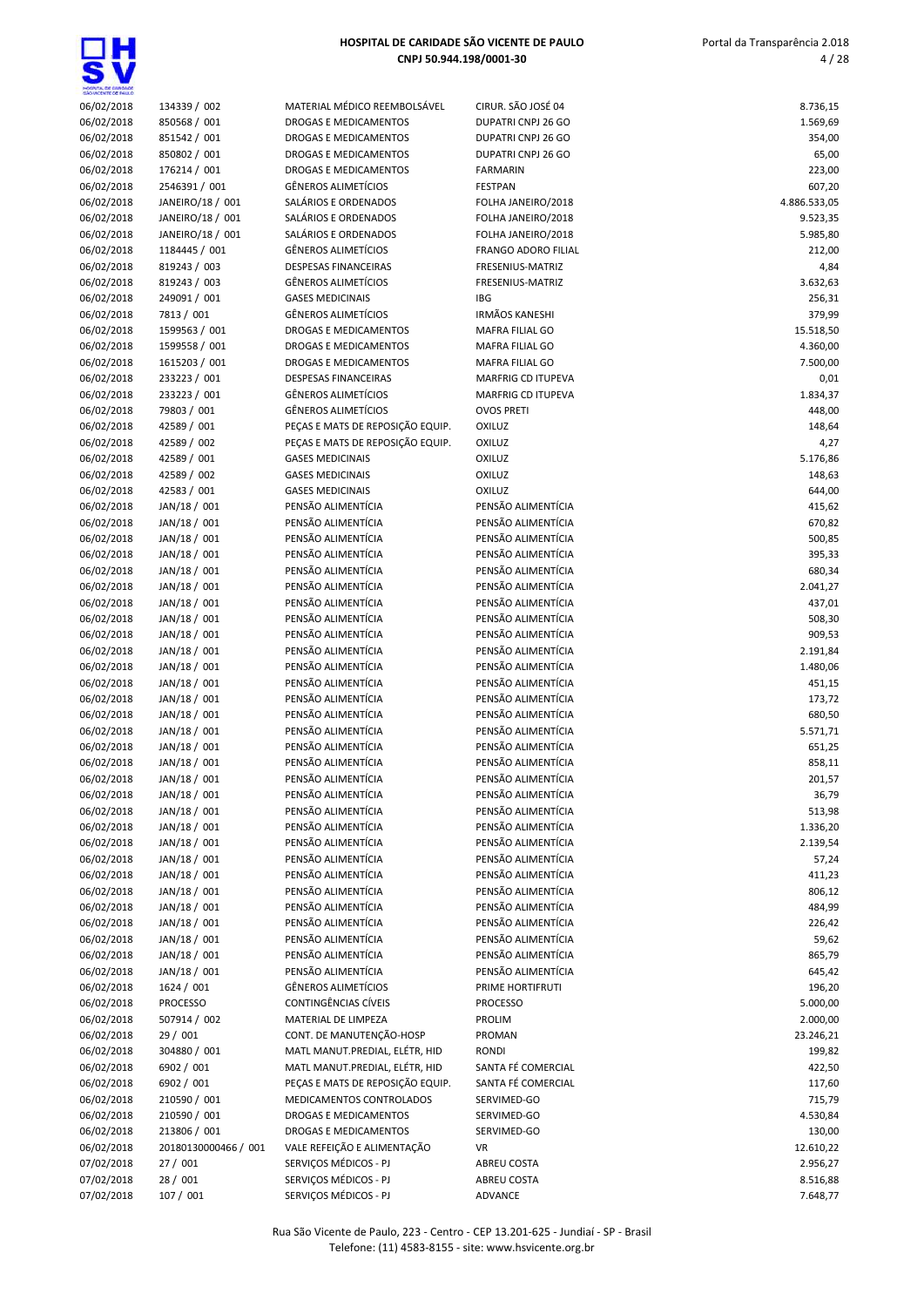<u>Q</u>H

| HOGIYTA, DE GANDADE<br>SÃO VICENTE DE FAILLO |                          |                                                      |                                      |                       |
|----------------------------------------------|--------------------------|------------------------------------------------------|--------------------------------------|-----------------------|
| 07/02/2018                                   | 10/001                   | SERVIÇOS MÉDICOS - PJ                                | ALESSANDRO MOURA                     | 4.786,35              |
| 07/02/2018                                   | 39 / 001                 | SERVIÇOS MÉDICOS - PJ                                | <b>AMARAL ALVES</b>                  | 4.880,20              |
| 07/02/2018                                   | 279 / 001                | SERVIÇOS MÉDICOS - PJ                                | AMAV                                 | 595,94                |
| 07/02/2018                                   | 60648 / 001<br>192 / 001 | DROGAS E MEDICAMENTOS<br>SERVICOS MÉDICOS - PJ       | ANBIOTON IMPORTADO<br>ANDRÉ LUIS     | 1.104,00              |
| 07/02/2018<br>07/02/2018                     | 22/001                   | SERVIÇOS MÉDICOS - PJ                                | ANNA CLARA HEBLING                   | 11.825,10<br>3.950,00 |
| 07/02/2018                                   | 57 / 001                 | SERVIÇOS MÉDICOS - PJ                                | ARRELARO SERVCS MED                  | 1.250,00              |
| 07/02/2018                                   | 27411 / 001              | <b>GÊNEROS ALIMETÍCIOS</b>                           | <b>BANCA CODARIM</b>                 | 97,00                 |
| 07/02/2018                                   | 27397 / 001              | <b>GÊNEROS ALIMETÍCIOS</b>                           | <b>BANCA CODARIM</b>                 | 46,10                 |
| 07/02/2018                                   | 659364 / 001             | DROGAS E MEDICAMENTOS                                | <b>BAXTER</b>                        | 2.676,00              |
| 07/02/2018                                   | 439 / 001                | SERVICOS MÉDICOS - PJ                                | <b>BENETAO</b>                       | 21.350,87             |
| 07/02/2018                                   | 26147 / 001              | <b>GÊNEROS ALIMETÍCIOS</b>                           | <b>BIOBASE</b>                       | 1.170,00              |
| 07/02/2018                                   | 100 / 001                | SERVIÇOS MÉDICOS - PJ                                | <b>BONFOGO E BONFOGO</b>             | 619,77                |
| 07/02/2018                                   | 52/001                   | SERVIÇOS MÉDICOS - PJ                                | <b>BRUNA DIAS</b>                    | 524,42                |
| 07/02/2018                                   | 115 / 001                | SERVIÇOS MÉDICOS - PJ                                | C E J SERVCS MÉDICOS                 | 17.761,11             |
| 07/02/2018                                   | 131 / 001                | SERVIÇOS MÉDICOS - PJ                                | CABRAL VIEIRIA                       | 23.697,12             |
| 07/02/2018                                   | 128 / 001                | SERVIÇOS MÉDICOS - PJ                                | CABRAL VIEIRIA                       | 2.064,70              |
| 07/02/2018                                   | 130 / 001                | SERVIÇOS MÉDICOS - PJ                                | CABRAL VIEIRIA                       | 15.532,17             |
| 07/02/2018                                   | 447 / 001                | SERVICOS MÉDICOS - PJ                                | CAETANO                              | 2.346,25              |
| 07/02/2018                                   | 449 / 001<br>448 / 001   | SERVIÇOS MÉDICOS - PJ<br>SERVIÇOS MÉDICOS - PJ       | CAETANO<br>CAETANO                   | 595,94<br>7.038,75    |
| 07/02/2018<br>07/02/2018                     | 101/001                  | SERVIÇOS MÉDICOS - PJ                                | <b>CAROLINE MORALES</b>              | 4.739,42              |
| 07/02/2018                                   | 768939 / 003             | MATERIAL MÉDICO REEMBOLSÁVEL                         | CBS                                  | 122,66                |
| 07/02/2018                                   | 1/001                    | SERVIÇOS MÉDICOS - PJ                                | <b>CCMM SERVIÇOS</b>                 | 11.144,68             |
| 07/02/2018                                   | 25/001                   | SERVIÇOS MÉDICOS - PJ                                | <b>CEZAR LOPES</b>                   | 1.032,35              |
| 07/02/2018                                   | 422 / 001                | SERVIÇOS MÉDICOS - PJ                                | CLÍN MED LUCISANO BI                 | 3.941,70              |
| 07/02/2018                                   | 777 / 001                | SERVIÇOS MÉDICOS - PJ                                | CLÍNICA CARDIOLOGICA                 | 4.204,48              |
| 07/02/2018                                   | 1384 / 001               | SERVIÇOS MÉDICOS - PJ                                | CLÍNICA MED. SÃO PED.                | 1.759,69              |
| 07/02/2018                                   | 47 / 001                 | SERVIÇOS MÉDICOS - PJ                                | CLÍNICA MEDICA SANTO                 | 9.760,40              |
| 07/02/2018                                   | 967515 / 001             | <b>OUTROS MATERIAIS</b>                              | <b>COMERCIAL RIOCLARENS</b>          | 1.150,65              |
| 07/02/2018                                   | 967515 / 001             | MATERIAL MÉDICO REEMBOLSÁVEL                         | <b>COMERCIAL RIOCLARENS</b>          | 63,44                 |
| 07/02/2018                                   | 966709 / 001             | DROGAS E MEDICAMENTOS                                | <b>COMERCIAL RIOCLARENS</b>          | 1.362,58              |
| 07/02/2018                                   | 144253 / 001             | <b>GÊNEROS ALIMETÍCIOS</b>                           | COPOLFOOD COM PROD                   | 835,25                |
| 07/02/2018                                   | 1632467 / 001            | ENERGIA ELÉTRICA                                     | <b>CPFL</b>                          | 86.409,59             |
| 07/02/2018                                   | 182 / 001                | SERVIÇOS MÉDICOS - PJ                                | <b>CPRS SERVIÇOS</b>                 | 4.105,93              |
| 07/02/2018<br>07/02/2018                     | 8/001<br>9/001           | SERVIÇOS MÉDICOS - PJ<br>SERVIÇOS MÉDICOS - PJ       | CRAF<br>CRAF                         | 1.759,68<br>595,94    |
| 07/02/2018                                   | 7/001                    | SERVIÇOS MÉDICOS - PJ                                | CRAF                                 | 5.185,21              |
| 07/02/2018                                   | 10/001                   | SERVIÇOS MÉDICOS - PJ                                | CRAF                                 | 2.346,25              |
| 07/02/2018                                   | 171664 / 001             | MEDICAMENTOS CONTROLADOS                             | CRISMED                              | 42,84                 |
| 07/02/2018                                   | 171654 / 001             | <b>DROGAS E MEDICAMENTOS</b>                         | CRISMED                              | 1.680,00              |
| 07/02/2018                                   | 171664 / 001             | DROGAS E MEDICAMENTOS                                | CRISMED                              | 1.807,65              |
| 07/02/2018                                   | 96 / 001                 | SERVIÇOS MÉDICOS - PJ                                | DET                                  | 3.378,60              |
| 07/02/2018                                   | 1/001                    | SERVICOS MÉDICOS - PJ                                | DEMARCOR                             | 1.173,12              |
| 07/02/2018                                   | 2/001                    | SERVIÇOS MÉDICOS - PJ                                | <b>DEMARCOR</b>                      | 2.346,25              |
| 07/02/2018                                   | 28 / 001                 | SERVIÇOS MÉDICOS - PJ                                | DJPS MEDICINA                        | 7.320,30              |
| 07/02/2018                                   | 22/001                   | SERVIÇOS MÉDICOS - PJ                                | DQA SERVIÇOS MÉDICOS                 | 2.346,25              |
| 07/02/2018                                   | 22/001                   | SERVIÇOS MÉDICOS - PJ                                | E M FUJI                             | 7.390,68              |
| 07/02/2018                                   | 2433 / 001               | CONT. DE MANUTENÇÃO-HOSP                             | E.G.M. ENG                           | 950,00                |
| 07/02/2018                                   | 2434 / 001               | CONT. DE MANUTENÇÃO-HOSP<br>CONT. DE MANUTENÇÃO-HOSP | E.G.M. ENG                           | 1.250,00              |
| 07/02/2018<br>07/02/2018                     | 2432 / 001<br>45 / 001   | SERVIÇOS MÉDICOS - PJ                                | E.G.M. ENG<br><b>EDER MASSUCATO</b>  | 3.497,26<br>8.600,00  |
| 07/02/2018                                   | 301292 / 001             | ÓRTESE E PRÓTESE (OPME)                              | EMPÓRIO HOSPITALAR                   | 1.033,00              |
| 07/02/2018                                   | 58 / 001                 | SERVIÇOS MÉDICOS - PJ                                | <b>FAGANELLI</b>                     | 9.178,53              |
| 07/02/2018                                   | 56 / 001                 | SERVICOS MÉDICOS - PJ                                | <b>FARIA GOMES</b>                   | 12.810,52             |
| 07/02/2018                                   | 60 / 001                 | SERVIÇOS MÉDICOS - PJ                                | FBN                                  | 19.661,57             |
| 07/02/2018                                   | 138 / 001                | SERVIÇOS MÉDICOS - PJ                                | <b>FELIPE</b>                        | 3.150,00              |
| 07/02/2018                                   | 136 / 002                | SERVIÇOS MÉDICOS - PJ                                | <b>FELIPE</b>                        | 63,00                 |
| 07/02/2018                                   | 1/001                    | SERVIÇOS MÉDICOS - PJ                                | FERNANDA MALACARNE                   | 1.575,00              |
| 07/02/2018                                   | 45 / 001                 | SERVIÇOS MÉDICOS - PJ                                | FERREIRA DA SILVA                    | 4.481,33              |
| 07/02/2018                                   | JANEIRO/18 / 001         | <b>FGTS HOSPITAL</b>                                 | FGTS FOLHA JANEIRO/2018              | 578.259,37            |
| 07/02/2018                                   | JANEIRO/18 / 001         | <b>FGTS HOSPITAL</b>                                 | FGTS FOLHA JANEIRO/2018 - APRENDIZ   | 295,18                |
| 07/02/2018                                   | JANEIRO/18 / 001         | <b>FGTS HOSPITAL</b>                                 | FGTS FOLHA JANEIRO/2018 - RETROATIVO | 674,60                |
| 07/02/2018                                   | 283 / 001                | SERVIÇOS MÉDICOS - PJ                                | <b>FRANZON LOURES</b>                | 9.971,56              |
| 07/02/2018                                   | 237 / 001                | SERVIÇOS MÉDICOS - PJ                                | <b>FREDERICOS</b>                    | 17.005,62             |
| 07/02/2018                                   | 238 / 001                | SERVIÇOS MÉDICOS - PJ                                | <b>FREDERICOS</b>                    | 4.692,50              |
| 07/02/2018                                   | 23/001                   | SERVIÇOS MÉDICOS - PJ<br>SERVIÇOS MÉDICOS - PJ       | <b>GALILEU CLINICA</b><br>GALVES     | 2.346,25              |
| 07/02/2018<br>07/02/2018                     | 34/001<br>17 / 001       | SERVIÇOS MÉDICOS - PJ                                | <b>GAMMA IMAGEM</b>                  | 18.605,76<br>1.759,68 |
|                                              |                          |                                                      |                                      |                       |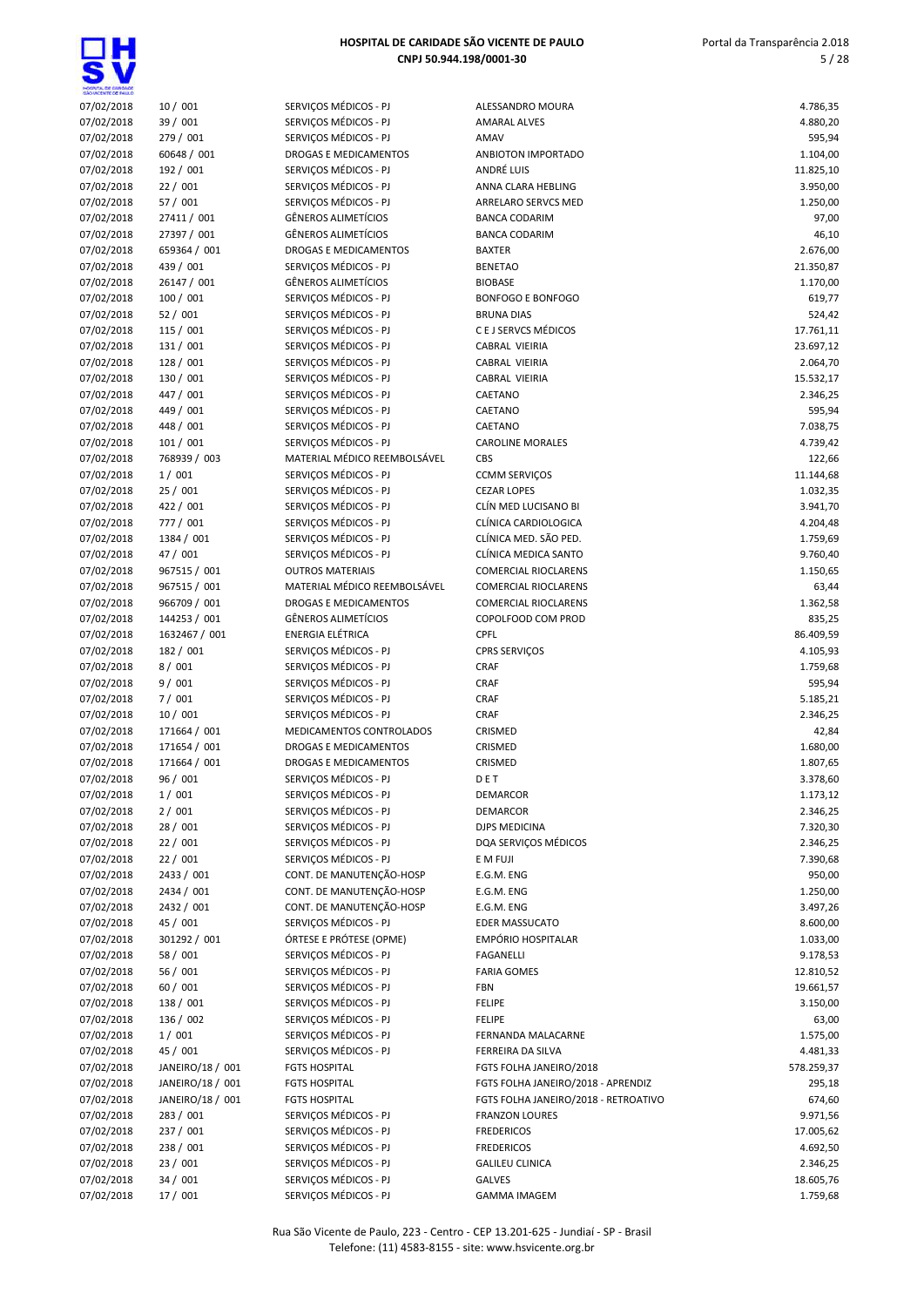ΞH

| HOGPYTAL DE GARIDADE<br>SÃO VICENTE DE FAIX O |                 |                                 |                            |           |
|-----------------------------------------------|-----------------|---------------------------------|----------------------------|-----------|
| 07/02/2018                                    | 135156 / 001    | IMPRESSOS, MATL DE EXPEDIENTE   | <b>GAVETEIRO</b>           | 484,89    |
| 07/02/2018                                    | 113 / 001       | SERVIÇOS MÉDICOS - PJ           | <b>GRACIL</b>              | 9.150,37  |
| 07/02/2018                                    | 28 / 001        | SERVIÇOS MÉDICOS - PJ           | <b>GUARANA</b>             | 9.901,17  |
| 07/02/2018                                    | 6/001           | SERVIÇOS MÉDICOS - PJ           | <b>GUERRA E HUNGRIA</b>    | 2.580,87  |
| 07/02/2018                                    | 134086 / 001    | <b>OUTROS MATERIAIS</b>         | <b>HDL HOSPITALAR</b>      | 225,00    |
| 07/02/2018                                    | 134086 / 001    | MATERIAL MÉDICO REEMBOLSÁVEL    | <b>HDL HOSPITALAR</b>      | 332,00    |
| 07/02/2018                                    | 124/001         | SERVIÇOS MÉDICOS - PJ           | <b>HDM</b>                 | 16.282,97 |
| 07/02/2018                                    | 131 / 001       | SERVIÇOS MÉDICOS - PJ           | <b>HOLTZ</b>               | 4.480,00  |
| 07/02/2018                                    | 21410 / 001     | MATL MANUT.PREDIAL, ELÉTR, HID. | HUX METALURGIA             | 389,40    |
| 07/02/2018                                    | 135 / 001       | SERVIÇOS MÉDICOS - PJ           | <b>ICTUS</b>               | 14.842,38 |
| 07/02/2018                                    | 136 / 001       | SERVIÇOS MÉDICOS - PJ           | <b>ICTUS</b>               | 4.833,27  |
| 07/02/2018                                    | 3/001           | SERVIÇOS MÉDICOS - PJ           | <b>INTEGRAL CLÍNICA</b>    | 9.400,00  |
| 07/02/2018                                    | 7824 / 001      | <b>GÊNEROS ALIMETÍCIOS</b>      | <b>IRMÃOS KANESHI</b>      | 461,25    |
| 07/02/2018                                    | 63 / 001        | SERVIÇOS MÉDICOS - PJ           | <b>JESSICA ALINE MOURA</b> | 17.080,70 |
| 07/02/2018                                    | 76 / 001        | SERVIÇOS MÉDICOS - PJ           | <b>JHL</b>                 | 3.472,45  |
| 07/02/2018                                    | 76112 / 001     | <b>GÊNEROS ALIMETÍCIOS</b>      | JOATE COM E REP            | 759,00    |
| 07/02/2018                                    | 552 / 003       | MOBILIÁRIO                      | <b>JUNPMAQ</b>             | 2.042,66  |
| 07/02/2018                                    | 148821 / 002    | DROGAS E MEDICAMENTOS           | KONIMAGEM COML LTDA        | 10.737,50 |
| 07/02/2018                                    | 28 / 001        | SERVIÇOS MÉDICOS - PJ           | LARISSA SHINEIDER          | 500,59    |
| 07/02/2018                                    | 143 / 001       | SERVIÇOS MÉDICOS - PJ           | <b>LIGER RISO</b>          | 492,71    |
| 07/02/2018                                    | 70 / 001        | SERVIÇOS MÉDICOS - PJ           | LTA                        | 2.500,00  |
| 07/02/2018                                    | 9/001           | SERVICOS MÉDICOS - PJ           | LUCAS OLIVEIRA             | 2.956,27  |
| 07/02/2018                                    | 122 / 001       | SERVIÇOS MÉDICOS - PJ           | <b>LUCIANA VITTURI</b>     | 9.220,73  |
| 07/02/2018                                    | 5/001           | SERVIÇOS MÉDICOS - PJ           | LUIZ FELIPE ME             | 3.250,00  |
| 07/02/2018                                    | 166 / 001       | SERVIÇOS MÉDICOS - PJ           | LUIZ GUSTAVO               | 985,42    |
| 07/02/2018                                    | 3/001           | SERVICOS MÉDICOS - PJ           | MAIARA BRUNHARA            | 17.033,77 |
| 07/02/2018                                    | 41 / 001        | SERVIÇOS MÉDICOS - PJ           | MALAGUTI                   | 20.271,60 |
| 07/02/2018                                    | 43 / 001        | SERVIÇOS MÉDICOS - PJ           | MARCELA SCHWARZ            | 12.125,00 |
| 07/02/2018                                    | 45 / 001        | SERVIÇOS MÉDICOS - PJ           | MARCELA SCHWARZ            | 1.300,00  |
| 07/02/2018                                    | 44 / 001        | SERVIÇOS MÉDICOS - PJ           | MARCELA SCHWARZ            | 4.450,00  |
| 07/02/2018                                    | 70 / 001        | SERVIÇOS MÉDICOS - PJ           | MARCOS SILVA QUEIROZ       | 5.161,75  |
| 07/02/2018                                    | 236225 / 001    | <b>GÊNEROS ALIMETÍCIOS</b>      | MARFRIG CD ITUPEVA         | 569,84    |
| 07/02/2018                                    | 1/001           | SERVIÇOS MÉDICOS - PJ           | <b>MATEUS SILVA</b>        | 1.050,00  |
| 07/02/2018                                    | 247 / 001       | SERVIÇOS MÉDICOS - PJ           | MAX MED                    | 2.346,25  |
| 07/02/2018                                    | 48004 / 001     | MATERIAL MÉDICO REEMBOLSÁVEL    | MAX MEDICAL                | 1.179,00  |
| 07/02/2018                                    | 17 / 001        | SERVIÇOS MÉDICOS - PJ           | MED CAMPOS SERVIÇOS        | 4.950,00  |
| 07/02/2018                                    | 16 / 001        | SERVICOS MÉDICOS - PJ           | <b>MED IN SERVICE</b>      | 500,59    |
| 07/02/2018                                    | 14/001          | SERVICOS MÉDICOS - PJ           | MED IN SERVICE             | 985,42    |
| 07/02/2018                                    | 94 / 001        | SERVIÇOS MÉDICOS - PJ           | <b>MEDCENTER</b>           | 11.308,92 |
| 07/02/2018                                    | 9/001           | SERVIÇOS MÉDICOS - PJ           | <b>MEDVIDA</b>             | 985,42    |
| 07/02/2018                                    | 106 / 001       | SERVIÇOS MÉDICOS - PJ           | MHU SERVIÇOS               | 2.463,56  |
| 07/02/2018                                    | 90 / 001        | SERVIÇOS MÉDICOS - PJ           | MORAES MACEDO              | 5.631,00  |
| 07/02/2018                                    | 244 / 001       | SERVICOS MÉDICOS - PJ           | <b>MPFL</b>                | 4.883,01  |
| 07/02/2018                                    | 4893 / 001      | SERVIÇOS PREST - PJ - HOSP      | MR ESTOFADOS E DECOR       | 2.200,00  |
| 07/02/2018                                    | 77 / 001        | SERVIÇOS MÉDICOS - PJ           | MS CLÍNICA MEDICA          | 3.675,00  |
| 07/02/2018                                    | 63603 / 001     | <b>OUTROS MATERIAIS</b>         | <b>MULTIBOR</b>            | 19,80     |
| 07/02/2018                                    | 43 / 001        | SERVIÇOS MÉDICOS - PJ           | NASCIMENTO E GOMES         | 13.420,55 |
| 07/02/2018                                    | 39 / 001        | SERVIÇOS MÉDICOS - PJ           | NOLETO JARDIM              | 1.501,60  |
| 07/02/2018                                    | 646 / 001       | SERVIÇOS MÉDICOS - PJ           | NV                         | 21.562,03 |
| 07/02/2018                                    | 34 / 001        | SERVIÇOS MÉDICOS - PJ           | <b>OLMOS</b>               | 4.692,50  |
| 07/02/2018                                    | 318 / 001       | SERVIÇOS MÉDICOS - PJ           | ONCO PELVIC                | 3.941,70  |
| 07/02/2018                                    | 719 / 001       | SERVIÇOS MÉDICOS - PJ           | <b>ORTOFISI</b>            | 3.519,38  |
| 07/02/2018                                    | 265 / 001       | SERVIÇOS MÉDICOS - PJ           | <b>OTOTORAX</b>            | 2.956,28  |
| 07/02/2018                                    | 587478 / 001    | MATERIAL DE LIMPEZA             | PAPEL ITUPEVA              | 7.412,50  |
| 07/02/2018                                    | 587478 / 001    | MATERIAL MÉDICO REEMBOLSÁVEL    | PAPEL ITUPEVA              | 273,14    |
| 07/02/2018                                    | 150 / 001       | SERVIÇOS MÉDICOS - PJ           | <b>PAPS</b>                | 2.346,25  |
| 07/02/2018                                    | 52 / 001        | SERVIÇOS MÉDICOS - PJ           | <b>PC POLLI</b>            | 4.223,25  |
| 07/02/2018                                    | 1627 / 001      | GÊNEROS ALIMETÍCIOS             | PRIME HORTIFRUTI           | 137,20    |
| 07/02/2018                                    | <b>PROCESSO</b> | CONTINGÊNCIAS TRABALHISTAS      | <b>PROCESSO</b>            | 1.738,83  |
| 07/02/2018                                    | 1595 / 001      | SERVIÇOS MÉDICOS - PJ           | PROMEDIC                   | 7.038,75  |
| 07/02/2018                                    | 52598 / 001     | MATERIAL MÉDICO REEMBOLSÁVEL    | PROMEDICAL                 | 307,10    |
| 07/02/2018                                    | 53 / 001        | SERVIÇOS MÉDICOS - PJ           | PUPO HEALTHCARE            | 985,43    |
| 07/02/2018                                    | 52 / 001        | SERVIÇOS MÉDICOS - PJ           | PUPO HEALTHCARE            | 4.434,43  |
| 07/02/2018                                    | 1/001           | SERVIÇOS MÉDICOS - PJ           | RAFAEL MANGINI             | 2.625,00  |
| 07/02/2018                                    | 122 / 001       | SERVIÇOS MÉDICOS - PJ           | ROCHA MAGALHÃES            | 619,77    |
| 07/02/2018                                    | 177 / 001       | SERVIÇOS MÉDICOS - PJ           | SALUT                      | 14.969,08 |
| 07/02/2018                                    | 212158 / 001    | MEDICAMENTOS CONTROLADOS        | SERVIMED-GO                | 2.365,00  |
| 07/02/2018                                    | 212158 / 001    | DROGAS E MEDICAMENTOS           | SERVIMED-GO                | 529,00    |
| 07/02/2018                                    | 212038 / 001    | DROGAS E MEDICAMENTOS           | SERVIMED-GO                | 4.707,00  |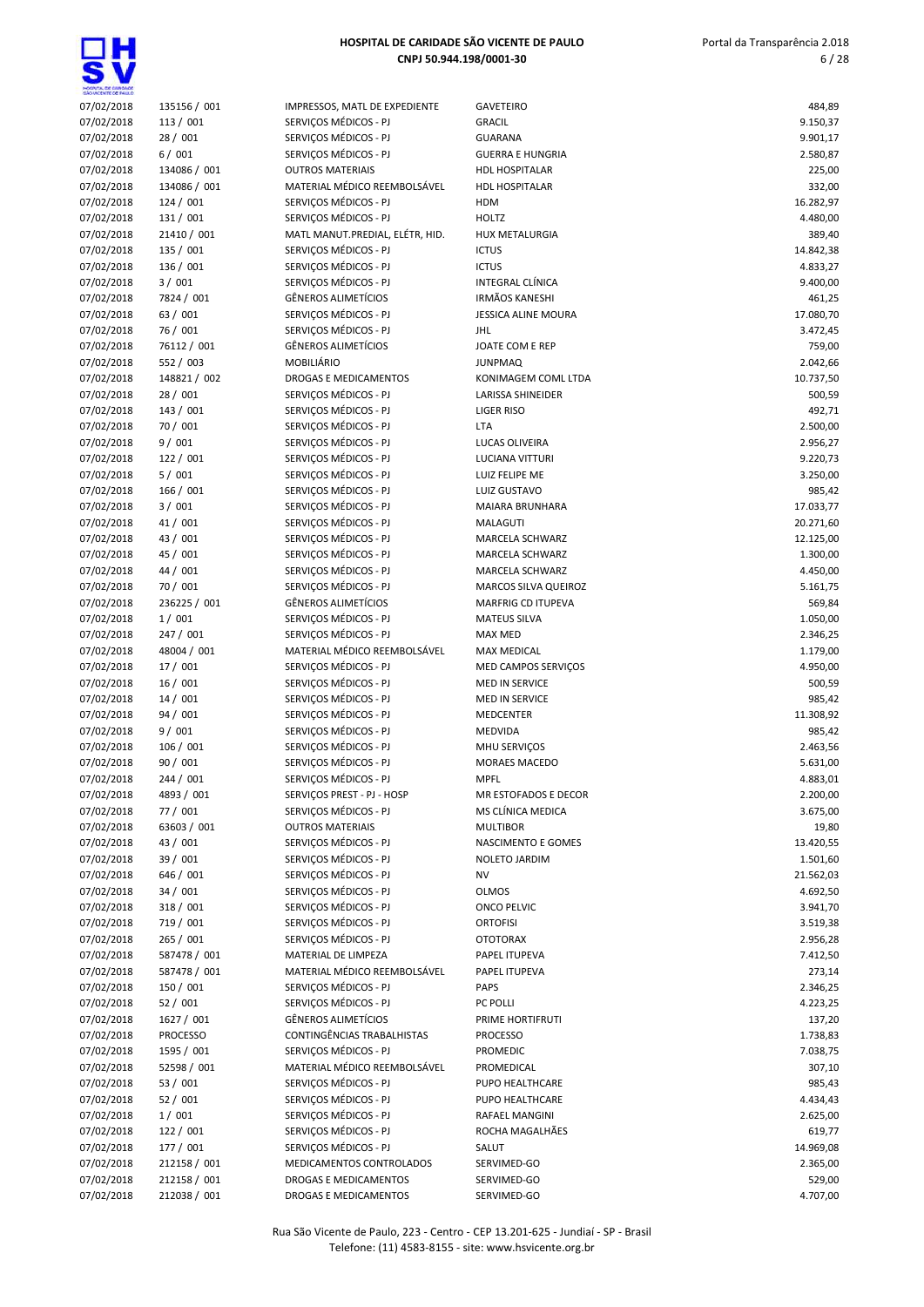| HOSPITAL DE GARDADE<br>SÃO VICENTE DE FAIX O |                   |                                                |                                     |                       |
|----------------------------------------------|-------------------|------------------------------------------------|-------------------------------------|-----------------------|
| 07/02/2018                                   | 145 / 001         | SERVIÇOS MÉDICOS - PJ                          | SIMÕES PESSORRUSSO                  | 595,94                |
| 07/02/2018                                   | 157573 / 001      | <b>DROGAS E MEDICAMENTOS</b>                   | SOMA MG                             | 2.170,80              |
| 07/02/2018                                   | 18 / 001          | SERVIÇOS MÉDICOS - PJ                          | SOUCCAR E PARRA                     | 2.064,70              |
| 07/02/2018                                   | 19 / 001          | SERVIÇOS MÉDICOS - PJ                          | SOUCCAR E PARRA                     | 7.273,37              |
| 07/02/2018                                   | 78 / 001          | SERVIÇOS MÉDICOS - PJ                          | SOUSA MARQUES                       | 1.478,13              |
| 07/02/2018                                   | 11/001            | SERVIÇOS MÉDICOS - PJ                          | STELLA BINNA                        | 7.100,00              |
| 07/02/2018                                   | 84 / 001          | SERVIÇOS MÉDICOS - PJ                          | <b>TALLES RAVID</b>                 | 11.543,55             |
| 07/02/2018                                   | 44 / 001          | SERVIÇOS MÉDICOS - PJ                          | TOSHIKAZU                           | 13.293,85             |
| 07/02/2018                                   | 1733609 / 002     | IMPRESSOS, MATL DE EXPEDIENTE                  | <b>TRAVAGIN</b>                     | 220,51                |
| 07/02/2018                                   | 88 / 001          | SERVIÇOS MÉDICOS - PJ<br>SERVICOS MÉDICOS - PJ | <b>VEGA</b><br><b>VICTOR ARTHUR</b> | 11.825,10<br>6.550,00 |
| 07/02/2018<br>07/02/2018                     | 1/001<br>42 / 001 | SERVICOS MÉDICOS - PJ                          | <b>VIEIRA KUMAMOTO</b>              |                       |
| 07/02/2018                                   | 214/001           | SERVICOS MÉDICOS - PJ                          | <b>VITA</b>                         | 2.956,27<br>572,10    |
| 07/02/2018                                   | 196 / 001         | SERVIÇOS MÉDICOS - PJ                          | <b>WF JUNDIAI</b>                   | 26.888,02             |
| 08/02/2018                                   | 91433 / 001       | MATERIAL MÉDICO REEMBOLSÁVEL                   | <b>BACE</b>                         | 1.248,00              |
| 08/02/2018                                   | 362929 / 001      | MATERIAL MÉDICO REEMBOLSÁVEL                   | <b>BIOMEDICAL</b>                   | 1.760,00              |
| 08/02/2018                                   | 1369 / 001        | CONT. DE MANUNTEÇÃO-HOSP                       | CAMP TÉCNICA                        | 2.500,00              |
| 08/02/2018                                   | 14848 / 001       | ÓRTESE E PRÓTESE (OPME)                        | CARDIO E ENDO                       | 2.034,50              |
| 08/02/2018                                   | 14754 / 001       | ÓRTESE E PRÓTESE (OPME)                        | <b>CARDIO E ENDO</b>                | 195,45                |
| 08/02/2018                                   | 14849 / 001       | ÓRTESE E PRÓTESE (OPME)                        | <b>CARDIO E ENDO</b>                | 195,45                |
| 08/02/2018                                   | 14985 / 001       | ÓRTESE E PRÓTESE (OPME)                        | <b>CARDIO E ENDO</b>                | 195,45                |
| 08/02/2018                                   | 14986 / 001       | ÓRTESE E PRÓTESE (OPME)                        | <b>CARDIO E ENDO</b>                | 2.034,50              |
| 08/02/2018                                   | 24705 / 001       | SERVIÇOS PREST - PJ - HOSP                     | CONTROLE ANALÍTICO                  | 2.921,39              |
| 08/02/2018                                   | 38623 / 001       | ÓRTESE E PRÓTESE (OPME)                        | DENUO MEDIC                         | 1.763,62              |
| 08/02/2018                                   | 38622 / 001       | ÓRTESE E PRÓTESE (OPME)                        | DENUO MEDIC                         | 2.083,62              |
| 08/02/2018                                   | 63079 / 001       | <b>GÊNEROS ALIMETÍCIOS</b>                     | <b>DISTRIB HERNANDES</b>            | 1.422,22              |
| 08/02/2018                                   | 5835 / 001        | MATERIAL DE LIMPEZA                            | <b>ELITE</b>                        | 4.081,15              |
| 08/02/2018                                   | 5836 / 001        | <b>GÊNEROS ALIMETÍCIOS</b>                     | <b>ELITE</b>                        | 2.638,73              |
| 08/02/2018                                   | 644567 / 001      | MATERIAL MÉDICO REEMBOLSÁVEL                   | <b>EMPÓRIO</b>                      | 6.280,00              |
| 08/02/2018                                   | 113602 / 001      | ÓRTESE E PRÓTESE (OPME)                        | ERECTA                              | 2.960,00              |
| 08/02/2018                                   | 113604 / 001      | ÓRTESE E PRÓTESE (OPME)                        | <b>ERECTA</b>                       | 2.850,00              |
| 08/02/2018                                   | 113449 / 001      | ÓRTESE E PRÓTESE (OPME)                        | <b>ERECTA</b>                       | 845,80                |
| 08/02/2018                                   | 113605 / 001      | ÓRTESE E PRÓTESE (OPME)                        | <b>ERECTA</b>                       | 2.010,00              |
| 08/02/2018                                   | 113606 / 001      | ÓRTESE E PRÓTESE (OPME)                        | <b>ERECTA</b>                       | 2.010,00              |
| 08/02/2018                                   | 113447 / 001      | ÓRTESE E PRÓTESE (OPME)                        | <b>ERECTA</b>                       | 2.010,00              |
| 08/02/2018                                   | 113311 / 001      | ÓRTESE E PRÓTESE (OPME)                        | <b>ERECTA</b>                       | 1.900,00              |
| 08/02/2018                                   | 113448 / 001      | ÓRTESE E PRÓTESE (OPME)                        | <b>ERECTA</b>                       | 2.960,00              |
| 08/02/2018                                   | 9511 / 001        | ÓRTESE E PRÓTESE (OPME)                        | <b>EVMED</b>                        | 180,00                |
| 08/02/2018                                   | 9509 / 001        | ÓRTESE E PRÓTESE (OPME)                        | EVMED                               | 360,00                |
| 08/02/2018                                   | 9543 / 001        | ÓRTESE E PRÓTESE (OPME)                        | EVMED                               | 180,00                |
| 08/02/2018                                   | 9510 / 001        | ÓRTESE E PRÓTESE (OPME)                        | <b>EVMED</b>                        | 180,00                |
| 08/02/2018                                   | 9522 / 001        | ÓRTESE E PRÓTESE (OPME)                        | EVMED                               | 180,00                |
| 08/02/2018                                   | 2022 / 001        | DROGAS E MEDICAMENTOS                          | <b>FARMACIA SOBAM</b>               | 1.626,50              |
| 08/02/2018                                   | 860675 / 001      | <b>DROGAS E MEDICAMENTOS</b>                   | FRESENIUS-MATRIZ                    | 10.136,20             |
| 08/02/2018                                   | 860680 / 001      | DROGAS E MEDICAMENTOS                          | FRESENIUS-MATRIZ                    | 761,68                |
| 08/02/2018                                   | 262284 / 001      | <b>GÊNEROS ALIMETÍCIOS</b>                     | <b>GADKIM</b>                       | 537,50                |
| 08/02/2018                                   | <b>GRRF</b>       | <b>FGTS RESCISÓRIO</b>                         | <b>GRRF</b>                         | 5.913,44              |
| 08/02/2018                                   | <b>PROCESSO</b>   | LEGAIS E JURÍDICAS                             | GRU                                 | 29,97                 |
| 08/02/2018                                   | 45000 / 001       | <b>GÊNEROS ALIMETÍCIOS</b>                     | <b>GTS DISTRIBUIDORA</b>            | 861,12                |
| 08/02/2018                                   | 15630 / 001       | PEÇAS E MATS DE REPOSIÇÃO EQUIP.               | <b>INTERFRIO</b>                    | 420,00                |
| 08/02/2018                                   | 7830 / 001        | GÊNEROS ALIMETÍCIOS                            | <b>IRMÃOS KANESHI</b>               | 349,10                |
| 08/02/2018                                   | 8502 / 001        | MATERIAL MÉDICO REEMBOLSÁVEL                   | <b>KLEMMEN</b>                      | 600,00                |
| 08/02/2018                                   | 446402 / 001      | <b>GÊNEROS ALIMETÍCIOS</b>                     | <b>MAFRA MATRIZ</b>                 | 2.072,00              |
| 08/02/2018                                   | 237903 / 001      | GÊNEROS ALIMETÍCIOS                            | <b>MARFRIG CD ITUPEVA</b>           | 728,75                |
| 08/02/2018                                   | 6384 / 001        | <b>OUTROS MATERIAIS</b>                        | <b>MARTCIRUR</b>                    | 7.182,00              |
| 08/02/2018                                   | 6384 / 001        | MATERIAL MÉDICO REEMBOLSÁVEL                   | <b>MARTCIRUR</b>                    | 345,34                |
| 08/02/2018                                   | 48030 / 001       | MATERIAL MÉDICO REEMBOLSÁVEL                   | MAX MEDICAL                         | 405,54                |
| 08/02/2018                                   | 40728 / 001       | ÓRTESE E PRÓTESE (OPME)                        | MEDICAL CAMP                        | 3.366,19              |
| 08/02/2018                                   | 40653 / 001       | ÓRTESE E PRÓTESE (OPME)                        | MEDICAL CAMP                        | 3.086,19              |
| 08/02/2018                                   | 40652 / 001       | ÓRTESE E PRÓTESE (OPME)                        | MEDICAL CAMP                        | 3.086,19              |
| 08/02/2018                                   | 6354 / 001        | ÓRTESE E PRÓTESE (OPME)                        | MERIL                               | 2.534,50              |
| 08/02/2018                                   | 6434 / 001        | ÓRTESE E PRÓTESE (OPME)                        | <b>MERIL</b>                        | 2.534,50              |
| 08/02/2018                                   | 6400 / 001        | ÓRTESE E PRÓTESE (OPME)                        | <b>MERIL</b>                        | 1.500,00              |
| 08/02/2018                                   | 6312 / 001        | ÓRTESE E PRÓTESE (OPME)                        | <b>MERIL</b>                        | 3.034,50              |
| 08/02/2018                                   | 6352 / 001        | ÓRTESE E PRÓTESE (OPME)                        | <b>MERIL</b>                        | 2.034,50              |
| 08/02/2018                                   | 6449 / 001        | ÓRTESE E PRÓTESE (OPME)                        | MERIL                               | 500,00                |
| 08/02/2018                                   | 6310 / 001        | ÓRTESE E PRÓTESE (OPME)                        | <b>MERIL</b>                        | 6.603,50              |
|                                              |                   | ÓRTESE E PRÓTESE (OPME)                        |                                     |                       |
| 08/02/2018                                   | 6401 / 001        | ÓRTESE E PRÓTESE (OPME)                        | MERIL                               | 5.569,00              |
| 08/02/2018                                   | 6451 / 001        |                                                | <b>MERIL</b>                        | 2.034,50              |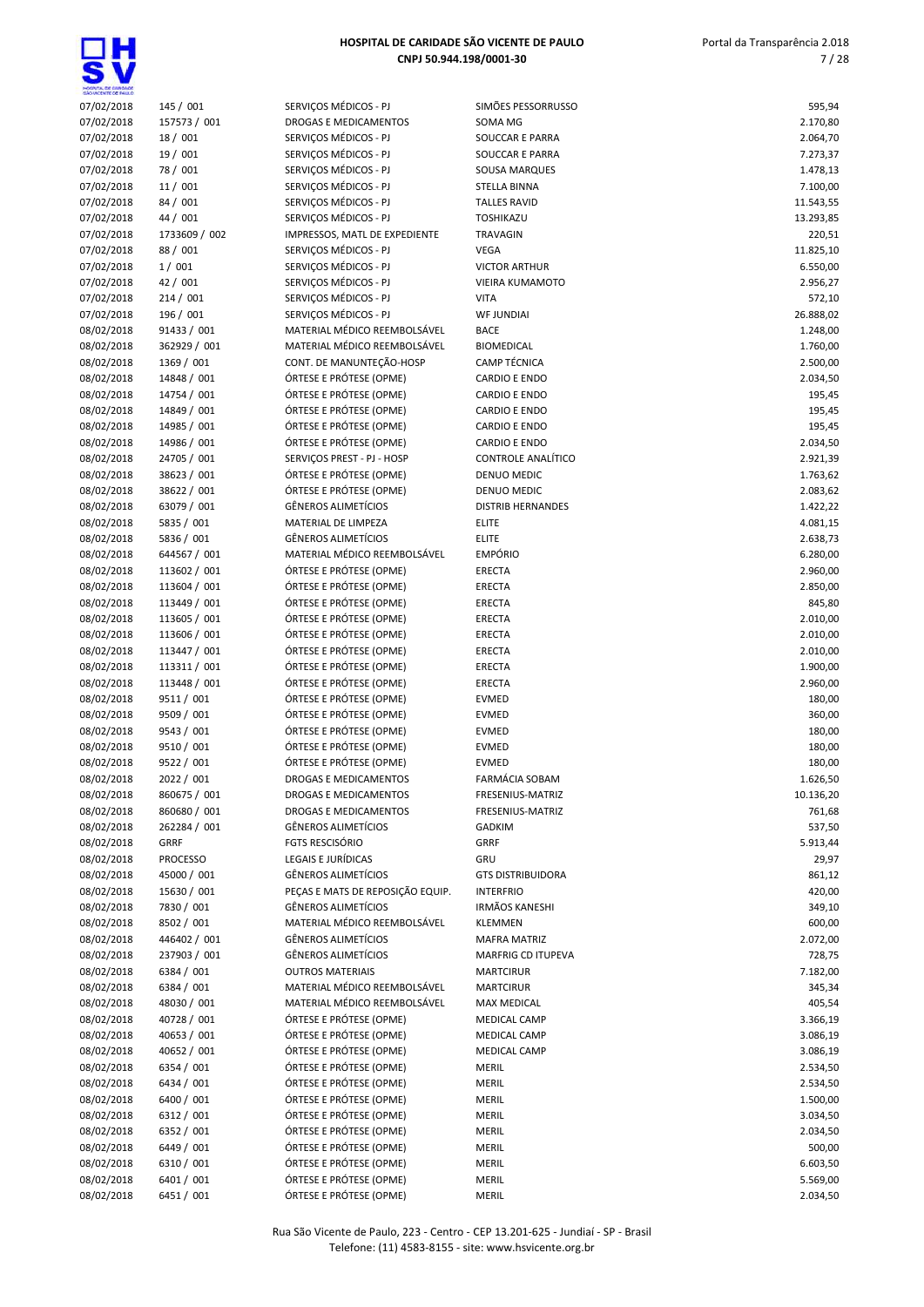$\overline{\mathbf{s}}$ V

| HOSPITAL DE CARDADE<br>SÃO VICENTE DE PAULO |                                      |                                                                 |                                         |                    |
|---------------------------------------------|--------------------------------------|-----------------------------------------------------------------|-----------------------------------------|--------------------|
| 08/02/2018                                  | 6433 / 001                           | ÓRTESE E PRÓTESE (OPME)                                         | <b>MERIL</b>                            | 500,00             |
| 08/02/2018                                  | 6450 / 001                           | ÓRTESE E PRÓTESE (OPME)                                         | <b>MERIL</b>                            | 500,00             |
| 08/02/2018                                  | 6311 / 001                           | ÓRTESE E PRÓTESE (OPME)                                         | <b>MERIL</b>                            | 500,00             |
| 08/02/2018                                  | 476994 / 001                         | <b>OUTROS MATERIAIS</b>                                         | NACIONAL MEDICAMENTO                    | 848,16             |
| 08/02/2018                                  | 476994 / 001                         | MATERIAL MÉDICO REEMBOLSÁVEL                                    | NACIONAL MEDICAMENTO                    | 451,80             |
| 08/02/2018                                  | 86585 / 001                          | PEÇAS E MATS DE REPOSIÇÃO EQUIP.<br><b>OUTROS CUSTOS GERAIS</b> | <b>NETTER</b>                           | 264,02             |
| 08/02/2018<br>08/02/2018                    | 47 / 001<br>331646 / 001             | <b>GÊNEROS ALIMETÍCIOS</b>                                      | PANIFICADORA VILLACA<br>POLIFRIGOR S.A. | 302,25<br>711,19   |
| 08/02/2018                                  | 1639 / 001                           | <b>GÊNEROS ALIMETÍCIOS</b>                                      | PRIME HORTIFRUTI                        | 135,20             |
| 08/02/2018                                  | <b>PROCESSO</b>                      | CONTINGÊNCIAS TRABALHISTAS                                      | <b>PROCESSO</b>                         | 2.378,56           |
| 08/02/2018                                  | 14918 / 001                          | <b>GÊNEROS ALIMETÍCIOS</b>                                      | PRODIET NUTRIÇÃO                        | 1.400,00           |
| 08/02/2018                                  | <b>RESCISÃO</b>                      | <b>RESCISÕES</b>                                                | <b>RESCISÃO</b>                         | 8.454,93           |
| 08/02/2018                                  | 6941 / 001                           | MATL MANUT.PREDIAL, ELÉTR, HID                                  | SANTA FÉ COMERCIAL                      | 130,60             |
| 08/02/2018                                  | 6941 / 001                           | PEÇAS E MATS DE REPOSIÇÃO EQUIP.                                | SANTA FÉ COMERCIAL                      | 202,25             |
| 08/02/2018                                  | 22130 / 001                          | PEÇAS E MATS DE REPOSIÇÃO EQUIP.                                | SAUBERN                                 | 857,31             |
| 08/02/2018                                  | 213728 / 001                         | DROGAS E MEDICAMENTOS                                           | SERVIMED-GO                             | 1.236,76           |
| 08/02/2018                                  | 95402 / 001                          | DROGAS E MEDICAMENTOS                                           | SOMA SP                                 | 4.425,00           |
| 08/02/2018                                  | 73650 / 001                          | MATERIAL DE LIMPEZA                                             | <b>TERRÃO</b>                           | 28,80              |
| 08/02/2018                                  | 73650 / 001                          | <b>OUTROS MATERIAIS</b>                                         | <b>TERRÃO</b>                           | 1.271,00           |
| 08/02/2018                                  | 5895 / 001                           | SERVIÇOS PREST - PJ - HOSP                                      | <b>TOREZAN</b>                          | 170,00             |
| 08/02/2018                                  | 1278 / 001                           | MATERIAL MÉDICO REEMBOLSÁVEL                                    | <b>VISIONBAND</b>                       | 459,00             |
| 08/02/2018                                  | 137693 / 001                         | ÓRTESE E PRÓTESE (OPME)                                         | VITÓRIA HOSPITALAR                      | 1.017,25           |
| 08/02/2018                                  | 137638 / 001                         | ÓRTESE E PRÓTESE (OPME)                                         | VITÓRIA HOSPITALAR                      | 2.034,50           |
| 08/02/2018                                  | 137246 / 001                         | ÓRTESE E PRÓTESE (OPME)                                         | VITÓRIA HOSPITALAR                      | 1.017,25           |
| 08/02/2018                                  | 135103 / 002                         | ÓRTESE E PRÓTESE (OPME)                                         | VITÓRIA HOSPITALAR                      | 1.017,25           |
| 09/02/2018                                  | 51428 / 002                          | <b>DROGAS E MEDICAMENTOS</b>                                    | <b>AGILLE</b>                           | 10.652,34          |
| 09/02/2018                                  | 47 / 001                             | SERVICOS PREST - PJ - HOSP                                      | AGS SERVIÇOS                            | 14.790,00          |
| 09/02/2018                                  | 10/12 / 001                          | LOCAÇÃO DE IMÓVEIS                                              | ALUGUÉL                                 | 3.188,15           |
| 09/02/2018<br>09/02/2018                    | 10/12 / 001<br>2744 A / 001          | LOCAÇÃO DE IMÓVEIS<br><b>OUTROS CUSTOS GERAIS</b>               | ALUGUÉL<br>APONTO SISTEMA DIMEP         | 3.188,16<br>304,00 |
| 09/02/2018                                  | 27466 / 001                          | <b>GÊNEROS ALIMETÍCIOS</b>                                      | <b>BANCA CODARIM</b>                    | 57,10              |
| 09/02/2018                                  | 89094 / 002                          | <b>FIOS CIRÚRGICOS</b>                                          | <b>BIOMEDICAL EQUIP</b>                 | 592,50             |
| 09/02/2018                                  | 89094 / 002                          | MATERIAL MÉDICO REEMBOLSÁVEL                                    | <b>BIOMEDICAL EQUIP</b>                 | 5.503,80           |
| 09/02/2018                                  | 771309 / 001                         | ÓRTESE E PRÓTESE (OPME)                                         | <b>BIOTRONIK</b>                        | 500,00             |
| 09/02/2018                                  | 1359590 / 001                        | ÓRTESE E PRÓTESE (OPME)                                         | <b>BOSTON SCIENTIFIC</b>                | 672,00             |
| 09/02/2018                                  | 1359583 / 001                        | ÓRTESE E PRÓTESE (OPME)                                         | <b>BOSTON SCIENTIFIC</b>                | 672,00             |
| 09/02/2018                                  | 307740 / 001                         | IMPRESSOS, MATL DE EXPEDIENTE                                   | CIL COM INFORMÁTICA                     | 919,91             |
| 09/02/2018                                  | JANEIRO/18 / 001                     | VRS A REPASSAR-FOLHA-HOSP                                       | CONVÊNIO CLUBE IPIRANGA                 | 1.200,00           |
| 09/02/2018                                  | JANEIRO/18 / 001                     | <b>VRS A REPASSAR-FOLHA-HOSP</b>                                | CONVÊNIO FARMAVIDA                      | 52.407,35          |
| 09/02/2018                                  | 77 / 001                             | PEÇAS E MATS DE REPOSIÇÃO EQUIP.                                | CRYSTALLINE                             | 770,21             |
| 09/02/2018                                  | PLACA DFZ-5935 / 001                 | <b>IMPOSTO ESTADUAL</b>                                         | <b>DPVAT</b>                            | 45,72              |
| 09/02/2018                                  | PLACA DFZ-5936 / 001                 | <b>IMPOSTO ESTADUAL</b>                                         | <b>DPVAT</b>                            | 45,72              |
| 09/02/2018                                  | PLACA DIU-0532 / 001                 | <b>IMPOSTO ESTADUAL</b>                                         | <b>DPVAT</b>                            | 45,72              |
| 09/02/2018                                  | PLACA ERL-9598 / 001                 | <b>IMPOSTO ESTADUAL</b>                                         | <b>DPVAT</b>                            | 45,72              |
| 09/02/2018                                  | PLACA DFZ-5961 / 001                 | <b>IMPOSTO ESTADUAL</b>                                         | <b>DPVAT</b>                            | 103,78             |
| 09/02/2018                                  | PLACA DIU-8635 / 001                 | <b>IMPOSTO ESTADUAL</b>                                         | <b>DPVAT</b>                            | 45,72              |
| 09/02/2018                                  | PLACA DHD-1318 / 001                 | <b>IMPOSTO ESTADUAL</b>                                         | <b>DPVAT</b>                            | 185,50             |
| 09/02/2018                                  | PLACA DHD-1318 / 001                 | <b>IMPOSTO ESTADUAL</b>                                         | <b>DPVAT</b>                            | 185,50             |
| 09/02/2018                                  | PLACA FBB-8102 / 001                 | <b>IMPOSTO ESTADUAL</b>                                         | <b>DPVAT</b>                            | 47,66              |
| 09/02/2018<br>09/02/2018                    | PLACA CFR-7724 / 001<br>584110 / 001 | <b>IMPOSTO ESTADUAL</b><br>MATL MANUT.PREDIAL, ELÉTR, HID       | <b>DPVAT</b><br>ELÉTRICA NEBLINA        | 45,72<br>1.350,00  |
| 09/02/2018                                  | 640 / 001                            | SERVIÇOS PREST - PJ - HOSP                                      | <b>ELETRO DIAS</b>                      | 180,00             |
| 09/02/2018                                  | 301798 / 001                         | ÓRTESE E PRÓTESE (OPME)                                         | EMPÓRIO HOSPITALAR                      | 1.541,00           |
| 09/02/2018                                  | 301737 / 001                         | ÓRTESE E PRÓTESE (OPME)                                         | EMPÓRIO HOSPITALAR                      | 1.437,00           |
| 09/02/2018                                  | 697646 / 002                         | DROGAS E MEDICAMENTOS                                           | EXPRESSA - FILIAL                       | 2.873,63           |
| 09/02/2018                                  | 155 / 001                            | TRANSPORTE DE EMPREGADOS                                        | <b>FAMA TRANSP E TUR</b>                | 194.662,24         |
| 09/02/2018                                  | FEV/18 / 001                         | FÉRIAS HOSPITAL                                                 | FÉRIAS FOLHA FEVEREIRO/18               | 41.413,02          |
| 09/02/2018                                  | JANEIRO/18 / 001                     | SERVIÇOS MÉDICOS BOLSISTAS                                      | FOLHA JANEIRO/2018 - RESIDENTES         | 63.944,16          |
| 09/02/2018                                  | 861425 / 001                         | DESPESAS FINANCEIRAS                                            | FRESENIUS-MATRIZ                        | 0,01               |
| 09/02/2018                                  | 861622 / 001                         | <b>GÊNEROS ALIMETÍCIOS</b>                                      | FRESENIUS-MATRIZ                        | 5.309,44           |
| 09/02/2018                                  | 861425 / 001                         | <b>GÊNEROS ALIMETÍCIOS</b>                                      | FRESENIUS-MATRIZ                        | 416,00             |
| 09/02/2018                                  | 842282 / 002                         | MATERIAL MÉDICO REEMBOLSÁVEL                                    | FRESENIUS-MATRIZ                        | 12.220,00          |
| 09/02/2018                                  | 461503 / 001                         | MATL MANUT.PREDIAL, ELÉTR, HID                                  | <b>FRIGELAR OSASCO</b>                  | 35,66              |
| 09/02/2018                                  | 461503 / 001                         | PEÇAS E MATS DE REPOSIÇÃO EQUIP.                                | <b>FRIGELAR OSASCO</b>                  | 2.259,34           |
| 09/02/2018                                  | <b>PROCESSO</b>                      | LEGAIS E JURÍDICAS                                              | GRU                                     | 200,00             |
| 09/02/2018                                  | 122 / 001                            | SERVS TERC. MED. REPASSE SA                                     | INST DE ONCOLOGIA                       | 180.767,95         |
| 09/02/2018                                  | 7839 / 001                           | <b>GÊNEROS ALIMETÍCIOS</b>                                      | <b>IRMÃOS KANESHI</b>                   | 240,00             |
| 09/02/2018                                  | 473 / 001                            | SERVIÇOS PREST - PJ - HOSP                                      | LIBA CONTABILIDADE                      | 6.300,00           |
| 09/02/2018                                  | 71279 / 001                          | ÓRTESE E PRÓTESE (OPME)                                         | LINE LIFE                               | 97,48              |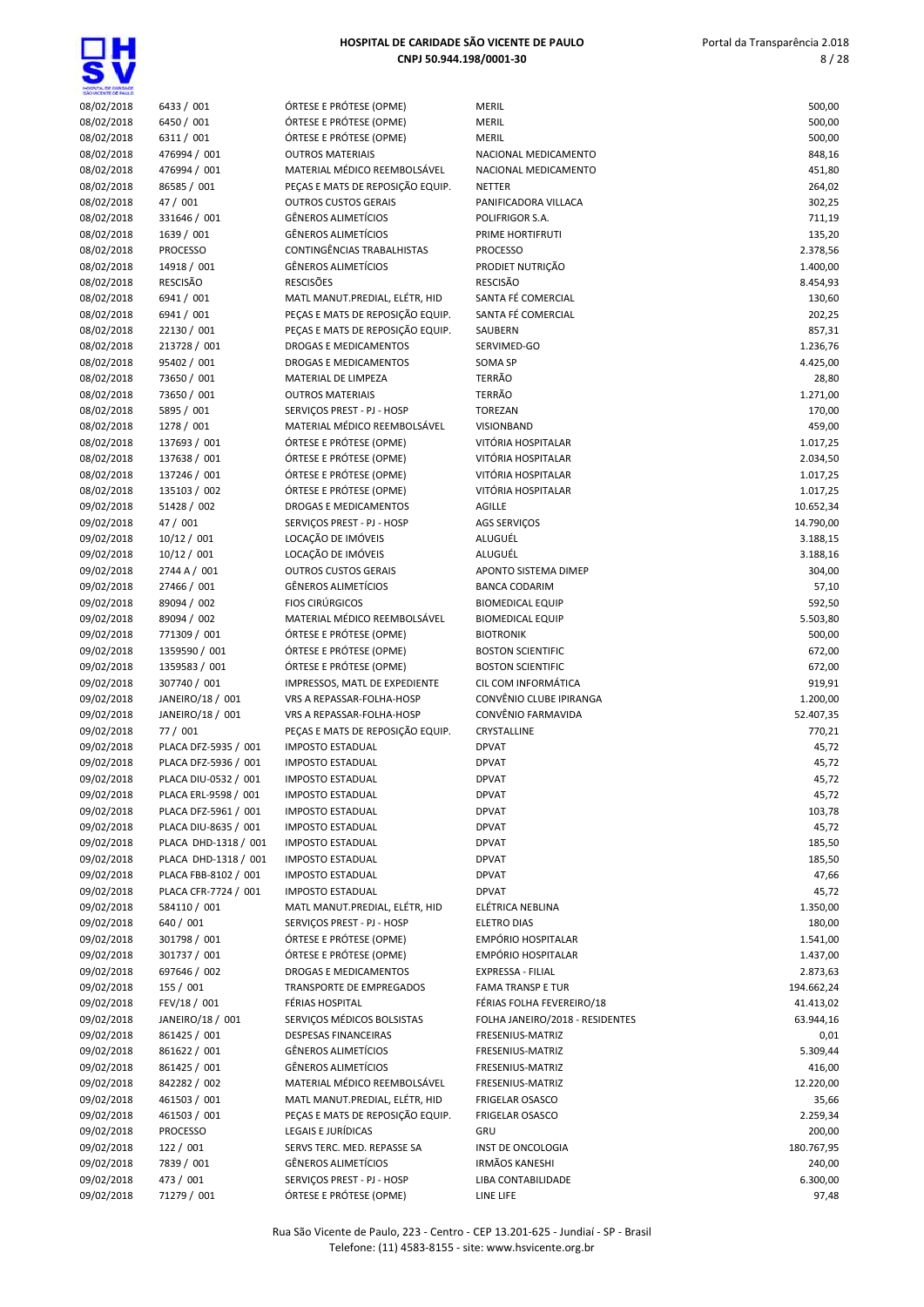ш

| HOSPITA, DE GARDADE      |                              |                                                            |                                                    |                    |
|--------------------------|------------------------------|------------------------------------------------------------|----------------------------------------------------|--------------------|
| 09/02/2018               | 1602660 / 001                | MEDICAMENTOS CONTROLADOS                                   | <b>MAFRA FILIAL GO</b>                             | 54,00              |
| 09/02/2018               | 1602660 / 001                | <b>DROGAS E MEDICAMENTOS</b>                               | <b>MAFRA FILIAL GO</b>                             | 2.757,25           |
| 09/02/2018               | 142234 / 001                 | <b>OUTROS MATERIAIS</b>                                    | <b>MEDI HOUSE</b>                                  | 480,00             |
| 09/02/2018               | 142234 / 001                 | MATERIAL MÉDICO REEMBOLSÁVEL                               | <b>MEDI HOUSE</b>                                  | 6.436,33           |
| 09/02/2018               | 39987 / 001                  | MATERIAL MÉDICO REEMBOLSÁVEL                               | <b>MEDICAL LIFE</b>                                | 1.105,25           |
| 09/02/2018               | 3396 / 001                   | MANUTENÇÃO E CONSERVAÇÃO                                   | MERCANTIL UNIÃO                                    | 487,20             |
| 09/02/2018               | 3396 / 001                   | MATL MANUT.PREDIAL, ELÉTR, HID                             | MERCANTIL UNIÃO                                    | 594,40             |
| 09/02/2018               | 100 / 001                    | SERVIÇOS PREST - PJ - HOSP                                 | MUNAROLO E SEDANO                                  | 12.000,00          |
| 09/02/2018               | 42649 / 001                  | ÓRTESE E PRÓTESE (OPME)                                    | ORTHO SYSTEM                                       | 1.010,56           |
| 09/02/2018               | 42681 / 001                  | PECAS E MATS DE REPOSIÇÃO EQUIP.                           | <b>OXILUZ</b>                                      | 66,73              |
| 09/02/2018               | 42681 / 002                  | PECAS E MATS DE REPOSIÇÃO EQUIP.                           | OXILUZ                                             | 0,88               |
| 09/02/2018               | 42681 / 001                  | <b>GASES MEDICINAIS</b>                                    | OXILUZ                                             | 5.102,27           |
| 09/02/2018               | 42683 / 001                  | <b>GASES MEDICINAIS</b>                                    | OXILUZ                                             | 819,00             |
| 09/02/2018               | 42681 / 002                  | <b>GASES MEDICINAIS</b>                                    | <b>OXILUZ</b>                                      | 66,72              |
| 09/02/2018               | 588460 / 001                 | MATERIAL DE LIMPEZA<br>MATERIAL MÉDICO REEMBOLSÁVEL        | PAPEL ITUPEVA                                      | 54,69              |
| 09/02/2018<br>09/02/2018 | 588460 / 001<br>225193 / 001 | <b>OUTROS MATERIAIS</b>                                    | PAPEL ITUPEVA<br>POLAR FIX                         | 1.251,05<br>280,00 |
| 09/02/2018               | 226169 / 001                 | <b>OUTROS MATERIAIS</b>                                    | POLAR FIX                                          | 514,80             |
| 09/02/2018               | 225532 / 001                 | MATERIAL MÉDICO REEMBOLSÁVEL                               | POLAR FIX                                          | 431,57             |
| 09/02/2018               | 225193 / 001                 | MATERIAL MÉDICO REEMBOLSÁVEL                               | POLAR FIX                                          | 2.636,40           |
| 09/02/2018               | 225420 / 001                 | MATERIAL MÉDICO REEMBOLSÁVEL                               | POLAR FIX                                          | 179,22             |
| 09/02/2018               | 225210 / 001                 | MATERIAL MÉDICO REEMBOLSÁVEL                               | POLAR FIX                                          | 298,70             |
| 09/02/2018               | 225732 / 001                 | MATERIAL MÉDICO REEMBOLSÁVEL                               | POLAR FIX                                          | 630,00             |
| 09/02/2018               | 225760 / 001                 | MATERIAL MÉDICO REEMBOLSÁVEL                               | POLAR FIX                                          | 2.856,00           |
| 09/02/2018               | 226078 / 001                 | MATERIAL MÉDICO REEMBOLSÁVEL                               | POLAR FIX                                          | 11.275,20          |
| 09/02/2018               | 225071 / 001                 | MATERIAL MÉDICO REEMBOLSÁVEL                               | POLAR FIX                                          | 3.038,50           |
| 09/02/2018               | 1642 / 001                   | <b>GÊNEROS ALIMETÍCIOS</b>                                 | PRIME HORTIFRUTI                                   | 98,50              |
| 09/02/2018               | <b>PROCESSO</b>              | CONTINGÊNCIAS TRABALHISTAS                                 | <b>PROCESSO</b>                                    | 1.590,00           |
| 09/02/2018               | <b>PROCESSO</b>              | CONTINGÊNCIAS TRABALHISTAS                                 | <b>PROCESSO</b>                                    | 3.000,00           |
| 09/02/2018               | <b>PROCESSO</b>              | CONTINGÊNCIAS TRABALHISTAS                                 | <b>PROCESSO</b>                                    | 1.134,35           |
| 09/02/2018               | OC 52416 / 001               | PEÇAS E MATS DE REPOSIÇÃO EQUIP.                           | PROMEDICAL                                         | 102,00             |
| 09/02/2018               | 125973 / 001                 | GÊNEROS ALIMETÍCIOS                                        | REBAL COMERCIAL                                    | 994,00             |
| 09/02/2018               | <b>RESCISÃO</b>              | <b>RESCISÕES</b>                                           | <b>RESCISÃO</b>                                    | 3.595,61           |
| 09/02/2018               | <b>RESCISÃO</b>              | <b>RESCISÕES</b>                                           | <b>RESCISÃO</b>                                    | 7.085,73           |
| 09/02/2018               | <b>RESCISÃO</b>              | RESCISÕES PARCELADAS HOSPITAL                              | <b>RESCISÃO</b>                                    | 4.397,66           |
| 09/02/2018               | <b>RESCISÃO</b>              | RESCISÕES PARCELADAS HOSPITAL                              | <b>RESCISÃO</b>                                    | 6.322,54           |
| 09/02/2018               | <b>RESCISÃO</b>              | RESCISÕES PARCELADAS HOSPITAL                              | <b>RESCISÃO</b>                                    | 2.213,93           |
| 09/02/2018               | <b>RESCISÃO</b>              | RESCISÕES PARCELADAS HOSPITAL                              | <b>RESCISÃO</b>                                    | 3.648,29           |
| 09/02/2018               | 305449 / 001                 | PEÇAS E MATS DE REPOSIÇÃO EQUIP.                           | <b>RONDI</b>                                       | 278,70             |
| 09/02/2018               | JANEIRO/18 / 001             | SERVIÇOS MÉDICOS - PF                                      | <b>RPA</b>                                         | 783,90             |
| 09/02/2018               | JANEIRO/18 / 001             | SERVIÇOS MÉDICOS - PF                                      | <b>RPA</b>                                         | 783,90             |
| 09/02/2018               | JANEIRO/18 / 001             | SERVIÇOS MÉDICOS - PF                                      | <b>RPA</b>                                         | 783,90             |
| 09/02/2018               | JANEIRO/18 / 001             | SERVICOS MÉDICOS - PF                                      | <b>RPA</b>                                         | 1.175,85           |
| 09/02/2018               | JANEIRO/18 / 001             | SERVICOS PRESTADOS - PF                                    | <b>RPA</b>                                         | 3.600,13           |
| 09/02/2018               | JANEIRO/18 / 001             | SERVIÇOS PRESTADOS - PF                                    | <b>RPA</b>                                         | 1.723,80           |
| 09/02/2018               | 44 / 001                     | SERVIÇOS PREST - PJ - HOSP                                 | SAMANTHA P MACHADO D                               | 10.000,00          |
| 09/02/2018               | 7135 / 001                   | MATL MANUT.PREDIAL, ELÉTR, HID                             | SANTA FÉ COMERCIAL                                 | 45,00              |
| 09/02/2018               | JANEIRO/18 / 001             | VRS A REPASSAR-FOLHA-HOSP                                  | SIND SAÚDE CAMPINAS                                | 11.388,75          |
| 09/02/2018               | 3285 / 001                   | ÓRTESE E PRÓTESE (OPME)                                    | <b>SS MEDICAL</b>                                  | 395,20             |
| 09/02/2018               | 3286 / 001                   | ÓRTESE E PRÓTESE (OPME)                                    | <b>SS MEDICAL</b>                                  | 395,20             |
| 09/02/2018               | 265 / 001                    | IMPRESSOS, MATL DE EXPEDIENTE                              | <b>WF MULTICOPIAS</b>                              | 4.515,00           |
| 09/02/2018               | 95439 / 002                  | MATERIAL MÉDICO REEMBOLSÁVEL                               | ZAMMI                                              | 475,50             |
| 14/02/2018               | 42302 / 001                  | MATERIAL PERMANENTE                                        | ABC LAN                                            | 243,80             |
| 14/02/2018               | 153810 / 001                 | MATERIAL DE LIMPEZA                                        | <b>ACF BRASIL</b>                                  | 180,00             |
| 14/02/2018               | 153810 / 001                 | IMPRESSOS, MATL DE EXPEDIENTE                              | <b>ACF BRASIL</b>                                  | 20,00              |
| 14/02/2018               | 177516 / 001                 | <b>OUTROS MATERIAIS</b>                                    | ALFALAGOS LTDA                                     | 32,95              |
| 14/02/2018               | 177516 / 001                 | MATERIAL MÉDICO REEMBOLSÁVEL                               | ALFALAGOS LTDA                                     | 927,52             |
| 14/02/2018               | 11994 / 001                  | MATERIAL MÉDICO REEMBOLSÁVEL                               | <b>ALIANCA</b>                                     | 4.181,66           |
| 14/02/2018               | 19575 / 001                  | DROGAS E MEDICAMENTOS                                      | ATIVA COMERCIAL                                    | 457,86             |
| 14/02/2018               | 170020 / 001                 | DROGAS E MEDICAMENTOS                                      | ATIVA GO                                           | 516,48             |
| 14/02/2018               | 493276 / 001<br>27699 / 001  | <b>OUTROS MATERIAIS</b><br><b>GËNEROS ALIMETÍCIOS</b>      | BALASKA                                            | 402,74<br>67,10    |
| 14/02/2018               |                              |                                                            | <b>BANCA CODARIM</b>                               |                    |
| 14/02/2018               | 27514 / 001<br>27552 / 001   | <b>GÊNEROS ALIMETÍCIOS</b><br><b>GÊNEROS ALIMETÍCIOS</b>   | <b>BANCA CODARIM</b>                               | 47,50              |
| 14/02/2018               |                              |                                                            | <b>BANCA CODARIM</b>                               | 86,25              |
| 14/02/2018               | 27553 / 001<br>14575 / 001   | <b>GÊNEROS ALIMETÍCIOS</b><br>COMBUSTÍVEIS E LUBRIFICANTES | <b>BANCA CODARIM</b><br><b>BATE BOLA</b>           | 138,10             |
| 14/02/2018               | 90100 / 001                  | <b>FIOS CIRÚRGICOS</b>                                     |                                                    | 933,83<br>474,00   |
| 14/02/2018<br>14/02/2018 | 90099 / 001                  | MATERIAL MÉDICO REEMBOLSÁVEL                               | <b>BIOMEDICAL EQUIP</b><br><b>BIOMEDICAL EQUIP</b> | 522,00             |
|                          |                              |                                                            |                                                    |                    |

14/02/2018 90100 / 001 MATERIAL MÉDICO REEMBOLSÁVEL BIOMEDICAL EQUIP 3.102,90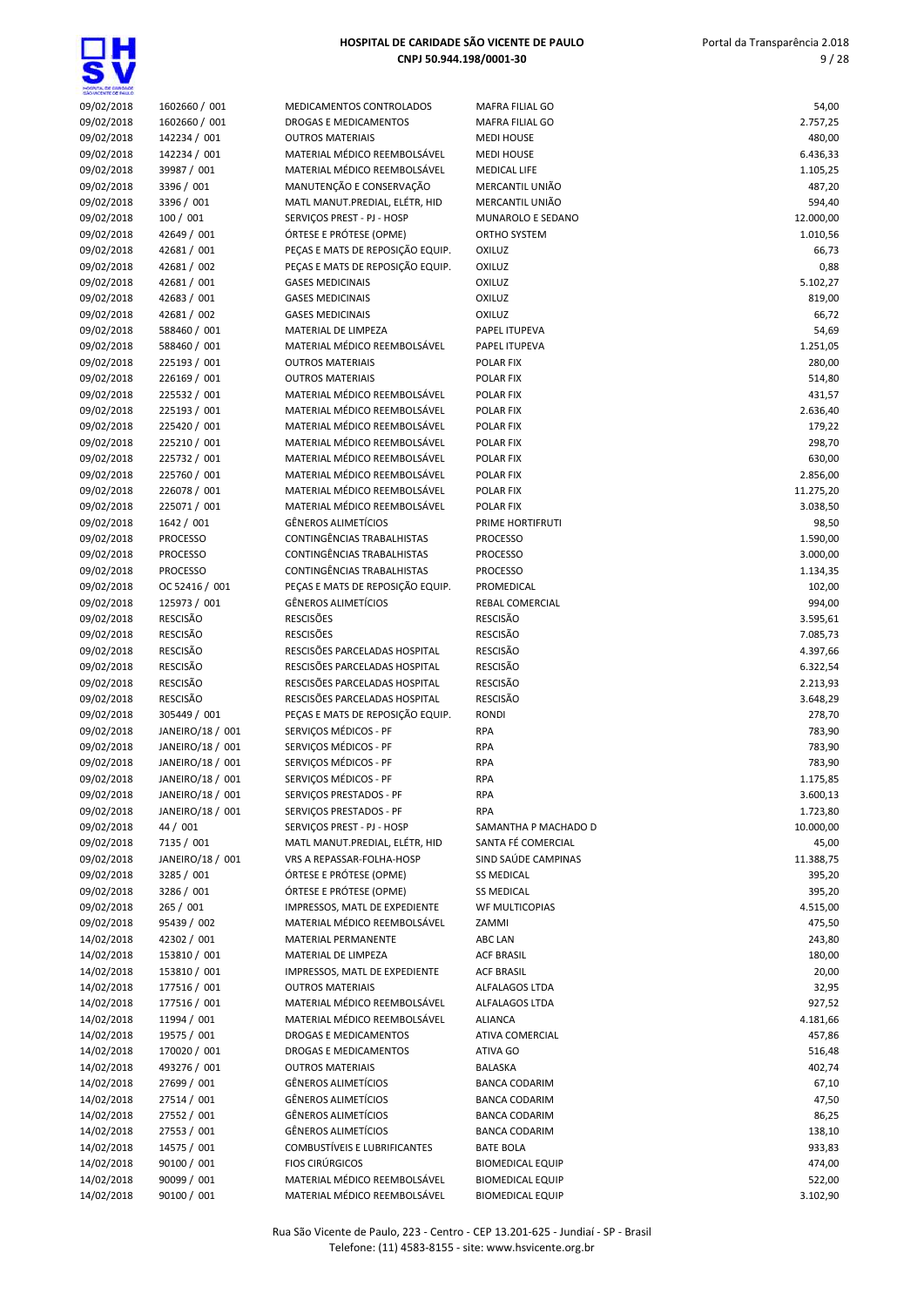**gH** 

| HOSPITAL DE CARDADE<br>SÃO VICENTE DE FAIX O |                             |                                                       |                                |                  |
|----------------------------------------------|-----------------------------|-------------------------------------------------------|--------------------------------|------------------|
| 14/02/2018                                   | 124736 / 001                | SERVICOS PREST - PJ - HOSP                            | <b>BIONEXO</b>                 | 5.611,69         |
| 14/02/2018                                   | 771542 / 001                | ÓRTESE E PRÓTESE (OPME)                               | <b>BIOTRONIK</b>               | 500,00           |
| 14/02/2018                                   | 771539 / 001                | ÓRTESE E PRÓTESE (OPME)                               | <b>BIOTRONIK</b>               | 500,00           |
| 14/02/2018                                   | 15140 / 001                 | ÓRTESE E PRÓTESE (OPME)                               | <b>CARDIO E ENDO</b>           | 2.229,95         |
| 14/02/2018                                   | 15095 / 001                 | ÓRTESE E PRÓTESE (OPME)                               | <b>CARDIO E ENDO</b>           | 2.034,50         |
| 14/02/2018                                   | 90125 / 001                 | <b>GÊNEROS ALIMETÍCIOS</b>                            | <b>CATABY FINAL 57</b>         | 1.064,88         |
| 14/02/2018                                   | 776014 / 001                | MATERIAL DE LIMPEZA                                   | CBS                            | 253,44           |
| 14/02/2018                                   | 776014 / 001                | <b>OUTROS MATERIAIS</b>                               | CBS                            | 1.282,95         |
| 14/02/2018                                   | 776014 / 001                | MATERIAL MÉDICO REEMBOLSÁVEL                          | CBS                            | 823,27           |
| 14/02/2018                                   | 781010 / 001<br>50286 / 001 | <b>GÊNEROS ALIMETÍCIOS</b><br>ÓRTESE E PRÓTESE (OPME) | <b>CDI</b><br><b>CICLO MED</b> | 669,90           |
| 14/02/2018                                   | 3130 / 001                  | MATERIAL MÉDICO REEMBOLSÁVEL                          | CIRÚRGICA IPANEMA              | 2.900,00         |
| 14/02/2018<br>14/02/2018                     | 22150 / 001                 | <b>FIOS CIRÚRGICOS</b>                                | CIRÚRGICA RIBEIRAO P           | 660,00<br>992,00 |
| 14/02/2018                                   | 2346 / 001                  | LOCAÇÃO (EQUIP, MÁQ. ESPAÇO)                          | <b>CLEAN MEDICAL</b>           | 4.000,00         |
| 14/02/2018                                   | 429658 / 001                | MATERIAL DE LIMPEZA                                   | <b>COLUMBIA</b>                | 500,00           |
| 14/02/2018                                   | JANEIRO/18 / 001            | VRS A REPASSAR-FOLHA-HOSP                             | CONSIGNADO SANTANDER           | 184.151,32       |
| 14/02/2018                                   | 144576 / 001                | GÊNEROS ALIMETÍCIOS                                   | COPOLFOOD COM PROD             | 963,95           |
| 14/02/2018                                   | 716936 / 001                | IMPRESSOS, MATL DE EXPEDIENTE                         | DATASUPRI DISTRIBUID           | 777,93           |
| 14/02/2018                                   | 24631 / 001                 | SERVICOS PREST - PJ - HOSP                            | <b>DD INSETOS</b>              | 1.649,30         |
| 14/02/2018                                   | 47060 / 001                 | <b>OUTROS MATERIAIS</b>                               | DE PAULI                       | 1.164,00         |
| 14/02/2018                                   | 47060 / 001                 | MATERIAL MÉDICO REEMBOLSÁVEL                          | <b>DE PAULI</b>                | 1.485,61         |
| 14/02/2018                                   | 12/003                      | PECAS E MATS DE REPOSIÇÃO EQUIP.                      | DIGITAL WAY SERVICE            | 96,30            |
| 14/02/2018                                   | 12 / 003                    | MATERIAL PERMANENTE                                   | <b>DIGITAL WAY SERVICE</b>     | 456,20           |
| 14/02/2018                                   | 12/003                      | EQUIP.PROC.ELETRÔNICO                                 | DIGITAL WAY SERVICE            | 4.278,17         |
| 14/02/2018                                   | 5248 / 001                  | PEÇAS E MATS DE REPOSIÇÃO EQUIP.                      | <b>DOMAX COMERCIAL</b>         | 693,04           |
| 14/02/2018                                   | 3481 / 001                  | <b>OUTROS MATERIAIS</b>                               | DWA COM EQUIP SERV             | 352,00           |
| 14/02/2018                                   | 514300 / 001                | MATERIAL MÉDICO REEMBOLSÁVEL                          | E TAMUSSINO                    | 2.700,00         |
| 14/02/2018                                   | 5978 / 001                  | GÊNEROS ALIMETÍCIOS                                   | <b>ELITE</b>                   | 705,90           |
| 14/02/2018                                   | 302578 / 001                | ÓRTESE E PRÓTESE (OPME)                               | <b>EMPÓRIO HOSPITALAR</b>      | 1.287,00         |
| 14/02/2018                                   | 302577 / 001                | ÓRTESE E PRÓTESE (OPME)                               | <b>EMPÓRIO HOSPITALAR</b>      | 1.033,00         |
| 14/02/2018                                   | 302579 / 001                | ÓRTESE E PRÓTESE (OPME)                               | <b>EMPÓRIO HOSPITALAR</b>      | 150,00           |
| 14/02/2018                                   | 113770 / 001                | ÓRTESE E PRÓTESE (OPME)                               | ERECTA                         | 3.095,43         |
| 14/02/2018                                   | 113849 / 001                | ÓRTESE E PRÓTESE (OPME)                               | <b>ERECTA</b>                  | 1.585,02         |
| 14/02/2018                                   | 113851 / 001                | ÓRTESE E PRÓTESE (OPME)                               | ERECTA                         | 2.535,02         |
| 14/02/2018                                   | 113853 / 001                | ÓRTESE E PRÓTESE (OPME)                               | ERECTA                         | 1.905,80         |
| 14/02/2018                                   | 113855 / 001                | ÓRTESE E PRÓTESE (OPME)                               | <b>ERECTA</b>                  | 8.737,10         |
| 14/02/2018                                   | 31692 / 001                 | MATERIAL MÉDICO REEMBOLSÁVEL                          | EXPRESSMEDICAL                 | 925,00           |
| 14/02/2018                                   | 2024 / 001                  | <b>DROGAS E MEDICAMENTOS</b>                          | <b>FARMÁCIA SOBAM</b>          | 250,00           |
| 14/02/2018                                   | 2058 / 001                  | <b>DROGAS E MEDICAMENTOS</b>                          | <b>FARMÁCIA SOBAM</b>          | 82,00            |
| 14/02/2018                                   | 3293 / 001                  | <b>GÊNEROS ALIMETÍCIOS</b>                            | <b>FARMAVIDA</b>               | 110,00           |
| 14/02/2018                                   | 3293 / 001                  | <b>DROGAS E MEDICAMENTOS</b>                          | <b>FARMAVIDA</b>               | 196,62           |
| 14/02/2018                                   | 2550589 / 001               | <b>GÊNEROS ALIMETÍCIOS</b>                            | <b>FESTPAN</b>                 | 607,20           |
| 14/02/2018                                   | 862336 / 001                | MATERIAL MÉDICO REEMBOLSÁVEL                          | FRESENIUS-MATRIZ               | 7.825,20         |
| 14/02/2018                                   | 13817 / 001                 | PEÇAS E MATS DE REPOSIÇÃO EQUIP.                      | GAMACAMP                       | 707,00           |
| 14/02/2018                                   | 706 / 001                   | IMPRESSOS, MATL DE EXPEDIENTE                         | GRÁFICA MEGA FLEX              | 2.717,50         |
| 14/02/2018                                   | 1797 / 001                  | MATERIAL DE LIMPEZA                                   | <b>GREEN BAGS</b>              | 781,40           |
| 14/02/2018                                   | 1786 / 001                  | MATERIAL DE LIMPEZA                                   | <b>GREEN BAGS</b>              | 2.337,42         |
| 14/02/2018                                   | 16918 / 001                 | <b>OUTROS MATERIAIS</b>                               | H MAX                          | 840,00           |
| 14/02/2018                                   | 273624 / 001                | MATERIAL MÉDICO REEMBOLSÁVEL                          | <b>HALEX ISTAR GO</b>          | 1.328,00         |
| 14/02/2018                                   | 4408 / 001                  | MATERIAL MÉDICO REEMBOLSÁVEL                          | HEMOPHARMA                     | 3.648,60         |
| 14/02/2018                                   | 4124 / 001                  | MATERIAL MÉDICO REEMBOLSÁVEL                          | <b>HIRAI</b>                   | 1.638,00         |
| 14/02/2018                                   | 249719 / 001                | <b>GASES MEDICINAIS</b>                               | IBG                            | 256,31           |
| 14/02/2018                                   | 1476843 / 002               | <b>GÊNEROS ALIMETÍCIOS</b>                            | <b>IMPAKTO</b>                 | 447,84           |
| 14/02/2018                                   | 8211 / 001                  | MATERIAL MÉDICO REEMBOLSÁVEL                          | INOVA COML HOSPITALAR          | 2.122,30         |
| 14/02/2018                                   | 15647 / 001                 | PEÇAS E MATS DE REPOSIÇÃO EQUIP.                      | <b>INTERFRIO</b>               | 55,00            |
| 14/02/2018                                   | 3307 / 001                  | ÓRTESE E PRÓTESE (OPME)                               | INTERMEDICAL EQUIP.            | 2.950,00         |
| 14/02/2018                                   | 3303 / 001                  | ÓRTESE E PRÓTESE (OPME)                               | INTERMEDICAL EQUIP.            | 1.800,00         |
| 14/02/2018                                   | 3308 / 001                  | ÓRTESE E PRÓTESE (OPME)                               | INTERMEDICAL EQUIP.            | 180,00           |
| 14/02/2018                                   | 3309 / 001                  | ÓRTESE E PRÓTESE (OPME)                               | INTERMEDICAL EQUIP.            | 180,00           |
| 14/02/2018                                   | 97 / 001                    | LOCAÇÃO (EQUIP, MÁQ. ESPAÇO)                          | INTERMEDICAL EQUIP.            | 1.000,00         |
| 14/02/2018                                   | 96 / 001                    | LOCAÇÃO (EQUIP, MÁQ. ESPAÇO)                          | INTERMEDICAL EQUIP.            | 1.000,00         |
| 14/02/2018                                   | 7847 / 001                  | GÊNEROS ALIMETÍCIOS                                   | <b>IRMÃOS KANESHI</b>          | 329,60           |
| 14/02/2018                                   | 7856 / 001                  | GÊNEROS ALIMETÍCIOS                                   | <b>IRMÃOS KANESHI</b>          | 882,80           |
| 14/02/2018                                   | 7875 / 001                  | GÊNEROS ALIMETÍCIOS                                   | <b>IRMÃOS KANESHI</b>          | 400,50           |
| 14/02/2018                                   | 7861 / 001                  | GÊNEROS ALIMETÍCIOS                                   | <b>IRMÃOS KANESHI</b>          | 280,75           |
| 14/02/2018                                   | 5408 / 001                  | <b>OUTROS MATERIAIS</b>                               | <b>ITA SAFETY EQUIP</b>        | 339,00           |
| 14/02/2018                                   | 1533 / 002                  | <b>VEÍCULOS</b>                                       | JUND TECH DIESEL               | 2.188,96         |
| 14/02/2018                                   | 1782 / 002                  | <b>OUTROS CUSTOS GERAIS</b>                           | JUND TECH DIESEL               | 725,00           |
| 14/02/2018                                   | 60795 / 001                 | MATERIAL MÉDICO REEMBOLSÁVEL                          | LABOR IMPORT.                  | 3.813,41         |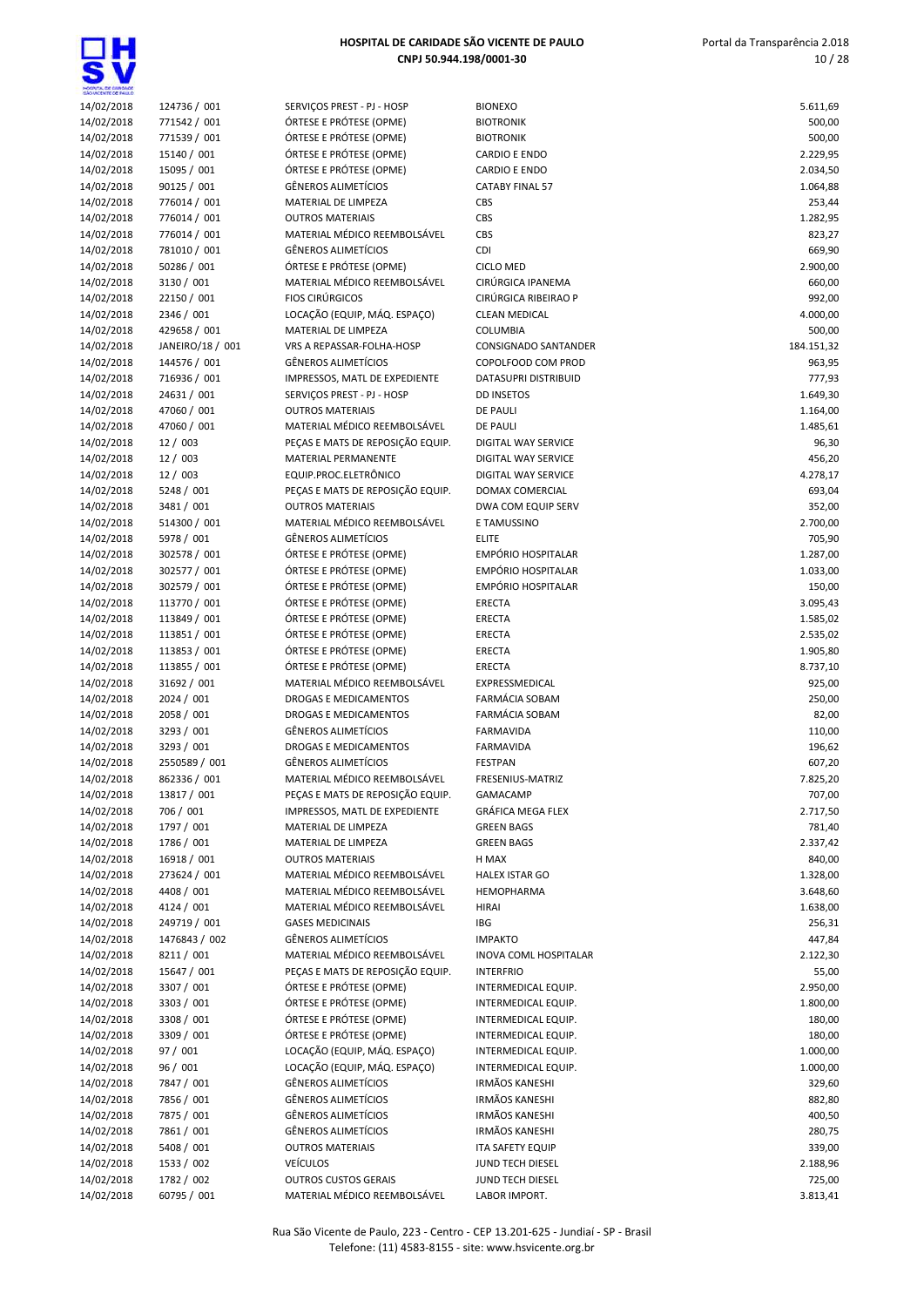

| GAO VICENTE CE PAUL D<br>14/02/2018 | 16926 / 001     | <b>FIOS CIRÚRGICOS</b>         | LIBEMA                    | 207,00    |
|-------------------------------------|-----------------|--------------------------------|---------------------------|-----------|
| 14/02/2018                          | 16926 / 001     | MATERIAL MÉDICO REEMBOLSÁVEL   | LIBEMA                    | 600,00    |
| 14/02/2018                          | 71318 / 001     | ÓRTESE E PRÓTESE (OPME)        | LINE LIFE                 | 97,48     |
| 14/02/2018                          | 71329 / 001     | ÓRTESE E PRÓTESE (OPME)        | LINE LIFE                 | 97,48     |
| 14/02/2018                          | 71289 / 001     | ÓRTESE E PRÓTESE (OPME)        | LINE LIFE                 | 97,48     |
| 14/02/2018                          | 71320 / 001     | ÓRTESE E PRÓTESE (OPME)        | LINE LIFE                 | 292,93    |
| 14/02/2018                          | 71319 / 001     | ÓRTESE E PRÓTESE (OPME)        | LINE LIFE                 | 195,45    |
| 14/02/2018                          | 71288 / 001     | ÓRTESE E PRÓTESE (OPME)        | LINE LIFE                 | 97,48     |
| 14/02/2018                          | 32 / 001        | SERVIÇOS PREST - PJ - HOSP     | LUCIANO DE LIMA           | 180,00    |
| 14/02/2018                          | 51598 / 001     | MATERIAL MÉDICO REEMBOLSÁVEL   | M P COM DE MATS HOSP      | 1.010,00  |
| 14/02/2018                          | 243387 / 001    | <b>GÊNEROS ALIMETÍCIOS</b>     | <b>MARFRIG CD ITUPEVA</b> | 1.526,48  |
| 14/02/2018                          | 241108 / 001    | GÊNEROS ALIMETÍCIOS            | <b>MARFRIG CD ITUPEVA</b> | 939,26    |
| 14/02/2018                          | 6410 / 001      | <b>OUTROS MATERIAIS</b>        | <b>MARTCIRUR</b>          | 4.309,20  |
| 14/02/2018                          | 40727 / 001     | ÓRTESE E PRÓTESE (OPME)        | MEDICAL CAMP              | 3.366,19  |
| 14/02/2018                          | 40808 / 001     | ÓRTESE E PRÓTESE (OPME)        | <b>MEDICAL CAMP</b>       | 4.630,90  |
| 14/02/2018                          | 40807 / 001     | ÓRTESE E PRÓTESE (OPME)        | <b>MEDICAL CAMP</b>       | 3.086,19  |
| 14/02/2018                          | 6539 / 001      | ÓRTESE E PRÓTESE (OPME)        | <b>MERIL</b>              | 2.534,50  |
| 14/02/2018                          | 6504 / 001      | ÓRTESE E PRÓTESE (OPME)        | MERIL                     | 500,00    |
| 14/02/2018                          | 6538 / 001      | ÓRTESE E PRÓTESE (OPME)        | <b>MERIL</b>              | 2.034,50  |
| 14/02/2018                          | 78001 / 001     | <b>OUTROS MATERIAIS</b>        | MULTIFARMA                | 164,81    |
| 14/02/2018                          | 78001 / 001     | MATERIAL MÉDICO REEMBOLSÁVEL   | MULTIFARMA                | 1.404,00  |
| 14/02/2018                          | 477306 / 001    | MATERIAL MÉDICO REEMBOLSÁVEL   | NACIONAL MEDICAMENTO      | 775,20    |
| 14/02/2018                          | 820 / 001       | MATERIAL DE LIMPEZA            | NOVA JOMA                 | 2.031,63  |
| 14/02/2018                          | 17680 / 001     | <b>OUTROS CUSTOS GERAIS</b>    | NOVA JUNDIAÍ              | 356,85    |
| 14/02/2018                          | 46832 / 001     | DROGAS E MEDICAMENTOS          | <b>NOVAMED</b>            | 10.480,00 |
| 14/02/2018                          | 5990632 / 011   | LIVROS, JORNAIS, REVISTAS, PUB | O ESTADO DE S. PAULO      | 61,88     |
| 14/02/2018                          | 42694 / 001     | ÓRTESE E PRÓTESE (OPME)        | ORTHO SYSTEM              | 913,16    |
| 14/02/2018                          | 42698 / 001     | ÓRTESE E PRÓTESE (OPME)        | ORTHO SYSTEM              | 1.826,32  |
| 14/02/2018                          | 42695 / 001     | ÓRTESE E PRÓTESE (OPME)        | ORTHO SYSTEM              | 275,48    |
| 14/02/2018                          | 42699 / 001     | ÓRTESE E PRÓTESE (OPME)        | <b>ORTHO SYSTEM</b>       | 1.010,56  |
| 14/02/2018                          | 42697 / 001     | ÓRTESE E PRÓTESE (OPME)        | ORTHO SYSTEM              | 978,92    |
| 14/02/2018                          | 42709 / 001     | ÓRTESE E PRÓTESE (OPME)        | ORTHO SYSTEM              | 483,71    |
| 14/02/2018                          | 42700 / 001     | ÓRTESE E PRÓTESE (OPME)        | ORTHO SYSTEM              | 764,34    |
| 14/02/2018                          | 42667 / 001     | ÓRTESE E PRÓTESE (OPME)        | ORTHO SYSTEM              | 299,90    |
| 14/02/2018                          | 42717 / 001     | ÓRTESE E PRÓTESE (OPME)        | ORTHO SYSTEM              | 202,06    |
| 14/02/2018                          | 79939 / 001     | <b>GÊNEROS ALIMETÍCIOS</b>     | <b>OVOS PRETI</b>         | 512,00    |
| 14/02/2018                          | 589544 / 001    | GÊNEROS ALIMETÍCIOS            | PAPEL ITUPEVA             | 293,30    |
| 14/02/2018                          | 11005 / 002     | <b>OUTROS MATERIAIS</b>        | PAULO CARNEIRO            | 1.560,00  |
| 14/02/2018                          | 313371560 / 001 | <b>OUTROS CUSTOS GERAIS</b>    | PEDÁGIO SEM PARAR         | 226,52    |
| 14/02/2018                          | 88859 / 001     | CONT. DE MANUTENÇÃO-HOSP       | <b>PIXEON</b>             | 1.394,60  |
| 14/02/2018                          | 333310 / 001    | <b>GÊNEROS ALIMETÍCIOS</b>     | POLIFRIGOR S.A.           | 1.925,87  |
| 14/02/2018                          | 1647 / 001      | <b>GÊNEROS ALIMETÍCIOS</b>     | PRIME HORTIFRUTI          | 209,40    |
| 14/02/2018                          | 1651 / 001      | <b>GÊNEROS ALIMETÍCIOS</b>     | PRIME HORTIFRUTI          | 212,10    |
| 14/02/2018                          | 1658 / 001      | <b>GÊNEROS ALIMETÍCIOS</b>     | PRIME HORTIFRUTI          | 91,00     |
| 14/02/2018                          | 1652 / 001      | <b>GËNEROS ALIMETÍCIOS</b>     | PRIME HORTIFRUTI          | 111,80    |
| 14/02/2018                          | <b>PROCESSO</b> | CONTINGÊNCIAS TRABALHISTAS     | <b>PROCESSO</b>           | 3.188,46  |
| 14/02/2018                          | <b>PROCESSO</b> | CONTINGÊNCIAS TRABALHISTAS     | <b>PROCESSO</b>           | 1.197,12  |
| 14/02/2018                          | 11260 / 001     | MATERIAL DE LAVANDERIA         | SAED MED                  | 6.000,00  |
| 14/02/2018                          | 11046 / 001     | MATERIAL MÉDICO REEMBOLSÁVEL   | SAMITECH                  | 1.908,75  |
| 14/02/2018                          | 1934976 / 001   | <b>GÊNEROS ALIMETÍCIOS</b>     | SERRAMAR                  | 651,00    |
| 14/02/2018                          | 1933238 / 001   | GÊNEROS ALIMETÍCIOS            | SERRAMAR                  | 399,00    |
| 14/02/2018                          | 1931147 / 001   | GÊNEROS ALIMETÍCIOS            | SERRAMAR                  | 462,00    |
| 14/02/2018                          | 94108 / 003     | MATERIAL MÉDICO REEMBOLSÁVEL   | SOMA SP                   | 1.866,67  |
| 14/02/2018                          | 568 / 001       | MATERIAL MÉDICO REEMBOLSÁVEL   | STAR MEDICAL DO BRAS      | 700,00    |
| 14/02/2018                          | 121780 / 001    | <b>OUTROS MATERIAIS</b>        | SUPERMED FINAL 07         | 588,49    |
| 14/02/2018                          | 111828 / 003    | FILMES E QUÍMICOS              | SUPERMED FINAL 07         | 835,27    |
| 14/02/2018                          | 122845 / 001    | MEDICAMENTOS CONTROLADOS       | SUPERMED FINAL 07         | 152,00    |
| 14/02/2018                          | 122845 / 001    | DROGAS E MEDICAMENTOS          | SUPERMED FINAL 07         | 1.034,48  |
| 14/02/2018                          | 356741 / 001    | FILMES E QUÍMICOS              | SUPRIMED                  | 702,24    |
| 14/02/2018                          | 356517 / 001    | MATERIAL MÉDICO REEMBOLSÁVEL   | SUPRIMED                  | 578,04    |
| 14/02/2018                          | 355130 / 001    | ÓRTESE E PRÓTESE (OPME)        | SUPRIMED                  | 1.033,00  |
| 14/02/2018                          | 355137 / 001    | ÓRTESE E PRÓTESE (OPME)        | SUPRIMED                  | 1.033,00  |
| 14/02/2018                          | 354292 / 001    | ÓRTESE E PRÓTESE (OPME)        | SUPRIMED                  | 959,40    |
| 14/02/2018                          | 354312 / 001    | ÓRTESE E PRÓTESE (OPME)        | SUPRIMED                  | 1.795,00  |
| 14/02/2018                          | 354306 / 001    | ÓRTESE E PRÓTESE (OPME)        | SUPRIMED                  | 959,40    |
| 14/02/2018                          | 355038 / 001    | ÓRTESE E PRÓTESE (OPME)        | SUPRIMED                  | 1.287,00  |
| 14/02/2018                          | 1757730 / 001   | IMPRESSOS, MATL DE EXPEDIENTE  | TRAVAGIN                  | 206,17    |
| 14/02/2018                          | 9488 / 001      | <b>VEÍCULOS</b>                | TUBÃO AUTO                | 415,00    |
| 14/02/2018                          | 5095 / 001      | <b>OUTROS CUSTOS GERAIS</b>    | TUBÃO AUTO                | 180,00    |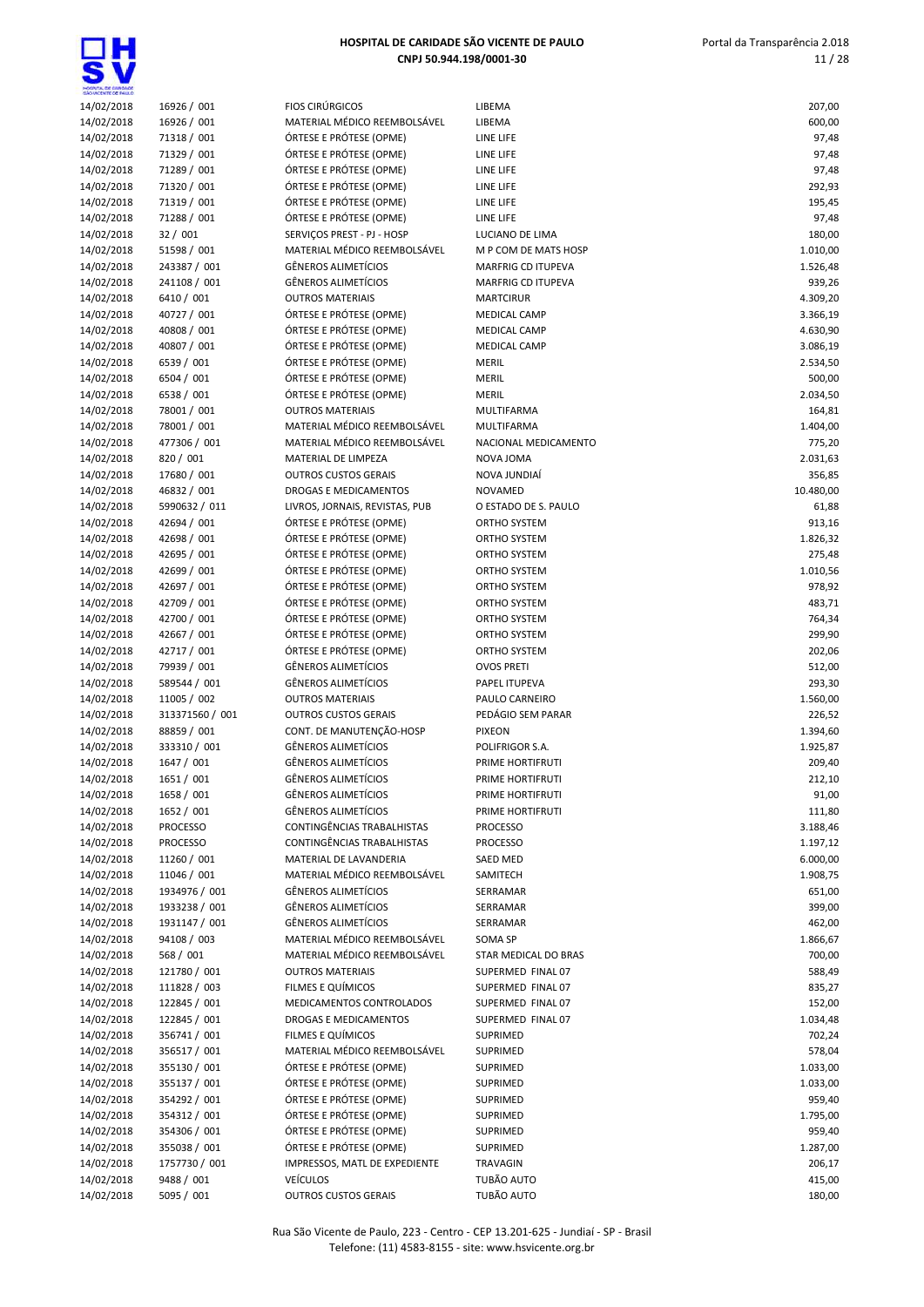| HOSPITAL DE GARDADE      |                              |
|--------------------------|------------------------------|
| 14/02/2018               | 94678 / 001                  |
| 14/02/2018               | 7399 / 001                   |
| 14/02/2018               | 7379 / 001                   |
| 14/02/2018               | 275 / 001                    |
| 14/02/2018               | 9957A / 001                  |
| 14/02/2018               | 51100 / 001                  |
| 14/02/2018               | 136149 / 002                 |
| 14/02/2018               | 136117 / 002                 |
| 14/02/2018               | 36142 / 002                  |
| 14/02/2018               | 136147 / 002                 |
| 14/02/2018               | 6547 / 001                   |
| 15/02/2018               | JAN/18 / 001                 |
| 15/02/2018               | 40073 / 001                  |
| 15/02/2018               | 8311 / 001                   |
| 15/02/2018               | 27711 / 001                  |
| 15/02/2018               | 691514 / 001                 |
| 15/02/2018               | 266988 / 001                 |
| 15/02/2018               | 21/001                       |
| 15/02/2018               | 37867 / 001                  |
| 15/02/2018               | 358 / 001                    |
| 15/02/2018               | 43 / 001                     |
| 15/02/2018               | 18665 / 001                  |
| 15/02/2018               | 283 / 001                    |
| 15/02/2018               | JANEIRO/18 / 001             |
| 15/02/2018               | 1766016 / 001                |
| 15/02/2018               | 1766016 / 001                |
| 15/02/2018               | 1/001                        |
| 15/02/2018               | 261 / 001                    |
| 15/02/2018               | 15 / 001                     |
| 15/02/2018               | 16 / 001                     |
| 15/02/2018               | 63301 / 001                  |
| 15/02/2018               | 3768 / 001                   |
| 15/02/2018               | 3767 / 001                   |
| 15/02/2018               | 5977 / 001                   |
| 15/02/2018               | 8/001                        |
| 15/02/2018               | 177104 / 001                 |
| 15/02/2018               | 991 / 001                    |
| 15/02/2018               | 36 / 001                     |
| 15/02/2018               | 751111 / 001                 |
| 15/02/2018               | <b>GRRF</b>                  |
| 15/02/2018               | 51 / 001                     |
| 15/02/2018               | 158 / 001                    |
| 15/02/2018               | 36129 / 001                  |
| 15/02/2018               | 36128 / 001                  |
| 15/02/2018               | 7880 / 001                   |
| 15/02/2018               | 76313 / 001                  |
| 15/02/2018               | 50 / 001                     |
| 15/02/2018               | 62657 / 001<br>144 / 001     |
| 15/02/2018               |                              |
| 15/02/2018<br>15/02/2018 | 72/001                       |
|                          | 100 / 001                    |
| 15/02/2018<br>15/02/2018 | 545910 / 001<br>547030 / 001 |
|                          | 549815 / 001                 |
| 15/02/2018<br>15/02/2018 | 545910 / 001                 |
| 15/02/2018               | 545910 / 001                 |
| 15/02/2018               | 46 / 001                     |
| 15/02/2018               | 249041 / 001                 |
| 15/02/2018               | 109442 / 001                 |
| 15/02/2018               | 407 / 001                    |
| 15/02/2018               | 128 / 001                    |
| 15/02/2018               | 13843 / 001                  |
| 15/02/2018               | 445737 / 001                 |
| 15/02/2018               | 18025 / 001                  |
| 15/02/2018               | JANEIRO/18 / 001             |
| 15/02/2018               | 98 / 001                     |
| 15/02/2018               | 63836 / 001                  |
| 102120                   | 001                          |

| SHOWCENTE DE BAILLO      |                              |                                                                |                                              |                      |
|--------------------------|------------------------------|----------------------------------------------------------------|----------------------------------------------|----------------------|
| 14/02/2018               | 94678 / 001                  | COMBUSTÍVEIS E LUBRIFICANTES                                   | <b>ULTRAGAZ</b>                              | 2.620,16             |
| 14/02/2018               | 7399 / 001                   | MATERIAL MÉDICO REEMBOLSÁVEL                                   | <b>UNIFARMA</b>                              | 103,10               |
| 14/02/2018               | 7379 / 001                   | MATERIAL MÉDICO REEMBOLSÁVEL                                   | <b>UNIFARMA</b>                              | 1.134,10             |
| 14/02/2018               | 275 / 001                    | MATERIAL MÉDICO REEMBOLSÁVEL                                   | <b>UNIODONTO</b>                             | 445,00               |
| 14/02/2018               | 9957A / 001                  | ASSISTÊNCIA ODONTOLÓGICA                                       | <b>UNIODONTO</b>                             | 37.803,17            |
| 14/02/2018               | 51100 / 001                  | <b>DROGAS E MEDICAMENTOS</b>                                   | VERBENNA                                     | 1.411,20             |
| 14/02/2018               | 136149 / 002                 | ÓRTESE E PRÓTESE (OPME)                                        | VITÓRIA HOSPITALAR                           | 1.017,25             |
| 14/02/2018               | 136117 / 002                 | ÓRTESE E PRÓTESE (OPME)                                        | VITÓRIA HOSPITALAR                           | 1.017,25             |
| 14/02/2018               | 36142 / 002                  | ÓRTESE E PRÓTESE (OPME)                                        | VITÓRIA HOSPITALAR                           | 1.017,25             |
| 14/02/2018               | 136147 / 002                 | ÓRTESE E PRÓTESE (OPME)                                        | VITÓRIA HOSPITALAR                           | 1.017,25             |
| 14/02/2018               | 6547 / 001                   | <b>VEÍCULOS</b>                                                | <b>WR SERVIÇOS</b>                           | 220,00               |
| 15/02/2018               | JAN/18 / 001                 | <b>OUTROS CUSTOS GERAIS</b>                                    | 4 CARTÓRIO DE NOTAS                          | 82,25                |
| 15/02/2018               | 40073 / 001                  | CONT. DE MANUTENÇÃO-HOSP                                       | <b>AGFA</b>                                  | 6.492,14             |
| 15/02/2018               | 8311 / 001                   | SERVIÇOS PREST - PJ - HOSP                                     | <b>APONTO SISTEMAS</b>                       | 1.040,00             |
| 15/02/2018               | 27711 / 001                  | <b>GÊNEROS ALIMETÍCIOS</b>                                     | <b>BANCA CODARIM</b>                         | 54,50                |
| 15/02/2018               | 691514 / 001                 | <b>DROGAS E MEDICAMENTOS</b>                                   | <b>BRAILE</b>                                | 3.033,60             |
| 15/02/2018               | 266988 / 001                 | MATERIAL DE LIMPEZA                                            | <b>BUNZL HIGIENE</b>                         | 269,62               |
| 15/02/2018               | 21/001                       | SERVIÇOS MÉDICOS - PJ                                          | <b>CERES SARMENTO</b>                        | 5.067,90             |
| 15/02/2018               | 37867 / 001                  | <b>GÊNEROS ALIMETÍCIOS</b>                                     | <b>CIL</b>                                   | 1.150,25             |
| 15/02/2018               | 358 / 001                    | SERVICOS MÉDICOS - PJ                                          | CLÍNICA MÉDICA LEÃO                          | 3.941,70             |
| 15/02/2018               | 43 / 001                     | SERVIÇOS MÉDICOS - PJ                                          | <b>CM SILVEIRA</b>                           | 5.631,00             |
| 15/02/2018               | 18665 / 001                  | UTENSÍLIOS/PEÇAS DE INFORMÁTIC                                 | CODAEL                                       | 117,00               |
| 15/02/2018               | 283 / 001                    | SERVIÇOS PREST - PJ - HOSP                                     | <b>COIFA LIMPA</b>                           | 870,00               |
| 15/02/2018               | JANEIRO/18 / 001             | VRS A REPASSAR-FOLHA-HOSP                                      | CONV C.E.F. A REPASSAR EMPRÉSTIMO            | 63.702,66            |
| 15/02/2018               | 1766016 / 001                | MEDICAMENTOS CONTROLADOS                                       | CRISTÁLIA                                    | 7.174,48             |
| 15/02/2018               | 1766016 / 001                | DROGAS E MEDICAMENTOS                                          | CRISTÁLIA                                    | 25.469,83            |
| 15/02/2018               | 1/001                        | SERVICOS MÉDICOS - PJ                                          | <b>CUNHA E TIAGO</b>                         | 4.800,00             |
| 15/02/2018               | 261 / 001                    | SERVIÇOS PREST - PJ - HOSP                                     | <b>DALLITEC</b>                              | 180,00               |
| 15/02/2018               | 15/001                       | SERVIÇOS MÉDICOS - PJ                                          | <b>DEBORA LOPES</b>                          | 600,00               |
| 15/02/2018               | 16/001                       | SERVIÇOS MÉDICOS - PJ<br><b>GÊNEROS ALIMETÍCIOS</b>            | <b>DEBORA LOPES</b>                          | 9.600,00             |
| 15/02/2018               | 63301 / 001                  |                                                                | <b>DISTRIB HERNANDES</b>                     | 855,00               |
| 15/02/2018               | 3768 / 001                   | CONT. DE MANUTENÇÃO-HOSP                                       | E.G.M. ENG                                   | 1.259,91             |
| 15/02/2018               | 3767 / 001                   | CONT. DE MANUTENÇÃO-HOSP                                       | E.G.M. ENG                                   | 4.686,44             |
| 15/02/2018               | 5977 / 001                   | MATERIAL DE LIMPEZA                                            | <b>ELITE</b>                                 | 3.343,56             |
| 15/02/2018               | 8/001                        | SERVIÇOS MÉDICOS - PJ                                          | <b>ERES</b>                                  | 15.766,80            |
| 15/02/2018               | 177104 / 001                 | DROGAS E MEDICAMENTOS                                          | <b>FARMARIN</b>                              | 2.744,20             |
| 15/02/2018               | 991 / 001                    | IMPRESSOS, MATL DE EXPEDIENTE                                  | <b>FIORAVANTI</b><br><b>GARCIA E ROSSONI</b> | 187,00               |
| 15/02/2018               | 36 / 001                     | SERVIÇOS MÉDICOS - PJ<br><b>MOBILIÁRIO</b>                     | <b>GPZ COMERCIAL</b>                         | 5.067,90             |
| 15/02/2018               | 751111 / 001<br>GRRF         | <b>FGTS RESCISÓRIO</b>                                         | <b>GRRF</b>                                  | 926,00               |
| 15/02/2018<br>15/02/2018 | 51/001                       | SERVIÇOS MÉDICOS - PJ                                          |                                              | 3.676,34<br>4.504,80 |
| 15/02/2018               | 158 / 001                    | SERVIÇOS MÉDICOS - PJ                                          | H E F SERVIÇOS<br><b>HEBECLIN</b>            | 3.378,60             |
| 15/02/2018               | 36129 / 001                  | <b>GASES MEDICINAIS</b>                                        | <b>IBG CRYO FILIAL</b>                       | 5.191,33             |
| 15/02/2018               | 36128 / 001                  | <b>GASES MEDICINAIS</b>                                        | <b>IBG CRYO FILIAL</b>                       | 1.003,28             |
| 15/02/2018               | 7880 / 001                   | <b>GËNEROS ALIMETÍCIOS</b>                                     | IRMÃOS KANESHI                               | 390,08               |
| 15/02/2018               | 76313 / 001                  | <b>GÊNEROS ALIMETÍCIOS</b>                                     | JOATE COM E REP                              | 387,00               |
| 15/02/2018               | 50 / 001                     | SERVICOS MÉDICOS - PJ                                          | <b>LEGHI SILVA</b>                           | 1.126,20             |
| 15/02/2018               | 62657 / 001                  | MATERIAL MÉDICO REEMBOLSÁVEL                                   | LIFEMED                                      | 2.638,00             |
| 15/02/2018               | 144 / 001                    | SERVIÇOS MÉDICOS - PJ                                          | LIGER RISO                                   | 4.504,80             |
| 15/02/2018               | 72/001                       | SERVIÇOS MÉDICOS - PJ                                          | LILIANE COELHO NEVES                         |                      |
| 15/02/2018               | 100 / 001                    | SERVIÇOS MÉDICOS - PJ                                          | LUIS ANEZ                                    | 4.504,80<br>7.320,30 |
| 15/02/2018               | 545910 / 001                 | <b>OUTROS MATERIAIS</b>                                        | MACROMED - MATRIZ                            |                      |
| 15/02/2018               | 547030 / 001                 | <b>OUTROS MATERIAIS</b>                                        | MACROMED - MATRIZ                            | 3.144,00<br>5.240,00 |
|                          |                              | <b>OUTROS MATERIAIS</b>                                        | MACROMED - MATRIZ                            |                      |
| 15/02/2018               | 549815 / 001                 |                                                                |                                              | 4.716,00             |
| 15/02/2018<br>15/02/2018 | 545910 / 001<br>545910 / 001 | MATERIAL MÉDICO REEMBOLSÁVEL<br>DROGAS E MEDICAMENTOS          | MACROMED - MATRIZ                            | 31,14                |
| 15/02/2018               | 46 / 001                     | SERVIÇOS MÉDICOS - PJ                                          | MACROMED - MATRIZ<br>MARCELA SCHWARZ         | 16,53                |
| 15/02/2018               | 249041 / 001                 | GÊNEROS ALIMETÍCIOS                                            | MARFRIG CD ITUPEVA                           | 6.600,00<br>499,33   |
|                          |                              |                                                                |                                              |                      |
| 15/02/2018               | 109442 / 001<br>407 / 001    | <b>GÊNEROS ALIMETÍCIOS</b><br>SERVIÇOS MÉDICOS - PJ            | MARTIPLAST MATRIZ                            | 1.217,83             |
| 15/02/2018               |                              |                                                                | <b>MATTOS E GOMES</b>                        | 2.252,40             |
| 15/02/2018               | 128 / 001                    | SERVIÇOS MÉDICOS - PJ                                          | <b>MED SALVA</b>                             | 4.504,80             |
| 15/02/2018               | 13843 / 001                  | MATERIAL MÉDICO REEMBOLSÁVEL                                   | MEDICAL PANIAGUA                             | 920,00               |
| 15/02/2018               | 445737 / 001<br>18025 / 001  | DROGAS E MEDICAMENTOS                                          | MEDICAMENTAL                                 | 763,93               |
| 15/02/2018               |                              | <b>OUTROS MATERIAIS</b>                                        | <b>MEDIMPORT</b>                             | 565,25               |
| 15/02/2018               | JANEIRO/18 / 001             | VRS A REPASSAR-FOLHA-HOSP                                      | MENSALIDADE SIND. ENFERMAGEM                 | 560,00               |
| 15/02/2018               | 98 / 001                     | SERVIÇOS MÉDICOS - PJ                                          | MP JUNDIAÍ SERVIÇOS                          | 2.252,40             |
| 15/02/2018               | 63836 / 001                  | MATL MANUT.PREDIAL, ELÉTR, HID<br>MATERIAL MÉDICO REEMBOLSÁVEL | <b>MULTIBOR</b>                              | 165,00               |
| 15/02/2018<br>15/02/2018 | 829 / 001<br>46887 / 001     | DROGAS E MEDICAMENTOS                                          | NOVA JOMA<br><b>NOVAMED</b>                  | 850,00<br>2.600.00   |
|                          |                              |                                                                |                                              |                      |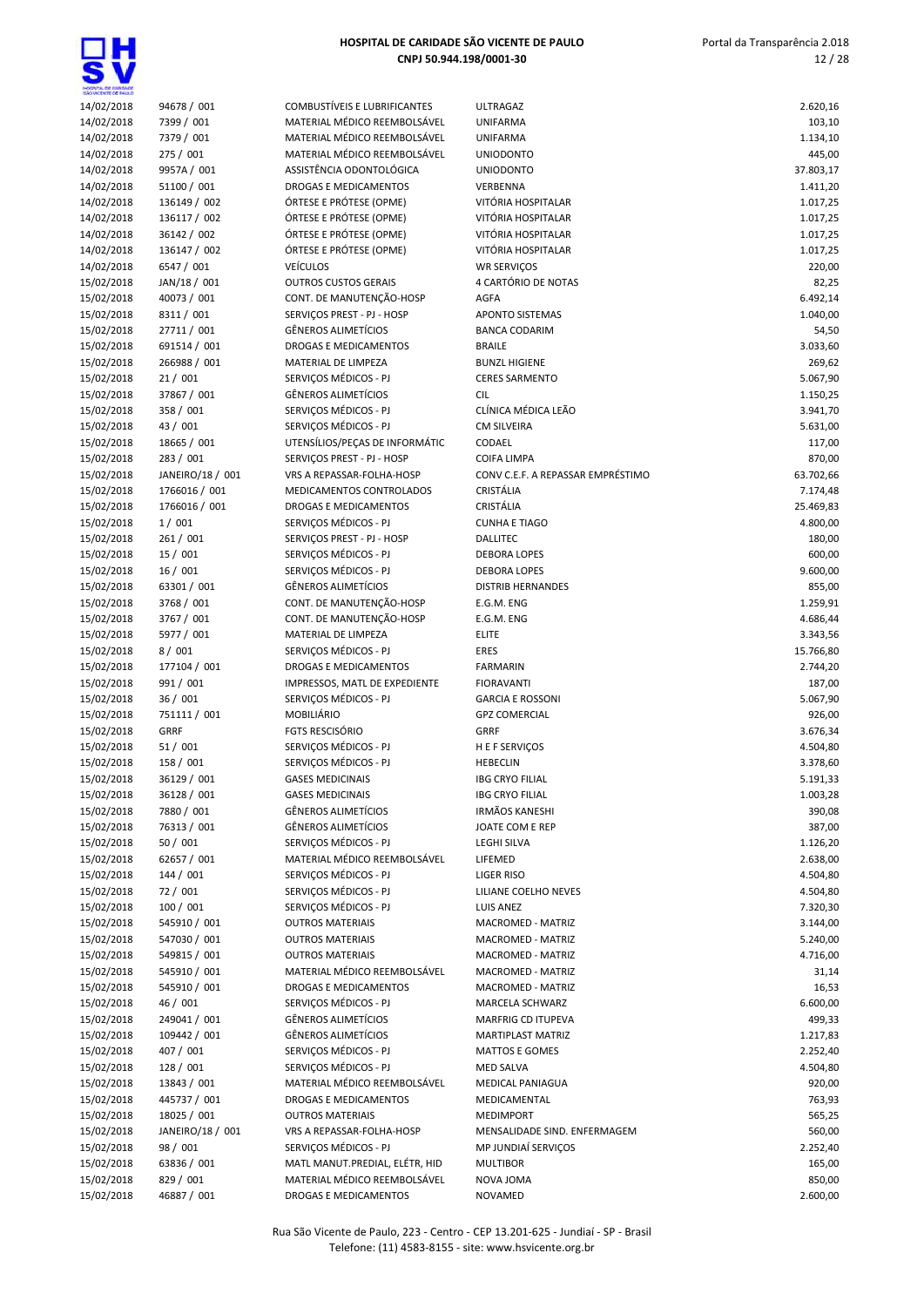| HOSPITAL DE GARDADE<br>SÃO VICENTE DE FAILLO |                       |                              |
|----------------------------------------------|-----------------------|------------------------------|
| 15/02/2018                                   | 102 / 001             | SERVIÇOS MÉDICOS - PJ        |
| 15/02/2018                                   | 104 / 001             | SERVICOS MÉDICOS - PJ        |
| 15/02/2018                                   | 320 / 001             | SERVIÇOS MÉDICOS - PJ        |
| 15/02/2018                                   | FEV/18 / 001          | PENSÃO ALIMENTÍCIA           |
| 15/02/2018                                   | 1924 / 001            | IMPRESSOS, MATL DE EXPEDIE   |
| 15/02/2018                                   | 68 / 001              | SERVIÇOS MÉDICOS - PJ        |
| 15/02/2018                                   | 334255 / 001          | <b>GÊNEROS ALIMETÍCIOS</b>   |
| 15/02/2018                                   | 1665 / 001            | <b>GÊNEROS ALIMETÍCIOS</b>   |
| 15/02/2018                                   | <b>PROCESSO</b>       | CONTINGÊNCIAS TRABALHISTA    |
| 15/02/2018                                   | 7587 / 001            | PEÇAS E MATS DE REPOSIÇÃO    |
| 15/02/2018                                   | 4313 / 001            | SERVIÇOS PREST - PJ - HOSP   |
| 15/02/2018                                   | <b>RESCISÃO</b>       | <b>RESCISÕES</b>             |
| 15/02/2018                                   | 562 / 001             | SERVIÇOS PREST - PJ - HOSP   |
| 15/02/2018                                   | 98589 / 001           | <b>DROGAS E MEDICAMENTOS</b> |
| 15/02/2018                                   | 98274 / 001           | DROGAS E MEDICAMENTOS        |
| 15/02/2018                                   | 7003 / 001            | MATL MANUT.PREDIAL, ELÉTR    |
| 15/02/2018                                   | 155 / 001             | <b>OUTROS CUSTOS GERAIS</b>  |
| 15/02/2018                                   | 219856 / 001          | <b>DROGAS E MEDICAMENTOS</b> |
| 15/02/2018                                   | 1092767 / 001         | SERVIÇOS PREST - PJ - HOSP   |
| 15/02/2018                                   | 80 / 001              | SERVICOS MÉDICOS - PJ        |
| 15/02/2018                                   | 76 / 001              | SERVIÇOS MÉDICOS - PJ        |
| 15/02/2018                                   | 120489 / 001          | <b>OUTROS MATERIAIS</b>      |
| 15/02/2018                                   | 120489 / 001          | FILMES E QUÍMICOS            |
| 15/02/2018                                   | 120489 / 001          | MATERIAL MÉDICO REEMBOLS     |
| 15/02/2018                                   | 48 / 001              | SERVIÇOS MÉDICOS - PJ        |
| 15/02/2018                                   | 73805 / 001           | MATERIAL DE LIMPEZA          |
| 15/02/2018                                   | <b>CONF DIV / 002</b> | TERMO CONF. DÍVIDA           |
| 15/02/2018                                   | 2462 / 001            | CONT. DE MANUTENÇÃO-HOS      |
| 15/02/2018                                   | 6614 / 001            | <b>VEÍCULOS</b>              |
| 15/02/2018                                   | 6613 / 001            | <b>VEÍCULOS</b>              |
| 15/02/2018                                   | 6854 / 001            | <b>OUTROS CUSTOS GERAIS</b>  |
| 15/02/2018                                   | 6855 / 001            | <b>OUTROS CUSTOS GERAIS</b>  |
| 15/02/2018                                   | 6856 / 001            | <b>OUTROS CUSTOS GERAIS</b>  |
| 16/02/2018                                   | 18635 / 001           | MATERIAL MÉDICO REEMBOLS     |
| 16/02/2018                                   | 12054 / 001           | <b>OUTROS MATERIAIS</b>      |
| 16/02/2018                                   | 60192 / 002           | DROGAS E MEDICAMENTOS        |
| 16/02/2018                                   | 3660 / 002            | <b>UNIFORMES</b>             |
| 16/02/2018                                   | 27765 / 001           | <b>GÊNEROS ALIMETÍCIOS</b>   |
| 16/02/2018                                   | 27752 / 001           | <b>GÊNEROS ALIMETÍCIOS</b>   |
| 16/02/2018                                   | 89504 / 002           | MATERIAL MÉDICO REEMBOLS     |
| 16/02/2018                                   | 772455 / 001          | ÓRTESE E PRÓTESE (OPME)      |
| 16/02/2018                                   | 267199 / 001          | MATERIAL DE LIMPEZA          |
| 16/02/2018                                   | 15271 / 001           | ÓRTESE E PRÓTESE (OPME)      |
| 16/02/2018                                   | 15270 / 001           | ÓRTESE E PRÓTESE (OPME)      |
| 16/02/2018                                   | 15269 / 001           | ÓRTESE E PRÓTESE (OPME)      |
| 16/02/2018                                   | 15272 / 001           | ÓRTESE E PRÓTESE (OPME)      |
| 16/02/2018                                   | 50531 / 001           | ÓRTESE E PRÓTESE (OPME)      |
| 16/02/2018                                   | 68182 / 001           | MATERIAL MÉDICO REEMBOLS     |
| 16/02/2018                                   | 909782 / 001          | MATERIAL MÉDICO REEMBOLS     |
| 16/02/2018                                   | 55445 / 001           | MATL MANUT.PREDIAL, ELÉTR    |
| 16/02/2018                                   | 1809614 / 001         | ENERGIA ELÉTRICA             |
| 16/02/2018                                   | 1789824 / 001         | ENERGIA ELÉTRICA             |
| 16/02/2018                                   | <b>CONF DIV / 001</b> | TERMO CONF. DÍVIDA           |
| 16/02/2018                                   | 405214 / 001          | MATERIAL MÉDICO REEMBOLS     |
| 16/02/2018                                   | 730 / 001             | SERVIÇOS PREST - PJ - HOSP   |
| 16/02/2018                                   | 273182 / 001          | DROGAS E MEDICAMENTOS        |
| 16/02/2018                                   | 303033 / 001          | ÓRTESE E PRÓTESE (OPME)      |
| 16/02/2018                                   | 303031/001            | ÓRTESE E PRÓTESE (OPME)      |
| 16/02/2018                                   | 303036 / 001          | ÓRTESE E PRÓTESE (OPME)      |
| 16/02/2018                                   | 303037 / 001          | ÓRTESE E PRÓTESE (OPME)      |
| 16/02/2018                                   | 303034 / 001          | ÓRTESE E PRÓTESE (OPME)      |
| 16/02/2018                                   | 303035 / 001          | ÓRTESE E PRÓTESE (OPME)      |
| 16/02/2018                                   | 827799 / 003          | <b>GÊNEROS ALIMETÍCIOS</b>   |
| 16/02/2018                                   | 847816 / 002          | <b>GÊNEROS ALIMETÍCIOS</b>   |
| 16/02/2018                                   | 5838 / 001            | MATERIAL MÉDICO REEMBOLS     |
| 16/02/2018                                   | 8372 / 001            | MATERIAL MÉDICO REEMBOLS     |
| 16/02/2018                                   | 3317 / 001            | ÓRTESE E PRÓTESE (OPME)      |
| 16/02/2018                                   | 100 / 001             | LOCAÇÃO (EQUIP, MÁQ. ESPA    |
|                                              |                       |                              |

1Н

| HOSPITAL DE GARDADE<br>SÃO VICENTE DE FAILLO |                              |                                                               |                                              |                    |
|----------------------------------------------|------------------------------|---------------------------------------------------------------|----------------------------------------------|--------------------|
| 15/02/2018                                   | 102 / 001                    | SERVIÇOS MÉDICOS - PJ                                         | OLIVEIRA E FREITAS                           | 4.692,50           |
| 15/02/2018                                   | 104/001                      | SERVIÇOS MÉDICOS - PJ                                         | <b>OLIVEIRA E FREITAS</b>                    | 10.605,05          |
| 15/02/2018                                   | 320 / 001                    | SERVIÇOS MÉDICOS - PJ                                         | <b>ONCO PELVIC</b>                           | 7.883,40           |
| 15/02/2018<br>15/02/2018                     | FEV/18 / 001<br>1924 / 001   | PENSÃO ALIMENTÍCIA<br>IMPRESSOS, MATL DE EXPEDIENTE           | PENSÃO ALIMENTÍCIA<br>PLÁST. MODEL IND. COM  | 1.268,44<br>345,00 |
| 15/02/2018                                   | 68 / 001                     | SERVIÇOS MÉDICOS - PJ                                         | POLETO E PETEK                               | 10.800,00          |
| 15/02/2018                                   | 334255 / 001                 | <b>GÊNEROS ALIMETÍCIOS</b>                                    | POLIFRIGOR S.A.                              | 1.066,84           |
| 15/02/2018                                   | 1665 / 001                   | <b>GÊNEROS ALIMETÍCIOS</b>                                    | PRIME HORTIFRUTI                             | 233,00             |
| 15/02/2018                                   | <b>PROCESSO</b>              | CONTINGÊNCIAS TRABALHISTAS                                    | <b>PROCESSO</b>                              | 1.291,39           |
| 15/02/2018                                   | 7587 / 001                   | PEÇAS E MATS DE REPOSIÇÃO EQUIP.                              | REFRIJUND                                    | 120,00             |
| 15/02/2018                                   | 4313 / 001                   | SERVIÇOS PREST - PJ - HOSP                                    | REI DO ENTULHO                               | 213,86             |
| 15/02/2018                                   | <b>RESCISÃO</b>              | <b>RESCISÕES</b>                                              | <b>RESCISÃO</b>                              | 2.093,59           |
| 15/02/2018                                   | 562 / 001                    | SERVIÇOS PREST - PJ - HOSP                                    | RS LAVANDERIA                                | 64,50              |
| 15/02/2018                                   | 98589 / 001                  | DROGAS E MEDICAMENTOS                                         | SANOBIOL                                     | 21.743,60          |
| 15/02/2018                                   | 98274 / 001                  | DROGAS E MEDICAMENTOS                                         | SANOBIOL                                     | 17.179,00          |
| 15/02/2018<br>15/02/2018                     | 7003 / 001<br>155 / 001      | MATL MANUT.PREDIAL, ELÉTR, HID<br><b>OUTROS CUSTOS GERAIS</b> | SANTA FE COMERCIAL<br>SELEGRA                | 337,50<br>228,90   |
| 15/02/2018                                   | 219856 / 001                 | DROGAS E MEDICAMENTOS                                         | SERVIMED-GO                                  | 203,81             |
| 15/02/2018                                   | 1092767 / 001                | SERVICOS PREST - PJ - HOSP                                    | SOFTMATIC                                    | 127,42             |
| 15/02/2018                                   | 80 / 001                     | SERVIÇOS MÉDICOS - PJ                                         | SOUSA MARQUES                                | 2.815,50           |
| 15/02/2018                                   | 76 / 001                     | SERVIÇOS MÉDICOS - PJ                                         | STROHER SERVIÇOS MED                         | 7.320,30           |
| 15/02/2018                                   | 120489 / 001                 | <b>OUTROS MATERIAIS</b>                                       | SUPERMED FINAL 07                            | 2.890,35           |
| 15/02/2018                                   | 120489 / 001                 | FILMES E QUÍMICOS                                             | SUPERMED FINAL 07                            | 248,96             |
| 15/02/2018                                   | 120489 / 001                 | MATERIAL MÉDICO REEMBOLSÁVEL                                  | SUPERMED FINAL 07                            | 8.373,67           |
| 15/02/2018                                   | 48 / 001                     | SERVIÇOS MÉDICOS - PJ                                         | <b>TAVARES TEIXEIRA</b>                      | 2.252,40           |
| 15/02/2018                                   | 73805 / 001                  | MATERIAL DE LIMPEZA                                           | TERRÃO                                       | 1.080,00           |
| 15/02/2018                                   | CONF DIV / 002               | TERMO CONF. DÍVIDA                                            | VITÓRIA HOSPITALAR                           | 8.239,73           |
| 15/02/2018                                   | 2462 / 001                   | CONT. DE MANUTENÇÃO-HOSP                                      | <b>WCIRINO</b>                               | 2.000,00           |
| 15/02/2018                                   | 6614 / 001                   | <b>VEÍCULOS</b>                                               | <b>WR SERVIÇOS</b>                           | 334,00             |
| 15/02/2018                                   | 6613 / 001                   | <b>VEÍCULOS</b>                                               | <b>WR SERVIÇOS</b>                           | 95,00              |
| 15/02/2018                                   | 6854 / 001<br>6855 / 001     | <b>OUTROS CUSTOS GERAIS</b><br><b>OUTROS CUSTOS GERAIS</b>    | <b>WR SERVIÇOS</b><br>WR SERVIÇOS            | 150,00<br>160,00   |
| 15/02/2018<br>15/02/2018                     | 6856 / 001                   | <b>OUTROS CUSTOS GERAIS</b>                                   | <b>WR SERVIÇOS</b>                           | 80,00              |
| 16/02/2018                                   | 18635 / 001                  | MATERIAL MÉDICO REEMBOLSÁVEL                                  | <b>AGACE</b>                                 | 391,63             |
| 16/02/2018                                   | 12054 / 001                  | <b>OUTROS MATERIAIS</b>                                       | <b>ALIANCA</b>                               | 486,00             |
| 16/02/2018                                   | 60192 / 002                  | DROGAS E MEDICAMENTOS                                         | ANBIOTON IMPORTADO                           | 5.412,00           |
| 16/02/2018                                   | 3660 / 002                   | <b>UNIFORMES</b>                                              | <b>AVENTURY SE</b>                           | 1.503,87           |
| 16/02/2018                                   | 27765 / 001                  | <b>GÊNEROS ALIMETÍCIOS</b>                                    | <b>BANCA CODARIM</b>                         | 52,50              |
| 16/02/2018                                   | 27752 / 001                  | <b>GÊNEROS ALIMETÍCIOS</b>                                    | <b>BANCA CODARIM</b>                         | 123,30             |
| 16/02/2018                                   | 89504 / 002                  | MATERIAL MÉDICO REEMBOLSÁVEL                                  | <b>BIOMEDICAL EQUIP</b>                      | 562,50             |
| 16/02/2018                                   | 772455 / 001                 | ÓRTESE E PRÓTESE (OPME)                                       | <b>BIOTRONIK</b>                             | 500,00             |
| 16/02/2018                                   | 267199 / 001                 | MATERIAL DE LIMPEZA                                           | <b>BUNZL HIGIENE</b>                         | 114,00             |
| 16/02/2018                                   | 15271 / 001                  | ÓRTESE E PRÓTESE (OPME)                                       | <b>CARDIO E ENDO</b>                         | 4.569,00           |
| 16/02/2018                                   | 15270 / 001                  | ÓRTESE E PRÓTESE (OPME)                                       | CARDIO E ENDO                                | 2.229,95           |
| 16/02/2018<br>16/02/2018                     | 15269 / 001                  | ÓRTESE E PRÓTESE (OPME)<br>ÓRTESE E PRÓTESE (OPME)            | <b>CARDIO E ENDO</b><br><b>CARDIO E ENDO</b> | 195,45<br>500,00   |
| 16/02/2018                                   | 15272 / 001<br>50531 / 001   | ÓRTESE E PRÓTESE (OPME)                                       | <b>CICLO MED</b>                             | 2.900,00           |
| 16/02/2018                                   | 68182 / 001                  | MATERIAL MÉDICO REEMBOLSÁVEL                                  | CIRÚRGICA BRASIL                             | 1.935,60           |
| 16/02/2018                                   | 909782 / 001                 | MATERIAL MÉDICO REEMBOLSÁVEL                                  | CIRÚRGICA FERNANDES                          | 1.620,00           |
| 16/02/2018                                   | 55445 / 001                  | MATL MANUT.PREDIAL, ELÉTR, HID                                | COMESP                                       | 181,00             |
| 16/02/2018                                   | 1809614 / 001                | ENERGIA ELÉTRICA                                              | <b>CPFL</b>                                  | 772,50             |
| 16/02/2018                                   | 1789824 / 001                | <b>ENERGIA ELÉTRICA</b>                                       | <b>CPFL</b>                                  | 20.645,68          |
| 16/02/2018                                   | CONF DIV / 001               | TERMO CONF. DÍVIDA                                            | <b>CPFL</b>                                  | 26.063,97          |
| 16/02/2018                                   | 405214 / 001                 | MATERIAL MÉDICO REEMBOLSÁVEL                                  | <b>CREMER SA</b>                             | 3.062,49           |
| 16/02/2018                                   | 730 / 001                    | SERVIÇOS PREST - PJ - HOSP                                    | DATA 1                                       | 260,00             |
| 16/02/2018                                   | 273182 / 001                 | DROGAS E MEDICAMENTOS                                         | <b>ELI LILLY</b>                             | 1.571,00           |
| 16/02/2018                                   | 303033 / 001                 | ÓRTESE E PRÓTESE (OPME)                                       | EMPÓRIO HOSPITALAR                           | 1.033,00           |
| 16/02/2018                                   | 303031/001                   | ÓRTESE E PRÓTESE (OPME)                                       | EMPÓRIO HOSPITALAR                           | 1.287,00           |
| 16/02/2018                                   | 303036 / 001                 | ÓRTESE E PRÓTESE (OPME)                                       | EMPÓRIO HOSPITALAR<br>EMPÓRIO HOSPITALAR     | 1.541,00           |
| 16/02/2018<br>16/02/2018                     | 303037 / 001<br>303034 / 001 | ÓRTESE E PRÓTESE (OPME)<br>ÓRTESE E PRÓTESE (OPME)            | EMPÓRIO HOSPITALAR                           | 1.287,00<br>102,00 |
| 16/02/2018                                   | 303035 / 001                 | ÓRTESE E PRÓTESE (OPME)                                       | EMPÓRIO HOSPITALAR                           | 3.279,40           |
| 16/02/2018                                   | 827799 / 003                 | <b>GÊNEROS ALIMETÍCIOS</b>                                    | FRESENIUS-MATRIZ                             | 5.314,62           |
| 16/02/2018                                   | 847816 / 002                 | GÊNEROS ALIMETÍCIOS                                           | FRESENIUS-MATRIZ                             | 2.802,64           |
| 16/02/2018                                   | 5838 / 001                   | MATERIAL MÉDICO REEMBOLSÁVEL                                  | <b>INDUMED</b>                               | 830,00             |
| 16/02/2018                                   | 8372 / 001                   | MATERIAL MÉDICO REEMBOLSÁVEL                                  | INOVA COML HOSPITALAR                        | 3.356,16           |
| 16/02/2018                                   | 3317 / 001                   | ÓRTESE E PRÓTESE (OPME)                                       | <b>INTERMEDICAL EQUIP</b>                    | 1.800,00           |
| 16/02/2018                                   | 100 / 001                    | LOCAÇÃO (EQUIP, MÁQ. ESPAÇO)                                  | <b>INTERMEDICAL EQUIP</b>                    | 1.000,00           |
| 16/02/2018                                   | 24201 / 001                  | ÓRTESE E PRÓTESE (OPME)                                       | IOMED ORTOPEDIA ESPE                         | 700,00             |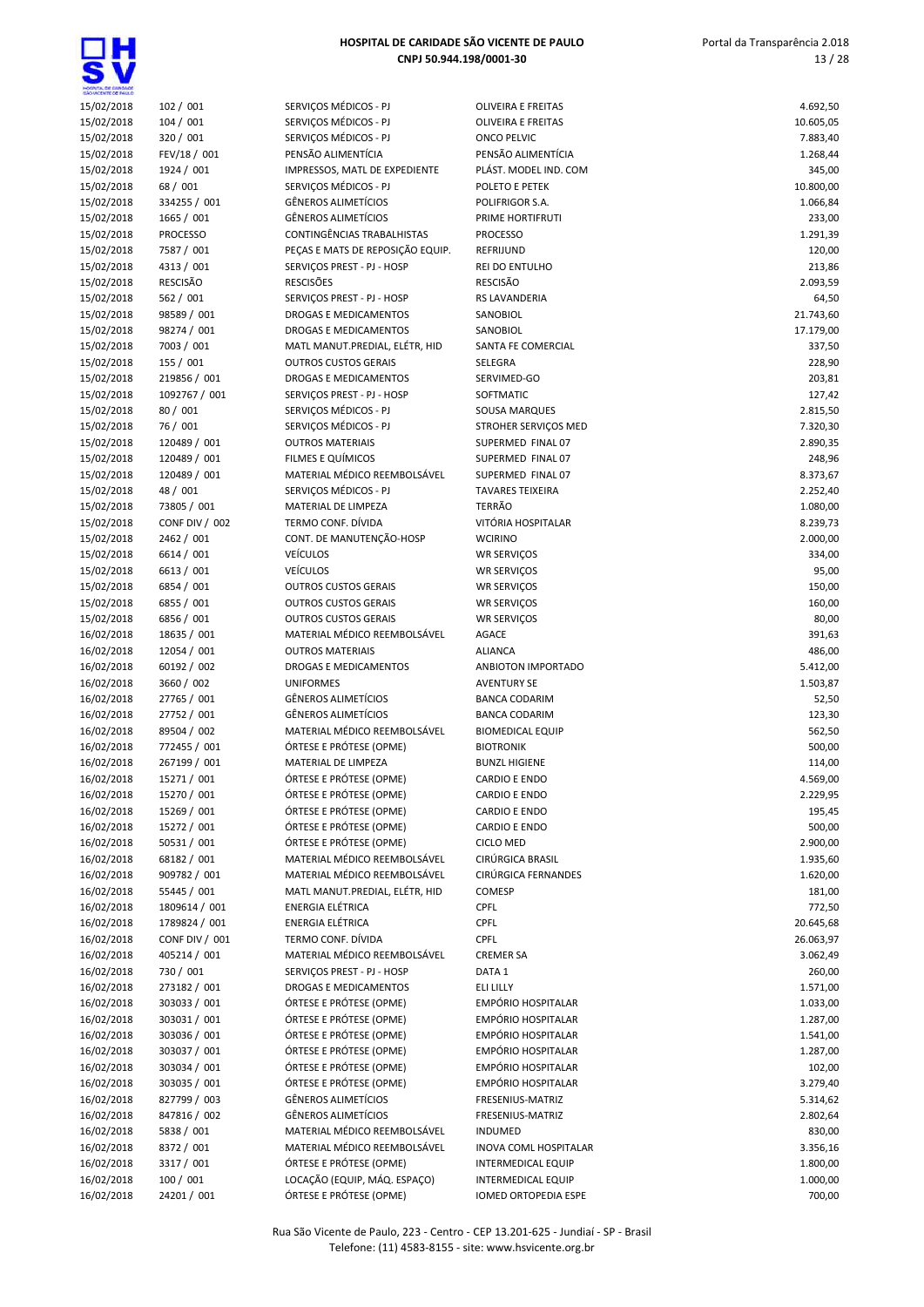| HOSPITAL DE CARDADE      |                            |
|--------------------------|----------------------------|
| 16/02/2018               | 7891 / 001                 |
| 16/02/2018               | 7900 / 001                 |
| 16/02/2018               | 336 / 002                  |
| 16/02/2018               | 499 / 002                  |
| 16/02/2018               | 71335 / 001                |
| 16/02/2018               | 71334 / 001                |
| 16/02/2018               | 40845 / 001                |
| 16/02/2018               | 40844 / 001                |
| 16/02/2018               | 40976 / 001                |
| 16/02/2018               | 40942 / 001                |
| 16/02/2018               | 54219 / 001                |
| 16/02/2018               | 6553 / 001                 |
| 16/02/2018               | 6551 / 001                 |
| 16/02/2018               | 6554 / 001                 |
| 16/02/2018               | 6555 / 001                 |
| 16/02/2018               | 478181 / 001               |
| 16/02/2018               | 43807 / 001                |
| 16/02/2018               | 41633 / 001                |
| 16/02/2018               | 42735 / 001                |
| 16/02/2018               | 42742 / 001                |
| 16/02/2018               | 80081 / 001                |
| 16/02/2018               | 1675 / 001                 |
| 16/02/2018               | 1671 / 001                 |
| 16/02/2018               | <b>PROCESSO</b>            |
| 16/02/2018               | 20603 / 001                |
| 16/02/2018               | 306958 / 001               |
| 16/02/2018               | 306241 / 001               |
| 16/02/2018               | 428 / 001                  |
| 16/02/2018               | 2238548 / 001              |
| 16/02/2018               | 3299 / 001                 |
| 16/02/2018               | 1138 / 001                 |
| 16/02/2018               | 276 / 001                  |
| 19/02/2018               | 56087 / 001                |
| 19/02/2018               | 127 / 001                  |
| 19/02/2018               | 27774 / 001                |
| 19/02/2018<br>19/02/2018 | 664022 / 001<br>9727 / 001 |
| 19/02/2018               | 68228 / 001                |
| 19/02/2018               | 2609 / 001                 |
| 19/02/2018               | 1790785 / 001              |
| 19/02/2018               | 533091/001                 |
| 19/02/2018               | 1788897 / 001              |
| 19/02/2018               | 1785819 / 001              |
| 19/02/2018               | 1814586 / 001              |
| 19/02/2018               | 1787562 / 001              |
| 19/02/2018               | 268242 / 001               |
| 19/02/2018               | 267998 / 001               |
| 19/02/2018               | 303805 / 001               |
| 19/02/2018               | 104933 / 001               |
| 19/02/2018               | 700119 / 001               |
| 19/02/2018               | 1776 / 001                 |
| 19/02/2018               | 1766 / 001                 |
| 19/02/2018               | <b>PROCESSO</b>            |
| 19/02/2018               | 18754 / 001                |
| 19/02/2018               | 12732 / 001                |
| 19/02/2018               | 15684 / 001                |
| 19/02/2018               | 7907 / 001                 |
| 19/02/2018               | 52207 / 001                |
| 19/02/2018               | 170453 / 001               |
| 19/02/2018               | 62680 / 001                |
| 19/02/2018               | 71366 / 001                |
|                          |                            |
| 19/02/2018               | 71342 / 001                |
| 19/02/2018               | 546492 / 001               |
| 19/02/2018               | 10707 / 001                |
| 19/02/2018<br>19/02/2018 | 6438 / 001<br>6438 / 001   |

| 16/02/2018               | 7891 / 001                    | <b>GÊNEROS ALIMETÍCIOS</b>                                           | Ħ      |
|--------------------------|-------------------------------|----------------------------------------------------------------------|--------|
| 16/02/2018               | 7900 / 001                    | <b>GÊNEROS ALIMETÍCIOS</b>                                           | Ħ      |
| 16/02/2018               | 336 / 002                     | <b>VEÍCULOS</b>                                                      | JI     |
| 16/02/2018               | 499 / 002                     | <b>OUTROS CUSTOS GERAIS</b>                                          | JI     |
| 16/02/2018               | 71335 / 001                   | ÓRTESE E PRÓTESE (OPME)                                              | L      |
| 16/02/2018               | 71334 / 001                   | ÓRTESE E PRÓTESE (OPME)                                              | L      |
| 16/02/2018               | 40845 / 001                   | ÓRTESE E PRÓTESE (OPME)                                              | Λ      |
| 16/02/2018               | 40844 / 001                   | ÓRTESE E PRÓTESE (OPME)                                              | Ν      |
| 16/02/2018               | 40976 / 001                   | ÓRTESE E PRÓTESE (OPME)                                              | Ν      |
| 16/02/2018               | 40942 / 001                   | ÓRTESE E PRÓTESE (OPME)                                              | Ν      |
| 16/02/2018               | 54219 / 001                   | MATERIAL MÉDICO REEMBOLSÁVEL<br>ÓRTESE E PRÓTESE (OPME)              | Λ      |
| 16/02/2018<br>16/02/2018 | 6553 / 001<br>6551 / 001      | ÓRTESE E PRÓTESE (OPME)                                              | Ν      |
| 16/02/2018               | 6554 / 001                    | ÓRTESE E PRÓTESE (OPME)                                              | Λ<br>Λ |
| 16/02/2018               | 6555 / 001                    | ÓRTESE E PRÓTESE (OPME)                                              | Ν      |
| 16/02/2018               | 478181 / 001                  | MATERIAL MÉDICO REEMBOLSÁVEL                                         | Ν      |
| 16/02/2018               | 43807 / 001                   | PEÇAS E MATS DE REPOSIÇÃO EQUIP.                                     | Ν      |
| 16/02/2018               | 41633 / 001                   | <b>DROGAS E MEDICAMENTOS</b>                                         | C      |
| 16/02/2018               | 42735 / 001                   | ÓRTESE E PRÓTESE (OPME)                                              | C      |
| 16/02/2018               | 42742 / 001                   | ÓRTESE E PRÓTESE (OPME)                                              | C      |
| 16/02/2018               | 80081 / 001                   | <b>GÊNEROS ALIMETÍCIOS</b>                                           | C      |
| 16/02/2018               | 1675 / 001                    | <b>GÊNEROS ALIMETÍCIOS</b>                                           | P      |
| 16/02/2018               | 1671 / 001                    | <b>GÊNEROS ALIMETÍCIOS</b>                                           | P      |
| 16/02/2018               | <b>PROCESSO</b>               | CONTINGÊNCIAS TRABALHISTAS                                           | P      |
| 16/02/2018               | 20603 / 001                   | <b>GÊNEROS ALIMETÍCIOS</b>                                           | R      |
| 16/02/2018               | 306958 / 001                  | MATL MANUT.PREDIAL, ELÉTR, HID                                       | R      |
| 16/02/2018               | 306241 / 001                  | MATL MANUT.PREDIAL, ELÉTR, HID                                       | R      |
| 16/02/2018               | 428 / 001                     | SERVIÇOS PREST - PJ - HOSP                                           | R      |
| 16/02/2018               | 2238548 / 001                 | IMPRESSOS, MATL DE EXPEDIENTE                                        | S      |
| 16/02/2018               | 3299 / 001                    | ÓRTESE E PRÓTESE (OPME)                                              | S      |
| 16/02/2018               | 1138 / 001                    | <b>DROGAS E MEDICAMENTOS</b>                                         | ٧      |
| 16/02/2018               | 276 / 001                     | IMPRESSOS, MATL DE EXPEDIENTE                                        | ٧      |
| 19/02/2018<br>19/02/2018 | 56087 / 001<br>127 / 001      | UTENSÍLIOS/PEÇAS DE INFORMÁTIC<br>SERVIÇOS PREST - PJ - HOSP         | Α<br>Α |
| 19/02/2018               | 27774 / 001                   | <b>GÊNEROS ALIMETÍCIOS</b>                                           | B      |
| 19/02/2018               | 664022 / 001                  | MATERIAL MÉDICO REEMBOLSÁVEL                                         | B      |
| 19/02/2018               | 9727 / 001                    | MATERIAL LABORATÓRIO                                                 | C      |
| 19/02/2018               | 68228 / 001                   | MATERIAL MÉDICO REEMBOLSÁVEL                                         | C      |
| 19/02/2018               | 2609 / 001                    | MATERIAL MÉDICO REEMBOLSÁVEL                                         | C      |
| 19/02/2018               | 1790785 / 001                 | <b>ENERGIA ELÉTRICA</b>                                              | C      |
| 19/02/2018               | 533091 / 001                  | <b>ENERGIA ELÉTRICA</b>                                              | C      |
| 19/02/2018               | 1788897 / 001                 | ENERGIA ELÉTRICA                                                     | C      |
| 19/02/2018               | 1785819 / 001                 | <b>ENERGIA ELÉTRICA</b>                                              | C      |
| 19/02/2018               | 1814586 / 001                 | ENERGIA ELÉTRICA                                                     | C      |
| 19/02/2018               | 1787562 / 001                 | <b>ENERGIA ELÉTRICA</b>                                              | C      |
| 19/02/2018               | 268242 / 001                  | MATL MANUT.PREDIAL, ELÉTR, HID                                       | D      |
| 19/02/2018               | 267998 / 001                  | MATL MANUT.PREDIAL, ELÉTR, HID                                       | D      |
| 19/02/2018               | 303805 / 001                  | ÓRTESE E PRÓTESE (OPME)                                              | E      |
| 19/02/2018               | 104933 / 001                  | DROGAS E MEDICAMENTOS                                                | E      |
| 19/02/2018               | 700119 / 001                  | DROGAS E MEDICAMENTOS                                                | E      |
| 19/02/2018<br>19/02/2018 | 1776 / 001                    | PEÇAS E MATS DE REPOSIÇÃO EQUIP.<br>PECAS E MATS DE REPOSIÇÃO EQUIP. | F<br>F |
| 19/02/2018               | 1766 / 001<br><b>PROCESSO</b> | <b>LEGAIS E JURÍDICAS</b>                                            | Н      |
| 19/02/2018               | 18754 / 001                   | <b>GÊNEROS ALIMETÍCIOS</b>                                           | Н      |
| 19/02/2018               | 12732 / 001                   | PEÇAS E MATS DE REPOSIÇÃO EQUIP.                                     | Ħ      |
| 19/02/2018               | 15684 / 001                   | PEÇAS E MATS DE REPOSIÇÃO EQUIP.                                     | Ш      |
| 19/02/2018               | 7907 / 001                    | <b>GÊNEROS ALIMETÍCIOS</b>                                           | Ħ      |
| 19/02/2018               | 52207 / 001                   | PEÇAS E MATS DE REPOSIÇÃO EQUIP.                                     | J      |
| 19/02/2018               | 170453 / 001                  | GÊNEROS ALIMETÍCIOS                                                  | J(     |
| 19/02/2018               | 62680 / 001                   | <b>OUTROS MATERIAIS</b>                                              | L      |
| 19/02/2018               | 71366 / 001                   | ÓRTESE E PRÓTESE (OPME)                                              | L      |
| 19/02/2018               | 71342 / 001                   | ÓRTESE E PRÓTESE (OPME)                                              | L      |
| 19/02/2018               | 546492 / 001                  | FILMES E QUÍMICOS                                                    | Ν      |
| 19/02/2018               | 10707 / 001                   | <b>GÊNEROS ALIMETÍCIOS</b>                                           | Λ      |
| 19/02/2018               | 6438 / 001                    | <b>OUTROS MATERIAIS</b>                                              | Λ      |
| 19/02/2018               | 6438 / 001                    | MATERIAL MÉDICO REEMBOLSÁVEL                                         | Ν      |
| 19/02/2018               | 52003 / 001                   | ÓRTESE E PRÓTESE (OPME)                                              | Λ      |
| 19/02/2018               | 5021 / 001                    | DROGAS E MEDICAMENTOS                                                | Ν      |
| 19/02/2018               | 42864 / 001                   | PEÇAS E MATS DE REPOSIÇÃO EQUIP.                                     | C      |

| HOSPITA, DE GANDADE<br>SÃO VICENTE DE FAILLO |                                |                                                                      |                                            |                    |
|----------------------------------------------|--------------------------------|----------------------------------------------------------------------|--------------------------------------------|--------------------|
| 16/02/2018                                   | 7891 / 001                     | GÊNEROS ALIMETÍCIOS                                                  | <b>IRMÃOS KANESHI</b>                      | 168,70             |
| 16/02/2018                                   | 7900 / 001                     | <b>GÊNEROS ALIMETÍCIOS</b>                                           | <b>IRMÃOS KANESHI</b>                      | 351,40             |
| 16/02/2018<br>16/02/2018                     | 336 / 002<br>499 / 002         | <b>VEÍCULOS</b><br><b>OUTROS CUSTOS GERAIS</b>                       | JUNIOR MECAN DIESEL<br>JUNIOR MECAN DIESEL | 1.860,90<br>395,00 |
| 16/02/2018                                   | 71335 / 001                    | ÓRTESE E PRÓTESE (OPME)                                              | LINE LIFE                                  | 97,48              |
| 16/02/2018                                   | 71334 / 001                    | ÓRTESE E PRÓTESE (OPME)                                              | LINE LIFE                                  | 97,48              |
| 16/02/2018                                   | 40845 / 001                    | ÓRTESE E PRÓTESE (OPME)                                              | <b>MEDICAL CAMP</b>                        | 3.366,19           |
| 16/02/2018                                   | 40844 / 001                    | ÓRTESE E PRÓTESE (OPME)                                              | <b>MEDICAL CAMP</b>                        | 3.086,19           |
| 16/02/2018                                   | 40976 / 001                    | ÓRTESE E PRÓTESE (OPME)                                              | <b>MEDICAL CAMP</b>                        | 3.086,19           |
| 16/02/2018                                   | 40942 / 001                    | ÓRTESE E PRÓTESE (OPME)                                              | <b>MEDICAL CAMP</b>                        | 3.086,19           |
| 16/02/2018                                   | 54219 / 001                    | MATERIAL MÉDICO REEMBOLSÁVEL                                         | <b>MEDICOR</b>                             | 1.121,34           |
| 16/02/2018                                   | 6553 / 001                     | ÓRTESE E PRÓTESE (OPME)                                              | <b>MERIL</b>                               | 500,00             |
| 16/02/2018                                   | 6551 / 001                     | ÓRTESE E PRÓTESE (OPME)                                              | <b>MERIL</b>                               | 2.534,50           |
| 16/02/2018                                   | 6554 / 001                     | ÓRTESE E PRÓTESE (OPME)                                              | <b>MERIL</b>                               | 2.534,50           |
| 16/02/2018<br>16/02/2018                     | 6555 / 001<br>478181 / 001     | ÓRTESE E PRÓTESE (OPME)<br>MATERIAL MÉDICO REEMBOLSÁVEL              | <b>MERIL</b><br>NACIONAL MEDICAMENTO       | 500,00<br>456,00   |
| 16/02/2018                                   | 43807 / 001                    | PEÇAS E MATS DE REPOSIÇÃO EQUIP.                                     | <b>NEWMED</b>                              | 1.168,55           |
| 16/02/2018                                   | 41633 / 001                    | DROGAS E MEDICAMENTOS                                                | <b>OCTALAB</b>                             | 210,00             |
| 16/02/2018                                   | 42735 / 001                    | ÓRTESE E PRÓTESE (OPME)                                              | ORTHO SYSTEM                               | 1.300,00           |
| 16/02/2018                                   | 42742 / 001                    | ÓRTESE E PRÓTESE (OPME)                                              | <b>ORTHO SYSTEM</b>                        | 339,90             |
| 16/02/2018                                   | 80081 / 001                    | GÊNEROS ALIMETÍCIOS                                                  | <b>OVOS PRETI</b>                          | 448,00             |
| 16/02/2018                                   | 1675 / 001                     | <b>GÊNEROS ALIMETÍCIOS</b>                                           | PRIME HORTIFRUTI                           | 305,20             |
| 16/02/2018                                   | 1671 / 001                     | <b>GÊNEROS ALIMETÍCIOS</b>                                           | PRIME HORTIFRUTI                           | 8,80               |
| 16/02/2018                                   | <b>PROCESSO</b>                | CONTINGÊNCIAS TRABALHISTAS                                           | <b>PROCESSO</b>                            | 2.170,00           |
| 16/02/2018                                   | 20603 / 001                    | <b>GÊNEROS ALIMETÍCIOS</b>                                           | <b>RB ALIMENTOS</b>                        | 552,00             |
| 16/02/2018                                   | 306958 / 001                   | MATL MANUT.PREDIAL, ELÉTR, HID                                       | <b>RONDI</b>                               | 53,18              |
| 16/02/2018                                   | 306241 / 001                   | MATL MANUT.PREDIAL, ELÉTR, HID                                       | <b>RONDI</b>                               | 105,11             |
| 16/02/2018                                   | 428 / 001                      | SERVIÇOS PREST - PJ - HOSP                                           | RSC IMPRESSÃO DIGITA                       | 2.395,00           |
| 16/02/2018                                   | 2238548 / 001<br>3299 / 001    | IMPRESSOS, MATL DE EXPEDIENTE<br>ÓRTESE E PRÓTESE (OPME)             | <b>SALES</b>                               | 2.528,00           |
| 16/02/2018<br>16/02/2018                     | 1138 / 001                     | <b>DROGAS E MEDICAMENTOS</b>                                         | <b>SS MEDICAL</b><br>WALKMED               | 197,60<br>700,00   |
| 16/02/2018                                   | 276 / 001                      | IMPRESSOS, MATL DE EXPEDIENTE                                        | WF MULTICÓPIAS                             | 4.515,00           |
| 19/02/2018                                   | 56087 / 001                    | UTENSÍLIOS/PEÇAS DE INFORMÁTIC                                       | <b>ALCATÉIA ES</b>                         | 1.117,00           |
| 19/02/2018                                   | 127 / 001                      | SERVIÇOS PREST - PJ - HOSP                                           | AMÉRICA ESQUADRIAS                         | 320,00             |
| 19/02/2018                                   | 27774 / 001                    | GÊNEROS ALIMETÍCIOS                                                  | <b>BANCA CODARIM</b>                       | 186,10             |
| 19/02/2018                                   | 664022 / 001                   | MATERIAL MÉDICO REEMBOLSÁVEL                                         | <b>BAXTER</b>                              | 7.752,00           |
| 19/02/2018                                   | 9727 / 001                     | MATERIAL LABORATÓRIO                                                 | CINCO CIRÚRGICA                            | 12.255,00          |
| 19/02/2018                                   | 68228 / 001                    | MATERIAL MÉDICO REEMBOLSÁVEL                                         | CIRÚRGICA BRASIL                           | 480,00             |
| 19/02/2018                                   | 2609 / 001                     | MATERIAL MÉDICO REEMBOLSÁVEL                                         | <b>COLINA TEXTIL</b>                       | 2.649,00           |
| 19/02/2018                                   | 1790785 / 001                  | <b>ENERGIA ELÉTRICA</b>                                              | CPFL                                       | 304,97             |
| 19/02/2018                                   | 533091 / 001                   | ENERGIA ELÉTRICA                                                     | CPFL                                       | 651,43             |
| 19/02/2018                                   | 1788897 / 001                  | ENERGIA ELÉTRICA                                                     | CPFL                                       | 385,38             |
| 19/02/2018                                   | 1785819 / 001                  | <b>ENERGIA ELÉTRICA</b><br>ENERGIA ELÉTRICA                          | <b>CPFL</b><br><b>CPFL</b>                 | 544,38             |
| 19/02/2018<br>19/02/2018                     | 1814586 / 001<br>1787562 / 001 | ENERGIA ELÉTRICA                                                     | CPFL                                       | 919,59<br>659,23   |
| 19/02/2018                                   | 268242 / 001                   | MATL MANUT.PREDIAL, ELÉTR, HID                                       | DEPÓSITO TORTORELLA                        | 212,00             |
| 19/02/2018                                   | 267998 / 001                   | MATL MANUT.PREDIAL, ELÉTR, HID                                       | DEPÓSITO TORTORELLA                        | 203,50             |
| 19/02/2018                                   | 303805 / 001                   | ÓRTESE E PRÓTESE (OPME)                                              | EMPÓRIO HOSPITALAR                         | 1.033,00           |
| 19/02/2018                                   | 104933 / 001                   | DROGAS E MEDICAMENTOS                                                | <b>EXPRESSA</b>                            | 580,00             |
| 19/02/2018                                   | 700119 / 001                   | <b>DROGAS E MEDICAMENTOS</b>                                         | EXPRESSA - FILIAL                          | 521,69             |
| 19/02/2018                                   | 1776 / 001                     | PEÇAS E MATS DE REPOSIÇÃO EQUIP.                                     | FPA                                        | 1.700,00           |
| 19/02/2018                                   | 1766 / 001                     | PECAS E MATS DE REPOSIÇÃO EQUIP.                                     | <b>FPA</b>                                 | 609,40             |
| 19/02/2018                                   | <b>PROCESSO</b>                | LEGAIS E JURÍDICAS                                                   | <b>HONORÁRIOS</b>                          | 660,00             |
| 19/02/2018                                   | 18754 / 001                    | GÊNEROS ALIMETÍCIOS                                                  | HUMANA ALIM SOROCABA                       | 1.082,40           |
| 19/02/2018<br>19/02/2018                     | 12732 / 001<br>15684 / 001     | PEÇAS E MATS DE REPOSIÇÃO EQUIP.<br>PEÇAS E MATS DE REPOSIÇÃO EQUIP. | <b>INDFILTROS</b><br><b>INTERFRIO</b>      | 365,25             |
| 19/02/2018                                   | 7907 / 001                     | GÊNEROS ALIMETÍCIOS                                                  | <b>IRMÃOS KANESHI</b>                      | 95,00<br>634,43    |
| 19/02/2018                                   | 52207 / 001                    | PEÇAS E MATS DE REPOSIÇÃO EQUIP.                                     | J G MORIYA                                 | 625,18             |
| 19/02/2018                                   | 170453 / 001                   | GÊNEROS ALIMETÍCIOS                                                  | <b>JCA FOODS</b>                           | 536,00             |
| 19/02/2018                                   | 62680 / 001                    | <b>OUTROS MATERIAIS</b>                                              | LIFEMED                                    | 2.296,00           |
| 19/02/2018                                   | 71366 / 001                    | ÓRTESE E PRÓTESE (OPME)                                              | LINE LIFE                                  | 97,48              |
| 19/02/2018                                   | 71342 / 001                    | ÓRTESE E PRÓTESE (OPME)                                              | LINE LIFE                                  | 292,93             |
| 19/02/2018                                   | 546492 / 001                   | FILMES E QUÍMICOS                                                    | MACROMED - MATRIZ                          | 2.883,53           |
| 19/02/2018                                   | 10707 / 001                    | GÊNEROS ALIMETÍCIOS                                                  | MARFILINEA JUNDIAI                         | 540,20             |
| 19/02/2018                                   | 6438 / 001                     | <b>OUTROS MATERIAIS</b>                                              | <b>MARTCIRUR</b>                           | 478,81             |
| 19/02/2018                                   | 6438 / 001                     | MATERIAL MÉDICO REEMBOLSÁVEL                                         | <b>MARTCIRUR</b>                           | 90,24              |
| 19/02/2018                                   | 52003 / 001                    | ÓRTESE E PRÓTESE (OPME)                                              | MM MEDICAL                                 | 3.580,00           |
| 19/02/2018                                   | 5021 / 001                     | DROGAS E MEDICAMENTOS                                                | MUNDIMED DIST HOSP                         | 2.934,00           |
| 19/02/2018                                   | 42864 / 001                    | PEÇAS E MATS DE REPOSIÇÃO EQUIP.                                     | <b>OXILUZ</b>                              | 186,70             |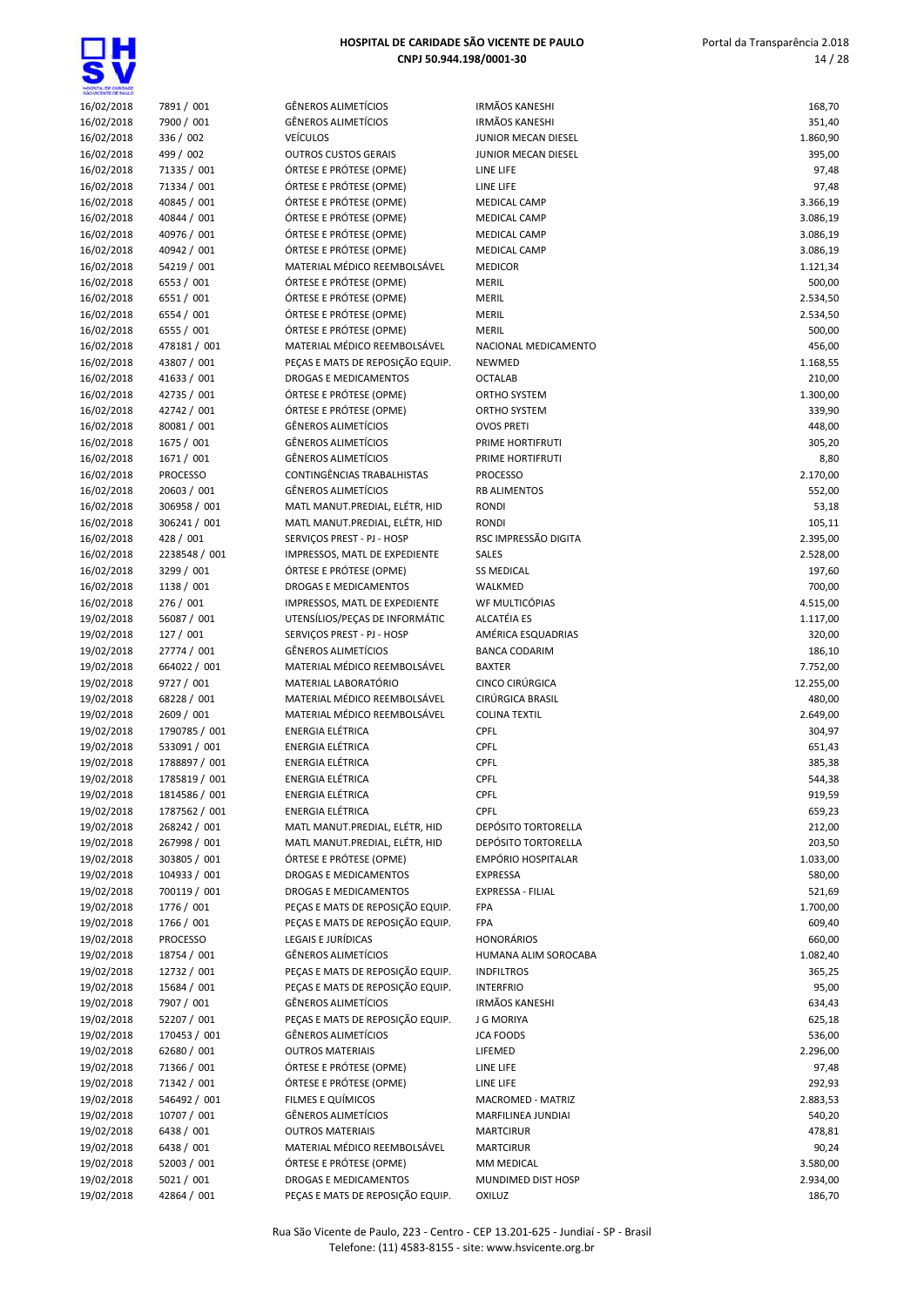| HOSPITAL DE GARDADE<br>SÃO VICENTE DE FAIX O |                               |                                                              |                                                        |                      |
|----------------------------------------------|-------------------------------|--------------------------------------------------------------|--------------------------------------------------------|----------------------|
| 19/02/2018                                   | 42865 / 001                   | <b>GASES MEDICINAIS</b>                                      | <b>OXILUZ</b>                                          | 663,00               |
| 19/02/2018                                   | 42864 / 001                   | <b>GASES MEDICINAIS</b>                                      | <b>OXILUZ</b>                                          | 5.498,00             |
| 19/02/2018                                   | 1680 / 001                    | <b>GÊNEROS ALIMETÍCIOS</b>                                   | PRIME HORTIFRUTI                                       | 68,80                |
| 19/02/2018                                   | 19690 / 001                   | DROGAS E MEDICAMENTOS                                        | <b>S3 MED FILIAL</b>                                   | 4.378,91             |
| 19/02/2018                                   | 4115 / 001                    | MATERIAL PERMANENTE                                          | SANDPLAST                                              | 1.100,00             |
| 19/02/2018<br>19/02/2018                     | 196766 / 001<br>7029 / 001    | <b>GÊNEROS ALIMETÍCIOS</b><br>MATL MANUT.PREDIAL, ELÉTR, HID | SANNA COM ALIMENTOS<br>SANTA FÉ COMERCIAL              | 1.153,80<br>8,10     |
| 19/02/2018                                   | 7034 / 001                    | MATL MANUT.PREDIAL, ELÉTR, HID                               | SANTA FÉ COMERCIAL                                     | 121,50               |
| 19/02/2018                                   | 7029 / 001                    | PEÇAS E MATS DE REPOSIÇÃO EQUIP.                             | SANTA FÉ COMERCIAL                                     | 178,60               |
| 19/02/2018                                   | 22174 / 001                   | <b>GÊNEROS ALIMETÍCIOS</b>                                   | <b>SB ALIMENTOS</b>                                    | 966,66               |
| 19/02/2018                                   | 1936773 / 001                 | <b>GÊNEROS ALIMETÍCIOS</b>                                   | SERRAMAR                                               | 483,00               |
| 19/02/2018                                   | 1940205 / 001                 | <b>GÊNEROS ALIMETÍCIOS</b>                                   | SERRAMAR                                               | 609,00               |
| 19/02/2018                                   | 1941531 / 001                 | <b>GÊNEROS ALIMETÍCIOS</b>                                   | SERRAMAR                                               | 273,00               |
| 19/02/2018                                   | 1938251 / 001                 | <b>GÊNEROS ALIMETÍCIOS</b>                                   | SERRAMAR                                               | 483,00               |
| 19/02/2018                                   | 3719 / 001                    | SERVIÇOS PREST - PJ - HOSP                                   | SPRAD                                                  | 1.100,00             |
| 19/02/2018                                   | 22728 / 001                   | PEÇAS E MATS DE REPOSIÇÃO EQUIP.                             | <b>TECNOCLIN</b>                                       | 332,42               |
| 19/02/2018                                   | 22728 / 001                   | MATERIAL PERMANENTE                                          | <b>TECNOCLIN</b>                                       | 47,50                |
| 19/02/2018                                   | 73893 / 001                   | <b>GÊNEROS ALIMETÍCIOS</b>                                   | TERRÃO                                                 | 334,80               |
| 19/02/2018                                   | 14685 / 001                   | <b>GÊNEROS ALIMETÍCIOS</b>                                   | <b>VIEIRA E COUTO PESCA</b>                            | 697,60               |
| 19/02/2018                                   | 20623 / 001<br>20625 / 001    | <b>TELEFONE</b>                                              | <b>VIVO</b><br><b>VIVO</b>                             | 14,69                |
| 19/02/2018<br>19/02/2018                     | 20613 / 001                   | <b>TELEFONE</b><br><b>TELEFONE</b>                           | <b>VIVO</b>                                            | 14,70<br>177,79      |
| 19/02/2018                                   | 20619 / 001                   | <b>TELEFONE</b>                                              | <b>VIVO</b>                                            | 3.961,19             |
| 19/02/2018                                   | 20621 / 001                   | <b>TELEFONE</b>                                              | <b>VIVO</b>                                            | 743,48               |
| 19/02/2018                                   | 20611 / 001                   | <b>TELEFONE</b>                                              | <b>VIVO</b>                                            | 127,34               |
| 19/02/2018                                   | 20180215001201 / 001          | VALE REFEIÇÃO E ALIMENTAÇÃO                                  | <b>VR</b>                                              | 288.621,85           |
| 19/02/2018                                   | 96403 / 001                   | MATERIAL MÉDICO REEMBOLSÁVEL                                 | ZAMMI                                                  | 5.622,00             |
| 19/02/2018                                   | 96438 / 001                   | MATERIAL MÉDICO REEMBOLSÁVEL                                 | ZAMMI                                                  | 516,00               |
| 20/02/2018                                   | 28480 / 001                   | MATL MANUT.PREDIAL, ELÉTR, HID                               | <b>3V TINTAS</b>                                       | 362,17               |
| 20/02/2018                                   | 28480 / 001                   | PEÇAS E MATS DE REPOSIÇÃO EQUIP.                             | <b>3V TINTAS</b>                                       | 33,20                |
| 20/02/2018                                   | $D-12/12/001$                 | <b>IMPOSTO FEDERAL</b>                                       | ALUGUÉIS E ROYALTIES                                   | 21,12                |
| 20/02/2018                                   | $D-09/12 / 001$               | <b>IMPOSTO FEDERAL</b>                                       | ALUGUÉIS E ROYALTIES                                   | 145,20               |
| 20/02/2018                                   | $D-08/12/001$                 | <b>IMPOSTO FEDERAL</b>                                       | ALUGUÉIS E ROYALTIES                                   | 1.374,19             |
| 20/02/2018                                   | $D-12/12/001$                 | <b>IMPOSTO FEDERAL</b>                                       | ALUGUÉIS E ROYALTIES                                   | 21,12                |
| 20/02/2018                                   | $D-02/12/001$                 | <b>IMPOSTO FEDERAL</b>                                       | ALUGUÉIS E ROYALTIES<br>ALUGUÉIS E ROYALTIES           | 752,74               |
| 20/02/2018<br>20/02/2018                     | $D-09/12/001$<br>$D-9/12/001$ | <b>IMPOSTO FEDERAL</b><br><b>IMPOSTO FEDERAL</b>             | ALUGUÉIS E ROYALTIES                                   | 145,20<br>956,77     |
| 20/02/2018                                   | 3811 / 002                    | ÓRTESE E PRÓTESE (OPME)                                      | ART MÉDICA                                             | 2.975,00             |
| 20/02/2018                                   | 27775 / 001                   | <b>GÊNEROS ALIMETÍCIOS</b>                                   | <b>BANCA CODARIM</b>                                   | 62,60                |
| 20/02/2018                                   | 15828 / 001                   | <b>GÊNEROS ALIMETÍCIOS</b>                                   | <b>BAZAR POPULAR</b>                                   | 123,30               |
| 20/02/2018                                   | 100054 / 001                  | <b>GÊNEROS ALIMETÍCIOS</b>                                   | <b>CAFE CAICARA</b>                                    | 1.414,50             |
| 20/02/2018                                   | 782426 / 001                  | <b>GÊNEROS ALIMETÍCIOS</b>                                   | <b>CDI</b>                                             | 408,00               |
| 20/02/2018                                   | 89/2018 / 001                 | LOCAÇÃO DE EQUIPAMENTOS                                      | CICLO MED                                              | 3.631,00             |
| 20/02/2018                                   | 02/2018 / 001                 | <b>TELEFONE</b>                                              | <b>CLARO</b>                                           | 7.629,13             |
| 20/02/2018                                   | JANEIRO/18 / 001              | VRS A REPASSAR-FOLHA-HOSP                                    | CONVÊNIO TRATAMENTO ODONTOLÓGICO                       | 644,00               |
| 20/02/2018                                   | 39164 / 001                   | SERVICOS PREST - PJ - HOSP                                   | <b>ELEVADORES ATLAS</b>                                | 1.610,14             |
| 20/02/2018                                   | 134555 / 001                  | MENSALIDADE ASSOCIATIVA                                      | <b>FEHOSP</b>                                          | 1.375,60             |
| 20/02/2018                                   | 2554520 / 001                 | <b>GÊNEROS ALIMETÍCIOS</b>                                   | <b>FESTPAN</b>                                         | 607,20               |
| 20/02/2018                                   | 1195787 / 001<br>506 / 001    | <b>GÊNEROS ALIMETÍCIOS</b><br>SERVICOS PREST - PJ - HOSP     | <b>FRANGO ADORO FILIAL</b><br><b>GERADORES JUNDIAÍ</b> | 559,00               |
| 20/02/2018<br>20/02/2018                     | 507 / 001                     | SERVIÇOS PREST - PJ - HOSP                                   | <b>GERADORES JUNDIAI</b>                               | 2.500,00<br>2.500,00 |
| 20/02/2018                                   | <b>GRRF</b>                   | <b>FGTS RESCISÓRIO</b>                                       | <b>GRRF</b>                                            | 13.030,89            |
| 20/02/2018                                   | $D-122 / 001$                 | <b>IMPOSTO FEDERAL</b>                                       | INSS - P. JURÍDICA                                     | 506,65               |
| 20/02/2018                                   | $D-831/001$                   | <b>IMPOSTO FEDERAL</b>                                       | INSS - P. JURÍDICA                                     | 1.125,47             |
| 20/02/2018                                   | D-739 / 001                   | <b>IMPOSTO FEDERAL</b>                                       | INSS - P. JURÍDICA                                     | 3.756,06             |
| 20/02/2018                                   | $D-5133 / 001$                | <b>IMPOSTO FEDERAL</b>                                       | INSS - P. JURÍDICA                                     | 2.200,00             |
| 20/02/2018                                   | $D-47/001$                    | <b>IMPOSTO FEDERAL</b>                                       | INSS - P. JURÍDICA                                     | 1.870,00             |
| 20/02/2018                                   | $D-738/001$                   | <b>IMPOSTO FEDERAL</b>                                       | INSS - P. JURÍDICA                                     | 5.403,20             |
| 20/02/2018                                   | $D-121/001$                   | <b>IMPOSTO FEDERAL</b>                                       | INSS - P. JURÍDICA                                     | 6.643,08             |
| 20/02/2018                                   | JANEIRO/18 / 001              | INSS-CONTR REPASSAR-HOPS                                     | INSS FOLHA JANEIRO/2018                                | 482.405,18           |
| 20/02/2018                                   | JANEIRO/18 / 001              | INSS-CONTR REPASSAR-HOPS                                     | INSS FOLHA JANEIRO/2018 - RESIDENTES                   | 15.986,16            |
| 20/02/2018                                   | JANEIRO/2018 / 001            | INSS-CONTR REPASSAR-HOPS                                     | INSS FOLHA JANEIRO/2018 - RETROATIVO                   | 44,94                |
| 20/02/2018                                   | JANEIRO/18 / 001              | INSS-CONTR REPASSAR-HOPS                                     | INSS FOLHA JANEIRO/2018 - RPA                          | 2.334,50             |
| 20/02/2018                                   | 2018 / 001                    | <b>IMPOSTO MUNICIPAL</b>                                     | <b>IPTU 2018</b>                                       | 2.007,73             |
| 20/02/2018<br>20/02/2018                     | 2018 / 001<br>2018 / 001      | <b>IMPOSTO MUNICIPAL</b><br><b>IMPOSTO MUNICIPAL</b>         | <b>IPTU 2018</b><br><b>IPTU 2018</b>                   | 2.269,73<br>1.550,98 |
| 20/02/2018                                   | 2018 / 001                    | <b>IMPOSTO MUNICIPAL</b>                                     | <b>IPTU 2018</b>                                       | 2.882,35             |
| 20/02/2018                                   | 7913 / 001                    | <b>GÊNEROS ALIMETÍCIOS</b>                                   | <b>IRMÃOS KANESHI</b>                                  | 408,45               |
| 20/02/2018                                   | $D-96/001$                    | <b>IMPOSTO FEDERAL</b>                                       | IRRF - P. JURÍDICA                                     | 108,00               |
|                                              |                               |                                                              |                                                        |                      |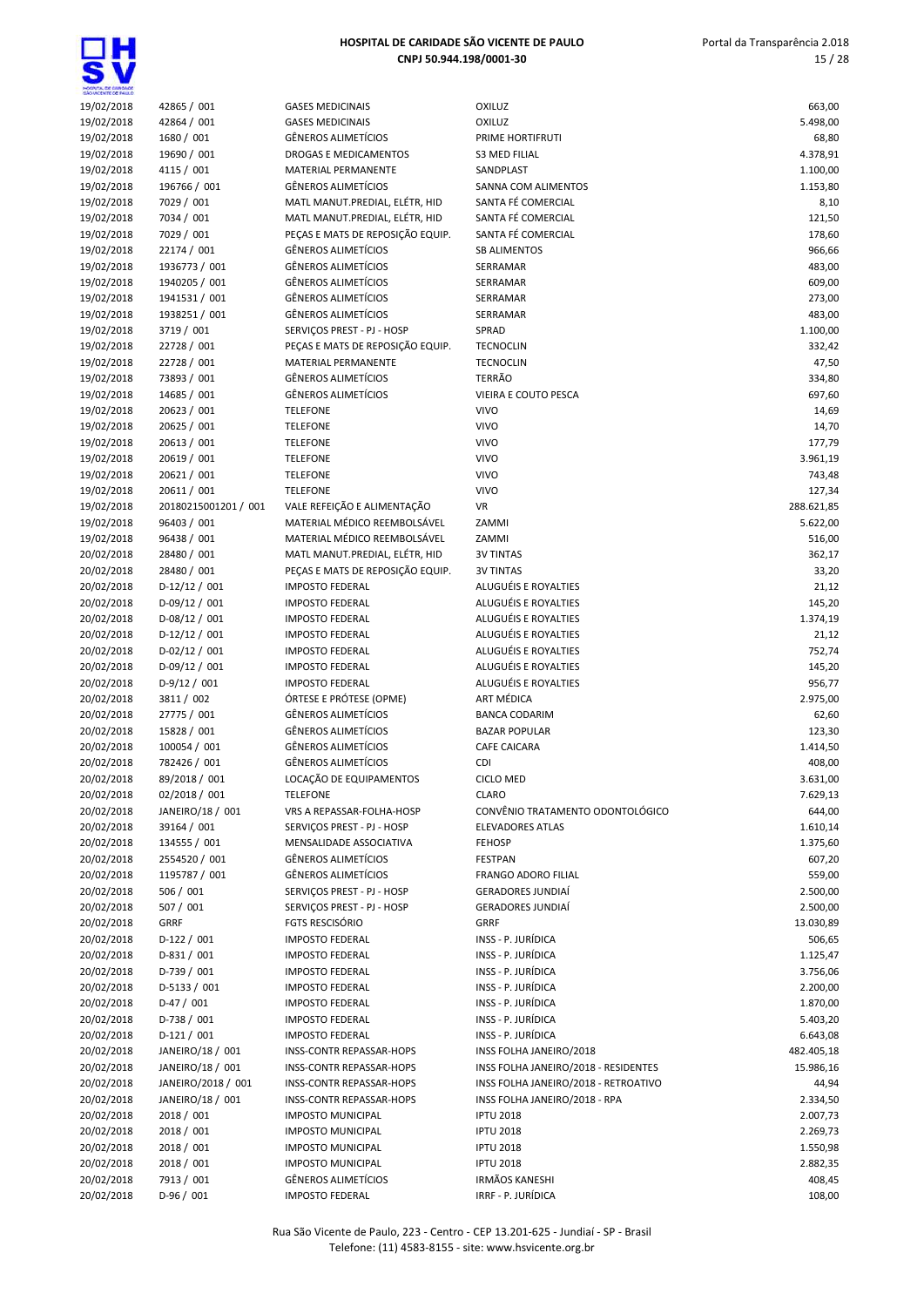$\overline{\mathbf{s}}$ 

| SHO WOENTE DE PAULO      |                              |                                                  |                                          |                  |
|--------------------------|------------------------------|--------------------------------------------------|------------------------------------------|------------------|
| 20/02/2018               | $D-88/001$                   | <b>IMPOSTO FEDERAL</b>                           | IRRF - P. JURÍDICA                       | 189,00           |
| 20/02/2018               | $D-448/001$                  | <b>IMPOSTO FEDERAL</b>                           | IRRF - P. JURÍDICA                       | 112,50           |
| 20/02/2018               | D-196 / 001                  | <b>IMPOSTO FEDERAL</b>                           | IRRF - P. JURÍDICA                       | 429,75           |
| 20/02/2018               | $D-60/001$                   | <b>IMPOSTO FEDERAL</b>                           | IRRF - P. JURÍDICA                       | 314,25           |
| 20/02/2018               | $D-120/001$                  | <b>IMPOSTO FEDERAL</b>                           | IRRF - P. JURÍDICA                       | 2.762,24         |
| 20/02/2018               | D-399 / 001                  | <b>IMPOSTO FEDERAL</b>                           | IRRF - P. JURÍDICA                       | 18,00            |
| 20/02/2018               | D-777 / 001                  | <b>IMPOSTO FEDERAL</b>                           | IRRF - P. JURÍDICA                       | 67,20            |
| 20/02/2018               | $D-10/001$                   | <b>IMPOSTO FEDERAL</b>                           | IRRF - P. JURÍDICA                       | 76,50            |
| 20/02/2018               | $D-128/001$                  | <b>IMPOSTO FEDERAL</b>                           | IRRF - P. JURÍDICA                       | 33,00            |
| 20/02/2018               | $D-7/001$                    | <b>IMPOSTO FEDERAL</b>                           | IRRF - P. JURÍDICA                       | 82,88            |
| 20/02/2018               | $D-28/001$                   | <b>IMPOSTO FEDERAL</b>                           | IRRF - P. JURÍDICA                       | 158,25           |
| 20/02/2018               | $D-27/001$                   | <b>IMPOSTO FEDERAL</b>                           | IRRF - P. JURÍDICA                       | 47,25            |
| 20/02/2018               | $D-42 / 001$                 | <b>IMPOSTO FEDERAL</b>                           | IRRF - P. JURÍDICA                       | 47,25            |
| 20/02/2018               | $D-1/001$                    | <b>IMPOSTO FEDERAL</b>                           | IRRF - P. JURÍDICA                       | 18,75            |
| 20/02/2018               | $D-667/001$                  | <b>IMPOSTO FEDERAL</b>                           | IRRF - P. JURÍDICA                       | 279,98           |
| 20/02/2018               | $D-39/001$                   | <b>IMPOSTO FEDERAL</b>                           | IRRF - P. JURÍDICA                       | 78,00            |
| 20/02/2018               | $D-5133 / 001$               | <b>IMPOSTO FEDERAL</b>                           | IRRF - P. JURÍDICA                       | 300,00           |
| 20/02/2018               | $D-143 / 001$                | <b>IMPOSTO FEDERAL</b>                           | IRRF - P. JURÍDICA                       | 7,88             |
| 20/02/2018               | D-88859 / 001                | <b>IMPOSTO FEDERAL</b>                           | IRRF - P. JURÍDICA                       | 22,28            |
| 20/02/2018               | $D-3/001$                    | <b>IMPOSTO FEDERAL</b>                           | IRRF - P. JURÍDICA                       | 272,25           |
| 20/02/2018               | D-34338 / 001                | <b>IMPOSTO FEDERAL</b>                           | IRRF - P. JURÍDICA                       | 1.222,98         |
| 20/02/2018               | $D-43 / 001$                 | <b>IMPOSTO FEDERAL</b>                           | IRRF - P. JURÍDICA                       | 214,50           |
| 20/02/2018               | $D-96/001$                   | <b>IMPOSTO FEDERAL</b>                           | IRRF - P. JURÍDICA                       | 81,00            |
| 20/02/2018               | $D-124/001$                  | <b>IMPOSTO FEDERAL</b>                           | IRRF - P. JURÍDICA                       | 260,25           |
| 20/02/2018               | $D-94/001$                   | <b>IMPOSTO FEDERAL</b>                           | IRRF - P. JURÍDICA                       | 180,75           |
| 20/02/2018               | $D-831/001$                  | <b>IMPOSTO FEDERAL</b>                           | IRRF - P. JURÍDICA                       | 153,47           |
| 20/02/2018               | $D-141/001$                  | <b>IMPOSTO FEDERAL</b>                           | IRRF - P. JURÍDICA                       | 352,50           |
| 20/02/2018               | $D-121/001$                  | <b>IMPOSTO FEDERAL</b>                           | IRRF - P. JURÍDICA                       | 2.762,24         |
| 20/02/2018               | D-739 / 001                  | <b>IMPOSTO FEDERAL</b>                           | IRRF - P. JURÍDICA                       | 1.024,38         |
| 20/02/2018               | $D-8/001$                    | <b>IMPOSTO FEDERAL</b>                           | IRRF - P. JURÍDICA                       | 28,13            |
| 20/02/2018               | $D-126/001$                  | <b>IMPOSTO FEDERAL</b>                           | IRRF - P. JURÍDICA                       | 90,00            |
| 20/02/2018               | $D-101/001$                  | <b>IMPOSTO FEDERAL</b>                           | IRRF - P. JURÍDICA                       | 75,75            |
| 20/02/2018               | D-7687 / 001                 | <b>IMPOSTO FEDERAL</b>                           | IRRF - P. JURÍDICA                       | 1.644,18         |
| 20/02/2018               | $D-56/001$                   | <b>IMPOSTO FEDERAL</b>                           | IRRF - P. JURÍDICA                       | 204,75           |
| 20/02/2018               | $D-84/001$                   | <b>IMPOSTO FEDERAL</b>                           | IRRF - P. JURÍDICA                       | 184,50           |
| 20/02/2018               | $D-76/001$                   | <b>IMPOSTO FEDERAL</b>                           | IRRF - P. JURÍDICA                       | 55,50            |
| 20/02/2018               | $D-238/001$                  | <b>IMPOSTO FEDERAL</b>                           | IRRF - P. JURÍDICA                       | 75,00            |
| 20/02/2018               | D-2018134 / 001              | <b>IMPOSTO FEDERAL</b>                           | IRRF - P. JURÍDICA                       | 12,60            |
| 20/02/2018               | $D-244 / 001$                | <b>IMPOSTO FEDERAL</b>                           | IRRF - P. JURÍDICA                       | 78,05            |
| 20/02/2018               | $D-719/001$                  | <b>IMPOSTO FEDERAL</b>                           | IRRF - P. JURÍDICA                       | 56,25            |
| 20/02/2018               | D-6590 / 001                 | <b>IMPOSTO FEDERAL</b>                           | IRRF - P. JURÍDICA                       | 42,32            |
| 20/02/2018               | $D-34/001$                   | <b>IMPOSTO FEDERAL</b>                           | IRRF - P. JURÍDICA                       | 75,00            |
| 20/02/2018               | $D-122 / 001$                | <b>IMPOSTO FEDERAL</b>                           | IRRF - P. JURÍDICA                       | 147,38           |
| 20/02/2018               | $D-106/001$                  | <b>IMPOSTO FEDERAL</b>                           | IRRF - P. JURÍDICA                       | 39,38            |
| 20/02/2018               | $D-10/001$                   | <b>IMPOSTO FEDERAL</b>                           | IRRF - P. JURÍDICA                       | 37,50            |
| 20/02/2018               | $D-265/001$                  | <b>IMPOSTO FEDERAL</b>                           | IRRF - P. JURÍDICA                       | 47,25            |
| 20/02/2018               | $D-99/001$                   | <b>IMPOSTO FEDERAL</b>                           | IRRF - P. JURÍDICA                       | 75,00            |
| 20/02/2018<br>20/02/2018 | $D-318/001$                  | <b>IMPOSTO FEDERAL</b>                           | IRRF - P. JURÍDICA                       | 63,00            |
|                          | D-3084 / 001<br>$D-316/001$  | <b>IMPOSTO FEDERAL</b>                           | IRRF - P. JURÍDICA                       | 89,55            |
| 20/02/2018<br>20/02/2018 | $D-113/001$                  | <b>IMPOSTO FEDERAL</b><br><b>IMPOSTO FEDERAL</b> | IRRF - P. JURÍDICA<br>IRRF - P. JURÍDICA | 81,00            |
|                          | $D-70/001$                   | <b>IMPOSTO FEDERAL</b>                           | IRRF - P. JURÍDICA                       | 146,25           |
| 20/02/2018               |                              | <b>IMPOSTO FEDERAL</b>                           | IRRF - P. JURÍDICA                       | 82,50            |
| 20/02/2018               | $D-155 / 001$                | <b>IMPOSTO FEDERAL</b>                           | IRRF - P. JURÍDICA                       | 54,00            |
| 20/02/2018               | $D-33 / 001$<br>D-1595 / 001 |                                                  | IRRF - P. JURÍDICA                       | 72,00            |
| 20/02/2018<br>20/02/2018 | $D-44 / 001$                 | <b>IMPOSTO FEDERAL</b><br><b>IMPOSTO FEDERAL</b> | IRRF - P. JURÍDICA                       | 112,50<br>212,48 |
|                          | $D-14/001$                   |                                                  | IRRF - P. JURÍDICA                       |                  |
| 20/02/2018               | $D-107/001$                  | <b>IMPOSTO FEDERAL</b><br><b>IMPOSTO FEDERAL</b> | IRRF - P. JURÍDICA                       | 15,75            |
| 20/02/2018               | D-439 / 001                  |                                                  | IRRF - P. JURÍDICA                       | 122,25           |
| 20/02/2018<br>20/02/2018 | $D-23/001$                   | <b>IMPOSTO FEDERAL</b><br><b>IMPOSTO FEDERAL</b> | IRRF - P. JURÍDICA                       | 341,25<br>37,50  |
|                          | $D-97/001$                   | <b>IMPOSTO FEDERAL</b>                           | IRRF - P. JURÍDICA                       |                  |
| 20/02/2018<br>20/02/2018 | $D-52 / 001$                 | <b>IMPOSTO FEDERAL</b>                           | IRRF - P. JURÍDICA                       | 252,00<br>67,50  |
| 20/02/2018               | $D-182 / 001$                | <b>IMPOSTO FEDERAL</b>                           | IRRF - P. JURÍDICA                       | 65,63            |
| 20/02/2018               | $D-139/001$                  | <b>IMPOSTO FEDERAL</b>                           | IRRF - P. JURÍDICA                       | 72,00            |
| 20/02/2018               | $D-43 / 001$                 | <b>IMPOSTO FEDERAL</b>                           | IRRF - P. JURÍDICA                       |                  |
| 20/02/2018               | $D-1/001$                    | <b>IMPOSTO FEDERAL</b>                           | IRRF - P. JURÍDICA                       | 36,00<br>178,13  |
| 20/02/2018               | $D-45/001$                   | <b>IMPOSTO FEDERAL</b>                           | IRRF - P. JURÍDICA                       | 71,63            |
| 20/02/2018               | $D-19/001$                   | <b>IMPOSTO FEDERAL</b>                           | IRRF - P. JURÍDICA                       | 116,25           |
| 20/02/2018               | $D-237/001$                  | <b>IMPOSTO FEDERAL</b>                           | IRRF - P. JURÍDICA                       | 271,80           |
|                          |                              |                                                  |                                          |                  |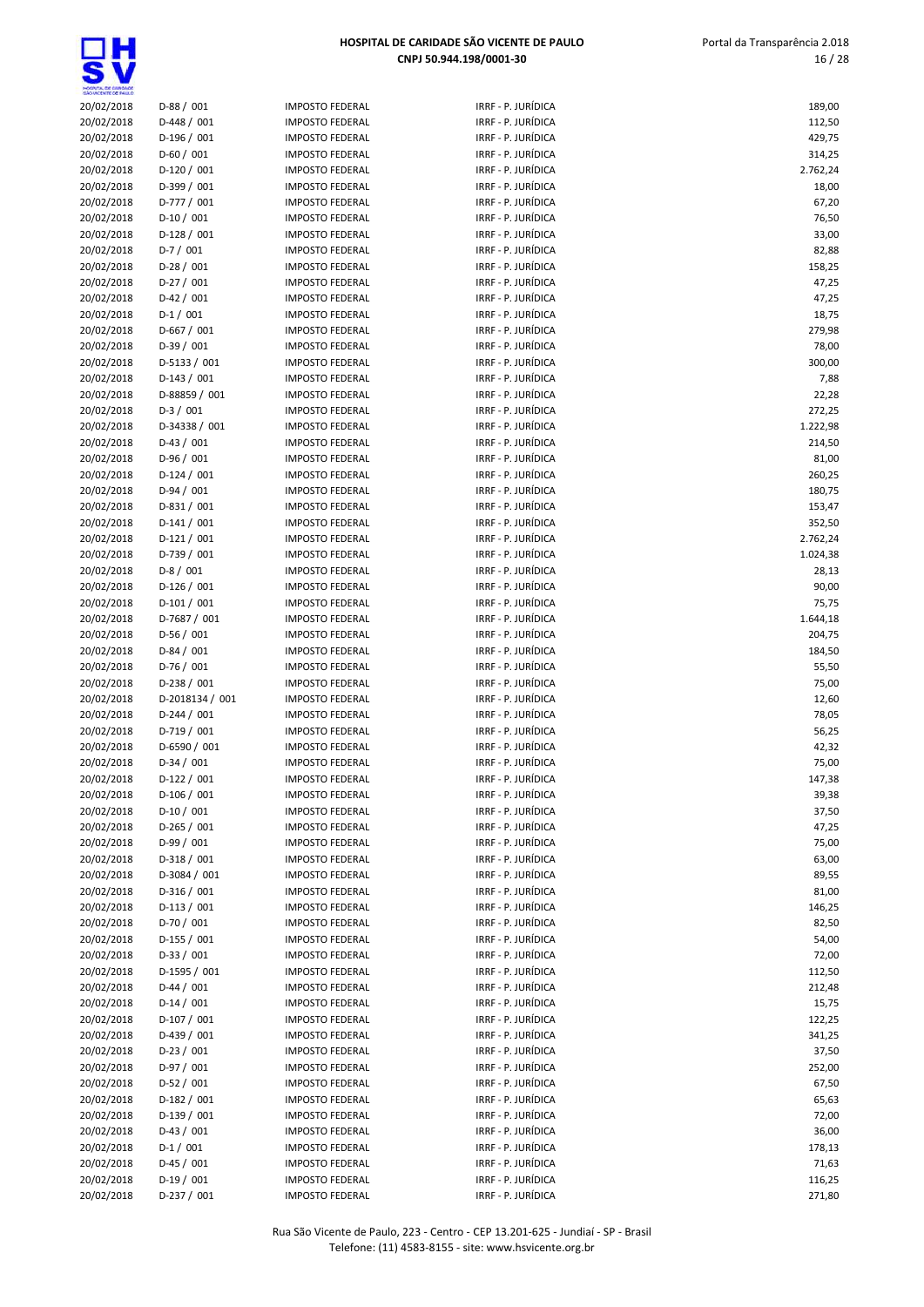|                          | HOSPITAL DE CARIDADE SÃO VICENTE DE PAULO |                                                  |                                          | Portal da Transparência 2.0: |  |
|--------------------------|-------------------------------------------|--------------------------------------------------|------------------------------------------|------------------------------|--|
|                          |                                           |                                                  | CNPJ 50.944.198/0001-30                  | 17/3                         |  |
|                          |                                           |                                                  |                                          |                              |  |
| O VICENTE CE PAULO       |                                           |                                                  |                                          |                              |  |
| 20/02/2018               | $D-1384 / 001$                            | <b>IMPOSTO FEDERAL</b>                           | IRRF - P. JURÍDICA                       | 28,12                        |  |
| 20/02/2018               | D-5134 / 001                              | <b>IMPOSTO FEDERAL</b>                           | IRRF - P. JURÍDICA                       | 405,00                       |  |
| 20/02/2018               | $D-130/001$                               | <b>IMPOSTO FEDERAL</b>                           | IRRF - P. JURÍDICA                       | 248,25                       |  |
| 20/02/2018<br>20/02/2018 | D-1309 / 001<br>$D-22 / 001$              | <b>IMPOSTO FEDERAL</b><br><b>IMPOSTO FEDERAL</b> | IRRF - P. JURÍDICA<br>IRRF - P. JURÍDICA | 292,25<br>118,13             |  |
| 20/02/2018               | $D-9/001$                                 | <b>IMPOSTO FEDERAL</b>                           | IRRF - P. JURÍDICA                       | 47,25                        |  |
| 20/02/2018               | $D-646/001$                               | <b>IMPOSTO FEDERAL</b>                           | IRRF - P. JURÍDICA                       | 344,63                       |  |
| 20/02/2018               | $D-58/001$                                | <b>IMPOSTO FEDERAL</b>                           | IRRF - P. JURÍDICA                       | 146,70                       |  |
| 20/02/2018               | $D-34/001$                                | <b>IMPOSTO FEDERAL</b>                           | IRRF - P. JURÍDICA                       | 297,38                       |  |
| 20/02/2018               | $D-131/001$                               | <b>IMPOSTO FEDERAL</b>                           | IRRF - P. JURÍDICA                       | 378,75                       |  |
| 20/02/2018               | D-24705 / 001                             | <b>IMPOSTO FEDERAL</b>                           | IRRF - P. JURÍDICA                       | 46,69                        |  |
| 20/02/2018               | $D-28/001$                                | <b>IMPOSTO FEDERAL</b>                           | IRRF - P. JURÍDICA                       | 117,00                       |  |
| 20/02/2018               | $D-18/001$                                | <b>IMPOSTO FEDERAL</b>                           | IRRF - P. JURÍDICA                       | 33,00                        |  |
| 20/02/2018               | $D-52/001$                                | <b>IMPOSTO FEDERAL</b>                           | IRRF - P. JURÍDICA                       | 70,87                        |  |
| 20/02/2018               | $D-17/001$                                | <b>IMPOSTO FEDERAL</b>                           | IRRF - P. JURÍDICA                       | 108,00                       |  |
| 20/02/2018               | $D-192/001$                               | <b>IMPOSTO FEDERAL</b>                           | IRRF - P. JURÍDICA                       | 189,00                       |  |
| 20/02/2018               | $D-2 / 001$                               | <b>IMPOSTO FEDERAL</b>                           | IRRF - P. JURÍDICA                       | 37,50                        |  |
| 20/02/2018               | $D-73/001$                                | <b>IMPOSTO FEDERAL</b>                           | IRRF - P. JURÍDICA                       | 99,00                        |  |
| 20/02/2018               | $D-90/001$                                | <b>IMPOSTO FEDERAL</b>                           | IRRF - P. JURÍDICA                       | 90,00                        |  |
| 20/02/2018               | $D-28/001$                                | <b>IMPOSTO FEDERAL</b>                           | IRRF - P. JURÍDICA                       | 136,13                       |  |
| 20/02/2018               | $D-6/001$                                 | <b>IMPOSTO FEDERAL</b>                           | IRRF - P. JURÍDICA                       | 216,00                       |  |
| 20/02/2018               | $D-283 / 001$                             | <b>IMPOSTO FEDERAL</b>                           | IRRF - P. JURÍDICA                       | 159,38                       |  |
| 20/02/2018               | D-3322 / 001                              | <b>IMPOSTO FEDERAL</b>                           | IRRF - P. JURÍDICA                       | 180,00                       |  |
| 20/02/2018               | $D-39/001$                                | <b>IMPOSTO FEDERAL</b>                           | IRRF - P. JURÍDICA                       | 24,00                        |  |
| 20/02/2018               | $D-115/001$<br>$D-47/001$                 | <b>IMPOSTO FEDERAL</b>                           | IRRF - P. JURÍDICA<br>IRRF - P. JURÍDICA | 283,88                       |  |
| 20/02/2018<br>20/02/2018 | $D-422 / 001$                             | <b>IMPOSTO FEDERAL</b><br><b>IMPOSTO FEDERAL</b> | IRRF - P. JURÍDICA                       | 156,00<br>63,00              |  |
| 20/02/2018               | $D-36/001$                                | <b>IMPOSTO FEDERAL</b>                           | IRRF - P. JURÍDICA                       | 54,00                        |  |
| 20/02/2018               | $D-738/001$                               | <b>IMPOSTO FEDERAL</b>                           | IRRF - P. JURÍDICA                       | 1.473,60                     |  |
| 20/02/2018               | $D-6/001$                                 | <b>IMPOSTO FEDERAL</b>                           | IRRF - P. JURÍDICA                       | 41,25                        |  |
| 20/02/2018               | $D-43 / 001$                              | <b>IMPOSTO FEDERAL</b>                           | IRRF - P. JURÍDICA                       | 162,00                       |  |
| 20/02/2018               | $D-136/001$                               | <b>IMPOSTO FEDERAL</b>                           | IRRF - P. JURÍDICA                       | 77,25                        |  |
| 20/02/2018               | $D-150/001$                               | <b>IMPOSTO FEDERAL</b>                           | IRRF - P. JURÍDICA                       | 37,50                        |  |
| 20/02/2018               | D-7855 / 001                              | <b>IMPOSTO FEDERAL</b>                           | IRRF - P. JURÍDICA                       | 31,85                        |  |
| 20/02/2018               | $D-53/001$                                | <b>IMPOSTO FEDERAL</b>                           | IRRF - P. JURÍDICA                       | 15,75                        |  |
| 20/02/2018               | $D-447/001$                               | <b>IMPOSTO FEDERAL</b>                           | IRRF - P. JURÍDICA                       | 37,50                        |  |
| 20/02/2018               | $D-41/001$                                | <b>IMPOSTO FEDERAL</b>                           | IRRF - P. JURÍDICA                       | 324,00                       |  |
| 20/02/2018               | $D-25/001$                                | <b>IMPOSTO FEDERAL</b>                           | IRRF - P. JURÍDICA                       | 16,50                        |  |
| 20/02/2018               | $D-135 / 001$                             | <b>IMPOSTO FEDERAL</b>                           | IRRF - P. JURÍDICA                       | 237,22                       |  |
| 20/02/2018               | $D-96/001$                                | <b>IMPOSTO FEDERAL</b>                           | IRRF - P. JURÍDICA                       | 54,00                        |  |
| 20/02/2018               | $D-9/001$                                 | <b>IMPOSTO FEDERAL</b>                           | IRRF - P. JURÍDICA                       | 15,75                        |  |
| 20/02/2018               | D-177 / 001                               | <b>IMPOSTO FEDERAL</b>                           | IRRF - P. JURÍDICA                       | 239,25                       |  |
| 20/02/2018               | D-6608 / 001                              | <b>IMPOSTO FEDERAL</b>                           | IRRF - P. JURÍDICA                       | 202,82                       |  |
| 20/02/2018               | $D-22 / 001$                              | <b>IMPOSTO FEDERAL</b>                           | IRRF - P. JURÍDICA                       | 37,50                        |  |
| 20/02/2018               | $D-247/001$                               | <b>IMPOSTO FEDERAL</b>                           | IRRF - P. JURÍDICA                       | 37,50                        |  |
| 20/02/2018               | D-2032 / 001<br>$D-166/001$               | <b>IMPOSTO FEDERAL</b>                           | IRRF - P. JURÍDICA<br>IRRF - P. JURÍDICA | 27,00                        |  |
| 20/02/2018<br>20/02/2018 | $D-78/001$                                | <b>IMPOSTO FEDERAL</b><br><b>IMPOSTO FEDERAL</b> | IRRF - P. JURÍDICA                       | 15,75<br>23,63               |  |
| 20/02/2018               | D-353 / 001                               | <b>IMPOSTO FEDERAL</b>                           | IRRF - P. JURÍDICA                       | 63,00                        |  |
| 20/02/2018               | D-1380 / 001                              | <b>IMPOSTO FEDERAL</b>                           | IRRF - P. JURÍDICA                       | 276,54                       |  |
| 20/02/2018               | $D-63/001$                                | <b>IMPOSTO FEDERAL</b>                           | IRRF - P. JURÍDICA                       | 273,00                       |  |
| 20/02/2018               | $D-76/001$                                | <b>IMPOSTO FEDERAL</b>                           | IRRF - P. JURÍDICA                       | 90,00                        |  |
| 20/02/2018               | $D-17/001$                                | <b>IMPOSTO FEDERAL</b>                           | IRRF - P. JURÍDICA                       | 28,13                        |  |
| 20/02/2018               | NOV/17 / 001                              | DESPESAS FINANCEIRAS                             | <b>IRRF - RPA</b>                        | 6,79                         |  |
| 20/02/2018               | NOV/17 / 001                              | IRRF A REPASSAR - HOSP                           | IRRF - RPA                               | 62,40                        |  |
| 20/02/2018               | 13145 / 001                               | IRRF A REPASSAR - HOSP                           | <b>IRRF COMPLEMENTAR</b>                 | 6,59                         |  |
| 20/02/2018               | FEV/18 / 001                              | IRRF A REPASSAR - HOSP                           | IRRF FÉRIAS FOLHA FEVEREIRO/18           | 11.569,77                    |  |
| 20/02/2018               | FEV/18 / 001                              | IRRF A REPASSAR - HOSP                           | IRRF FÉRIAS FOLHA FEVEREIRO/18           | 43.236,20                    |  |
| 20/02/2018               | JAN/18 / 001                              | IRRF A REPASSAR - HOSP                           | IRRF FÉRIAS FOLHA JANEIRO/18             | 33.363,90                    |  |
| 20/02/2018               | DEZ/17 / 001                              | IRRF A REPASSAR - HOSP                           | IRRF FOLHA DEZEMBRO/2017                 | 550.415,28                   |  |
| 20/02/2018               | 10236 / 001                               | IRRF A REPASSAR - HOSP                           | <b>IRRF RESCISÃO</b>                     | 24,10                        |  |
| 20/02/2018               | 13145 / 001                               | IRRF A REPASSAR - HOSP                           | <b>IRRF RESCISÃO</b>                     | 1,13                         |  |
| 20/02/2018               | 9913 / 001                                | IRRF A REPASSAR - HOSP                           | <b>IRRF RESCISÃO</b>                     | 1,74                         |  |
| 20/02/2018               | 7537 / 001                                | IRRF A REPASSAR - HOSP                           | <b>IRRF RESCISÃO</b>                     | 1.612,47                     |  |
| 20/02/2018               | 13177 / 001                               | IRRF A REPASSAR - HOSP                           | <b>IRRF RESCISÃO</b>                     | 1.466,11                     |  |
| 20/02/2018               | 9429 / 001                                | IRRF A REPASSAR - HOSP                           | <b>IRRF RESCISÃO</b>                     | 83,22                        |  |
| 20/02/2018               | NOV/17 / 001                              | DESPESAS FINANCEIRAS                             | IRRF RPA NOVEMBRO/2017                   | 8,54                         |  |
| 20/02/2018               | NOV/17 / 001<br>114919 / 001              | IRRF A REPASSAR - HOSP<br><b>FIOS CIRÚRGICOS</b> | IRRF RPA NOVEMBRO/2017                   | 39,60                        |  |
| 20/02/2018               |                                           |                                                  | JOHNSON E JOHNSON 05                     | 24.307,20                    |  |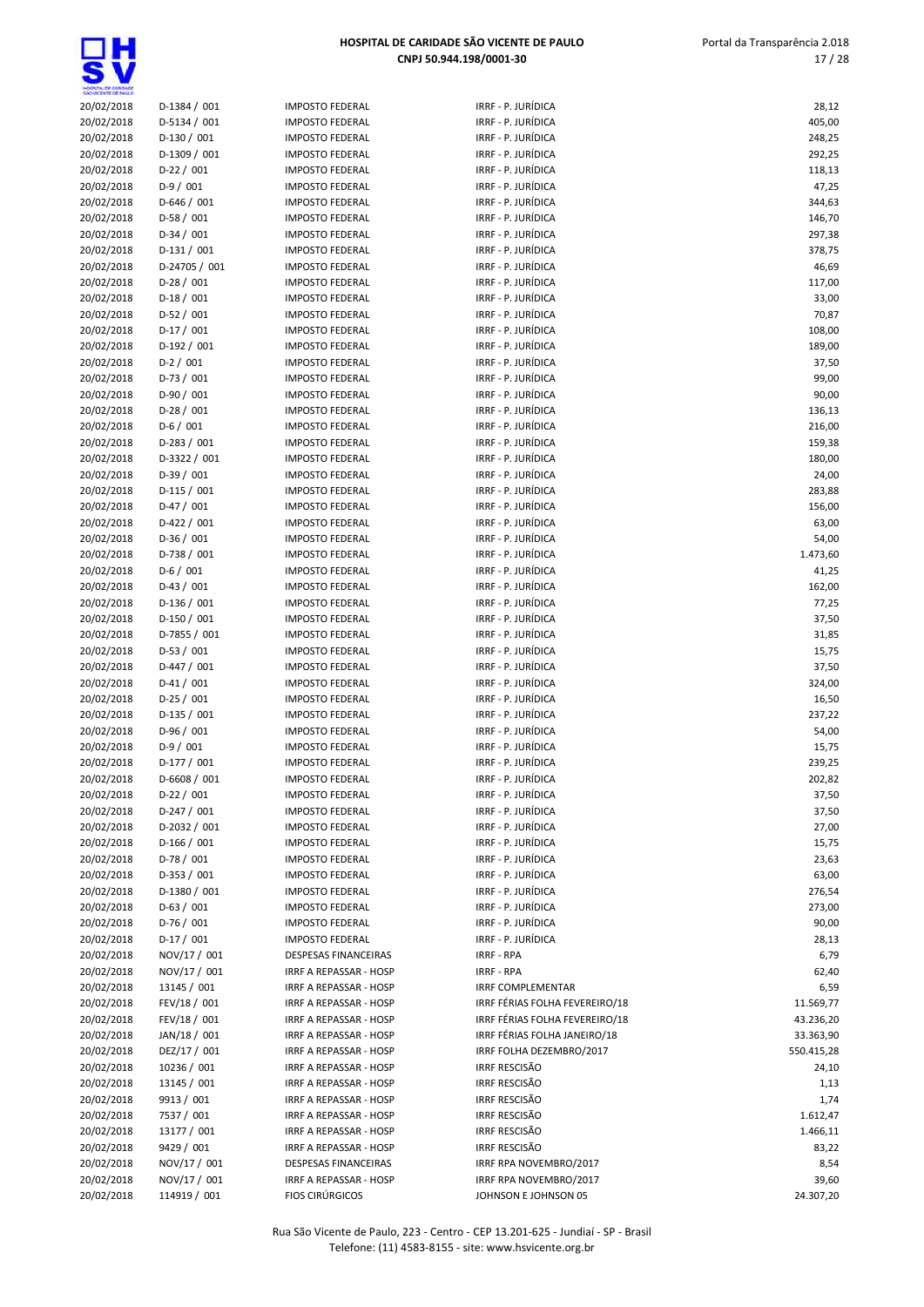| 20/02/2018               | 115007 / 001               | MATERIAL MÉDICO REEMBOLSÁVEL                     | JOHNSON E JOHNSON 05               | 14.136,24        |
|--------------------------|----------------------------|--------------------------------------------------|------------------------------------|------------------|
| 20/02/2018               | 1610242 / 001              | DROGAS E MEDICAMENTOS                            | MAFRA FILIAL GO                    | 12.585,02        |
| 20/02/2018               | 256597 / 001               | <b>GÊNEROS ALIMETÍCIOS</b>                       | MARFRIG CD ITUPEVA                 | 1.304,46         |
| 20/02/2018               | 256598 / 001               | <b>GÊNEROS ALIMETÍCIOS</b>                       | MARFRIG CD ITUPEVA                 | 1.363,90         |
| 20/02/2018               | JANEIRO/18 / 001           | VRS A REPASSAR-FOLHA-HOSP                        | MENSALIDADE SIND.SAÚDE             | 13.592,60        |
| 20/02/2018               | 6614 / 001                 | ÓRTESE E PRÓTESE (OPME)                          | <b>MERIL</b>                       | 500,00           |
| 20/02/2018               | 6612 / 001                 | ÓRTESE E PRÓTESE (OPME)                          | MERIL                              | 4.569,00         |
| 20/02/2018               | 6613 / 001                 | ÓRTESE E PRÓTESE (OPME)                          | MERIL                              | 2.534,50         |
| 20/02/2018               | 592190 / 001               | <b>GÊNEROS ALIMETÍCIOS</b>                       | PAPEL ITUPEVA                      | 220,00           |
| 20/02/2018               | $D-259/001$                | <b>DESPESAS FINANCEIRAS</b>                      | PIS/COFINS/CSLL                    | 10,75            |
| 20/02/2018<br>20/02/2018 | $D-16/001$<br>$D-49/001$   | <b>DESPESAS FINANCEIRAS</b>                      | PIS/COFINS/CSLL<br>PIS/COFINS/CSLL | 5,31             |
| 20/02/2018               | $D-695/001$                | DESPESAS FINANCEIRAS<br>DESPESAS FINANCEIRAS     | PIS/COFINS/CSLL                    | 5,31<br>10,63    |
| 20/02/2018               | $D-92/001$                 | DESPESAS FINANCEIRAS                             | PIS/COFINS/CSLL                    | 10,63            |
| 20/02/2018               | $D-36/001$                 | DESPESAS FINANCEIRAS                             | PIS/COFINS/CSLL                    | 15,96            |
| 20/02/2018               | $D-19/001$                 | DESPESAS FINANCEIRAS                             | PIS/COFINS/CSLL                    | 15,97            |
| 20/02/2018               | $D-181/001$                | DESPESAS FINANCEIRAS                             | PIS/COFINS/CSLL                    | 21,28            |
| 20/02/2018               | $D-42/001$                 | DESPESAS FINANCEIRAS                             | PIS/COFINS/CSLL                    | 23,94            |
| 20/02/2018               | $D-41/001$                 | DESPESAS FINANCEIRAS                             | PIS/COFINS/CSLL                    | 23,94            |
| 20/02/2018               | $D-1/001$                  | DESPESAS FINANCEIRAS                             | PIS/COFINS/CSLL                    | 34,58            |
| 20/02/2018               | $D-156/001$                | DESPESAS FINANCEIRAS                             | PIS/COFINS/CSLL                    | 37,24            |
| 20/02/2018               | $D-155 / 001$              | DESPESAS FINANCEIRAS                             | PIS/COFINS/CSLL                    | 69,17            |
| 20/02/2018               | $D-92/001$                 | <b>IMPOSTO FEDERAL</b>                           | PIS/COFINS/CSLL                    | 97,65            |
| 20/02/2018               | $D-87/001$                 | <b>IMPOSTO FEDERAL</b>                           | PIS/COFINS/CSLL                    | 279,00           |
| 20/02/2018               | D-6250 / 001               | <b>IMPOSTO FEDERAL</b>                           | PIS/COFINS/CSLL                    | 77,15            |
| 20/02/2018               | $D-257/001$                | <b>IMPOSTO FEDERAL</b>                           | PIS/COFINS/CSLL                    | 24,41            |
| 20/02/2018               | $D-54/001$                 | <b>IMPOSTO FEDERAL</b>                           | PIS/COFINS/CSLL                    | 707,96           |
| 20/02/2018               | $D-111/001$                | <b>IMPOSTO FEDERAL</b>                           | PIS/COFINS/CSLL                    | 488,25           |
| 20/02/2018               | $D-36/001$                 | <b>IMPOSTO FEDERAL</b>                           | PIS/COFINS/CSLL                    | 146,48           |
| 20/02/2018               | $D-642 / 001$              | <b>IMPOSTO FEDERAL</b>                           | PIS/COFINS/CSLL                    | 1.024,16         |
| 20/02/2018               | $D-11/001$                 | <b>IMPOSTO FEDERAL</b>                           | PIS/COFINS/CSLL                    | 446,40           |
| 20/02/2018               | $D-73/001$                 | <b>IMPOSTO FEDERAL</b>                           | PIS/COFINS/CSLL                    | 306,90           |
| 20/02/2018               | D-739 / 001                | <b>IMPOSTO FEDERAL</b>                           | PIS/COFINS/CSLL                    | 3.175,58         |
| 20/02/2018               | $D-112/001$                | <b>IMPOSTO FEDERAL</b>                           | PIS/COFINS/CSLL                    | 1.049,74         |
| 20/02/2018               | $D-35/001$<br>$D-32 / 001$ | <b>IMPOSTO FEDERAL</b><br><b>IMPOSTO FEDERAL</b> | PIS/COFINS/CSLL                    | 195,30           |
| 20/02/2018<br>20/02/2018 | $D-49/001$                 | <b>IMPOSTO FEDERAL</b>                           | PIS/COFINS/CSLL<br>PIS/COFINS/CSLL | 627,75<br>48,82  |
| 20/02/2018               | $D-42/001$                 | <b>IMPOSTO FEDERAL</b>                           | PIS/COFINS/CSLL                    | 613,80           |
| 20/02/2018               | D-34338 / 001              | <b>IMPOSTO FEDERAL</b>                           | PIS/COFINS/CSLL                    | 3.791,23         |
| 20/02/2018               | D-5133 / 001               | <b>IMPOSTO FEDERAL</b>                           | PIS/COFINS/CSLL                    | 930,00           |
| 20/02/2018               | $D-6/001$                  | <b>IMPOSTO FEDERAL</b>                           | PIS/COFINS/CSLL                    | 288,30           |
| 20/02/2018               | $D-3/001$                  | <b>IMPOSTO FEDERAL</b>                           | PIS/COFINS/CSLL                    | 174,38           |
| 20/02/2018               | $D-26/001$                 | <b>IMPOSTO FEDERAL</b>                           | PIS/COFINS/CSLL                    | 73,24            |
| 20/02/2018               | D-1894212 / 001            | <b>IMPOSTO FEDERAL</b>                           | PIS/COFINS/CSLL                    | 21,77            |
| 20/02/2018               | $D-99/001$                 | <b>IMPOSTO FEDERAL</b>                           | PIS/COFINS/CSLL                    | 316,20           |
| 20/02/2018               | $D-57/001$                 | <b>IMPOSTO FEDERAL</b>                           | PIS/COFINS/CSLL                    | 367,81           |
| 20/02/2018               | $D-14/001$                 | <b>IMPOSTO FEDERAL</b>                           | PIS/COFINS/CSLL                    | 290,63           |
| 20/02/2018               | $D-139/001$                | <b>IMPOSTO FEDERAL</b>                           | PIS/COFINS/CSLL                    | 223,20           |
| 20/02/2018               | $D-141/001$                | <b>IMPOSTO FEDERAL</b>                           | PIS/COFINS/CSLL                    | 1.092,75         |
| 20/02/2018               | $D-24/001$                 | <b>IMPOSTO FEDERAL</b>                           | PIS/COFINS/CSLL                    | 122,06           |
| 20/02/2018               | $D-91/001$                 | <b>IMPOSTO FEDERAL</b>                           | PIS/COFINS/CSLL                    | 409,20           |
| 20/02/2018               | $D-55/001$                 | <b>IMPOSTO FEDERAL</b>                           | PIS/COFINS/CSLL                    | 925,35           |
| 20/02/2018               | $D-86/001$                 | <b>IMPOSTO FEDERAL</b>                           | PIS/COFINS/CSLL                    | 268,54           |
| 20/02/2018               | $D-25/001$                 | <b>IMPOSTO FEDERAL</b>                           | PIS/COFINS/CSLL                    | 204,60           |
| 20/02/2018               | $D-234/001$                | <b>IMPOSTO FEDERAL</b>                           | PIS/COFINS/CSLL                    | 985,34           |
| 20/02/2018               | $D-100/001$                | <b>IMPOSTO FEDERAL</b>                           | PIS/COFINS/CSLL                    | 58,13            |
| 20/02/2018               | $D-43 / 001$               | <b>IMPOSTO FEDERAL</b>                           | PIS/COFINS/CSLL                    | 647,05           |
| 20/02/2018               | $D-119/001$                | <b>IMPOSTO FEDERAL</b>                           | PIS/COFINS/CSLL                    | 159,96           |
| 20/02/2018               | $D-31/001$                 | <b>IMPOSTO FEDERAL</b>                           | PIS/COFINS/CSLL                    | 58,13            |
| 20/02/2018<br>20/02/2018 | $D-2 / 001$<br>$D-76/001$  | <b>IMPOSTO FEDERAL</b><br><b>IMPOSTO FEDERAL</b> | PIS/COFINS/CSLL<br>PIS/COFINS/CSLL | 116,25<br>279,00 |
| 20/02/2018               | $D-96/001$                 | <b>IMPOSTO FEDERAL</b>                           | PIS/COFINS/CSLL                    | 251,10           |
| 20/02/2018               | $D-75/001$                 | <b>IMPOSTO FEDERAL</b>                           | PIS/COFINS/CSLL                    | 122,06           |
| 20/02/2018               | $D-20/001$                 | <b>IMPOSTO FEDERAL</b>                           | PIS/COFINS/CSLL                    | 463,84           |
| 20/02/2018               | $D-155 / 001$              | <b>IMPOSTO FEDERAL</b>                           | PIS/COFINS/CSLL                    | 634,72           |
| 20/02/2018               | $D-71/001$                 | <b>IMPOSTO FEDERAL</b>                           | PIS/COFINS/CSLL                    | 51,15            |
| 20/02/2018               | $D-121/001$                | <b>IMPOSTO FEDERAL</b>                           | PIS/COFINS/CSLL                    | 8.562,96         |
| 20/02/2018               | $D-695/001$                | <b>IMPOSTO FEDERAL</b>                           | PIS/COFINS/CSLL                    | 97,65            |
| 20/02/2018               | $D-235 / 001$              | <b>IMPOSTO FEDERAL</b>                           | PIS/COFINS/CSLL                    | 232,50           |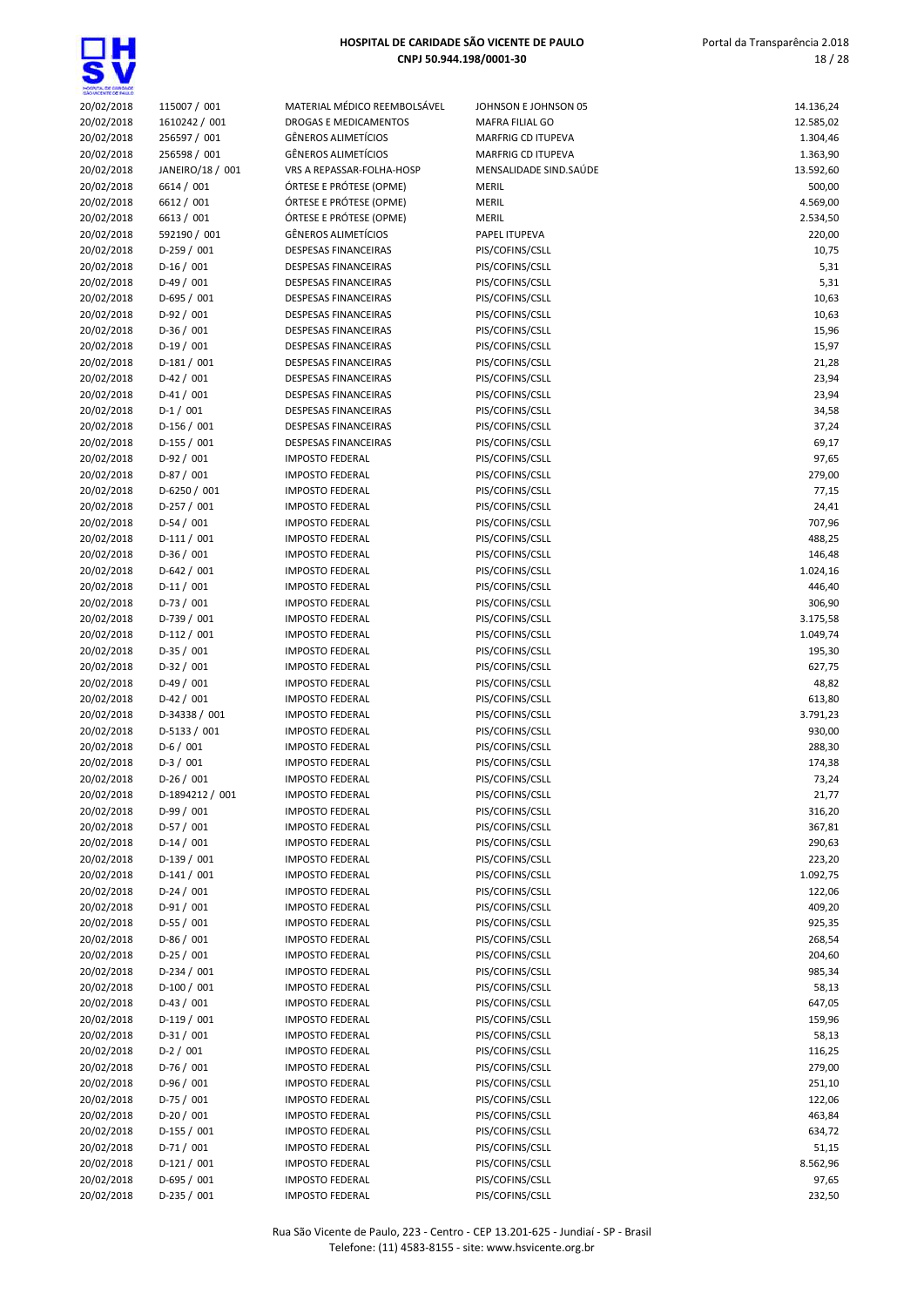댌

| HOSPITAL DE GARDADE<br>SÃO VICENTE DE FAILLO |                              |                                                  |                                    |                    |
|----------------------------------------------|------------------------------|--------------------------------------------------|------------------------------------|--------------------|
| 20/02/2018                                   | $D-42/001$                   | <b>IMPOSTO FEDERAL</b>                           | PIS/COFINS/CSLL                    | 255,75             |
| 20/02/2018                                   | $D-144 / 001$                | <b>IMPOSTO FEDERAL</b>                           | PIS/COFINS/CSLL                    | 116,25             |
| 20/02/2018                                   | $D-117/001$<br>$D-353 / 001$ | <b>IMPOSTO FEDERAL</b><br><b>IMPOSTO FEDERAL</b> | PIS/COFINS/CSLL                    | 204,60<br>195,30   |
| 20/02/2018<br>20/02/2018                     | $D-36/001$                   | <b>IMPOSTO FEDERAL</b>                           | PIS/COFINS/CSLL<br>PIS/COFINS/CSLL | 167,40             |
| 20/02/2018                                   | $D-60/001$                   | <b>IMPOSTO FEDERAL</b>                           | PIS/COFINS/CSLL                    | 795,15             |
| 20/02/2018                                   | D-2018134 / 001              | <b>IMPOSTO FEDERAL</b>                           | PIS/COFINS/CSLL                    | 39,06              |
| 20/02/2018                                   | $D-126/001$                  | <b>IMPOSTO FEDERAL</b>                           | PIS/COFINS/CSLL                    | 279,00             |
| 20/02/2018                                   | $D-17/001$                   | <b>IMPOSTO FEDERAL</b>                           | PIS/COFINS/CSLL                    | 334,80             |
| 20/02/2018                                   | $D-15/001$                   | <b>IMPOSTO FEDERAL</b>                           | PIS/COFINS/CSLL                    | 302,25             |
| 20/02/2018                                   | $D-90/001$                   | <b>IMPOSTO FEDERAL</b>                           | PIS/COFINS/CSLL                    | 55,80              |
| 20/02/2018                                   | $D-1284 / 001$               | <b>IMPOSTO FEDERAL</b>                           | PIS/COFINS/CSLL                    | 319,45             |
| 20/02/2018                                   | $D-6525 / 001$               | <b>IMPOSTO FEDERAL</b>                           | PIS/COFINS/CSLL                    | 131,19             |
| 20/02/2018                                   | $D-119/001$<br>$D-636 / 001$ | <b>IMPOSTO FEDERAL</b>                           | PIS/COFINS/CSLL                    | 508,01             |
| 20/02/2018<br>20/02/2018                     | $D-188/001$                  | <b>IMPOSTO FEDERAL</b><br><b>IMPOSTO FEDERAL</b> | PIS/COFINS/CSLL<br>PIS/COFINS/CSLL | 48,83<br>892,80    |
| 20/02/2018                                   | $D-222 / 001$                | <b>IMPOSTO FEDERAL</b>                           | PIS/COFINS/CSLL                    | 212,88             |
| 20/02/2018                                   | $D-83 / 001$                 | <b>IMPOSTO FEDERAL</b>                           | PIS/COFINS/CSLL                    | 902,10             |
| 20/02/2018                                   | $D-69/001$                   | <b>IMPOSTO FEDERAL</b>                           | PIS/COFINS/CSLL                    | 255,75             |
| 20/02/2018                                   | D-112599 / 001               | <b>IMPOSTO FEDERAL</b>                           | PIS/COFINS/CSLL                    | 40,17              |
| 20/02/2018                                   | $D-51/001$                   | <b>IMPOSTO FEDERAL</b>                           | PIS/COFINS/CSLL                    | 24,41              |
| 20/02/2018                                   | $D-12/001$                   | <b>IMPOSTO FEDERAL</b>                           | PIS/COFINS/CSLL                    | 51,15              |
| 20/02/2018                                   | $D-416/001$                  | <b>IMPOSTO FEDERAL</b>                           | PIS/COFINS/CSLL                    | 111,60             |
| 20/02/2018                                   | D-24488 / 001                | <b>IMPOSTO FEDERAL</b>                           | PIS/COFINS/CSLL                    | 144,75             |
| 20/02/2018                                   | D-6473 / 001                 | <b>IMPOSTO FEDERAL</b>                           | PIS/COFINS/CSLL                    | 148,49             |
| 20/02/2018                                   | D-316 / 001                  | <b>IMPOSTO FEDERAL</b>                           | PIS/COFINS/CSLL                    | 251,10             |
| 20/02/2018                                   | $D-66/001$                   | <b>IMPOSTO FEDERAL</b>                           | PIS/COFINS/CSLL                    | 30,23              |
| 20/02/2018                                   | $D-238/001$                  | <b>IMPOSTO FEDERAL</b>                           | PIS/COFINS/CSLL                    | 29,06              |
| 20/02/2018                                   | $D-99/001$                   | <b>IMPOSTO FEDERAL</b><br><b>IMPOSTO FEDERAL</b> | PIS/COFINS/CSLL                    | 232,50<br>1.255,50 |
| 20/02/2018<br>20/02/2018                     | D-5134 / 001<br>$D-41/001$   | <b>IMPOSTO FEDERAL</b>                           | PIS/COFINS/CSLL<br>PIS/COFINS/CSLL | 219,71             |
| 20/02/2018                                   | $D-97/001$                   | <b>IMPOSTO FEDERAL</b>                           | PIS/COFINS/CSLL                    | 781,20             |
| 20/02/2018                                   | $D-35/001$                   | <b>IMPOSTO FEDERAL</b>                           | PIS/COFINS/CSLL                    | 103,46             |
| 20/02/2018                                   | $D-166/001$                  | <b>IMPOSTO FEDERAL</b>                           | PIS/COFINS/CSLL                    | 203,44             |
| 20/02/2018                                   | D-2295 / 001                 | <b>IMPOSTO FEDERAL</b>                           | PIS/COFINS/CSLL                    | 23,25              |
| 20/02/2018                                   | $D-7/001$                    | <b>IMPOSTO FEDERAL</b>                           | PIS/COFINS/CSLL                    | 60,45              |
| 20/02/2018                                   | $D-120/001$                  | <b>IMPOSTO FEDERAL</b>                           | PIS/COFINS/CSLL                    | 8.562,95           |
| 20/02/2018                                   | $D-1/001$                    | <b>IMPOSTO FEDERAL</b>                           | PIS/COFINS/CSLL                    | 317,36             |
| 20/02/2018                                   | D-42326 / 001                | <b>IMPOSTO FEDERAL</b>                           | PIS/COFINS/CSLL                    | 37,20              |
| 20/02/2018                                   | $D-439/001$                  | <b>IMPOSTO FEDERAL</b>                           | PIS/COFINS/CSLL                    | 581,25             |
| 20/02/2018                                   | D-7855 / 001                 | <b>IMPOSTO FEDERAL</b>                           | PIS/COFINS/CSLL                    | 98,75              |
| 20/02/2018<br>20/02/2018                     | $D-19/001$<br>D-3706 / 001   | <b>IMPOSTO FEDERAL</b><br><b>IMPOSTO FEDERAL</b> | PIS/COFINS/CSLL<br>PIS/COFINS/CSLL | 58,13<br>24,83     |
| 20/02/2018                                   | D-6248 / 001                 | <b>IMPOSTO FEDERAL</b>                           | PIS/COFINS/CSLL                    | 1.057,91           |
| 20/02/2018                                   | D-1309 / 001                 | <b>IMPOSTO FEDERAL</b>                           | PIS/COFINS/CSLL                    | 905,95             |
| 20/02/2018                                   | $D-50/001$                   | <b>IMPOSTO FEDERAL</b>                           | PIS/COFINS/CSLL                    | 25,58              |
| 20/02/2018                                   | D-39520 / 001                | <b>IMPOSTO FEDERAL</b>                           | PIS/COFINS/CSLL                    | 316,61             |
| 20/02/2018                                   | $D-27/001$                   | <b>IMPOSTO FEDERAL</b>                           | PIS/COFINS/CSLL                    | 490,58             |
| 20/02/2018                                   | $D-256/001$                  | <b>IMPOSTO FEDERAL</b>                           | PIS/COFINS/CSLL                    | 552,19             |
| 20/02/2018                                   | $D-760 / 001$                | <b>IMPOSTO FEDERAL</b>                           | PIS/COFINS/CSLL                    | 264,12             |
| 20/02/2018                                   | $D-50/001$                   | <b>IMPOSTO FEDERAL</b>                           | PIS/COFINS/CSLL                    | 244,12             |
| 20/02/2018                                   | $D-188/001$                  | <b>IMPOSTO FEDERAL</b>                           | PIS/COFINS/CSLL                    | 787,01             |
| 20/02/2018                                   | D-175222 / 001               | <b>IMPOSTO FEDERAL</b>                           | PIS/COFINS/CSLL                    | 26,54              |
| 20/02/2018                                   | $D-43 / 001$                 | <b>IMPOSTO FEDERAL</b>                           | PIS/COFINS/CSLL                    | 502,20             |
| 20/02/2018                                   | $D-40/001$                   | <b>IMPOSTO FEDERAL</b>                           | PIS/COFINS/CSLL                    | 892,80             |
| 20/02/2018<br>20/02/2018                     | $D-40/001$<br>$D-68/001$     | <b>IMPOSTO FEDERAL</b><br><b>IMPOSTO FEDERAL</b> | PIS/COFINS/CSLL<br>PIS/COFINS/CSLL | 244,13<br>297,60   |
| 20/02/2018                                   | $D-4/001$                    | <b>IMPOSTO FEDERAL</b>                           | PIS/COFINS/CSLL                    | 29,06              |
| 20/02/2018                                   | $D-19/001$                   | <b>IMPOSTO FEDERAL</b>                           | PIS/COFINS/CSLL                    | 146,47             |
| 20/02/2018                                   | $D-42 / 001$                 | <b>IMPOSTO FEDERAL</b>                           | PIS/COFINS/CSLL                    | 219,71             |
| 20/02/2018                                   | D-399 / 001                  | <b>IMPOSTO FEDERAL</b>                           | PIS/COFINS/CSLL                    | 55,80              |
| 20/02/2018                                   | D-86794 / 001                | <b>IMPOSTO FEDERAL</b>                           | PIS/COFINS/CSLL                    | 69,07              |
| 20/02/2018                                   | D-1998 / 001                 | <b>IMPOSTO FEDERAL</b>                           | PIS/COFINS/CSLL                    | 15,35              |
| 20/02/2018                                   | D-3322 / 001                 | <b>IMPOSTO FEDERAL</b>                           | PIS/COFINS/CSLL                    | 558,00             |
| 20/02/2018                                   | $D-156/001$                  | <b>IMPOSTO FEDERAL</b>                           | PIS/COFINS/CSLL                    | 341,77             |
| 20/02/2018                                   | D-39163 / 001                | <b>IMPOSTO FEDERAL</b>                           | PIS/COFINS/CSLL                    | 78,52              |
| 20/02/2018                                   | D-1380 / 001                 | <b>IMPOSTO FEDERAL</b>                           | PIS/COFINS/CSLL                    | 857,27             |
| 20/02/2018                                   | $D-9/001$                    | <b>IMPOSTO FEDERAL</b>                           | PIS/COFINS/CSLL                    | 73,24              |
| 20/02/2018                                   | $D-181/001$                  | <b>IMPOSTO FEDERAL</b>                           | PIS/COFINS/CSLL                    | 195,30             |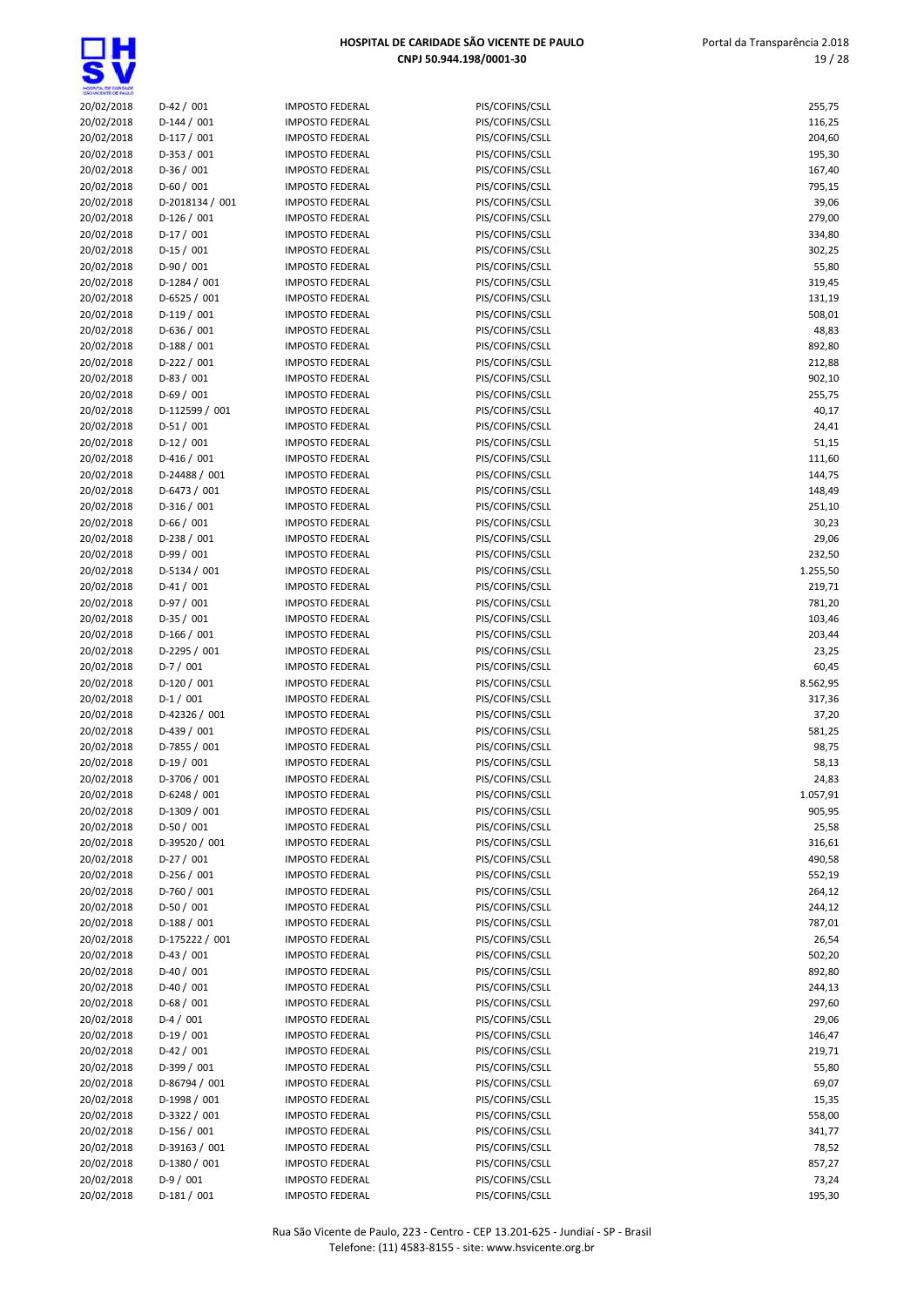<u>ក្ត</u>

| 20/02/2018<br>$D-245/001$<br><b>IMPOSTO FEDERAL</b><br>PIS/COFINS/CSLL<br>20/02/2018<br>$D-6/001$<br><b>IMPOSTO FEDERAL</b><br>PIS/COFINS/CSLL<br>20/02/2018<br>$D-114/001$<br><b>IMPOSTO FEDERAL</b><br>PIS/COFINS/CSLL<br>20/02/2018<br>$D-667/001$<br><b>IMPOSTO FEDERAL</b><br>PIS/COFINS/CSLL<br>867,92<br>20/02/2018<br>$D-126/001$<br><b>IMPOSTO FEDERAL</b><br>PIS/COFINS/CSLL<br>512,66<br>20/02/2018<br>$D-37/001$<br><b>IMPOSTO FEDERAL</b><br>PIS/COFINS/CSLL<br>302,25<br>20/02/2018<br>$D-207/001$<br><b>IMPOSTO FEDERAL</b><br>PIS/COFINS/CSLL<br>111,60<br>$D-125/001$<br>20/02/2018<br><b>IMPOSTO FEDERAL</b><br>PIS/COFINS/CSLL<br>319,46<br>20/02/2018<br>$D-259/001$<br><b>IMPOSTO FEDERAL</b><br>PIS/COFINS/CSLL<br>20/02/2018<br>$D-89/001$<br>PIS/COFINS/CSLL<br><b>IMPOSTO FEDERAL</b><br>20/02/2018<br>$D-166/001$<br><b>IMPOSTO FEDERAL</b><br>PIS/COFINS/CSLL<br>20/02/2018<br>D-738 / 001<br><b>IMPOSTO FEDERAL</b><br>PIS/COFINS/CSLL<br>$D-42/001$<br>20/02/2018<br><b>IMPOSTO FEDERAL</b><br>PIS/COFINS/CSLL<br>20/02/2018<br>D-1592 / 001<br><b>IMPOSTO FEDERAL</b><br>PIS/COFINS/CSLL<br>20/02/2018<br>$D-831/001$<br><b>IMPOSTO FEDERAL</b><br>PIS/COFINS/CSLL<br>20/02/2018<br>D-3793 / 001<br><b>IMPOSTO FEDERAL</b><br>PIS/COFINS/CSLL<br>20/02/2018<br>$D-125/001$<br><b>IMPOSTO FEDERAL</b><br>PIS/COFINS/CSLL<br>20/02/2018<br>D-3084 / 001<br><b>IMPOSTO FEDERAL</b><br>PIS/COFINS/CSLL<br>20/02/2018<br>D-7687 / 001<br><b>IMPOSTO FEDERAL</b><br>PIS/COFINS/CSLL<br>20/02/2018<br>$D-33 / 001$<br><b>IMPOSTO FEDERAL</b><br>PIS/COFINS/CSLL<br>$D-16/001$<br>20/02/2018<br><b>IMPOSTO FEDERAL</b><br>PIS/COFINS/CSLL<br>$D-65/001$<br>20/02/2018<br><b>IMPOSTO FEDERAL</b><br>PIS/COFINS/CSLL<br>60,45<br>$D-43/001$<br>20/02/2018<br><b>IMPOSTO FEDERAL</b><br>PIS/COFINS/CSLL<br>111,60<br>20/02/2018<br>$D-153 / 001$<br><b>IMPOSTO FEDERAL</b><br>PIS/COFINS/CSLL<br>58,12<br>20/02/2018<br>$D-155 / 001$<br>167,40<br><b>IMPOSTO FEDERAL</b><br>PIS/COFINS/CSLL<br>$D-33 / 001$<br>20/02/2018<br><b>IMPOSTO FEDERAL</b><br>PIS/COFINS/CSLL<br>174,38<br>20/02/2018<br>$D-50/001$<br><b>IMPOSTO FEDERAL</b><br>PIS/COFINS/CSLL<br>184,84<br>20/02/2018<br>$D-96/001$<br>334,80<br><b>IMPOSTO FEDERAL</b><br>PIS/COFINS/CSLL<br>$D-5/001$<br>20/02/2018<br><b>IMPOSTO FEDERAL</b><br>PIS/COFINS/CSLL<br>58,13<br>20/02/2018<br>$D-1/001$<br><b>IMPOSTO FEDERAL</b><br>PIS/COFINS/CSLL<br>20/02/2018<br>$D-433 / 001$<br><b>IMPOSTO FEDERAL</b><br>PIS/COFINS/CSLL<br>20/02/2018<br><b>GÊNEROS ALIMETÍCIOS</b><br>1683 / 001<br>PRIME HORTIFRUTI<br>CONTINGÊNCIAS TRABALHISTAS<br>20/02/2018<br><b>PROCESSO</b><br><b>PROCESSO</b><br>20/02/2018<br><b>PROCESSO</b><br>CONTINGÊNCIAS CÍVEIS<br><b>PROCESSO</b><br>20/02/2018<br>4350 / 001<br>SERVIÇOS PREST - PJ - HOSP<br>REI DO ENTULHO<br><b>RESCISÃO</b><br><b>RESCISÕES</b><br>RESCISÃO<br>20/02/2018<br>20/02/2018<br>110166 / 001<br>MATL MANUT.PREDIAL, ELÉTR, HID<br><b>SACI TINTAS</b><br>20/02/2018<br>106 / 001<br>SERVIÇOS PREST - PJ - HOSP<br>VITALTEC COM E SERV<br>21/02/2018<br>62627 / 001<br>MATERIAL MÉDICO REEMBOLSÁVEL<br>1000MEDIC<br>LOCAÇÃO DE IMÓVEIS<br>01/12 / 001<br>21/02/2018<br>ALUGUÉL<br>21/02/2018<br>27835 / 001<br><b>GÊNEROS ALIMETÍCIOS</b><br><b>BANCA CODARIM</b><br>21/02/2018<br>452 / 001<br>PECAS E MATS DE REPOSIÇÃO EQUIP.<br><b>BIO INFINITY</b><br>3.199,00<br>91833 / 001<br>MATL MANUT.PREDIAL, ELÉTR, HID<br>6.319,00<br>21/02/2018<br><b>BRASFOR</b><br>2409 / 001<br>CHAVELÔ<br>21/02/2018<br><b>OUTROS CUSTOS GERAIS</b><br>450,00<br>21/02/2018<br>39821 / 001<br>ÓRTESE E PRÓTESE (OPME)<br>DENUO MEDIC<br>1.843,60<br>21/02/2018<br>304155 / 001<br>ÓRTESE E PRÓTESE (OPME)<br>EMPÓRIO HOSPITALAR<br>2.199,00<br>ÓRTESE E PRÓTESE (OPME)<br>21/02/2018<br>303922 / 001<br><b>EMPÓRIO HOSPITALAR</b><br>94767 / 001<br>21/02/2018<br>MÁQUINAS E EQUIPAMENTOS<br>FRIGELAR FINAL 58<br>21/02/2018<br><b>GÊNEROS ALIMETÍCIOS</b><br>301697 / 001<br>FRIOS DADO FINAL 54<br>21/02/2018<br>302577 / 001<br>GÊNEROS ALIMETÍCIOS<br>FRIOS DADO FINAL 54<br>1804 / 001<br>21/02/2018<br>MATERIAL DE LIMPEZA<br><b>GREEN BAGS</b><br>21/02/2018<br>1807 / 001<br>MATERIAL DE LIMPEZA<br><b>GREEN BAGS</b><br><b>FGTS RESCISÓRIO</b><br>21/02/2018<br><b>GRRF</b><br>GRRF<br>21/02/2018<br>892619 / 001<br>DROGAS E MEDICAMENTOS<br><b>HOSP PHARMA</b><br>897739 / 001<br>21/02/2018<br>DROGAS E MEDICAMENTOS<br><b>HOSP PHARMA</b><br>21/02/2018<br>897238 / 001<br>DROGAS E MEDICAMENTOS<br><b>HOSP PHARMA</b><br>898115 / 001<br>21/02/2018<br>DROGAS E MEDICAMENTOS<br><b>HOSP PHARMA</b><br>21/02/2018<br>895124 / 001<br>DROGAS E MEDICAMENTOS<br><b>HOSP PHARMA</b><br>21/02/2018<br>898521 / 001<br>DROGAS E MEDICAMENTOS<br><b>HOSP PHARMA</b><br>21/02/2018<br>893537 / 001<br><b>HOSP PHARMA</b><br>DROGAS E MEDICAMENTOS<br>21/02/2018<br>893756 / 001<br>DROGAS E MEDICAMENTOS<br><b>HOSP PHARMA</b><br>892454 / 001<br>21/02/2018<br>DROGAS E MEDICAMENTOS<br>65,90<br><b>HOSP PHARMA</b><br>21/02/2018<br>893536 / 001<br>DROGAS E MEDICAMENTOS<br><b>HOSP PHARMA</b><br>32,95<br>21/02/2018<br>894854 / 001<br>DROGAS E MEDICAMENTOS<br><b>HOSP PHARMA</b><br>79,08<br>250295 / 001<br>21/02/2018<br><b>GASES MEDICINAIS</b><br>IBG<br>256,30<br><b>IRMÃOS KANESHI</b><br>21/02/2018<br>7921 / 001<br><b>GËNEROS ALIMETÍCIOS</b><br>372,40<br>21/02/2018<br>76480 / 001<br><b>GÊNEROS ALIMETÍCIOS</b><br>JOATE COM E REP<br>21/02/2018<br>35/001<br>SERVIÇOS PREST - PJ - HOSP<br>LUCIANO DE LIMA | Mospita, de Gardade<br>São Vicente de Failló |              |                       |                   |           |
|-----------------------------------------------------------------------------------------------------------------------------------------------------------------------------------------------------------------------------------------------------------------------------------------------------------------------------------------------------------------------------------------------------------------------------------------------------------------------------------------------------------------------------------------------------------------------------------------------------------------------------------------------------------------------------------------------------------------------------------------------------------------------------------------------------------------------------------------------------------------------------------------------------------------------------------------------------------------------------------------------------------------------------------------------------------------------------------------------------------------------------------------------------------------------------------------------------------------------------------------------------------------------------------------------------------------------------------------------------------------------------------------------------------------------------------------------------------------------------------------------------------------------------------------------------------------------------------------------------------------------------------------------------------------------------------------------------------------------------------------------------------------------------------------------------------------------------------------------------------------------------------------------------------------------------------------------------------------------------------------------------------------------------------------------------------------------------------------------------------------------------------------------------------------------------------------------------------------------------------------------------------------------------------------------------------------------------------------------------------------------------------------------------------------------------------------------------------------------------------------------------------------------------------------------------------------------------------------------------------------------------------------------------------------------------------------------------------------------------------------------------------------------------------------------------------------------------------------------------------------------------------------------------------------------------------------------------------------------------------------------------------------------------------------------------------------------------------------------------------------------------------------------------------------------------------------------------------------------------------------------------------------------------------------------------------------------------------------------------------------------------------------------------------------------------------------------------------------------------------------------------------------------------------------------------------------------------------------------------------------------------------------------------------------------------------------------------------------------------------------------------------------------------------------------------------------------------------------------------------------------------------------------------------------------------------------------------------------------------------------------------------------------------------------------------------------------------------------------------------------------------------------------------------------------------------------------------------------------------------------------------------------------------------------------------------------------------------------------------------------------------------------------------------------------------------------------------------------------------------------------------------------------------------------------------------------------------------------------------------------------------------------------------------------------------------------------------------------------------------------------------------------------------------------------------------------------------------------------------------------------------------------------------------------------------------------------------------------------------------------------------------------------------------------------------------------------------------------------------------------------------------------------------------------------------------------------------------------------------------------------------------------------------------------------------------------------------------------------------------------------------------------------------------------------------------------------------------------------------------------------------------------------------------------------------------------|----------------------------------------------|--------------|-----------------------|-------------------|-----------|
|                                                                                                                                                                                                                                                                                                                                                                                                                                                                                                                                                                                                                                                                                                                                                                                                                                                                                                                                                                                                                                                                                                                                                                                                                                                                                                                                                                                                                                                                                                                                                                                                                                                                                                                                                                                                                                                                                                                                                                                                                                                                                                                                                                                                                                                                                                                                                                                                                                                                                                                                                                                                                                                                                                                                                                                                                                                                                                                                                                                                                                                                                                                                                                                                                                                                                                                                                                                                                                                                                                                                                                                                                                                                                                                                                                                                                                                                                                                                                                                                                                                                                                                                                                                                                                                                                                                                                                                                                                                                                                                                                                                                                                                                                                                                                                                                                                                                                                                                                                                                                                                                                                                                                                                                                                                                                                                                                                                                                                                                                                                                                                 |                                              |              |                       |                   | 29,06     |
|                                                                                                                                                                                                                                                                                                                                                                                                                                                                                                                                                                                                                                                                                                                                                                                                                                                                                                                                                                                                                                                                                                                                                                                                                                                                                                                                                                                                                                                                                                                                                                                                                                                                                                                                                                                                                                                                                                                                                                                                                                                                                                                                                                                                                                                                                                                                                                                                                                                                                                                                                                                                                                                                                                                                                                                                                                                                                                                                                                                                                                                                                                                                                                                                                                                                                                                                                                                                                                                                                                                                                                                                                                                                                                                                                                                                                                                                                                                                                                                                                                                                                                                                                                                                                                                                                                                                                                                                                                                                                                                                                                                                                                                                                                                                                                                                                                                                                                                                                                                                                                                                                                                                                                                                                                                                                                                                                                                                                                                                                                                                                                 |                                              |              |                       |                   | 669,60    |
|                                                                                                                                                                                                                                                                                                                                                                                                                                                                                                                                                                                                                                                                                                                                                                                                                                                                                                                                                                                                                                                                                                                                                                                                                                                                                                                                                                                                                                                                                                                                                                                                                                                                                                                                                                                                                                                                                                                                                                                                                                                                                                                                                                                                                                                                                                                                                                                                                                                                                                                                                                                                                                                                                                                                                                                                                                                                                                                                                                                                                                                                                                                                                                                                                                                                                                                                                                                                                                                                                                                                                                                                                                                                                                                                                                                                                                                                                                                                                                                                                                                                                                                                                                                                                                                                                                                                                                                                                                                                                                                                                                                                                                                                                                                                                                                                                                                                                                                                                                                                                                                                                                                                                                                                                                                                                                                                                                                                                                                                                                                                                                 |                                              |              |                       |                   | 90,68     |
|                                                                                                                                                                                                                                                                                                                                                                                                                                                                                                                                                                                                                                                                                                                                                                                                                                                                                                                                                                                                                                                                                                                                                                                                                                                                                                                                                                                                                                                                                                                                                                                                                                                                                                                                                                                                                                                                                                                                                                                                                                                                                                                                                                                                                                                                                                                                                                                                                                                                                                                                                                                                                                                                                                                                                                                                                                                                                                                                                                                                                                                                                                                                                                                                                                                                                                                                                                                                                                                                                                                                                                                                                                                                                                                                                                                                                                                                                                                                                                                                                                                                                                                                                                                                                                                                                                                                                                                                                                                                                                                                                                                                                                                                                                                                                                                                                                                                                                                                                                                                                                                                                                                                                                                                                                                                                                                                                                                                                                                                                                                                                                 |                                              |              |                       |                   |           |
|                                                                                                                                                                                                                                                                                                                                                                                                                                                                                                                                                                                                                                                                                                                                                                                                                                                                                                                                                                                                                                                                                                                                                                                                                                                                                                                                                                                                                                                                                                                                                                                                                                                                                                                                                                                                                                                                                                                                                                                                                                                                                                                                                                                                                                                                                                                                                                                                                                                                                                                                                                                                                                                                                                                                                                                                                                                                                                                                                                                                                                                                                                                                                                                                                                                                                                                                                                                                                                                                                                                                                                                                                                                                                                                                                                                                                                                                                                                                                                                                                                                                                                                                                                                                                                                                                                                                                                                                                                                                                                                                                                                                                                                                                                                                                                                                                                                                                                                                                                                                                                                                                                                                                                                                                                                                                                                                                                                                                                                                                                                                                                 |                                              |              |                       |                   |           |
|                                                                                                                                                                                                                                                                                                                                                                                                                                                                                                                                                                                                                                                                                                                                                                                                                                                                                                                                                                                                                                                                                                                                                                                                                                                                                                                                                                                                                                                                                                                                                                                                                                                                                                                                                                                                                                                                                                                                                                                                                                                                                                                                                                                                                                                                                                                                                                                                                                                                                                                                                                                                                                                                                                                                                                                                                                                                                                                                                                                                                                                                                                                                                                                                                                                                                                                                                                                                                                                                                                                                                                                                                                                                                                                                                                                                                                                                                                                                                                                                                                                                                                                                                                                                                                                                                                                                                                                                                                                                                                                                                                                                                                                                                                                                                                                                                                                                                                                                                                                                                                                                                                                                                                                                                                                                                                                                                                                                                                                                                                                                                                 |                                              |              |                       |                   |           |
|                                                                                                                                                                                                                                                                                                                                                                                                                                                                                                                                                                                                                                                                                                                                                                                                                                                                                                                                                                                                                                                                                                                                                                                                                                                                                                                                                                                                                                                                                                                                                                                                                                                                                                                                                                                                                                                                                                                                                                                                                                                                                                                                                                                                                                                                                                                                                                                                                                                                                                                                                                                                                                                                                                                                                                                                                                                                                                                                                                                                                                                                                                                                                                                                                                                                                                                                                                                                                                                                                                                                                                                                                                                                                                                                                                                                                                                                                                                                                                                                                                                                                                                                                                                                                                                                                                                                                                                                                                                                                                                                                                                                                                                                                                                                                                                                                                                                                                                                                                                                                                                                                                                                                                                                                                                                                                                                                                                                                                                                                                                                                                 |                                              |              |                       |                   |           |
|                                                                                                                                                                                                                                                                                                                                                                                                                                                                                                                                                                                                                                                                                                                                                                                                                                                                                                                                                                                                                                                                                                                                                                                                                                                                                                                                                                                                                                                                                                                                                                                                                                                                                                                                                                                                                                                                                                                                                                                                                                                                                                                                                                                                                                                                                                                                                                                                                                                                                                                                                                                                                                                                                                                                                                                                                                                                                                                                                                                                                                                                                                                                                                                                                                                                                                                                                                                                                                                                                                                                                                                                                                                                                                                                                                                                                                                                                                                                                                                                                                                                                                                                                                                                                                                                                                                                                                                                                                                                                                                                                                                                                                                                                                                                                                                                                                                                                                                                                                                                                                                                                                                                                                                                                                                                                                                                                                                                                                                                                                                                                                 |                                              |              |                       |                   | 97,65     |
|                                                                                                                                                                                                                                                                                                                                                                                                                                                                                                                                                                                                                                                                                                                                                                                                                                                                                                                                                                                                                                                                                                                                                                                                                                                                                                                                                                                                                                                                                                                                                                                                                                                                                                                                                                                                                                                                                                                                                                                                                                                                                                                                                                                                                                                                                                                                                                                                                                                                                                                                                                                                                                                                                                                                                                                                                                                                                                                                                                                                                                                                                                                                                                                                                                                                                                                                                                                                                                                                                                                                                                                                                                                                                                                                                                                                                                                                                                                                                                                                                                                                                                                                                                                                                                                                                                                                                                                                                                                                                                                                                                                                                                                                                                                                                                                                                                                                                                                                                                                                                                                                                                                                                                                                                                                                                                                                                                                                                                                                                                                                                                 |                                              |              |                       |                   | 639,38    |
|                                                                                                                                                                                                                                                                                                                                                                                                                                                                                                                                                                                                                                                                                                                                                                                                                                                                                                                                                                                                                                                                                                                                                                                                                                                                                                                                                                                                                                                                                                                                                                                                                                                                                                                                                                                                                                                                                                                                                                                                                                                                                                                                                                                                                                                                                                                                                                                                                                                                                                                                                                                                                                                                                                                                                                                                                                                                                                                                                                                                                                                                                                                                                                                                                                                                                                                                                                                                                                                                                                                                                                                                                                                                                                                                                                                                                                                                                                                                                                                                                                                                                                                                                                                                                                                                                                                                                                                                                                                                                                                                                                                                                                                                                                                                                                                                                                                                                                                                                                                                                                                                                                                                                                                                                                                                                                                                                                                                                                                                                                                                                                 |                                              |              |                       |                   | 634,72    |
|                                                                                                                                                                                                                                                                                                                                                                                                                                                                                                                                                                                                                                                                                                                                                                                                                                                                                                                                                                                                                                                                                                                                                                                                                                                                                                                                                                                                                                                                                                                                                                                                                                                                                                                                                                                                                                                                                                                                                                                                                                                                                                                                                                                                                                                                                                                                                                                                                                                                                                                                                                                                                                                                                                                                                                                                                                                                                                                                                                                                                                                                                                                                                                                                                                                                                                                                                                                                                                                                                                                                                                                                                                                                                                                                                                                                                                                                                                                                                                                                                                                                                                                                                                                                                                                                                                                                                                                                                                                                                                                                                                                                                                                                                                                                                                                                                                                                                                                                                                                                                                                                                                                                                                                                                                                                                                                                                                                                                                                                                                                                                                 |                                              |              |                       |                   | 4.568,15  |
|                                                                                                                                                                                                                                                                                                                                                                                                                                                                                                                                                                                                                                                                                                                                                                                                                                                                                                                                                                                                                                                                                                                                                                                                                                                                                                                                                                                                                                                                                                                                                                                                                                                                                                                                                                                                                                                                                                                                                                                                                                                                                                                                                                                                                                                                                                                                                                                                                                                                                                                                                                                                                                                                                                                                                                                                                                                                                                                                                                                                                                                                                                                                                                                                                                                                                                                                                                                                                                                                                                                                                                                                                                                                                                                                                                                                                                                                                                                                                                                                                                                                                                                                                                                                                                                                                                                                                                                                                                                                                                                                                                                                                                                                                                                                                                                                                                                                                                                                                                                                                                                                                                                                                                                                                                                                                                                                                                                                                                                                                                                                                                 |                                              |              |                       |                   | 576,60    |
|                                                                                                                                                                                                                                                                                                                                                                                                                                                                                                                                                                                                                                                                                                                                                                                                                                                                                                                                                                                                                                                                                                                                                                                                                                                                                                                                                                                                                                                                                                                                                                                                                                                                                                                                                                                                                                                                                                                                                                                                                                                                                                                                                                                                                                                                                                                                                                                                                                                                                                                                                                                                                                                                                                                                                                                                                                                                                                                                                                                                                                                                                                                                                                                                                                                                                                                                                                                                                                                                                                                                                                                                                                                                                                                                                                                                                                                                                                                                                                                                                                                                                                                                                                                                                                                                                                                                                                                                                                                                                                                                                                                                                                                                                                                                                                                                                                                                                                                                                                                                                                                                                                                                                                                                                                                                                                                                                                                                                                                                                                                                                                 |                                              |              |                       |                   | 667,28    |
|                                                                                                                                                                                                                                                                                                                                                                                                                                                                                                                                                                                                                                                                                                                                                                                                                                                                                                                                                                                                                                                                                                                                                                                                                                                                                                                                                                                                                                                                                                                                                                                                                                                                                                                                                                                                                                                                                                                                                                                                                                                                                                                                                                                                                                                                                                                                                                                                                                                                                                                                                                                                                                                                                                                                                                                                                                                                                                                                                                                                                                                                                                                                                                                                                                                                                                                                                                                                                                                                                                                                                                                                                                                                                                                                                                                                                                                                                                                                                                                                                                                                                                                                                                                                                                                                                                                                                                                                                                                                                                                                                                                                                                                                                                                                                                                                                                                                                                                                                                                                                                                                                                                                                                                                                                                                                                                                                                                                                                                                                                                                                                 |                                              |              |                       |                   | 475,78    |
|                                                                                                                                                                                                                                                                                                                                                                                                                                                                                                                                                                                                                                                                                                                                                                                                                                                                                                                                                                                                                                                                                                                                                                                                                                                                                                                                                                                                                                                                                                                                                                                                                                                                                                                                                                                                                                                                                                                                                                                                                                                                                                                                                                                                                                                                                                                                                                                                                                                                                                                                                                                                                                                                                                                                                                                                                                                                                                                                                                                                                                                                                                                                                                                                                                                                                                                                                                                                                                                                                                                                                                                                                                                                                                                                                                                                                                                                                                                                                                                                                                                                                                                                                                                                                                                                                                                                                                                                                                                                                                                                                                                                                                                                                                                                                                                                                                                                                                                                                                                                                                                                                                                                                                                                                                                                                                                                                                                                                                                                                                                                                                 |                                              |              |                       |                   | 1.057,41  |
|                                                                                                                                                                                                                                                                                                                                                                                                                                                                                                                                                                                                                                                                                                                                                                                                                                                                                                                                                                                                                                                                                                                                                                                                                                                                                                                                                                                                                                                                                                                                                                                                                                                                                                                                                                                                                                                                                                                                                                                                                                                                                                                                                                                                                                                                                                                                                                                                                                                                                                                                                                                                                                                                                                                                                                                                                                                                                                                                                                                                                                                                                                                                                                                                                                                                                                                                                                                                                                                                                                                                                                                                                                                                                                                                                                                                                                                                                                                                                                                                                                                                                                                                                                                                                                                                                                                                                                                                                                                                                                                                                                                                                                                                                                                                                                                                                                                                                                                                                                                                                                                                                                                                                                                                                                                                                                                                                                                                                                                                                                                                                                 |                                              |              |                       |                   | 964,88    |
|                                                                                                                                                                                                                                                                                                                                                                                                                                                                                                                                                                                                                                                                                                                                                                                                                                                                                                                                                                                                                                                                                                                                                                                                                                                                                                                                                                                                                                                                                                                                                                                                                                                                                                                                                                                                                                                                                                                                                                                                                                                                                                                                                                                                                                                                                                                                                                                                                                                                                                                                                                                                                                                                                                                                                                                                                                                                                                                                                                                                                                                                                                                                                                                                                                                                                                                                                                                                                                                                                                                                                                                                                                                                                                                                                                                                                                                                                                                                                                                                                                                                                                                                                                                                                                                                                                                                                                                                                                                                                                                                                                                                                                                                                                                                                                                                                                                                                                                                                                                                                                                                                                                                                                                                                                                                                                                                                                                                                                                                                                                                                                 |                                              |              |                       |                   | 277,61    |
|                                                                                                                                                                                                                                                                                                                                                                                                                                                                                                                                                                                                                                                                                                                                                                                                                                                                                                                                                                                                                                                                                                                                                                                                                                                                                                                                                                                                                                                                                                                                                                                                                                                                                                                                                                                                                                                                                                                                                                                                                                                                                                                                                                                                                                                                                                                                                                                                                                                                                                                                                                                                                                                                                                                                                                                                                                                                                                                                                                                                                                                                                                                                                                                                                                                                                                                                                                                                                                                                                                                                                                                                                                                                                                                                                                                                                                                                                                                                                                                                                                                                                                                                                                                                                                                                                                                                                                                                                                                                                                                                                                                                                                                                                                                                                                                                                                                                                                                                                                                                                                                                                                                                                                                                                                                                                                                                                                                                                                                                                                                                                                 |                                              |              |                       |                   | 5.096,97  |
|                                                                                                                                                                                                                                                                                                                                                                                                                                                                                                                                                                                                                                                                                                                                                                                                                                                                                                                                                                                                                                                                                                                                                                                                                                                                                                                                                                                                                                                                                                                                                                                                                                                                                                                                                                                                                                                                                                                                                                                                                                                                                                                                                                                                                                                                                                                                                                                                                                                                                                                                                                                                                                                                                                                                                                                                                                                                                                                                                                                                                                                                                                                                                                                                                                                                                                                                                                                                                                                                                                                                                                                                                                                                                                                                                                                                                                                                                                                                                                                                                                                                                                                                                                                                                                                                                                                                                                                                                                                                                                                                                                                                                                                                                                                                                                                                                                                                                                                                                                                                                                                                                                                                                                                                                                                                                                                                                                                                                                                                                                                                                                 |                                              |              |                       |                   | 223,20    |
|                                                                                                                                                                                                                                                                                                                                                                                                                                                                                                                                                                                                                                                                                                                                                                                                                                                                                                                                                                                                                                                                                                                                                                                                                                                                                                                                                                                                                                                                                                                                                                                                                                                                                                                                                                                                                                                                                                                                                                                                                                                                                                                                                                                                                                                                                                                                                                                                                                                                                                                                                                                                                                                                                                                                                                                                                                                                                                                                                                                                                                                                                                                                                                                                                                                                                                                                                                                                                                                                                                                                                                                                                                                                                                                                                                                                                                                                                                                                                                                                                                                                                                                                                                                                                                                                                                                                                                                                                                                                                                                                                                                                                                                                                                                                                                                                                                                                                                                                                                                                                                                                                                                                                                                                                                                                                                                                                                                                                                                                                                                                                                 |                                              |              |                       |                   | 48,83     |
|                                                                                                                                                                                                                                                                                                                                                                                                                                                                                                                                                                                                                                                                                                                                                                                                                                                                                                                                                                                                                                                                                                                                                                                                                                                                                                                                                                                                                                                                                                                                                                                                                                                                                                                                                                                                                                                                                                                                                                                                                                                                                                                                                                                                                                                                                                                                                                                                                                                                                                                                                                                                                                                                                                                                                                                                                                                                                                                                                                                                                                                                                                                                                                                                                                                                                                                                                                                                                                                                                                                                                                                                                                                                                                                                                                                                                                                                                                                                                                                                                                                                                                                                                                                                                                                                                                                                                                                                                                                                                                                                                                                                                                                                                                                                                                                                                                                                                                                                                                                                                                                                                                                                                                                                                                                                                                                                                                                                                                                                                                                                                                 |                                              |              |                       |                   |           |
|                                                                                                                                                                                                                                                                                                                                                                                                                                                                                                                                                                                                                                                                                                                                                                                                                                                                                                                                                                                                                                                                                                                                                                                                                                                                                                                                                                                                                                                                                                                                                                                                                                                                                                                                                                                                                                                                                                                                                                                                                                                                                                                                                                                                                                                                                                                                                                                                                                                                                                                                                                                                                                                                                                                                                                                                                                                                                                                                                                                                                                                                                                                                                                                                                                                                                                                                                                                                                                                                                                                                                                                                                                                                                                                                                                                                                                                                                                                                                                                                                                                                                                                                                                                                                                                                                                                                                                                                                                                                                                                                                                                                                                                                                                                                                                                                                                                                                                                                                                                                                                                                                                                                                                                                                                                                                                                                                                                                                                                                                                                                                                 |                                              |              |                       |                   |           |
|                                                                                                                                                                                                                                                                                                                                                                                                                                                                                                                                                                                                                                                                                                                                                                                                                                                                                                                                                                                                                                                                                                                                                                                                                                                                                                                                                                                                                                                                                                                                                                                                                                                                                                                                                                                                                                                                                                                                                                                                                                                                                                                                                                                                                                                                                                                                                                                                                                                                                                                                                                                                                                                                                                                                                                                                                                                                                                                                                                                                                                                                                                                                                                                                                                                                                                                                                                                                                                                                                                                                                                                                                                                                                                                                                                                                                                                                                                                                                                                                                                                                                                                                                                                                                                                                                                                                                                                                                                                                                                                                                                                                                                                                                                                                                                                                                                                                                                                                                                                                                                                                                                                                                                                                                                                                                                                                                                                                                                                                                                                                                                 |                                              |              |                       |                   |           |
|                                                                                                                                                                                                                                                                                                                                                                                                                                                                                                                                                                                                                                                                                                                                                                                                                                                                                                                                                                                                                                                                                                                                                                                                                                                                                                                                                                                                                                                                                                                                                                                                                                                                                                                                                                                                                                                                                                                                                                                                                                                                                                                                                                                                                                                                                                                                                                                                                                                                                                                                                                                                                                                                                                                                                                                                                                                                                                                                                                                                                                                                                                                                                                                                                                                                                                                                                                                                                                                                                                                                                                                                                                                                                                                                                                                                                                                                                                                                                                                                                                                                                                                                                                                                                                                                                                                                                                                                                                                                                                                                                                                                                                                                                                                                                                                                                                                                                                                                                                                                                                                                                                                                                                                                                                                                                                                                                                                                                                                                                                                                                                 |                                              |              |                       |                   |           |
|                                                                                                                                                                                                                                                                                                                                                                                                                                                                                                                                                                                                                                                                                                                                                                                                                                                                                                                                                                                                                                                                                                                                                                                                                                                                                                                                                                                                                                                                                                                                                                                                                                                                                                                                                                                                                                                                                                                                                                                                                                                                                                                                                                                                                                                                                                                                                                                                                                                                                                                                                                                                                                                                                                                                                                                                                                                                                                                                                                                                                                                                                                                                                                                                                                                                                                                                                                                                                                                                                                                                                                                                                                                                                                                                                                                                                                                                                                                                                                                                                                                                                                                                                                                                                                                                                                                                                                                                                                                                                                                                                                                                                                                                                                                                                                                                                                                                                                                                                                                                                                                                                                                                                                                                                                                                                                                                                                                                                                                                                                                                                                 |                                              |              |                       |                   |           |
|                                                                                                                                                                                                                                                                                                                                                                                                                                                                                                                                                                                                                                                                                                                                                                                                                                                                                                                                                                                                                                                                                                                                                                                                                                                                                                                                                                                                                                                                                                                                                                                                                                                                                                                                                                                                                                                                                                                                                                                                                                                                                                                                                                                                                                                                                                                                                                                                                                                                                                                                                                                                                                                                                                                                                                                                                                                                                                                                                                                                                                                                                                                                                                                                                                                                                                                                                                                                                                                                                                                                                                                                                                                                                                                                                                                                                                                                                                                                                                                                                                                                                                                                                                                                                                                                                                                                                                                                                                                                                                                                                                                                                                                                                                                                                                                                                                                                                                                                                                                                                                                                                                                                                                                                                                                                                                                                                                                                                                                                                                                                                                 |                                              |              |                       |                   |           |
|                                                                                                                                                                                                                                                                                                                                                                                                                                                                                                                                                                                                                                                                                                                                                                                                                                                                                                                                                                                                                                                                                                                                                                                                                                                                                                                                                                                                                                                                                                                                                                                                                                                                                                                                                                                                                                                                                                                                                                                                                                                                                                                                                                                                                                                                                                                                                                                                                                                                                                                                                                                                                                                                                                                                                                                                                                                                                                                                                                                                                                                                                                                                                                                                                                                                                                                                                                                                                                                                                                                                                                                                                                                                                                                                                                                                                                                                                                                                                                                                                                                                                                                                                                                                                                                                                                                                                                                                                                                                                                                                                                                                                                                                                                                                                                                                                                                                                                                                                                                                                                                                                                                                                                                                                                                                                                                                                                                                                                                                                                                                                                 |                                              |              |                       |                   |           |
|                                                                                                                                                                                                                                                                                                                                                                                                                                                                                                                                                                                                                                                                                                                                                                                                                                                                                                                                                                                                                                                                                                                                                                                                                                                                                                                                                                                                                                                                                                                                                                                                                                                                                                                                                                                                                                                                                                                                                                                                                                                                                                                                                                                                                                                                                                                                                                                                                                                                                                                                                                                                                                                                                                                                                                                                                                                                                                                                                                                                                                                                                                                                                                                                                                                                                                                                                                                                                                                                                                                                                                                                                                                                                                                                                                                                                                                                                                                                                                                                                                                                                                                                                                                                                                                                                                                                                                                                                                                                                                                                                                                                                                                                                                                                                                                                                                                                                                                                                                                                                                                                                                                                                                                                                                                                                                                                                                                                                                                                                                                                                                 |                                              |              |                       |                   | 613,80    |
|                                                                                                                                                                                                                                                                                                                                                                                                                                                                                                                                                                                                                                                                                                                                                                                                                                                                                                                                                                                                                                                                                                                                                                                                                                                                                                                                                                                                                                                                                                                                                                                                                                                                                                                                                                                                                                                                                                                                                                                                                                                                                                                                                                                                                                                                                                                                                                                                                                                                                                                                                                                                                                                                                                                                                                                                                                                                                                                                                                                                                                                                                                                                                                                                                                                                                                                                                                                                                                                                                                                                                                                                                                                                                                                                                                                                                                                                                                                                                                                                                                                                                                                                                                                                                                                                                                                                                                                                                                                                                                                                                                                                                                                                                                                                                                                                                                                                                                                                                                                                                                                                                                                                                                                                                                                                                                                                                                                                                                                                                                                                                                 |                                              |              |                       |                   | 29,06     |
|                                                                                                                                                                                                                                                                                                                                                                                                                                                                                                                                                                                                                                                                                                                                                                                                                                                                                                                                                                                                                                                                                                                                                                                                                                                                                                                                                                                                                                                                                                                                                                                                                                                                                                                                                                                                                                                                                                                                                                                                                                                                                                                                                                                                                                                                                                                                                                                                                                                                                                                                                                                                                                                                                                                                                                                                                                                                                                                                                                                                                                                                                                                                                                                                                                                                                                                                                                                                                                                                                                                                                                                                                                                                                                                                                                                                                                                                                                                                                                                                                                                                                                                                                                                                                                                                                                                                                                                                                                                                                                                                                                                                                                                                                                                                                                                                                                                                                                                                                                                                                                                                                                                                                                                                                                                                                                                                                                                                                                                                                                                                                                 |                                              |              |                       |                   | 41,38     |
|                                                                                                                                                                                                                                                                                                                                                                                                                                                                                                                                                                                                                                                                                                                                                                                                                                                                                                                                                                                                                                                                                                                                                                                                                                                                                                                                                                                                                                                                                                                                                                                                                                                                                                                                                                                                                                                                                                                                                                                                                                                                                                                                                                                                                                                                                                                                                                                                                                                                                                                                                                                                                                                                                                                                                                                                                                                                                                                                                                                                                                                                                                                                                                                                                                                                                                                                                                                                                                                                                                                                                                                                                                                                                                                                                                                                                                                                                                                                                                                                                                                                                                                                                                                                                                                                                                                                                                                                                                                                                                                                                                                                                                                                                                                                                                                                                                                                                                                                                                                                                                                                                                                                                                                                                                                                                                                                                                                                                                                                                                                                                                 |                                              |              |                       |                   | 2.193,46  |
|                                                                                                                                                                                                                                                                                                                                                                                                                                                                                                                                                                                                                                                                                                                                                                                                                                                                                                                                                                                                                                                                                                                                                                                                                                                                                                                                                                                                                                                                                                                                                                                                                                                                                                                                                                                                                                                                                                                                                                                                                                                                                                                                                                                                                                                                                                                                                                                                                                                                                                                                                                                                                                                                                                                                                                                                                                                                                                                                                                                                                                                                                                                                                                                                                                                                                                                                                                                                                                                                                                                                                                                                                                                                                                                                                                                                                                                                                                                                                                                                                                                                                                                                                                                                                                                                                                                                                                                                                                                                                                                                                                                                                                                                                                                                                                                                                                                                                                                                                                                                                                                                                                                                                                                                                                                                                                                                                                                                                                                                                                                                                                 |                                              |              |                       |                   | 8.586,00  |
|                                                                                                                                                                                                                                                                                                                                                                                                                                                                                                                                                                                                                                                                                                                                                                                                                                                                                                                                                                                                                                                                                                                                                                                                                                                                                                                                                                                                                                                                                                                                                                                                                                                                                                                                                                                                                                                                                                                                                                                                                                                                                                                                                                                                                                                                                                                                                                                                                                                                                                                                                                                                                                                                                                                                                                                                                                                                                                                                                                                                                                                                                                                                                                                                                                                                                                                                                                                                                                                                                                                                                                                                                                                                                                                                                                                                                                                                                                                                                                                                                                                                                                                                                                                                                                                                                                                                                                                                                                                                                                                                                                                                                                                                                                                                                                                                                                                                                                                                                                                                                                                                                                                                                                                                                                                                                                                                                                                                                                                                                                                                                                 |                                              |              |                       |                   | 213,86    |
|                                                                                                                                                                                                                                                                                                                                                                                                                                                                                                                                                                                                                                                                                                                                                                                                                                                                                                                                                                                                                                                                                                                                                                                                                                                                                                                                                                                                                                                                                                                                                                                                                                                                                                                                                                                                                                                                                                                                                                                                                                                                                                                                                                                                                                                                                                                                                                                                                                                                                                                                                                                                                                                                                                                                                                                                                                                                                                                                                                                                                                                                                                                                                                                                                                                                                                                                                                                                                                                                                                                                                                                                                                                                                                                                                                                                                                                                                                                                                                                                                                                                                                                                                                                                                                                                                                                                                                                                                                                                                                                                                                                                                                                                                                                                                                                                                                                                                                                                                                                                                                                                                                                                                                                                                                                                                                                                                                                                                                                                                                                                                                 |                                              |              |                       |                   | 13.132,94 |
|                                                                                                                                                                                                                                                                                                                                                                                                                                                                                                                                                                                                                                                                                                                                                                                                                                                                                                                                                                                                                                                                                                                                                                                                                                                                                                                                                                                                                                                                                                                                                                                                                                                                                                                                                                                                                                                                                                                                                                                                                                                                                                                                                                                                                                                                                                                                                                                                                                                                                                                                                                                                                                                                                                                                                                                                                                                                                                                                                                                                                                                                                                                                                                                                                                                                                                                                                                                                                                                                                                                                                                                                                                                                                                                                                                                                                                                                                                                                                                                                                                                                                                                                                                                                                                                                                                                                                                                                                                                                                                                                                                                                                                                                                                                                                                                                                                                                                                                                                                                                                                                                                                                                                                                                                                                                                                                                                                                                                                                                                                                                                                 |                                              |              |                       |                   | 85,20     |
|                                                                                                                                                                                                                                                                                                                                                                                                                                                                                                                                                                                                                                                                                                                                                                                                                                                                                                                                                                                                                                                                                                                                                                                                                                                                                                                                                                                                                                                                                                                                                                                                                                                                                                                                                                                                                                                                                                                                                                                                                                                                                                                                                                                                                                                                                                                                                                                                                                                                                                                                                                                                                                                                                                                                                                                                                                                                                                                                                                                                                                                                                                                                                                                                                                                                                                                                                                                                                                                                                                                                                                                                                                                                                                                                                                                                                                                                                                                                                                                                                                                                                                                                                                                                                                                                                                                                                                                                                                                                                                                                                                                                                                                                                                                                                                                                                                                                                                                                                                                                                                                                                                                                                                                                                                                                                                                                                                                                                                                                                                                                                                 |                                              |              |                       |                   | 840,00    |
|                                                                                                                                                                                                                                                                                                                                                                                                                                                                                                                                                                                                                                                                                                                                                                                                                                                                                                                                                                                                                                                                                                                                                                                                                                                                                                                                                                                                                                                                                                                                                                                                                                                                                                                                                                                                                                                                                                                                                                                                                                                                                                                                                                                                                                                                                                                                                                                                                                                                                                                                                                                                                                                                                                                                                                                                                                                                                                                                                                                                                                                                                                                                                                                                                                                                                                                                                                                                                                                                                                                                                                                                                                                                                                                                                                                                                                                                                                                                                                                                                                                                                                                                                                                                                                                                                                                                                                                                                                                                                                                                                                                                                                                                                                                                                                                                                                                                                                                                                                                                                                                                                                                                                                                                                                                                                                                                                                                                                                                                                                                                                                 |                                              |              |                       |                   | 869,00    |
|                                                                                                                                                                                                                                                                                                                                                                                                                                                                                                                                                                                                                                                                                                                                                                                                                                                                                                                                                                                                                                                                                                                                                                                                                                                                                                                                                                                                                                                                                                                                                                                                                                                                                                                                                                                                                                                                                                                                                                                                                                                                                                                                                                                                                                                                                                                                                                                                                                                                                                                                                                                                                                                                                                                                                                                                                                                                                                                                                                                                                                                                                                                                                                                                                                                                                                                                                                                                                                                                                                                                                                                                                                                                                                                                                                                                                                                                                                                                                                                                                                                                                                                                                                                                                                                                                                                                                                                                                                                                                                                                                                                                                                                                                                                                                                                                                                                                                                                                                                                                                                                                                                                                                                                                                                                                                                                                                                                                                                                                                                                                                                 |                                              |              |                       |                   | 5.449,61  |
|                                                                                                                                                                                                                                                                                                                                                                                                                                                                                                                                                                                                                                                                                                                                                                                                                                                                                                                                                                                                                                                                                                                                                                                                                                                                                                                                                                                                                                                                                                                                                                                                                                                                                                                                                                                                                                                                                                                                                                                                                                                                                                                                                                                                                                                                                                                                                                                                                                                                                                                                                                                                                                                                                                                                                                                                                                                                                                                                                                                                                                                                                                                                                                                                                                                                                                                                                                                                                                                                                                                                                                                                                                                                                                                                                                                                                                                                                                                                                                                                                                                                                                                                                                                                                                                                                                                                                                                                                                                                                                                                                                                                                                                                                                                                                                                                                                                                                                                                                                                                                                                                                                                                                                                                                                                                                                                                                                                                                                                                                                                                                                 |                                              |              |                       |                   | 48,45     |
|                                                                                                                                                                                                                                                                                                                                                                                                                                                                                                                                                                                                                                                                                                                                                                                                                                                                                                                                                                                                                                                                                                                                                                                                                                                                                                                                                                                                                                                                                                                                                                                                                                                                                                                                                                                                                                                                                                                                                                                                                                                                                                                                                                                                                                                                                                                                                                                                                                                                                                                                                                                                                                                                                                                                                                                                                                                                                                                                                                                                                                                                                                                                                                                                                                                                                                                                                                                                                                                                                                                                                                                                                                                                                                                                                                                                                                                                                                                                                                                                                                                                                                                                                                                                                                                                                                                                                                                                                                                                                                                                                                                                                                                                                                                                                                                                                                                                                                                                                                                                                                                                                                                                                                                                                                                                                                                                                                                                                                                                                                                                                                 |                                              |              |                       |                   |           |
|                                                                                                                                                                                                                                                                                                                                                                                                                                                                                                                                                                                                                                                                                                                                                                                                                                                                                                                                                                                                                                                                                                                                                                                                                                                                                                                                                                                                                                                                                                                                                                                                                                                                                                                                                                                                                                                                                                                                                                                                                                                                                                                                                                                                                                                                                                                                                                                                                                                                                                                                                                                                                                                                                                                                                                                                                                                                                                                                                                                                                                                                                                                                                                                                                                                                                                                                                                                                                                                                                                                                                                                                                                                                                                                                                                                                                                                                                                                                                                                                                                                                                                                                                                                                                                                                                                                                                                                                                                                                                                                                                                                                                                                                                                                                                                                                                                                                                                                                                                                                                                                                                                                                                                                                                                                                                                                                                                                                                                                                                                                                                                 |                                              |              |                       |                   |           |
|                                                                                                                                                                                                                                                                                                                                                                                                                                                                                                                                                                                                                                                                                                                                                                                                                                                                                                                                                                                                                                                                                                                                                                                                                                                                                                                                                                                                                                                                                                                                                                                                                                                                                                                                                                                                                                                                                                                                                                                                                                                                                                                                                                                                                                                                                                                                                                                                                                                                                                                                                                                                                                                                                                                                                                                                                                                                                                                                                                                                                                                                                                                                                                                                                                                                                                                                                                                                                                                                                                                                                                                                                                                                                                                                                                                                                                                                                                                                                                                                                                                                                                                                                                                                                                                                                                                                                                                                                                                                                                                                                                                                                                                                                                                                                                                                                                                                                                                                                                                                                                                                                                                                                                                                                                                                                                                                                                                                                                                                                                                                                                 |                                              |              |                       |                   |           |
|                                                                                                                                                                                                                                                                                                                                                                                                                                                                                                                                                                                                                                                                                                                                                                                                                                                                                                                                                                                                                                                                                                                                                                                                                                                                                                                                                                                                                                                                                                                                                                                                                                                                                                                                                                                                                                                                                                                                                                                                                                                                                                                                                                                                                                                                                                                                                                                                                                                                                                                                                                                                                                                                                                                                                                                                                                                                                                                                                                                                                                                                                                                                                                                                                                                                                                                                                                                                                                                                                                                                                                                                                                                                                                                                                                                                                                                                                                                                                                                                                                                                                                                                                                                                                                                                                                                                                                                                                                                                                                                                                                                                                                                                                                                                                                                                                                                                                                                                                                                                                                                                                                                                                                                                                                                                                                                                                                                                                                                                                                                                                                 |                                              |              |                       |                   |           |
|                                                                                                                                                                                                                                                                                                                                                                                                                                                                                                                                                                                                                                                                                                                                                                                                                                                                                                                                                                                                                                                                                                                                                                                                                                                                                                                                                                                                                                                                                                                                                                                                                                                                                                                                                                                                                                                                                                                                                                                                                                                                                                                                                                                                                                                                                                                                                                                                                                                                                                                                                                                                                                                                                                                                                                                                                                                                                                                                                                                                                                                                                                                                                                                                                                                                                                                                                                                                                                                                                                                                                                                                                                                                                                                                                                                                                                                                                                                                                                                                                                                                                                                                                                                                                                                                                                                                                                                                                                                                                                                                                                                                                                                                                                                                                                                                                                                                                                                                                                                                                                                                                                                                                                                                                                                                                                                                                                                                                                                                                                                                                                 |                                              |              |                       |                   | 254,00    |
|                                                                                                                                                                                                                                                                                                                                                                                                                                                                                                                                                                                                                                                                                                                                                                                                                                                                                                                                                                                                                                                                                                                                                                                                                                                                                                                                                                                                                                                                                                                                                                                                                                                                                                                                                                                                                                                                                                                                                                                                                                                                                                                                                                                                                                                                                                                                                                                                                                                                                                                                                                                                                                                                                                                                                                                                                                                                                                                                                                                                                                                                                                                                                                                                                                                                                                                                                                                                                                                                                                                                                                                                                                                                                                                                                                                                                                                                                                                                                                                                                                                                                                                                                                                                                                                                                                                                                                                                                                                                                                                                                                                                                                                                                                                                                                                                                                                                                                                                                                                                                                                                                                                                                                                                                                                                                                                                                                                                                                                                                                                                                                 |                                              |              |                       |                   | 2.728,03  |
|                                                                                                                                                                                                                                                                                                                                                                                                                                                                                                                                                                                                                                                                                                                                                                                                                                                                                                                                                                                                                                                                                                                                                                                                                                                                                                                                                                                                                                                                                                                                                                                                                                                                                                                                                                                                                                                                                                                                                                                                                                                                                                                                                                                                                                                                                                                                                                                                                                                                                                                                                                                                                                                                                                                                                                                                                                                                                                                                                                                                                                                                                                                                                                                                                                                                                                                                                                                                                                                                                                                                                                                                                                                                                                                                                                                                                                                                                                                                                                                                                                                                                                                                                                                                                                                                                                                                                                                                                                                                                                                                                                                                                                                                                                                                                                                                                                                                                                                                                                                                                                                                                                                                                                                                                                                                                                                                                                                                                                                                                                                                                                 |                                              |              |                       |                   | 118,16    |
|                                                                                                                                                                                                                                                                                                                                                                                                                                                                                                                                                                                                                                                                                                                                                                                                                                                                                                                                                                                                                                                                                                                                                                                                                                                                                                                                                                                                                                                                                                                                                                                                                                                                                                                                                                                                                                                                                                                                                                                                                                                                                                                                                                                                                                                                                                                                                                                                                                                                                                                                                                                                                                                                                                                                                                                                                                                                                                                                                                                                                                                                                                                                                                                                                                                                                                                                                                                                                                                                                                                                                                                                                                                                                                                                                                                                                                                                                                                                                                                                                                                                                                                                                                                                                                                                                                                                                                                                                                                                                                                                                                                                                                                                                                                                                                                                                                                                                                                                                                                                                                                                                                                                                                                                                                                                                                                                                                                                                                                                                                                                                                 |                                              |              |                       |                   | 474,00    |
|                                                                                                                                                                                                                                                                                                                                                                                                                                                                                                                                                                                                                                                                                                                                                                                                                                                                                                                                                                                                                                                                                                                                                                                                                                                                                                                                                                                                                                                                                                                                                                                                                                                                                                                                                                                                                                                                                                                                                                                                                                                                                                                                                                                                                                                                                                                                                                                                                                                                                                                                                                                                                                                                                                                                                                                                                                                                                                                                                                                                                                                                                                                                                                                                                                                                                                                                                                                                                                                                                                                                                                                                                                                                                                                                                                                                                                                                                                                                                                                                                                                                                                                                                                                                                                                                                                                                                                                                                                                                                                                                                                                                                                                                                                                                                                                                                                                                                                                                                                                                                                                                                                                                                                                                                                                                                                                                                                                                                                                                                                                                                                 |                                              |              |                       |                   | 682,00    |
|                                                                                                                                                                                                                                                                                                                                                                                                                                                                                                                                                                                                                                                                                                                                                                                                                                                                                                                                                                                                                                                                                                                                                                                                                                                                                                                                                                                                                                                                                                                                                                                                                                                                                                                                                                                                                                                                                                                                                                                                                                                                                                                                                                                                                                                                                                                                                                                                                                                                                                                                                                                                                                                                                                                                                                                                                                                                                                                                                                                                                                                                                                                                                                                                                                                                                                                                                                                                                                                                                                                                                                                                                                                                                                                                                                                                                                                                                                                                                                                                                                                                                                                                                                                                                                                                                                                                                                                                                                                                                                                                                                                                                                                                                                                                                                                                                                                                                                                                                                                                                                                                                                                                                                                                                                                                                                                                                                                                                                                                                                                                                                 |                                              |              |                       |                   | 910,40    |
|                                                                                                                                                                                                                                                                                                                                                                                                                                                                                                                                                                                                                                                                                                                                                                                                                                                                                                                                                                                                                                                                                                                                                                                                                                                                                                                                                                                                                                                                                                                                                                                                                                                                                                                                                                                                                                                                                                                                                                                                                                                                                                                                                                                                                                                                                                                                                                                                                                                                                                                                                                                                                                                                                                                                                                                                                                                                                                                                                                                                                                                                                                                                                                                                                                                                                                                                                                                                                                                                                                                                                                                                                                                                                                                                                                                                                                                                                                                                                                                                                                                                                                                                                                                                                                                                                                                                                                                                                                                                                                                                                                                                                                                                                                                                                                                                                                                                                                                                                                                                                                                                                                                                                                                                                                                                                                                                                                                                                                                                                                                                                                 |                                              |              |                       |                   | 3.642,34  |
|                                                                                                                                                                                                                                                                                                                                                                                                                                                                                                                                                                                                                                                                                                                                                                                                                                                                                                                                                                                                                                                                                                                                                                                                                                                                                                                                                                                                                                                                                                                                                                                                                                                                                                                                                                                                                                                                                                                                                                                                                                                                                                                                                                                                                                                                                                                                                                                                                                                                                                                                                                                                                                                                                                                                                                                                                                                                                                                                                                                                                                                                                                                                                                                                                                                                                                                                                                                                                                                                                                                                                                                                                                                                                                                                                                                                                                                                                                                                                                                                                                                                                                                                                                                                                                                                                                                                                                                                                                                                                                                                                                                                                                                                                                                                                                                                                                                                                                                                                                                                                                                                                                                                                                                                                                                                                                                                                                                                                                                                                                                                                                 |                                              |              |                       |                   | 32,90     |
|                                                                                                                                                                                                                                                                                                                                                                                                                                                                                                                                                                                                                                                                                                                                                                                                                                                                                                                                                                                                                                                                                                                                                                                                                                                                                                                                                                                                                                                                                                                                                                                                                                                                                                                                                                                                                                                                                                                                                                                                                                                                                                                                                                                                                                                                                                                                                                                                                                                                                                                                                                                                                                                                                                                                                                                                                                                                                                                                                                                                                                                                                                                                                                                                                                                                                                                                                                                                                                                                                                                                                                                                                                                                                                                                                                                                                                                                                                                                                                                                                                                                                                                                                                                                                                                                                                                                                                                                                                                                                                                                                                                                                                                                                                                                                                                                                                                                                                                                                                                                                                                                                                                                                                                                                                                                                                                                                                                                                                                                                                                                                                 |                                              |              |                       |                   | 39,48     |
|                                                                                                                                                                                                                                                                                                                                                                                                                                                                                                                                                                                                                                                                                                                                                                                                                                                                                                                                                                                                                                                                                                                                                                                                                                                                                                                                                                                                                                                                                                                                                                                                                                                                                                                                                                                                                                                                                                                                                                                                                                                                                                                                                                                                                                                                                                                                                                                                                                                                                                                                                                                                                                                                                                                                                                                                                                                                                                                                                                                                                                                                                                                                                                                                                                                                                                                                                                                                                                                                                                                                                                                                                                                                                                                                                                                                                                                                                                                                                                                                                                                                                                                                                                                                                                                                                                                                                                                                                                                                                                                                                                                                                                                                                                                                                                                                                                                                                                                                                                                                                                                                                                                                                                                                                                                                                                                                                                                                                                                                                                                                                                 |                                              |              |                       |                   | 49,42     |
|                                                                                                                                                                                                                                                                                                                                                                                                                                                                                                                                                                                                                                                                                                                                                                                                                                                                                                                                                                                                                                                                                                                                                                                                                                                                                                                                                                                                                                                                                                                                                                                                                                                                                                                                                                                                                                                                                                                                                                                                                                                                                                                                                                                                                                                                                                                                                                                                                                                                                                                                                                                                                                                                                                                                                                                                                                                                                                                                                                                                                                                                                                                                                                                                                                                                                                                                                                                                                                                                                                                                                                                                                                                                                                                                                                                                                                                                                                                                                                                                                                                                                                                                                                                                                                                                                                                                                                                                                                                                                                                                                                                                                                                                                                                                                                                                                                                                                                                                                                                                                                                                                                                                                                                                                                                                                                                                                                                                                                                                                                                                                                 |                                              |              |                       |                   | 164,00    |
|                                                                                                                                                                                                                                                                                                                                                                                                                                                                                                                                                                                                                                                                                                                                                                                                                                                                                                                                                                                                                                                                                                                                                                                                                                                                                                                                                                                                                                                                                                                                                                                                                                                                                                                                                                                                                                                                                                                                                                                                                                                                                                                                                                                                                                                                                                                                                                                                                                                                                                                                                                                                                                                                                                                                                                                                                                                                                                                                                                                                                                                                                                                                                                                                                                                                                                                                                                                                                                                                                                                                                                                                                                                                                                                                                                                                                                                                                                                                                                                                                                                                                                                                                                                                                                                                                                                                                                                                                                                                                                                                                                                                                                                                                                                                                                                                                                                                                                                                                                                                                                                                                                                                                                                                                                                                                                                                                                                                                                                                                                                                                                 |                                              |              |                       |                   | 52,72     |
|                                                                                                                                                                                                                                                                                                                                                                                                                                                                                                                                                                                                                                                                                                                                                                                                                                                                                                                                                                                                                                                                                                                                                                                                                                                                                                                                                                                                                                                                                                                                                                                                                                                                                                                                                                                                                                                                                                                                                                                                                                                                                                                                                                                                                                                                                                                                                                                                                                                                                                                                                                                                                                                                                                                                                                                                                                                                                                                                                                                                                                                                                                                                                                                                                                                                                                                                                                                                                                                                                                                                                                                                                                                                                                                                                                                                                                                                                                                                                                                                                                                                                                                                                                                                                                                                                                                                                                                                                                                                                                                                                                                                                                                                                                                                                                                                                                                                                                                                                                                                                                                                                                                                                                                                                                                                                                                                                                                                                                                                                                                                                                 |                                              |              |                       |                   | 164,00    |
|                                                                                                                                                                                                                                                                                                                                                                                                                                                                                                                                                                                                                                                                                                                                                                                                                                                                                                                                                                                                                                                                                                                                                                                                                                                                                                                                                                                                                                                                                                                                                                                                                                                                                                                                                                                                                                                                                                                                                                                                                                                                                                                                                                                                                                                                                                                                                                                                                                                                                                                                                                                                                                                                                                                                                                                                                                                                                                                                                                                                                                                                                                                                                                                                                                                                                                                                                                                                                                                                                                                                                                                                                                                                                                                                                                                                                                                                                                                                                                                                                                                                                                                                                                                                                                                                                                                                                                                                                                                                                                                                                                                                                                                                                                                                                                                                                                                                                                                                                                                                                                                                                                                                                                                                                                                                                                                                                                                                                                                                                                                                                                 |                                              |              |                       |                   | 39,54     |
|                                                                                                                                                                                                                                                                                                                                                                                                                                                                                                                                                                                                                                                                                                                                                                                                                                                                                                                                                                                                                                                                                                                                                                                                                                                                                                                                                                                                                                                                                                                                                                                                                                                                                                                                                                                                                                                                                                                                                                                                                                                                                                                                                                                                                                                                                                                                                                                                                                                                                                                                                                                                                                                                                                                                                                                                                                                                                                                                                                                                                                                                                                                                                                                                                                                                                                                                                                                                                                                                                                                                                                                                                                                                                                                                                                                                                                                                                                                                                                                                                                                                                                                                                                                                                                                                                                                                                                                                                                                                                                                                                                                                                                                                                                                                                                                                                                                                                                                                                                                                                                                                                                                                                                                                                                                                                                                                                                                                                                                                                                                                                                 |                                              |              |                       |                   | 65,90     |
|                                                                                                                                                                                                                                                                                                                                                                                                                                                                                                                                                                                                                                                                                                                                                                                                                                                                                                                                                                                                                                                                                                                                                                                                                                                                                                                                                                                                                                                                                                                                                                                                                                                                                                                                                                                                                                                                                                                                                                                                                                                                                                                                                                                                                                                                                                                                                                                                                                                                                                                                                                                                                                                                                                                                                                                                                                                                                                                                                                                                                                                                                                                                                                                                                                                                                                                                                                                                                                                                                                                                                                                                                                                                                                                                                                                                                                                                                                                                                                                                                                                                                                                                                                                                                                                                                                                                                                                                                                                                                                                                                                                                                                                                                                                                                                                                                                                                                                                                                                                                                                                                                                                                                                                                                                                                                                                                                                                                                                                                                                                                                                 |                                              |              |                       |                   |           |
|                                                                                                                                                                                                                                                                                                                                                                                                                                                                                                                                                                                                                                                                                                                                                                                                                                                                                                                                                                                                                                                                                                                                                                                                                                                                                                                                                                                                                                                                                                                                                                                                                                                                                                                                                                                                                                                                                                                                                                                                                                                                                                                                                                                                                                                                                                                                                                                                                                                                                                                                                                                                                                                                                                                                                                                                                                                                                                                                                                                                                                                                                                                                                                                                                                                                                                                                                                                                                                                                                                                                                                                                                                                                                                                                                                                                                                                                                                                                                                                                                                                                                                                                                                                                                                                                                                                                                                                                                                                                                                                                                                                                                                                                                                                                                                                                                                                                                                                                                                                                                                                                                                                                                                                                                                                                                                                                                                                                                                                                                                                                                                 |                                              |              |                       |                   |           |
|                                                                                                                                                                                                                                                                                                                                                                                                                                                                                                                                                                                                                                                                                                                                                                                                                                                                                                                                                                                                                                                                                                                                                                                                                                                                                                                                                                                                                                                                                                                                                                                                                                                                                                                                                                                                                                                                                                                                                                                                                                                                                                                                                                                                                                                                                                                                                                                                                                                                                                                                                                                                                                                                                                                                                                                                                                                                                                                                                                                                                                                                                                                                                                                                                                                                                                                                                                                                                                                                                                                                                                                                                                                                                                                                                                                                                                                                                                                                                                                                                                                                                                                                                                                                                                                                                                                                                                                                                                                                                                                                                                                                                                                                                                                                                                                                                                                                                                                                                                                                                                                                                                                                                                                                                                                                                                                                                                                                                                                                                                                                                                 |                                              |              |                       |                   |           |
|                                                                                                                                                                                                                                                                                                                                                                                                                                                                                                                                                                                                                                                                                                                                                                                                                                                                                                                                                                                                                                                                                                                                                                                                                                                                                                                                                                                                                                                                                                                                                                                                                                                                                                                                                                                                                                                                                                                                                                                                                                                                                                                                                                                                                                                                                                                                                                                                                                                                                                                                                                                                                                                                                                                                                                                                                                                                                                                                                                                                                                                                                                                                                                                                                                                                                                                                                                                                                                                                                                                                                                                                                                                                                                                                                                                                                                                                                                                                                                                                                                                                                                                                                                                                                                                                                                                                                                                                                                                                                                                                                                                                                                                                                                                                                                                                                                                                                                                                                                                                                                                                                                                                                                                                                                                                                                                                                                                                                                                                                                                                                                 |                                              |              |                       |                   |           |
|                                                                                                                                                                                                                                                                                                                                                                                                                                                                                                                                                                                                                                                                                                                                                                                                                                                                                                                                                                                                                                                                                                                                                                                                                                                                                                                                                                                                                                                                                                                                                                                                                                                                                                                                                                                                                                                                                                                                                                                                                                                                                                                                                                                                                                                                                                                                                                                                                                                                                                                                                                                                                                                                                                                                                                                                                                                                                                                                                                                                                                                                                                                                                                                                                                                                                                                                                                                                                                                                                                                                                                                                                                                                                                                                                                                                                                                                                                                                                                                                                                                                                                                                                                                                                                                                                                                                                                                                                                                                                                                                                                                                                                                                                                                                                                                                                                                                                                                                                                                                                                                                                                                                                                                                                                                                                                                                                                                                                                                                                                                                                                 |                                              |              |                       |                   | 759,00    |
|                                                                                                                                                                                                                                                                                                                                                                                                                                                                                                                                                                                                                                                                                                                                                                                                                                                                                                                                                                                                                                                                                                                                                                                                                                                                                                                                                                                                                                                                                                                                                                                                                                                                                                                                                                                                                                                                                                                                                                                                                                                                                                                                                                                                                                                                                                                                                                                                                                                                                                                                                                                                                                                                                                                                                                                                                                                                                                                                                                                                                                                                                                                                                                                                                                                                                                                                                                                                                                                                                                                                                                                                                                                                                                                                                                                                                                                                                                                                                                                                                                                                                                                                                                                                                                                                                                                                                                                                                                                                                                                                                                                                                                                                                                                                                                                                                                                                                                                                                                                                                                                                                                                                                                                                                                                                                                                                                                                                                                                                                                                                                                 |                                              |              |                       |                   | 180,00    |
|                                                                                                                                                                                                                                                                                                                                                                                                                                                                                                                                                                                                                                                                                                                                                                                                                                                                                                                                                                                                                                                                                                                                                                                                                                                                                                                                                                                                                                                                                                                                                                                                                                                                                                                                                                                                                                                                                                                                                                                                                                                                                                                                                                                                                                                                                                                                                                                                                                                                                                                                                                                                                                                                                                                                                                                                                                                                                                                                                                                                                                                                                                                                                                                                                                                                                                                                                                                                                                                                                                                                                                                                                                                                                                                                                                                                                                                                                                                                                                                                                                                                                                                                                                                                                                                                                                                                                                                                                                                                                                                                                                                                                                                                                                                                                                                                                                                                                                                                                                                                                                                                                                                                                                                                                                                                                                                                                                                                                                                                                                                                                                 | 21/02/2018                                   | 548849 / 001 | DROGAS E MEDICAMENTOS | MACROMED - MATRIZ | 413,01    |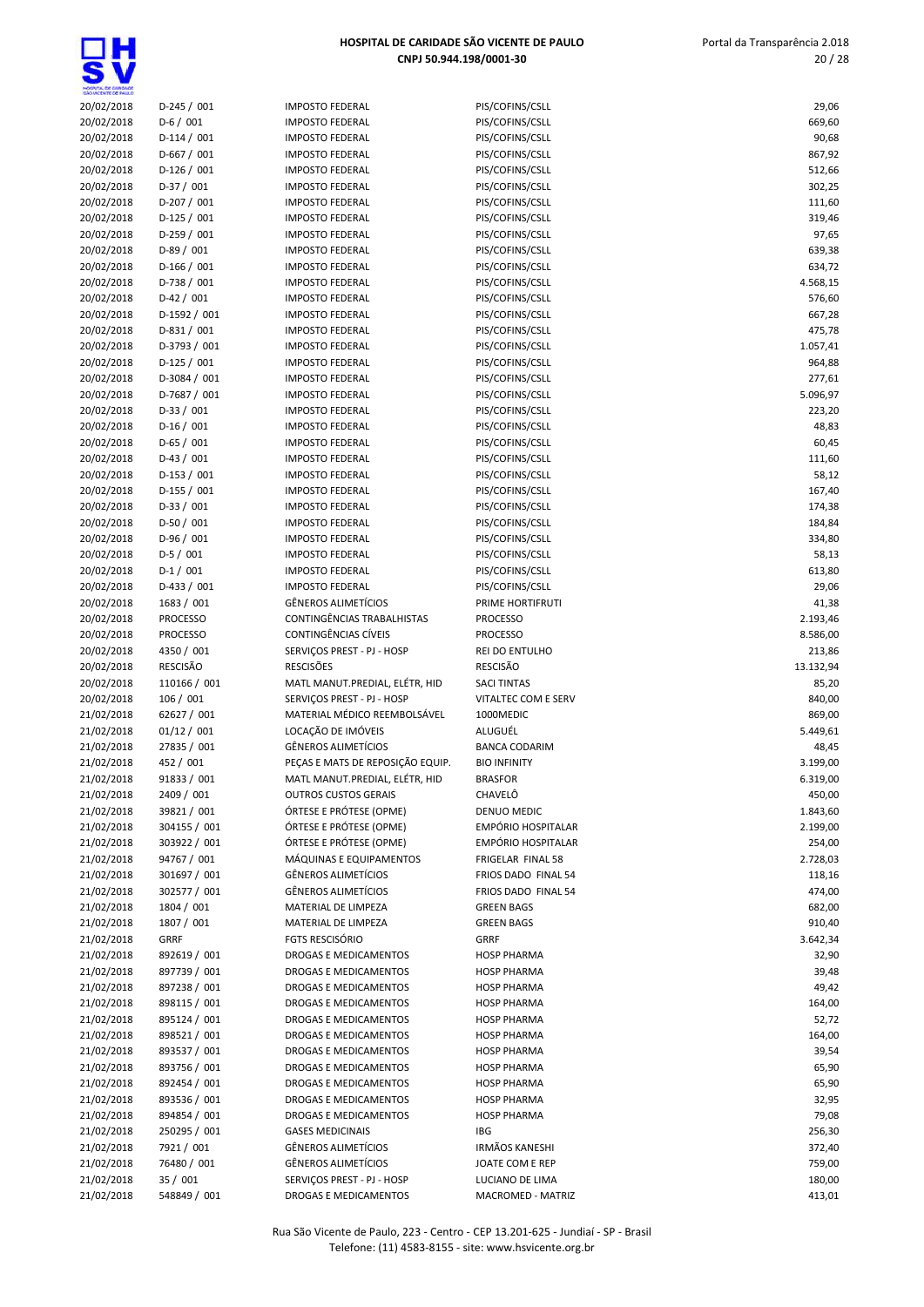| HOSPITAL DE CARDADE      |                             |                                                              |                                                       |                       |
|--------------------------|-----------------------------|--------------------------------------------------------------|-------------------------------------------------------|-----------------------|
| 21/02/2018               | 64009 / 001                 | MATL MANUT.PREDIAL, ELÉTR, HID                               | <b>MULTIBOR</b>                                       | 56,00                 |
| 21/02/2018               | 852 / 001                   | MATERIAL DE LIMPEZA                                          | NOVA JOMA                                             | 432,25                |
| 21/02/2018               | 852 / 001<br>1686 / 001     | MATERIAL MÉDICO REEMBOLSÁVEL<br><b>GÊNEROS ALIMETÍCIOS</b>   | NOVA JOMA<br>PRIME HORTIFRUTI                         | 881,45<br>59,90       |
| 21/02/2018<br>21/02/2018 | 3334 / 001                  | <b>GÊNEROS ALIMETÍCIOS</b>                                   | PRODIET NUTRIÇÃO                                      | 1.400,00              |
| 21/02/2018               | <b>RESCISÃO</b>             | <b>RESCISÕES</b>                                             | RESCISÃO                                              | 3.874,02              |
| 21/02/2018               | 11372 / 001                 | PEÇAS E MATS DE REPOSIÇÃO EQUIP.                             | <b>SAED MED</b>                                       | 168,00                |
| 21/02/2018               | 97 / 001                    | <b>DROGAS E MEDICAMENTOS</b>                                 | WALKMED                                               | 2.800,00              |
| 22/02/2018               | 424 / 001                   | <b>VEÍCULOS</b>                                              | <b>ACCORSI PNEUS</b>                                  | 282,00                |
| 22/02/2018               | 423 / 001                   | <b>VEÍCULOS</b>                                              | <b>ACCORSI PNEUS</b>                                  | 90,00                 |
| 22/02/2018               | 3298 / 001                  | <b>OUTROS CUSTOS GERAIS</b>                                  | <b>ACCORSI PNEUS</b>                                  | 200,00                |
| 22/02/2018               | 3297 / 001                  | <b>OUTROS CUSTOS GERAIS</b>                                  | <b>ACCORSI PNEUS</b>                                  | 120,00                |
| 22/02/2018               | OC 52665 / 001              | <b>OBRAS E REFORMAS</b>                                      | ALA FÁBRICA ESCADAS                                   | 2.406,47              |
| 22/02/2018               | 27854 / 001                 | <b>GÊNEROS ALIMETÍCIOS</b>                                   | <b>BANCA CODARIM</b>                                  | 135,40                |
| 22/02/2018               | 50623 / 001                 | ÓRTESE E PRÓTESE (OPME)                                      | <b>CICLO MED</b>                                      | 2.900,00              |
| 22/02/2018               | 2049914 / 001               | <b>ENERGIA ELÉTRICA</b>                                      | CPFL                                                  | 306,64                |
| 22/02/2018               | 2049915 / 001               | <b>ENERGIA ELÉTRICA</b>                                      | <b>CPFL</b>                                           | 130,96                |
| 22/02/2018               | 25147 / 001                 | UTENSÍLIOS/PEÇAS DE INFORMÁTIC<br><b>GÊNEROS ALIMETÍCIOS</b> | <b>CRYSTAL INFORMÁT</b>                               | 108,00                |
| 22/02/2018               | 63497 / 001<br>304237 / 001 | ÓRTESE E PRÓTESE (OPME)                                      | <b>DISTRIB HERNANDES</b><br><b>EMPÓRIO HOSPITALAR</b> | 896,25                |
| 22/02/2018<br>22/02/2018 | 304234 / 001                | ÓRTESE E PRÓTESE (OPME)                                      | EMPÓRIO HOSPITALAR                                    | 2.500,40<br>1.033,00  |
| 22/02/2018               | 304235 / 001                | ÓRTESE E PRÓTESE (OPME)                                      | <b>EMPÓRIO HOSPITALAR</b>                             | 1.541,00              |
| 22/02/2018               | 304232 / 001                | ÓRTESE E PRÓTESE (OPME)                                      | <b>EMPÓRIO HOSPITALAR</b>                             | 1.287,00              |
| 22/02/2018               | 1197411 / 001               | <b>GÊNEROS ALIMETÍCIOS</b>                                   | <b>FRANGO ADORO FILIAL</b>                            | 236,00                |
| 22/02/2018               | <b>GRRF</b>                 | <b>FGTS RESCISÓRIO</b>                                       | <b>GRRF</b>                                           | 5.283,06              |
| 22/02/2018               | <b>GRRF</b>                 | <b>FGTS RESCISÓRIO</b>                                       | <b>GRRF</b>                                           | 12.221,38             |
| 22/02/2018               | <b>GRRF</b>                 | <b>FGTS RESCISÓRIO</b>                                       | <b>GRRF</b>                                           | 5.447,04              |
| 22/02/2018               | <b>GRRF</b>                 | <b>FGTS RESCISÓRIO</b>                                       | <b>GRRF</b>                                           | 15.263,92             |
| 22/02/2018               | <b>GRRF</b>                 | <b>FGTS RESCISÓRIO</b>                                       | <b>GRRF</b>                                           | 1.530,70              |
| 22/02/2018               | <b>GRRF</b>                 | <b>FGTS RESCISÓRIO</b>                                       | <b>GRRF</b>                                           | 5.037,35              |
| 22/02/2018               | <b>GRRF</b>                 | <b>FGTS RESCISÓRIO</b>                                       | <b>GRRF</b>                                           | 6.234,02              |
| 22/02/2018               | 7926 / 001                  | <b>GÊNEROS ALIMETÍCIOS</b>                                   | <b>IRMÃOS KANESHI</b>                                 | 462,00                |
| 22/02/2018               | D-3895 / 001                | <b>DESPESAS FINANCEIRAS</b>                                  | IRRF - P. JURÍDICA                                    | 2,25                  |
| 22/02/2018               | D-3895 / 001                | <b>IMPOSTO FEDERAL</b>                                       | IRRF - P. JURÍDICA                                    | 341,10                |
| 22/02/2018               | 5206 / 001                  | SERVIÇOS PREST - PJ - HOSP                                   | LAVANDERIA S. JORGE                                   | 56,00                 |
| 22/02/2018               | 5205 / 001<br>5168 / 001    | SERVIÇOS PREST - PJ - HOSP<br>SERVIÇOS PREST - PJ - HOSP     | LAVANDERIA S. JORGE                                   | 56,00                 |
| 22/02/2018<br>22/02/2018 | 71421 / 001                 | ÓRTESE E PRÓTESE (OPME)                                      | LAVANDERIA S. JORGE<br>LINE LIFE                      | 72,00<br>195,45       |
| 22/02/2018               | 549815 / 002                | <b>OUTROS MATERIAIS</b>                                      | MACROMED - MATRIZ                                     | 4.716,00              |
| 22/02/2018               | 547030 / 002                | <b>OUTROS MATERIAIS</b>                                      | MACROMED - MATRIZ                                     | 5.240,00              |
| 22/02/2018               | 545910 / 002                | <b>OUTROS MATERIAIS</b>                                      | MACROMED - MATRIZ                                     | 3.144,00              |
| 22/02/2018               | 545910 / 002                | MATERIAL MÉDICO REEMBOLSÁVEL                                 | <b>MACROMED - MATRIZ</b>                              | 31,14                 |
| 22/02/2018               | 545910 / 002                | DROGAS E MEDICAMENTOS                                        | MACROMED - MATRIZ                                     | 16,53                 |
| 22/02/2018               | 261030 / 001                | GÊNEROS ALIMETÍCIOS                                          | MARFRIG CD ITUPEVA                                    | 1.430,10              |
| 22/02/2018               | 261029 / 001                | GÊNEROS ALIMETÍCIOS                                          | MARFRIG CD ITUPEVA                                    | 439,82                |
| 22/02/2018               | 2762 / 001                  | <b>OUTROS MATERIAIS</b>                                      | MARTA HELOIZA PONCE                                   | 2.700,00              |
| 22/02/2018               | 383 / 001                   | DROGAS E MEDICAMENTOS                                        | MICENAS FARMÁCIA                                      | 59,00                 |
| 22/02/2018               | 3895 / 001                  | CONT. DE MANUTENÇÃO-HOSP                                     | MV SISTEMAS                                           | 21.341,42             |
| 22/02/2018               | 42805 / 001                 | ÓRTESE E PRÓTESE (OPME)                                      | ORTHO SYSTEM                                          | 299,90                |
| 22/02/2018               | 42806 / 001                 | ÓRTESE E PRÓTESE (OPME)                                      | ORTHO SYSTEM                                          | 1.200,00              |
| 22/02/2018               | 1693 / 001                  | <b>GÊNEROS ALIMETÍCIOS</b>                                   | PRIME HORTIFRUTI                                      | 108,20                |
| 22/02/2018               | <b>PROCESSO</b>             | LIVROS, JORNAIS, REVISTAS, PUB                               | <b>PROCESSO</b>                                       | 1.012,36              |
| 22/02/2018               | RESCISÃO<br><b>RESCISÃO</b> | <b>RESCISÕES</b><br><b>RESCISÕES</b>                         | <b>RESCISÃO</b><br><b>RESCISÃO</b>                    | 6.812,53              |
| 22/02/2018<br>22/02/2018 | <b>RESCISÃO</b>             | <b>RESCISÕES</b>                                             | <b>RESCISÃO</b>                                       | 14.185,52<br>6.631,36 |
| 22/02/2018               | RESCISÃO                    | <b>RESCISÕES</b>                                             | <b>RESCISÃO</b>                                       | 9.942,47              |
| 22/02/2018               | <b>RESCISÃO</b>             | <b>RESCISÕES</b>                                             | RESCISÃO                                              | 9.501,04              |
| 22/02/2018               | <b>RESCISÃO</b>             | <b>RESCISÕES</b>                                             | RESCISÃO                                              | 5.743,25              |
| 22/02/2018               | RESCISÃO                    | <b>RESCISÕES</b>                                             | <b>RESCISÃO</b>                                       | 6.442,85              |
| 22/02/2018               | <b>RESCISÃO</b>             | <b>RESCISÕES</b>                                             | RESCISÃO                                              | 4.733,70              |
| 22/02/2018               | RESCISÃO                    | <b>RESCISÕES</b>                                             | RESCISÃO                                              | 6.346,76              |
| 22/02/2018               | 110167 / 001                | MATL MANUT.PREDIAL, ELÉTR, HID                               | <b>SACI TINTAS</b>                                    | 2.700,00              |
| 22/02/2018               | 11385 / 001                 | PEÇAS E MATS DE REPOSIÇÃO EQUIP.                             | SAED MED                                              | 620,00                |
| 22/02/2018               | 98885 / 001                 | DROGAS E MEDICAMENTOS                                        | SANOBIOL                                              | 18.340,48             |
| 22/02/2018               | 98751 / 001                 | DROGAS E MEDICAMENTOS                                        | SANOBIOL                                              | 13.600,04             |
| 22/02/2018               | 99271 / 001                 | DROGAS E MEDICAMENTOS                                        | SANOBIOL                                              | 16.954,88             |
| 22/02/2018               | 98974 / 001                 | DROGAS E MEDICAMENTOS                                        | SANOBIOL                                              | 17.941,28             |
| 22/02/2018               | 120489 / 002                | <b>OUTROS MATERIAIS</b>                                      | SUPERMED FINAL 07                                     | 2.890,35              |
| 22/02/2018               | 120489 / 002                | FILMES E QUÍMICOS                                            | SUPERMED FINAL 07                                     | 248,96                |

| 56,00     |
|-----------|
| 432,25    |
| 881,45    |
| 59,90     |
| 1.400,00  |
| 3.874,02  |
|           |
| 168,00    |
| 2.800,00  |
| 282,00    |
| 90,00     |
| 200,00    |
| 120,00    |
|           |
| 2.406,47  |
| 135,40    |
| 2.900,00  |
| 306,64    |
| 130,96    |
| 108,00    |
|           |
| 896,25    |
| 2.500,40  |
| 1.033,00  |
| 1.541,00  |
| 1.287,00  |
|           |
| 236,00    |
| 5.283,06  |
| 12.221,38 |
| 5.447,04  |
| 15.263,92 |
| 1.530,70  |
|           |
| 5.037,35  |
| 6.234,02  |
| 462,00    |
| 2,25      |
| 341,10    |
| 56,00     |
|           |
| 56,00     |
| 72,00     |
| 195,45    |
| 4.716,00  |
| 5.240,00  |
| 3.144,00  |
|           |
| 31,14     |
| 16,53     |
| 1.430,10  |
| 439,82    |
| 2.700,00  |
| 59,00     |
|           |
| 21.341,42 |
| 299,90    |
| 1.200,00  |
| 108,20    |
| 1.012,36  |
| 6.812,53  |
|           |
| 14.185,52 |
| 6.631,36  |
| 9.942,47  |
| 9.501,04  |
| 5.743,25  |
|           |
| 6.442,85  |
| 4.733,70  |
| 6.346,76  |
| 2.700,00  |
| 620,00    |
| 18.340,48 |
|           |
| 13.600,04 |
| 16.954,88 |
| 17.941,28 |
| 2.890,35  |
|           |
| 248,96    |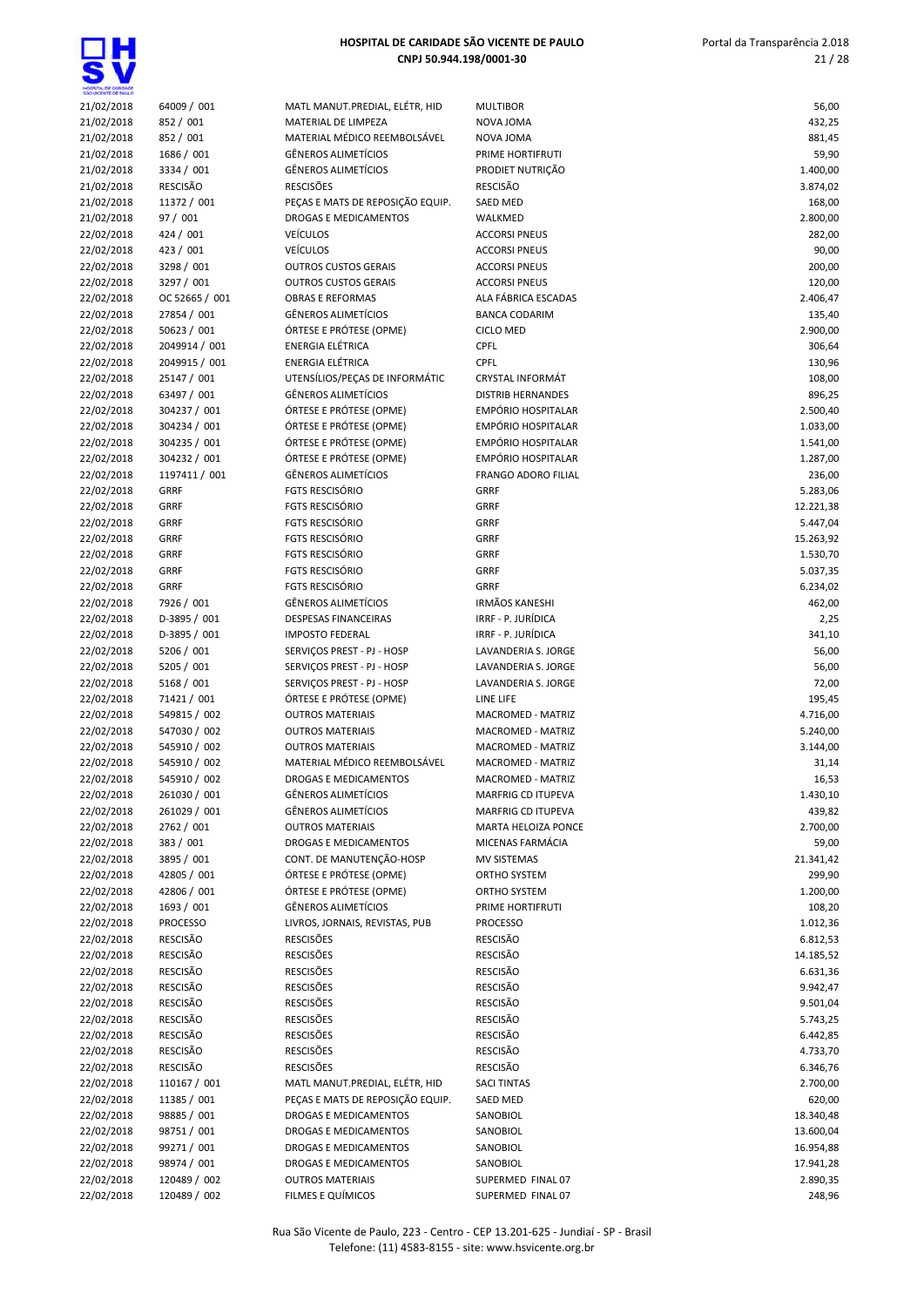| LOE CANDADE |              |
|-------------|--------------|
| 22/02/2018  | 12605        |
| 22/02/2018  | 12048        |
| 22/02/2018  | 6677 E       |
| 22/02/2018  | 6677 E       |
| 22/02/2018  | 6944 E       |
| 23/02/2018  | 27874        |
| 23/02/2018  | 27860        |
| 23/02/2018  | 21270        |
| 23/02/2018  | 90492        |
| 23/02/2018  | 53468        |
| 23/02/2018  | 36381        |
| 23/02/2018  | 19146        |
| 23/02/2018  | 85466        |
| 23/02/2018  | 11130        |
| 23/02/2018  | 11153        |
| 23/02/2018  | 6096/        |
| 23/02/2018  | 30488        |
| 23/02/2018  | 5739 /       |
| 23/02/2018  | 69764        |
| 23/02/2018  | 69763        |
| 23/02/2018  | 13392        |
| 23/02/2018  | 11996        |
| 23/02/2018  | 7942/        |
| 23/02/2018  | 7936 /       |
| 23/02/2018  | 11584        |
| 23/02/2018  | 11574        |
| 23/02/2018  | 11588        |
| 23/02/2018  | 15096        |
| 23/02/2018  | 16269        |
| 23/02/2018  | 16107        |
| 23/02/2018  | 14223        |
| 23/02/2018  | 14223        |
| 23/02/2018  | 40946        |
| 23/02/2018  | 18181        |
| 23/02/2018  | 42831        |
| 23/02/2018  | 42840        |
| 23/02/2018  | 42830        |
| 23/02/2018  | 42832        |
| 23/02/2018  | 42828        |
| 23/02/2018  | 42829        |
| 23/02/2018  | 80275        |
| 23/02/2018  | 42980        |
| 23/02/2018  | 42980        |
| 23/02/2018  | 42981        |
| 23/02/2018  | 1711/        |
| 23/02/2018  | 1709 /       |
| 23/02/2018  | PROCE        |
| 23/02/2018  | <b>PROCE</b> |
| 23/02/2018  | 21133        |

 $\sim$ 

| SHO VICENTE DE PAUL D |                 |                                  |                            |           |
|-----------------------|-----------------|----------------------------------|----------------------------|-----------|
| 22/02/2018            | 126054 / 001    | MATERIAL MÉDICO REEMBOLSÁVEL     | SUPERMED FINAL 07          | 958,02    |
| 22/02/2018            | 120489 / 002    | MATERIAL MÉDICO REEMBOLSÁVEL     | SUPERMED FINAL 07          | 8.373,67  |
| 22/02/2018            | 6677 B / 009    | <b>DESPESAS FINANCEIRAS</b>      | <b>UNIODONTO</b>           | 0,05      |
| 22/02/2018            | 6677 B / 009    | PARCELAMENTO FORNECEDORES        | <b>UNIODONTO</b>           | 3.698,11  |
| 22/02/2018            | 6944 B / 009    | PARCELAMENTO FORNECEDORES        | <b>UNIODONTO</b>           | 3.744,13  |
| 23/02/2018            | 27874 / 001     | <b>GÊNEROS ALIMETÍCIOS</b>       | <b>BANCA CODARIM</b>       | 14,50     |
| 23/02/2018            | 27860 / 001     | <b>GÊNEROS ALIMETÍCIOS</b>       | <b>BANCA CODARIM</b>       | 234,50    |
| 23/02/2018            | 21270 / 001     | IMPRESSOS, MATL DE EXPEDIENTE    | <b>BAZAR HELENA</b>        | 718,02    |
| 23/02/2018            | 90492 / 001     | MATERIAL MÉDICO REEMBOLSÁVEL     | <b>BIOMEDICAL EQUIP</b>    | 580,00    |
| 23/02/2018            | 53468 / 001     | MATERIAL MÉDICO REEMBOLSÁVEL     | <b>CISCRE</b>              | 13.158,00 |
| 23/02/2018            | 36381 / 001     | ÓRTESE E PRÓTESE (OPME)          | <b>CORTICAL CAMPINAS</b>   | 980,00    |
| 23/02/2018            | 191463 / 001    | MATERIAL MÉDICO REEMBOLSÁVEL     | <b>CREMER MG</b>           | 625,00    |
| 23/02/2018            | 854660 / 001    | MATERIAL MÉDICO REEMBOLSÁVEL     | DUPATRI CNPJ 26 GO         | 301,39    |
| 23/02/2018            | 111305 / 001    | DROGAS E MEDICAMENTOS            | DUPATRI CNPJ 64 SP         | 4.515,00  |
| 23/02/2018            | 111538 / 001    | DROGAS E MEDICAMENTOS            | DUPATRI CNPJ 64 SP         | 4.515,00  |
| 23/02/2018            | 6096 / 001      | MATERIAL DE LIMPEZA              | <b>ELITE</b>               | 964,34    |
| 23/02/2018            | 304884 / 001    | ÓRTESE E PRÓTESE (OPME)          | EMPÓRIO HOSPITALAR         | 1.287,00  |
| 23/02/2018            | 5739 / 001      | PEÇAS E MATS DE REPOSIÇÃO EQUIP. | <b>ESTERILAV</b>           | 725,00    |
| 23/02/2018            | 697646 / 003    | <b>DROGAS E MEDICAMENTOS</b>     | EXPRESSA - FILIAL          | 2.873,64  |
| 23/02/2018            | 697631 / 001    | DROGAS E MEDICAMENTOS            | EXPRESSA - FILIAL          | 22.158,65 |
| 23/02/2018            | 13392 / 001     | MATL MANUT.PREDIAL, ELÉTR, HID   | <b>FIRE LESS</b>           | 604,44    |
| 23/02/2018            | 1199628 / 001   | <b>GÊNEROS ALIMETÍCIOS</b>       | <b>FRANGO ADORO FILIAL</b> | 1.300,00  |
| 23/02/2018            | 7942 / 001      | <b>GÊNEROS ALIMETÍCIOS</b>       | <b>IRMÃOS KANESHI</b>      | 637,40    |
| 23/02/2018            | 7936 / 001      | <b>GÊNEROS ALIMETÍCIOS</b>       | <b>IRMÃOS KANESHI</b>      | 399,40    |
| 23/02/2018            | 115849 / 001    | <b>OUTROS MATERIAIS</b>          | JOHNSON E JOHNSON 05       | 2.743,02  |
| 23/02/2018            | 115741 / 001    | <b>FIOS CIRÚRGICOS</b>           | JOHNSON E JOHNSON 05       | 1.373,76  |
| 23/02/2018            | 115885 / 001    | MATERIAL MÉDICO REEMBOLSÁVEL     | JOHNSON E JOHNSON 05       | 31.996,46 |
| 23/02/2018            | 150969 / 001    | FILMES E QUÍMICOS                | KONIMAGEM COML LTDA        | 3.488,00  |
| 23/02/2018            | 1626974 / 001   | DROGAS E MEDICAMENTOS            | MAFRA FILIAL GO            | 7.632,00  |
| 23/02/2018            | 1610776 / 001   | DROGAS E MEDICAMENTOS            | MAFRA FILIAL GO            | 7.326,00  |
| 23/02/2018            | 142234 / 002    | <b>OUTROS MATERIAIS</b>          | <b>MEDI HOUSE</b>          | 480,00    |
| 23/02/2018            | 142234 / 002    | MATERIAL MÉDICO REEMBOLSÁVEL     | <b>MEDI HOUSE</b>          | 6.436,33  |
| 23/02/2018            | 40946 / 001     | ÓRTESE E PRÓTESE (OPME)          | MEDICAL CAMP               | 4.005,90  |
| 23/02/2018            | 18181 / 001     | <b>OUTROS MATERIAIS</b>          | <b>MEDIMPORT</b>           | 484,50    |
| 23/02/2018            | 42831 / 001     | ÓRTESE E PRÓTESE (OPME)          | ORTHO SYSTEM               | 299,90    |
| 23/02/2018            | 42840 / 001     | ÓRTESE E PRÓTESE (OPME)          | ORTHO SYSTEM               | 1.300,00  |
| 23/02/2018            | 42830 / 001     | ÓRTESE E PRÓTESE (OPME)          | ORTHO SYSTEM               | 575,38    |
| 23/02/2018            | 42832 / 001     | ÓRTESE E PRÓTESE (OPME)          | ORTHO SYSTEM               | 1.010,56  |
| 23/02/2018            | 42828 / 001     | ÓRTESE E PRÓTESE (OPME)          | ORTHO SYSTEM               | 978,92    |
| 23/02/2018            | 42829 / 001     | ÓRTESE E PRÓTESE (OPME)          | ORTHO SYSTEM               | 5.000,00  |
| 23/02/2018            | 80275 / 001     | <b>GÊNEROS ALIMETÍCIOS</b>       | <b>OVOS PRETI</b>          | 512,00    |
| 23/02/2018            | 42980 / 001     | PEÇAS E MATS DE REPOSIÇÃO EQUIP. | <b>OXILUZ</b>              | 220,50    |
| 23/02/2018            | 42980 / 001     | <b>GASES MEDICINAIS</b>          | <b>OXILUZ</b>              | 6.225,50  |
| 23/02/2018            | 42981 / 001     | <b>GASES MEDICINAIS</b>          | <b>OXILUZ</b>              | 667,00    |
| 23/02/2018            | 1711 / 001      | <b>GÊNEROS ALIMETÍCIOS</b>       | PRIME HORTIFRUTI           | 395,34    |
| 23/02/2018            | 1709 / 001      | <b>GÊNEROS ALIMETÍCIOS</b>       | PRIME HORTIFRUTI           | 30,90     |
| 23/02/2018            | <b>PROCESSO</b> | CONTINGÊNCIAS TRABALHISTAS       | <b>PROCESSO</b>            | 3.225,00  |
| 23/02/2018            | <b>PROCESSO</b> | CONTINGÊNCIAS TRABALHISTAS       | <b>PROCESSO</b>            | 1.887,60  |
| 23/02/2018            | 211330 / 001    | IMPRESSOS, MATL DE EXPEDIENTE    | PROCOMP                    | 890,65    |
| 23/02/2018            | 508741 / 001    | MATERIAL DE LIMPEZA              | PROLIM                     | 13.269,12 |
| 23/02/2018            | 20651 / 001     | <b>GËNEROS ALIMETÍCIOS</b>       | <b>RB ALIMENTOS</b>        | 440,00    |
| 23/02/2018            | <b>RESCISÃO</b> | <b>RESCISÕES</b>                 | <b>RESCISÃO</b>            | 4.722,89  |
| 23/02/2018            | 19745 / 001     | DROGAS E MEDICAMENTOS            | S3 MED FILIAL              | 7.760,00  |
| 23/02/2018            | 227634 / 001    | MEDICAMENTOS CONTROLADOS         | SERVIMED-GO                | 202,50    |
| 23/02/2018            | 136362 / 001    | DROGAS E MEDICAMENTOS            | SODROGAS                   | 936,00    |
| 23/02/2018            | 6608 / 001      | SERVICOS PREST - PJ - HOSP       | SPHERE IT                  | 3.172,47  |
| 23/02/2018            | 297 / 001       | IMPRESSOS, MATL DE EXPEDIENTE    | WF MULTICOPIAS             | 4.515,00  |
| 23/02/2018            | 508 / 001       | SERVIÇOS PREST - PJ - HOSP       | WORKMED                    | 569,90    |
| 26/02/2018            | 840 / 001       | SERVS TERC. MED. REPASSE AS      | ANGIOSCAN                  | 9.001,76  |
| 26/02/2018            | 2035 / 001      | SERVIÇOS PREST - PJ - HOSP       | ASO SAÚDE                  | 1.689,30  |
| 26/02/2018            | 43270 / 001     | DROGAS E MEDICAMENTOS            | AUROBINDO PHARMA           | 10.400,00 |
| 26/02/2018            | 27881 / 001     | <b>GÊNEROS ALIMETÍCIOS</b>       | <b>BANCA CODARIM</b>       | 177,50    |
| 26/02/2018            | 458 / 001       | PEÇAS E MATS DE REPOSIÇÃO EQUIP. | <b>BIO INFINITY</b>        | 1.285,00  |
| 26/02/2018            | 773598 / 001    | ÓRTESE E PRÓTESE (OPME)          | <b>BIOTRONIK</b>           | 500,00    |
| 26/02/2018            | 774887 / 001    | ÓRTESE E PRÓTESE (OPME)          | <b>BIOTRONIK</b>           | 2.034,50  |
| 26/02/2018            | 774870 / 001    | ÓRTESE E PRÓTESE (OPME)          | <b>BIOTRONIK</b>           | 500,00    |
| 26/02/2018            | 773684 / 001    | ÓRTESE E PRÓTESE (OPME)          | <b>BIOTRONIK</b>           | 500,00    |
| 26/02/2018            | 774875 / 001    | ÓRTESE E PRÓTESE (OPME)          | <b>BIOTRONIK</b>           | 500,00    |
| 26/02/2018            | 774891 / 001    | ÓRTESE E PRÓTESE (OPME)          | <b>BIOTRONIK</b>           | 500,00    |
|                       |                 |                                  |                            |           |

| <b>GRO WORNTE OF PAIL D</b> |                 |                                  |                            |           |
|-----------------------------|-----------------|----------------------------------|----------------------------|-----------|
| 22/02/2018                  | 126054 / 001    | MATERIAL MÉDICO REEMBOLSÁVEL     | SUPERMED FINAL 07          | 958,02    |
| 22/02/2018                  | 120489 / 002    | MATERIAL MÉDICO REEMBOLSÁVEL     | SUPERMED FINAL 07          | 8.373,67  |
| 22/02/2018                  | 6677 B / 009    | <b>DESPESAS FINANCEIRAS</b>      | <b>UNIODONTO</b>           | 0,05      |
| 22/02/2018                  | 6677 B / 009    | PARCELAMENTO FORNECEDORES        | <b>UNIODONTO</b>           | 3.698,11  |
| 22/02/2018                  | 6944 B / 009    | PARCELAMENTO FORNECEDORES        | <b>UNIODONTO</b>           | 3.744,13  |
| 23/02/2018                  | 27874 / 001     | <b>GÊNEROS ALIMETÍCIOS</b>       | <b>BANCA CODARIM</b>       | 14,50     |
| 23/02/2018                  | 27860 / 001     | <b>GÊNEROS ALIMETÍCIOS</b>       | <b>BANCA CODARIM</b>       | 234,50    |
| 23/02/2018                  | 21270 / 001     | IMPRESSOS, MATL DE EXPEDIENTE    | <b>BAZAR HELENA</b>        | 718,02    |
| 23/02/2018                  | 90492 / 001     | MATERIAL MÉDICO REEMBOLSÁVEL     | <b>BIOMEDICAL EQUIP</b>    | 580,00    |
| 23/02/2018                  | 53468 / 001     | MATERIAL MÉDICO REEMBOLSÁVEL     | <b>CISCRE</b>              | 13.158,00 |
| 23/02/2018                  | 36381 / 001     | ÓRTESE E PRÓTESE (OPME)          | <b>CORTICAL CAMPINAS</b>   | 980,00    |
| 23/02/2018                  | 191463 / 001    | MATERIAL MÉDICO REEMBOLSÁVEL     | <b>CREMER MG</b>           | 625,00    |
| 23/02/2018                  | 854660 / 001    | MATERIAL MÉDICO REEMBOLSÁVEL     | DUPATRI CNPJ 26 GO         | 301,39    |
| 23/02/2018                  | 111305 / 001    | DROGAS E MEDICAMENTOS            | <b>DUPATRI CNPJ 64 SP</b>  | 4.515,00  |
| 23/02/2018                  | 111538 / 001    | DROGAS E MEDICAMENTOS            | DUPATRI CNPJ 64 SP         | 4.515,00  |
| 23/02/2018                  | 6096 / 001      | MATERIAL DE LIMPEZA              | <b>ELITE</b>               | 964,34    |
| 23/02/2018                  | 304884 / 001    | ÓRTESE E PRÓTESE (OPME)          | EMPÓRIO HOSPITALAR         | 1.287,00  |
| 23/02/2018                  | 5739 / 001      | PEÇAS E MATS DE REPOSIÇÃO EQUIP. | ESTERILAV                  | 725,00    |
| 23/02/2018                  | 697646 / 003    | DROGAS E MEDICAMENTOS            | EXPRESSA - FILIAL          | 2.873,64  |
| 23/02/2018                  | 697631 / 001    | DROGAS E MEDICAMENTOS            | EXPRESSA - FILIAL          | 22.158,65 |
| 23/02/2018                  | 13392 / 001     | MATL MANUT.PREDIAL, ELÉTR, HID   | <b>FIRE LESS</b>           | 604,44    |
| 23/02/2018                  | 1199628 / 001   | <b>GÊNEROS ALIMETÍCIOS</b>       | <b>FRANGO ADORO FILIAL</b> | 1.300,00  |
| 23/02/2018                  | 7942 / 001      | <b>GÊNEROS ALIMETÍCIOS</b>       | <b>IRMÃOS KANESHI</b>      | 637,40    |
| 23/02/2018                  | 7936 / 001      | <b>GÊNEROS ALIMETÍCIOS</b>       | <b>IRMÃOS KANESHI</b>      | 399,40    |
| 23/02/2018                  | 115849 / 001    | <b>OUTROS MATERIAIS</b>          | JOHNSON E JOHNSON 05       | 2.743,02  |
| 23/02/2018                  | 115741 / 001    | <b>FIOS CIRÚRGICOS</b>           | JOHNSON E JOHNSON 05       | 1.373,76  |
| 23/02/2018                  | 115885 / 001    | MATERIAL MÉDICO REEMBOLSÁVEL     | JOHNSON E JOHNSON 05       | 31.996,46 |
| 23/02/2018                  | 150969 / 001    | FILMES E QUÍMICOS                | KONIMAGEM COML LTDA        | 3.488,00  |
| 23/02/2018                  | 1626974 / 001   | DROGAS E MEDICAMENTOS            | MAFRA FILIAL GO            | 7.632,00  |
| 23/02/2018                  | 1610776 / 001   | DROGAS E MEDICAMENTOS            | MAFRA FILIAL GO            | 7.326,00  |
| 23/02/2018                  | 142234 / 002    | <b>OUTROS MATERIAIS</b>          | <b>MEDI HOUSE</b>          | 480,00    |
| 23/02/2018                  | 142234 / 002    | MATERIAL MÉDICO REEMBOLSÁVEL     | <b>MEDI HOUSE</b>          | 6.436,33  |
| 23/02/2018                  | 40946 / 001     | ÓRTESE E PRÓTESE (OPME)          | <b>MEDICAL CAMP</b>        | 4.005,90  |
| 23/02/2018                  | 18181 / 001     | <b>OUTROS MATERIAIS</b>          | <b>MEDIMPORT</b>           | 484,50    |
| 23/02/2018                  | 42831 / 001     | ÓRTESE E PRÓTESE (OPME)          | ORTHO SYSTEM               | 299,90    |
| 23/02/2018                  | 42840 / 001     | ÓRTESE E PRÓTESE (OPME)          | ORTHO SYSTEM               | 1.300,00  |
| 23/02/2018                  | 42830 / 001     | ÓRTESE E PRÓTESE (OPME)          | ORTHO SYSTEM               | 575,38    |
| 23/02/2018                  | 42832 / 001     | ÓRTESE E PRÓTESE (OPME)          | ORTHO SYSTEM               | 1.010,56  |
| 23/02/2018                  | 42828 / 001     | ÓRTESE E PRÓTESE (OPME)          | ORTHO SYSTEM               | 978,92    |
| 23/02/2018                  | 42829 / 001     | ÓRTESE E PRÓTESE (OPME)          | ORTHO SYSTEM               | 5.000,00  |
| 23/02/2018                  | 80275 / 001     | <b>GÊNEROS ALIMETÍCIOS</b>       | <b>OVOS PRETI</b>          | 512,00    |
| 23/02/2018                  | 42980 / 001     | PEÇAS E MATS DE REPOSIÇÃO EQUIP. | <b>OXILUZ</b>              | 220,50    |
| 23/02/2018                  | 42980 / 001     | <b>GASES MEDICINAIS</b>          | <b>OXILUZ</b>              | 6.225,50  |
| 23/02/2018                  | 42981 / 001     | <b>GASES MEDICINAIS</b>          | <b>OXILUZ</b>              | 667,00    |
| 23/02/2018                  | 1711 / 001      | <b>GÊNEROS ALIMETÍCIOS</b>       | PRIME HORTIFRUTI           | 395,34    |
| 23/02/2018                  | 1709 / 001      | <b>GÊNEROS ALIMETÍCIOS</b>       | PRIME HORTIFRUTI           | 30,90     |
| 23/02/2018                  | <b>PROCESSO</b> | CONTINGÊNCIAS TRABALHISTAS       | <b>PROCESSO</b>            | 3.225,00  |
| 23/02/2018                  | <b>PROCESSO</b> | CONTINGÊNCIAS TRABALHISTAS       | <b>PROCESSO</b>            | 1.887,60  |
| 23/02/2018                  | 211330 / 001    | IMPRESSOS, MATL DE EXPEDIENTE    | <b>PROCOMP</b>             | 890,65    |
| 23/02/2018                  | 508741 / 001    | MATERIAL DE LIMPEZA              | PROLIM                     | 13.269,12 |
| 23/02/2018                  | 20651 / 001     | <b>GÊNEROS ALIMETÍCIOS</b>       | <b>RB ALIMENTOS</b>        | 440,00    |
| 23/02/2018                  | <b>RESCISÃO</b> | <b>RESCISÕES</b>                 | RESCISÃO                   | 4.722,89  |
| 23/02/2018                  | 19745 / 001     | DROGAS E MEDICAMENTOS            | <b>S3 MED FILIAL</b>       | 7.760,00  |
| 23/02/2018                  | 227634 / 001    | MEDICAMENTOS CONTROLADOS         | SERVIMED-GO                | 202,50    |
| 23/02/2018                  | 136362 / 001    | DROGAS E MEDICAMENTOS            | SODROGAS                   | 936,00    |
| 23/02/2018                  | 6608 / 001      | SERVICOS PREST - PJ - HOSP       | SPHERE IT                  | 3.172,47  |
| 23/02/2018                  | 297 / 001       | IMPRESSOS, MATL DE EXPEDIENTE    | WF MULTICOPIAS             | 4.515,00  |
| 23/02/2018                  | 508 / 001       | SERVIÇOS PREST - PJ - HOSP       | WORKMED                    | 569,90    |
| 26/02/2018                  | 840 / 001       | SERVS TERC. MED. REPASSE AS      | ANGIOSCAN                  | 9.001,76  |
| 26/02/2018                  | 2035 / 001      | SERVIÇOS PREST - PJ - HOSP       | ASO SAÚDE                  | 1.689,30  |
| 26/02/2018                  | 43270 / 001     | DROGAS E MEDICAMENTOS            | AUROBINDO PHARMA           | 10.400,00 |
| 26/02/2018                  | 27881 / 001     | <b>GËNEROS ALIMETÍCIOS</b>       | <b>BANCA CODARIM</b>       | 177,50    |
| 26/02/2018                  | 458 / 001       | PEÇAS E MATS DE REPOSIÇÃO EQUIP. | <b>BIO INFINITY</b>        | 1.285,00  |
| 26/02/2018                  | 773598 / 001    | ÓRTESE E PRÓTESE (OPME)          | <b>BIOTRONIK</b>           | 500,00    |
| 26/02/2018                  | 774887 / 001    | ÓRTESE E PRÓTESE (OPME)          | <b>BIOTRONIK</b>           | 2.034,50  |
| 26/02/2018                  | 774870 / 001    | ÓRTESE E PRÓTESE (OPME)          | <b>BIOTRONIK</b>           | 500,00    |
| 26/02/2018                  | 773684 / 001    | ÓRTESE E PRÓTESE (OPME)          | <b>BIOTRONIK</b>           | 500,00    |
| 26/02/2018                  | 774875 / 001    | ÓRTESE E PRÓTESE (OPME)          | <b>BIOTRONIK</b>           | 500,00    |
|                             |                 |                                  |                            |           |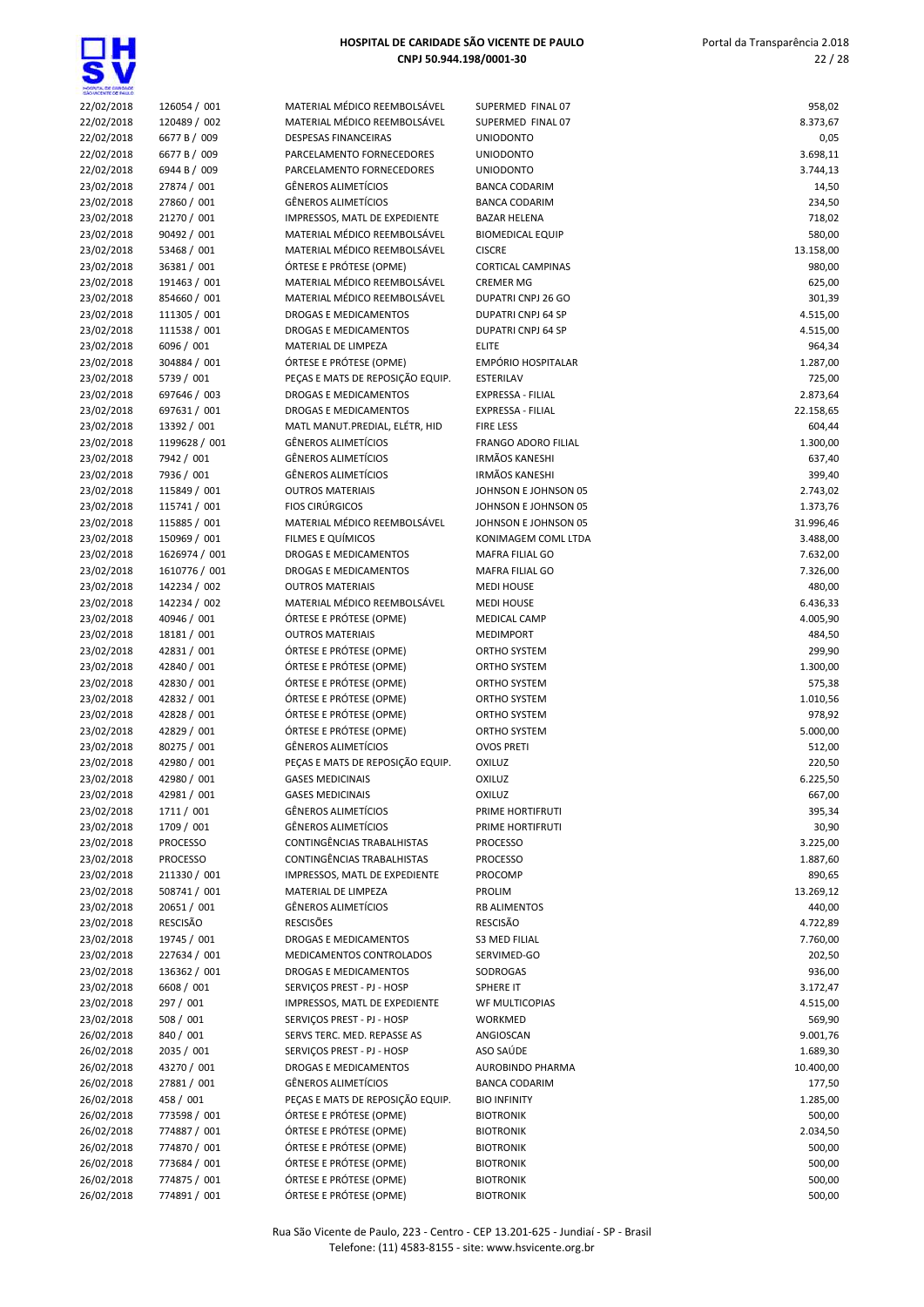| HOSPITAL DE CARDADE      |                                |                                                       |                                                        |                      |
|--------------------------|--------------------------------|-------------------------------------------------------|--------------------------------------------------------|----------------------|
| 26/02/2018               | 774882 / 001                   | ÓRTESE E PRÓTESE (OPME)                               | <b>BIOTRONIK</b>                                       | 500,00               |
| 26/02/2018               | 1371442 / 001                  | ÓRTESE E PRÓTESE (OPME)                               | <b>BOSTON SCIENTIFIC</b>                               | 1.722,00             |
| 26/02/2018<br>26/02/2018 | 1371449 / 001<br>1371466 / 001 | ÓRTESE E PRÓTESE (OPME)<br>ÓRTESE E PRÓTESE (OPME)    | <b>BOSTON SCIENTIFIC</b><br><b>BOSTON SCIENTIFIC</b>   | 1.722,00<br>1.612,80 |
| 26/02/2018               | 1371484 / 001                  | ÓRTESE E PRÓTESE (OPME)                               | <b>BOSTON SCIENTIFIC</b>                               | 1.722,00             |
| 26/02/2018               | 1371479 / 001                  | ÓRTESE E PRÓTESE (OPME)                               | <b>BOSTON SCIENTIFIC</b>                               | 1.344,00             |
| 26/02/2018               | 3348 / 001                     | SERVS TERC. MED. REPASSE SA                           | CARVALHO MEDICINA                                      | 10.088,87            |
| 26/02/2018               | 913564 / 001                   | MATERIAL MÉDICO REEMBOLSÁVEL                          | CIRÚRGICA FERNANDES                                    | 5.120,00             |
| 26/02/2018               | 35 / 001                       | SERVIÇOS MÉDICOS - PJ                                 | COLSAN                                                 | 92.064,00            |
| 26/02/2018               | 12997 / 018                    | LOCAÇÃO (EQUIP, MÁQ. ESPAÇO)                          | DIGITAL JUNDIAÍ                                        | 772,90               |
| 26/02/2018               | 114166 / 001                   | SERVIÇOS PREST - PJ - HOSP                            | <b>ELEVADORES OTIS</b>                                 | 823,72               |
| 26/02/2018               | 9589 / 001                     | ÓRTESE E PRÓTESE (OPME)                               | <b>EVMED</b>                                           | 180,00               |
| 26/02/2018               | 9608 / 001                     | ÓRTESE E PRÓTESE (OPME)                               | <b>EVMED</b>                                           | 180,00               |
| 26/02/2018<br>26/02/2018 | 9576 / 001<br>2711966 / 001    | ÓRTESE E PRÓTESE (OPME)<br><b>GÊNEROS ALIMETÍCIOS</b> | <b>EVMED</b><br><b>FRIBOI FILIAL</b>                   | 180,00<br>920,00     |
| 26/02/2018               | 3151 / 001                     | SERVIÇOS MÉDICOS - PJ                                 | <b>GAD ASSISTENCIA MED</b>                             | 5.602,84             |
| 26/02/2018               | 14493 / 001                    | MATL MANUT.PREDIAL, ELÉTR, HID                        | GATTERA                                                | 333,92               |
| 26/02/2018               | 1094 / 001                     | SERVS TERC. MED. REPASSE SA                           | <b>GRENDACC</b>                                        | 30.323,76            |
| 26/02/2018               | 1062 / 001                     | SERVIÇOS MÉDICOS - PJ                                 | <b>GRENDACC</b>                                        | 80.000,00            |
| 26/02/2018               | 7863 / 001                     | SERVS TERC. MED. REPASSE SA                           | HOSPITAL DIA OFTALMO                                   | 94.013,98            |
| 26/02/2018               | 746 / 001                      | SERVS TERC. MED. REPASSE SA                           | <b>ICESP</b>                                           | 28.183,69            |
| 26/02/2018               | 747 / 001                      | SERVS TERC. MED. REPASSE SA                           | <b>ICESP</b>                                           | 46.134,17            |
| 26/02/2018               | 34794 / 001                    | SERVS TERC. MED. REPASSE SA                           | <b>ICON</b>                                            | 88.494,02            |
| 26/02/2018               | 8211 / 002                     | MATERIAL MÉDICO REEMBOLSÁVEL                          | <b>INOVA COML HOSPITALAR</b>                           | 2.122,30             |
| 26/02/2018               | 123 / 001                      | SERVS TERC. MED. REPASSE SA                           | INST DE ONCOLOGIA                                      | 180.767,95           |
| 26/02/2018               | 3332 / 001                     | ÓRTESE E PRÓTESE (OPME)                               | <b>INTERMEDICAL EQUIP</b>                              | 180,00               |
| 26/02/2018               | 3293 / 001<br>3331 / 001       | ÓRTESE E PRÓTESE (OPME)<br>ÓRTESE E PRÓTESE (OPME)    | INTERMEDICAL EQUIP<br>INTERMEDICAL EQUIP               | 2.950,00             |
| 26/02/2018<br>26/02/2018 | 3329 / 001                     | ÓRTESE E PRÓTESE (OPME)                               | <b>INTERMEDICAL EQUIP</b>                              | 1.700,00<br>2.750,00 |
| 26/02/2018               | 3328 / 001                     | ÓRTESE E PRÓTESE (OPME)                               | INTERMEDICAL EQUIP                                     | 1.280,00             |
| 26/02/2018               | 3326 / 001                     | ÓRTESE E PRÓTESE (OPME)                               | INTERMEDICAL EQUIP                                     | 180,00               |
| 26/02/2018               | 3330 / 001                     | ÓRTESE E PRÓTESE (OPME)                               | INTERMEDICAL EQUIP                                     | 1.800,00             |
| 26/02/2018               | 3327 / 001                     | ÓRTESE E PRÓTESE (OPME)                               | <b>INTERMEDICAL EQUIP</b>                              | 640,00               |
| 26/02/2018               | 104/001                        | LOCAÇÃO (EQUIP, MÁQ. ESPAÇO)                          | INTERMEDICAL EQUIP                                     | 1.000,00             |
| 26/02/2018               | 105 / 001                      | LOCAÇÃO (EQUIP, MÁQ. ESPAÇO)                          | INTERMEDICAL EQUIP                                     | 1.100,00             |
| 26/02/2018               | 103 / 001                      | LOCAÇÃO (EQUIP, MÁQ. ESPAÇO)                          | <b>INTERMEDICAL EQUIP</b>                              | 1.000,00             |
| 26/02/2018               | 7950 / 001                     | <b>GÊNEROS ALIMETÍCIOS</b>                            | <b>IRMÃOS KANESHI</b>                                  | 989,85               |
| 26/02/2018               | $D-47/001$                     | <b>IMPOSTO MUNICIPAL</b>                              | ISS - TERCEIROS 3%                                     | 340,00               |
| 26/02/2018               | $D-4313 / 001$                 | <b>IMPOSTO MUNICIPAL</b>                              | <b>ISS - TERCEIROS 3%</b>                              | 6,14                 |
| 26/02/2018<br>26/02/2018 | D-4255 / 001<br>D-11753 / 001  | <b>IMPOSTO MUNICIPAL</b><br><b>IMPOSTO MUNICIPAL</b>  | <b>ISS - TERCEIROS 5%</b><br><b>ISS - TERCEIROS 5%</b> | 6,14                 |
| 26/02/2018               | JANEIRO/18 / 001               | <b>IMPOSTO MUNICIPAL</b>                              | ISS RPA FOLHA JANEIRO/2018                             | 38,33<br>233,45      |
| 26/02/2018               | 118412 / 001                   | <b>FIOS CIRÚRGICOS</b>                                | JOHNSON E JOHNSON 05                                   | 131,88               |
| 26/02/2018               | 140981 / 007                   | MÁQUINAS E EQUIPAMENTOS                               | KONIMAGEM COML LTDA                                    | 7.791,67             |
| 26/02/2018               | 74561 / 001                    | ÓRTESE E PRÓTESE (OPME)                               | LIMEIRA                                                | 2.388,55             |
| 26/02/2018               | 74495 / 001                    | ÓRTESE E PRÓTESE (OPME)                               | LIMEIRA                                                | 1.620,00             |
| 26/02/2018               | 74597 / 001                    | ÓRTESE E PRÓTESE (OPME)                               | LIMEIRA                                                | 1.163,90             |
| 26/02/2018               | 74562 / 001                    | ÓRTESE E PRÓTESE (OPME)                               | LIMEIRA                                                | 936,58               |
| 26/02/2018               | 74560 / 001                    | ÓRTESE E PRÓTESE (OPME)                               | LIMEIRA                                                | 810,00               |
| 26/02/2018               | 74567 / 001                    | ÓRTESE E PRÓTESE (OPME)                               | LIMEIRA                                                | 2.526,95             |
| 26/02/2018               | 74494 / 001                    | ÓRTESE E PRÓTESE (OPME)                               | LIMEIRA                                                | 1.010,56             |
| 26/02/2018               | 74577 / 001                    | ÓRTESE E PRÓTESE (OPME)                               | LIMEIRA                                                | 1.811,80             |
| 26/02/2018               | 74566 / 001<br>74596 / 001     | ÓRTESE E PRÓTESE (OPME)<br>ÓRTESE E PRÓTESE (OPME)    | LIMEIRA                                                | 1.334,60             |
| 26/02/2018<br>26/02/2018 | 71488 / 001                    | ÓRTESE E PRÓTESE (OPME)                               | LIMEIRA<br>LINE LIFE                                   | 1.277,70<br>292,93   |
| 26/02/2018               | 71469 / 001                    | ÓRTESE E PRÓTESE (OPME)                               | LINE LIFE                                              | 292,93               |
| 26/02/2018               | 71468 / 001                    | ÓRTESE E PRÓTESE (OPME)                               | LINE LIFE                                              | 292,93               |
| 26/02/2018               | 02/2018 / 001                  | CONT. DE MANUTENÇÃO-HOSP                              | LOCAWEB                                                | 529,50               |
| 26/02/2018               | 502235 / 001                   | GÊNEROS ALIMETÍCIOS                                   | <b>MAFRA MATRIZ</b>                                    | 1.417,50             |
| 26/02/2018               | 501771 / 001                   | GÊNEROS ALIMETÍCIOS                                   | <b>MAFRA MATRIZ</b>                                    | 525,00               |
| 26/02/2018               | 502236 / 001                   | GÊNEROS ALIMETÍCIOS                                   | <b>MAFRA MATRIZ</b>                                    | 2.639,00             |
| 26/02/2018               | 6643 / 001                     | ÓRTESE E PRÓTESE (OPME)                               | <b>MERIL</b>                                           | 500,00               |
| 26/02/2018               | 6639 / 001                     | ÓRTESE E PRÓTESE (OPME)                               | <b>MERIL</b>                                           | 500,00               |
| 26/02/2018               | 6634 / 001                     | ÓRTESE E PRÓTESE (OPME)                               | MERIL                                                  | 500,00               |
| 26/02/2018               | 6645 / 001                     | ÓRTESE E PRÓTESE (OPME)                               | MERIL                                                  | 2.534,50             |
| 26/02/2018               | 6637 / 001                     | ÓRTESE E PRÓTESE (OPME)                               | MERIL                                                  | 2.534,50             |
| 26/02/2018<br>26/02/2018 | 6633 / 001<br>6636 / 001       | ÓRTESE E PRÓTESE (OPME)<br>ÓRTESE E PRÓTESE (OPME)    | MERIL<br>MERIL                                         | 500,00<br>500,00     |
| 26/02/2018               | 52199 / 001                    | MATERIAL MÉDICO REEMBOLSÁVEL                          | MM MEDICAL                                             | 650,00               |
|                          |                                |                                                       |                                                        |                      |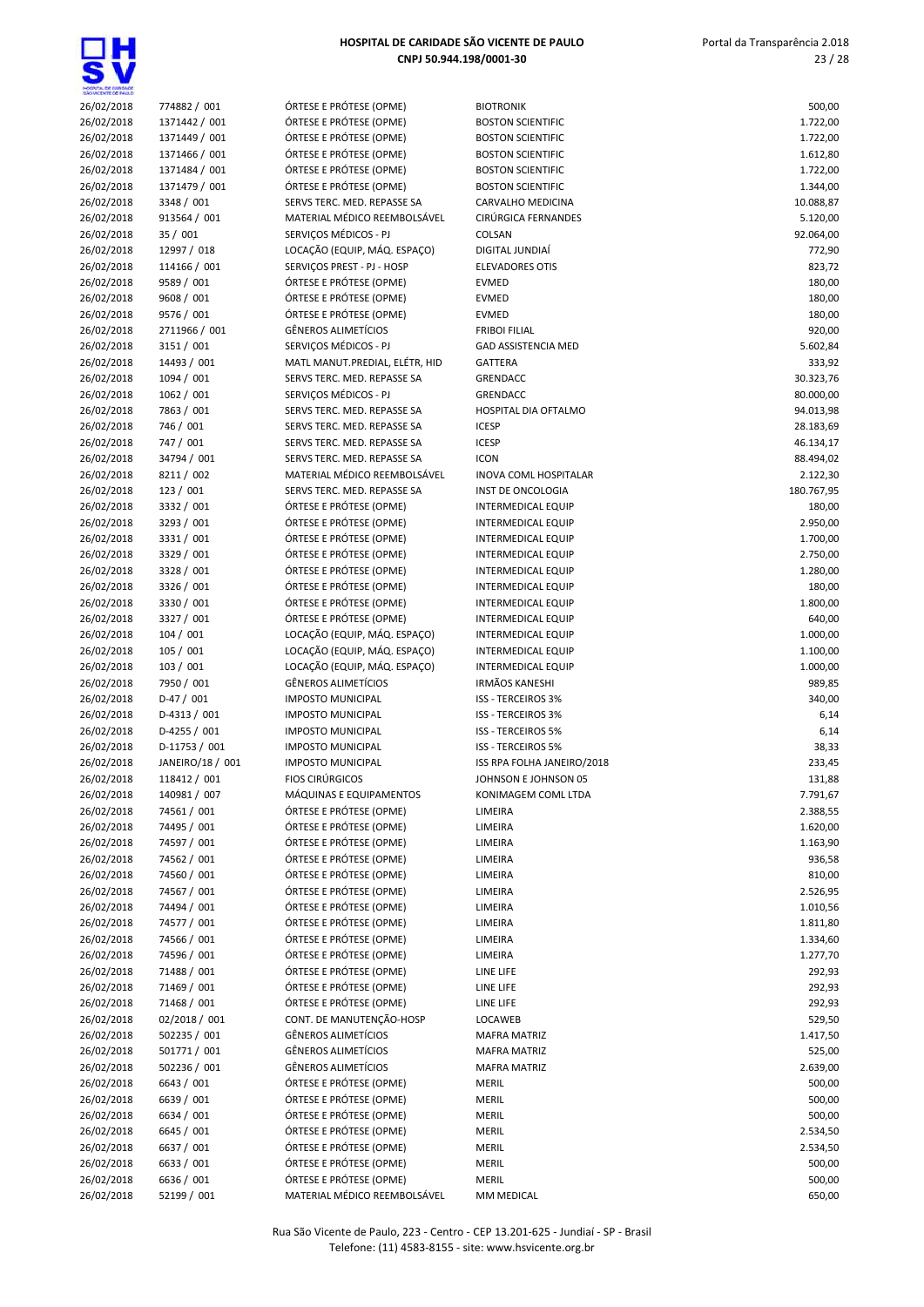

| <b>ECES</b> |                                  |
|-------------|----------------------------------|
| 26/02/2018  | 1336 / 001                       |
| 26/02/2018  | 820 / 002                        |
|             |                                  |
| 26/02/2018  | 3435 / 001                       |
| 26/02/2018  | 91231 / 001                      |
| 26/02/2018  | 90860 / 001                      |
| 26/02/2018  | 91235 / 001                      |
| 26/02/2018  | 89884 / 001                      |
|             |                                  |
| 26/02/2018  | 89885 / 001                      |
| 26/02/2018  | 90658 / 001                      |
| 26/02/2018  | 89962 / 001                      |
| 26/02/2018  | 90863 / 001                      |
|             | 90569 / 001                      |
| 26/02/2018  |                                  |
| 26/02/2018  | 90470 / 001                      |
| 26/02/2018  | 89824 / 001                      |
| 26/02/2018  | 90543 / 001                      |
| 26/02/2018  | 91233 / 001                      |
|             |                                  |
| 26/02/2018  | 90859 / 001                      |
| 26/02/2018  | 89961 / 001                      |
| 26/02/2018  | 89695 / 001                      |
| 26/02/2018  | 90544 / 001                      |
| 26/02/2018  | 89595 / 001                      |
|             |                                  |
| 26/02/2018  | 89593 / 001                      |
| 26/02/2018  | 90469 / 001                      |
| 26/02/2018  | 90159 / 001                      |
| 26/02/2018  | 89594 / 001                      |
| 26/02/2018  | 90858 / 001                      |
|             |                                  |
| 26/02/2018  | 90471 / 001                      |
| 26/02/2018  | 90158 / 001                      |
| 26/02/2018  | 338013 / 001                     |
| 26/02/2018  | 1715 / 001                       |
| 26/02/2018  | 20183333 / 001                   |
|             |                                  |
| 26/02/2018  | PROCESSO                         |
| 26/02/2018  | <b>PROCESSO</b>                  |
| 26/02/2018  | 43141 / 001                      |
| 26/02/2018  | RESCISÃO                         |
| 26/02/2018  | RESCISÃO                         |
|             |                                  |
| 26/02/2018  | RESCISÃO                         |
| 26/02/2018  | RESCISÃO                         |
| 26/02/2018  | RESCISÃO                         |
| 26/02/2018  | RESCISÃO                         |
| 26/02/2018  | RESCISÃO                         |
|             |                                  |
| 26/02/2018  | RESCISÃO                         |
| 26/02/2018  | RESCISÃO                         |
| 26/02/2018  | RESCISÃO                         |
| 26/02/2018  | RESCISÃO                         |
| 26/02/2018  | <b>RESCISÃO</b>                  |
|             |                                  |
| 26/02/2018  | RESCISÃO                         |
| 26/02/2018  | RESCISÃO                         |
| 26/02/2018  | RESCISÃO                         |
| 26/02/2018  | <b>RESCISÃO</b>                  |
| 26/02/2018  | RESCISÃO                         |
|             |                                  |
| 26/02/2018  | RESCISÃO                         |
| 26/02/2018  | RESCISÃO                         |
| 26/02/2018  | RESCISÃO                         |
| 26/02/2018  | <b>RESCISÃO</b>                  |
| 26/02/2018  | RESCISÃO                         |
|             |                                  |
| 26/02/2018  | RESCISÃO                         |
| 26/02/2018  | RESCISÃO                         |
| 26/02/2018  | <b>RESCISÃO</b>                  |
| 26/02/2018  | RESCISÃO                         |
| 26/02/2018  | RESCISÃO                         |
|             |                                  |
| 26/02/2018  | RESCISÃO                         |
| 26/02/2018  | RESCISÃO                         |
| 26/02/2018  | RESCISÃO                         |
| 26/02/2018  | <b>RESCISÃO</b>                  |
| 26/02/2018  | RESCISÃO                         |
|             |                                  |
| 26/02/2018  | <b>RESCISÃO</b>                  |
| 26/02/2018  | RESCISÃO                         |
| $\sqrt{22}$ | $n$ rc $c$ ic $\tilde{a}$ $\cap$ |

| <b>INVU ILING. IVILD. INLFAUJL C</b>                                                                                       |
|----------------------------------------------------------------------------------------------------------------------------|
| ATERIAL DE LIMPEZA                                                                                                         |
| NEROS ALIMETÍCIOS                                                                                                          |
| RTESE E PRÓTESE (OPME)                                                                                                     |
|                                                                                                                            |
| RTESE E PRÓTESE (OPME)                                                                                                     |
| RTESE E PRÓTESE (OPME)                                                                                                     |
| RTESE E PRÓTESE (OPME)                                                                                                     |
| RTESE E PRÓTESE (OPME)                                                                                                     |
| RTESE E PRÓTESE (OPME)                                                                                                     |
| RTESE E PRÓTESE (OPME)                                                                                                     |
|                                                                                                                            |
| RTESE E PRÓTESE (OPME)                                                                                                     |
| RTESE E PRÓTESE (OPME)                                                                                                     |
| RTESE E PRÓTESE (OPME)                                                                                                     |
| RTESE E PRÓTESE (OPME)                                                                                                     |
| RTESE E PRÓTESE (OPME)                                                                                                     |
|                                                                                                                            |
| RTESE E PRÓTESE (OPME)                                                                                                     |
| RTESE E PRÓTESE (OPME)                                                                                                     |
| RTESE E PRÓTESE (OPME)                                                                                                     |
| RTESE E PRÓTESE (OPME)                                                                                                     |
| RTESE E PRÓTESE (OPME)                                                                                                     |
| RTESE E PRÓTESE (OPME)                                                                                                     |
|                                                                                                                            |
| RTESE E PRÓTESE (OPME)                                                                                                     |
| RTESE E PRÓTESE (OPME)                                                                                                     |
| RTESE E PRÓTESE (OPME)                                                                                                     |
| RTESE E PRÓTESE (OPME)                                                                                                     |
| RTESE E PRÓTESE (OPME)                                                                                                     |
|                                                                                                                            |
| RTESE E PRÓTESE (OPME)                                                                                                     |
| RTESE E PRÓTESE (OPME)                                                                                                     |
| NEROS ALIMETÍCIOS                                                                                                          |
| NEROS ALIMETÍCIOS                                                                                                          |
| RVIÇOS PREST - PJ - HOSP                                                                                                   |
|                                                                                                                            |
| )NTINGÊNCIAS TRABALHISTAS                                                                                                  |
| )NTINGÊNCIAS TRABALHISTAS                                                                                                  |
| RVIÇOS MÉDICOS - PJ                                                                                                        |
|                                                                                                                            |
|                                                                                                                            |
|                                                                                                                            |
| :SCISÕES<br>SCISÕES PARCELADAS HOSPITAL                                                                                    |
|                                                                                                                            |
|                                                                                                                            |
|                                                                                                                            |
| SCISÕES PARCELADAS HOSPITAL:<br>SCISÕES PARCELADAS HOSPITAL:<br>SCISÕES PARCELADAS HOSPITAL<br>SCISÕES PARCELADAS HOSPITAL |
|                                                                                                                            |
| SCISÕES PARCELADAS HOSPITAL                                                                                                |
| SCISÕES PARCELADAS HOSPITAL                                                                                                |
| SCISÕES PARCELADAS HOSPITAL:                                                                                               |
|                                                                                                                            |
| SCISÕES PARCELADAS HOSPITAL<br>SCISÕES PARCELADAS HOSPITAL                                                                 |
|                                                                                                                            |
| SCISÕES PARCELADAS HOSPITAL:                                                                                               |
|                                                                                                                            |
|                                                                                                                            |
| SCISÕES PARCELADAS HOSPITAL<br>SCISÕES PARCELADAS HOSPITAL:<br>SCISÕES PARCELADAS HOSPITAL:                                |
| SCISÕES PARCELADAS HOSPITAL:                                                                                               |
|                                                                                                                            |
| SCISÕES PARCELADAS HOSPITAL                                                                                                |
| SCISÕES PARCELADAS HOSPITAL:                                                                                               |
| SCISÕES PARCELADAS HOSPITAL:                                                                                               |
| SCISÕES PARCELADAS HOSPITAL                                                                                                |
| SCISÕES PARCELADAS HOSPITAL:                                                                                               |
| SCISÕES PARCELADAS HOSPITAL:                                                                                               |
|                                                                                                                            |
| SCISÕES PARCELADAS HOSPITAL:                                                                                               |
| SCISÕES PARCELADAS HOSPITAL:                                                                                               |
| SCISÕES PARCELADAS HOSPITAL                                                                                                |
| SCISÕES PARCELADAS HOSPITAL:                                                                                               |
|                                                                                                                            |
| SCISÕES PARCELADAS HOSPITAL:                                                                                               |
|                                                                                                                            |
| SCISÕES PARCELADAS HOSPITAL:<br>SCISÕES PARCELADAS HOSPITAL:                                                               |
| SCISÕES PARCELADAS HOSPITAL:                                                                                               |
| SCISÕES PARCELADAS HOSPITAL                                                                                                |
| SCISÕES PARCELADAS HOSPITAL:                                                                                               |

| MOSPITAL DE GARDADE<br>SÃO VICENTE DE FAILLO |                                    |                                                                |                                        |                       |
|----------------------------------------------|------------------------------------|----------------------------------------------------------------|----------------------------------------|-----------------------|
| 26/02/2018                                   | 1336 / 001                         | SERVS TERC. MED. REPASSE SA                                    | NETO, KATO & MENDONÇA                  | 19.817,37             |
| 26/02/2018                                   | 820 / 002                          | MATERIAL DE LIMPEZA<br><b>GÊNEROS ALIMETÍCIOS</b>              | NOVA JOMA                              | 2.031,62              |
| 26/02/2018<br>26/02/2018                     | 3435 / 001<br>91231 / 001          | ÓRTESE E PRÓTESE (OPME)                                        | PANIFICADORA IBIPORA<br>PLANTÃO MÉDICO | 9.126,70<br>195,45    |
| 26/02/2018                                   | 90860 / 001                        | ÓRTESE E PRÓTESE (OPME)                                        | PLANTÃO MÉDICO                         | 195,45                |
| 26/02/2018                                   | 91235 / 001                        | ÓRTESE E PRÓTESE (OPME)                                        | PLANTÃO MÉDICO                         | 390,90                |
| 26/02/2018                                   | 89884 / 001                        | ÓRTESE E PRÓTESE (OPME)                                        | PLANTÃO MÉDICO                         | 195,45                |
| 26/02/2018                                   | 89885 / 001                        | ÓRTESE E PRÓTESE (OPME)                                        | PLANTÃO MÉDICO                         | 195,45                |
| 26/02/2018                                   | 90658 / 001                        | ÓRTESE E PRÓTESE (OPME)                                        | PLANTÃO MÉDICO                         | 195,45                |
| 26/02/2018                                   | 89962 / 001                        | ÓRTESE E PRÓTESE (OPME)                                        | PLANTÃO MÉDICO                         | 195,45                |
| 26/02/2018                                   | 90863 / 001                        | ÓRTESE E PRÓTESE (OPME)                                        | PLANTÃO MÉDICO                         | 195,45                |
| 26/02/2018                                   | 90569 / 001                        | ÓRTESE E PRÓTESE (OPME)                                        | PLANTÃO MÉDICO                         | 195,45                |
| 26/02/2018                                   | 90470 / 001                        | ÓRTESE E PRÓTESE (OPME)                                        | PLANTÃO MÉDICO                         | 195,45                |
| 26/02/2018                                   | 89824 / 001                        | ÓRTESE E PRÓTESE (OPME)                                        | PLANTÃO MÉDICO                         | 390,90                |
| 26/02/2018                                   | 90543 / 001                        | ÓRTESE E PRÓTESE (OPME)                                        | PLANTÃO MÉDICO                         | 195,45                |
| 26/02/2018<br>26/02/2018                     | 91233 / 001<br>90859 / 001         | ÓRTESE E PRÓTESE (OPME)<br>ÓRTESE E PRÓTESE (OPME)             | PLANTÃO MÉDICO<br>PLANTÃO MÉDICO       | 195,45<br>195,45      |
| 26/02/2018                                   | 89961 / 001                        | ÓRTESE E PRÓTESE (OPME)                                        | PLANTÃO MÉDICO                         | 195,45                |
| 26/02/2018                                   | 89695 / 001                        | ÓRTESE E PRÓTESE (OPME)                                        | PLANTÃO MÉDICO                         | 695,45                |
| 26/02/2018                                   | 90544 / 001                        | ÓRTESE E PRÓTESE (OPME)                                        | PLANTÃO MÉDICO                         | 195,45                |
| 26/02/2018                                   | 89595 / 001                        | ÓRTESE E PRÓTESE (OPME)                                        | PLANTÃO MÉDICO                         | 500,00                |
| 26/02/2018                                   | 89593 / 001                        | ÓRTESE E PRÓTESE (OPME)                                        | PLANTÃO MÉDICO                         | 195,45                |
| 26/02/2018                                   | 90469 / 001                        | ÓRTESE E PRÓTESE (OPME)                                        | PLANTÃO MÉDICO                         | 695,45                |
| 26/02/2018                                   | 90159 / 001                        | ÓRTESE E PRÓTESE (OPME)                                        | PLANTÃO MÉDICO                         | 195,45                |
| 26/02/2018                                   | 89594 / 001                        | ÓRTESE E PRÓTESE (OPME)                                        | PLANTÃO MÉDICO                         | 195,45                |
| 26/02/2018                                   | 90858 / 001                        | ÓRTESE E PRÓTESE (OPME)                                        | PLANTÃO MÉDICO                         | 195,45                |
| 26/02/2018                                   | 90471 / 001                        | ÓRTESE E PRÓTESE (OPME)                                        | PLANTÃO MÉDICO                         | 390,90                |
| 26/02/2018                                   | 90158 / 001                        | ÓRTESE E PRÓTESE (OPME)                                        | PLANTÃO MÉDICO                         | 195,45                |
| 26/02/2018                                   | 338013 / 001                       | GÊNEROS ALIMETÍCIOS                                            | POLIFRIGOR S.A.                        | 443,04                |
| 26/02/2018                                   | 1715 / 001<br>20183333 / 001       | <b>GÊNEROS ALIMETÍCIOS</b><br>SERVIÇOS PREST - PJ - HOSP       | PRIME HORTIFRUTI<br>PRO RAD            | 32,70                 |
| 26/02/2018<br>26/02/2018                     | <b>PROCESSO</b>                    | CONTINGÊNCIAS TRABALHISTAS                                     | <b>PROCESSO</b>                        | 1.520,37<br>18.335,24 |
| 26/02/2018                                   | <b>PROCESSO</b>                    | CONTINGÊNCIAS TRABALHISTAS                                     | <b>PROCESSO</b>                        | 1.250,00              |
| 26/02/2018                                   | 43141 / 001                        | SERVIÇOS MÉDICOS - PJ                                          | PRO-X PADRÃO DE RAD.                   | 315,00                |
| 26/02/2018                                   | <b>RESCISÃO</b>                    | <b>RESCISÕES</b>                                               | <b>RESCISÃO</b>                        | 2.211,20              |
| 26/02/2018                                   | RESCISÃO                           | RESCISÕES PARCELADAS HOSPITAL                                  | RESCISÃO                               | 10,00                 |
| 26/02/2018                                   | RESCISÃO                           | RESCISÕES PARCELADAS HOSPITAL                                  | <b>RESCISÃO</b>                        | 6.974,74              |
| 26/02/2018                                   | <b>RESCISÃO</b>                    | RESCISÕES PARCELADAS HOSPITAL                                  | <b>RESCISÃO</b>                        | 798,23                |
| 26/02/2018                                   | <b>RESCISÃO</b>                    | RESCISÕES PARCELADAS HOSPITAL                                  | RESCISÃO                               | 5.805,31              |
| 26/02/2018                                   | <b>RESCISÃO</b>                    | RESCISÕES PARCELADAS HOSPITAL                                  | RESCISÃO                               | 7.014,45              |
| 26/02/2018                                   | <b>RESCISÃO</b>                    | RESCISÕES PARCELADAS HOSPITAL                                  | <b>RESCISÃO</b>                        | 1.316,15              |
| 26/02/2018                                   | <b>RESCISÃO</b>                    | RESCISÕES PARCELADAS HOSPITAL                                  | <b>RESCISÃO</b>                        | 10,00                 |
| 26/02/2018                                   | RESCISÃO<br><b>RESCISÃO</b>        | RESCISÕES PARCELADAS HOSPITAL<br>RESCISÕES PARCELADAS HOSPITAL | RESCISÃO<br><b>RESCISÃO</b>            | 933,54<br>1.806,32    |
| 26/02/2018<br>26/02/2018                     | RESCISÃO                           | RESCISÕES PARCELADAS HOSPITAL                                  | <b>RESCISÃO</b>                        | 1.269,43              |
| 26/02/2018                                   | RESCISÃO                           | RESCISÕES PARCELADAS HOSPITAL                                  | RESCISÃO                               | 10.553,66             |
| 26/02/2018                                   | <b>RESCISÃO</b>                    | RESCISÕES PARCELADAS HOSPITAL                                  | RESCISÃO                               | 10,00                 |
| 26/02/2018                                   | RESCISÃO                           | RESCISÕES PARCELADAS HOSPITAL                                  | <b>RESCISÃO</b>                        | 1.327,27              |
| 26/02/2018                                   | <b>RESCISÃO</b>                    | RESCISÕES PARCELADAS HOSPITAL                                  | RESCISÃO                               | 1.057,41              |
| 26/02/2018                                   | <b>RESCISÃO</b>                    | RESCISÕES PARCELADAS HOSPITAL                                  | <b>RESCISÃO</b>                        | 4.825,28              |
| 26/02/2018                                   | <b>RESCISÃO</b>                    | RESCISÕES PARCELADAS HOSPITAL                                  | RESCISÃO                               | 10,00                 |
| 26/02/2018                                   | RESCISÃO                           | RESCISÕES PARCELADAS HOSPITAL                                  | RESCISÃO                               | 1.543,00              |
| 26/02/2018                                   | <b>RESCISÃO</b>                    | RESCISÕES PARCELADAS HOSPITAL                                  | RESCISÃO                               | 4.125,45              |
| 26/02/2018                                   | <b>RESCISÃO</b>                    | RESCISÕES PARCELADAS HOSPITAL                                  | <b>RESCISÃO</b>                        | 7.105,10              |
| 26/02/2018                                   | <b>RESCISÃO</b><br><b>RESCISÃO</b> | RESCISÕES PARCELADAS HOSPITAL<br>RESCISÕES PARCELADAS HOSPITAL | RESCISÃO<br><b>RESCISÃO</b>            | 885,80                |
| 26/02/2018<br>26/02/2018                     | <b>RESCISÃO</b>                    | RESCISÕES PARCELADAS HOSPITAL                                  | RESCISÃO                               | 2.335,36<br>10,00     |
| 26/02/2018                                   | <b>RESCISÃO</b>                    | RESCISÕES PARCELADAS HOSPITAL                                  | RESCISÃO                               | 1.457,33              |
| 26/02/2018                                   | RESCISÃO                           | RESCISÕES PARCELADAS HOSPITAL                                  | RESCISÃO                               | 3.029,37              |
| 26/02/2018                                   | RESCISÃO                           | RESCISÕES PARCELADAS HOSPITAL                                  | RESCISÃO                               | 944,60                |
| 26/02/2018                                   | RESCISÃO                           | RESCISÕES PARCELADAS HOSPITAL                                  | RESCISÃO                               | 2.345,76              |
| 26/02/2018                                   | RESCISÃO                           | RESCISÕES PARCELADAS HOSPITAL                                  | RESCISÃO                               | 1.174,42              |
| 26/02/2018                                   | RESCISÃO                           | RESCISÕES PARCELADAS HOSPITAL                                  | RESCISÃO                               | 1.643,73              |
| 26/02/2018                                   | RESCISÃO                           | RESCISÕES PARCELADAS HOSPITAL                                  | RESCISÃO                               | 792,44                |
| 26/02/2018                                   | <b>RESCISÃO</b>                    | RESCISÕES PARCELADAS HOSPITAL                                  | RESCISÃO                               | 1.271,68              |
| 26/02/2018                                   | RESCISÃO                           | RESCISÕES PARCELADAS HOSPITAL                                  | RESCISÃO                               | 1.087,60              |
| 26/02/2018                                   | <b>RESCISÃO</b>                    | RESCISÕES PARCELADAS HOSPITAL                                  | RESCISÃO                               | 1.472,90              |
| 26/02/2018                                   | RESCISÃO<br><b>RESCISÃO</b>        | RESCISÕES PARCELADAS HOSPITAL<br>RESCISÕES PARCELADAS HOSPITAL | RESCISÃO<br><b>RESCISÃO</b>            | 3.568,99              |
| 26/02/2018                                   |                                    |                                                                |                                        | 2.132,24              |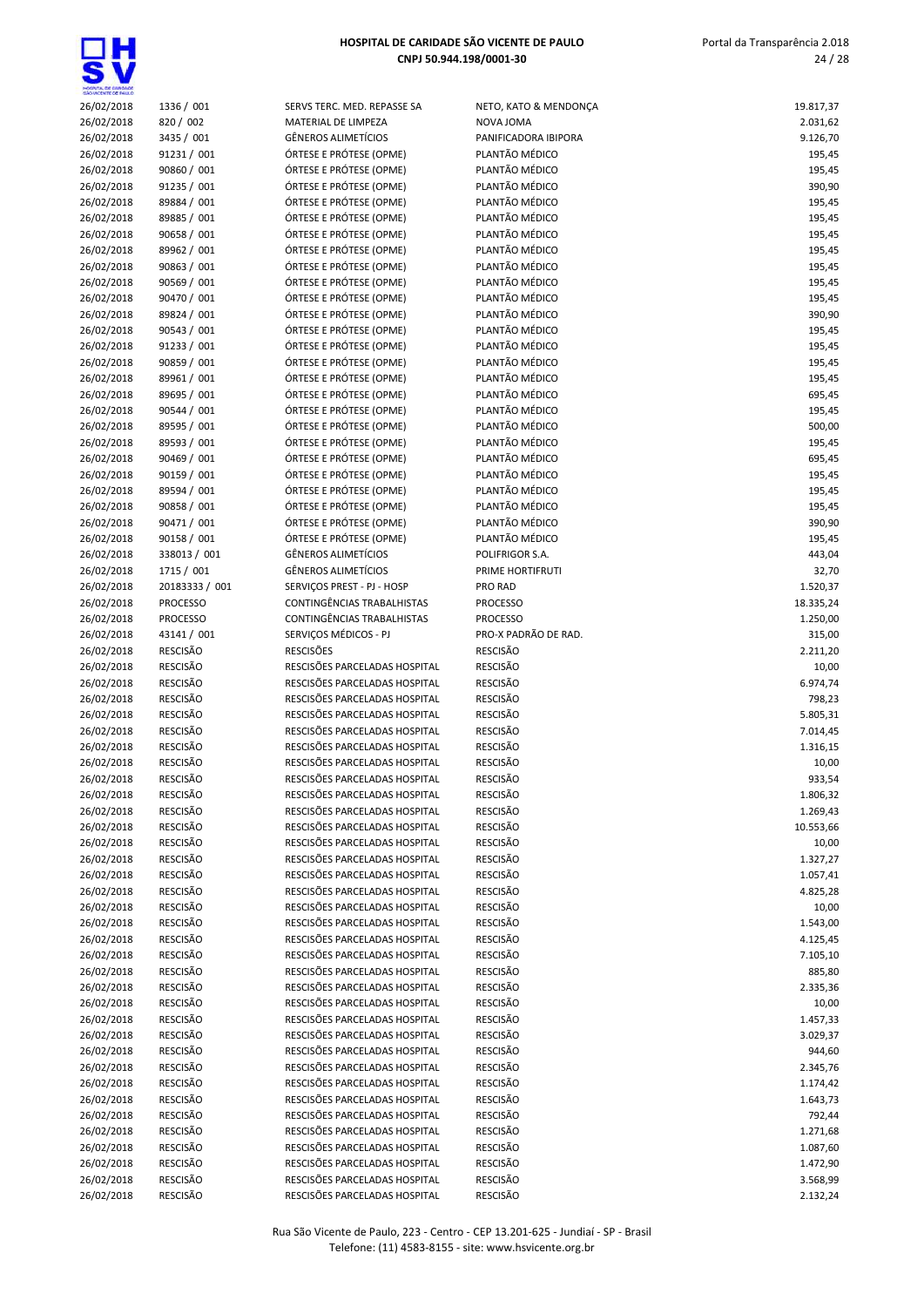| SÃO VICENTE DE PAIX O |                 |                                     |                           |            |
|-----------------------|-----------------|-------------------------------------|---------------------------|------------|
| 26/02/2018            | <b>RESCISÃO</b> | RESCISÕES PARCELADAS HOSPITAL       | <b>RESCISÃO</b>           | 3.010,10   |
| 26/02/2018            | <b>RESCISÃO</b> | RESCISÕES PARCELADAS HOSPITAL       | RESCISÃO                  | 1.148,59   |
| 26/02/2018            | <b>RESCISÃO</b> | RESCISÕES PARCELADAS HOSPITAL       | <b>RESCISÃO</b>           | 2.187,60   |
| 26/02/2018            | <b>RESCISÃO</b> | RESCISÕES PARCELADAS HOSPITAL       | RESCISÃO                  | 1.195,93   |
| 26/02/2018            | 1113 / 001      | SERVICOS PREST - PJ - HOSP          | RV SOLUC. CLIMATIZAÇÃO    | 600,00     |
| 26/02/2018            | 1114/001        | SERVIÇOS PREST - PJ - HOSP          | RV SOLUC. CLIMATIZAÇÃO    | 940,00     |
| 26/02/2018            | 1112 / 001      | SERVIÇOS PREST - PJ - HOSP          | RV SOLUC. CLIMATIZAÇÃO    | 16.000,00  |
| 26/02/2018            | 19500 / 002     | DROGAS E MEDICAMENTOS               | <b>S3 MED FILIAL</b>      | 6.337,50   |
| 26/02/2018            | 1942578 / 001   | <b>GÊNEROS ALIMETÍCIOS</b>          | SERRAMAR                  | 504,00     |
| 26/02/2018            | 1945065 / 001   | <b>GÊNEROS ALIMETÍCIOS</b>          | SERRAMAR                  | 672,00     |
| 26/02/2018            | 1946040 / 001   | GÊNEROS ALIMETÍCIOS                 | SERRAMAR                  | 441,00     |
| 26/02/2018            | 147 / 001       | SERVICOS MÉDICOS - PJ               | SIMÕES PESSORRUSSO        | 47.394,25  |
| 26/02/2018            | 177269 / 001    | SERVIÇOS PREST - PJ - HOSP          | <b>SIMPRO</b>             | 544,02     |
| 26/02/2018            | 96148 / 001     | DROGAS E MEDICAMENTOS               | <b>SOMA SP</b>            | 2.835,00   |
| 26/02/2018            | 260 / 001       | <b>OUTROS CUSTOS GERAIS</b>         | TAPEÇARIA PRUDENTE        | 300,00     |
| 26/02/2018            | 259 / 001       | <b>OUTROS CUSTOS GERAIS</b>         | TAPEÇARIA PRUDENTE        | 340,00     |
| 26/02/2018            | 94909 / 001     | <b>COMBUSTÍVEIS E LUBRIFICANTES</b> | <b>ULTRAGAZ</b>           | 3.457,94   |
| 26/02/2018            | 7763 / 001      | <b>TELEFONE</b>                     | <b>VIVO</b>               | 4.275,09   |
| 27/02/2018            | 33658 / 001     | SERVS TERC. MED. REPASSE SA         | AFIP                      | 159.466,92 |
| 27/02/2018            | CONF DIV / 007  | PARCELAMENTO FORNECEDORES           | ATMOSFERA                 | 17.110,00  |
| 27/02/2018            | 30461 / 001     | SERVIÇOS PREST - PJ - HOSP          | ATMOSFERA                 | 994,20     |
| 27/02/2018            | 30574 / 001     | SERVIÇOS PREST - PJ - HOSP          | ATMOSFERA                 | 4.783,80   |
| 27/02/2018            | 20058 / 001     | SERVICOS PREST - PJ - HOSP          | ATMOSFERA                 | 14.397,53  |
| 27/02/2018            | 20201 / 001     | SERVIÇOS PREST - PJ - HOSP          | ATMOSFERA                 | 167.459,84 |
| 27/02/2018            | 27883 / 001     | <b>GÊNEROS ALIMETÍCIOS</b>          | <b>BANCA CODARIM</b>      | 95,45      |
| 27/02/2018            | 27882 / 001     | <b>GÊNEROS ALIMETÍCIOS</b>          | <b>BANCA CODARIM</b>      | 71,00      |
| 27/02/2018            | 466 / 001       | PEÇAS E MATS DE REPOSIÇÃO EQUIP.    | <b>BIO INFINITY</b>       | 2.622,00   |
| 27/02/2018            | 476 / 001       | PECAS E MATS DE REPOSIÇÃO EQUIP.    | <b>BIO INFINITY</b>       | 420,00     |
| 27/02/2018            | 360685 / 001    | <b>GÊNEROS ALIMETÍCIOS</b>          | <b>BOM SABOR</b>          | 446,00     |
| 27/02/2018            | 15595 / 001     | ÓRTESE E PRÓTESE (OPME)             | <b>CARDIO E ENDO</b>      | 195,45     |
| 27/02/2018            | 15637 / 001     | ÓRTESE E PRÓTESE (OPME)             | CARDIO E ENDO             | 195,45     |
| 27/02/2018            | 15472 / 001     | ÓRTESE E PRÓTESE (OPME)             | CARDIO E ENDO             | 4.069,00   |
| 27/02/2018            | 15406 / 001     | ÓRTESE E PRÓTESE (OPME)             | <b>CARDIO E ENDO</b>      | 2.534,50   |
| 27/02/2018            | 15594 / 001     | ÓRTESE E PRÓTESE (OPME)             | CARDIO E ENDO             | 195,45     |
| 27/02/2018            | 15407 / 001     | ÓRTESE E PRÓTESE (OPME)             | <b>CARDIO E ENDO</b>      | 2.534,50   |
| 27/02/2018            | 15731 / 001     | ÓRTESE E PRÓTESE (OPME)             | <b>CARDIO E ENDO</b>      | 2.034,50   |
| 27/02/2018            | 15593 / 001     | ÓRTESE E PRÓTESE (OPME)             | <b>CARDIO E ENDO</b>      | 2.034,50   |
| 27/02/2018            | 15730 / 001     | ÓRTESE E PRÓTESE (OPME)             | <b>CARDIO E ENDO</b>      | 2.034,50   |
| 27/02/2018            | 212025 / 001    | ÓRTESE E PRÓTESE (OPME)             | CARDIO MEDICAL            | 2.400,00   |
| 27/02/2018            | 213543 / 001    | ÓRTESE E PRÓTESE (OPME)             | CARDIO MEDICAL            | 2.800,00   |
| 27/02/2018            | 212017 / 001    | ÓRTESE E PRÓTESE (OPME)             | <b>CARDIO MEDICAL</b>     | 425,00     |
| 27/02/2018            | 674 / 001       | SERVS TERC. MED. REPASSE SA         | CARDIOIMAGEM              | 19.290,87  |
| 27/02/2018            | 92261 / 001     | <b>GÊNEROS ALIMETÍCIOS</b>          | <b>CATABY FINAL 57</b>    | 1.654,49   |
| 27/02/2018            | 784617 / 001    | MATERIAL MÉDICO REEMBOLSÁVEL        | <b>CBS</b>                | 94,44      |
| 27/02/2018            | 134883 / 002    | MATERIAL MÉDICO REEMBOLSÁVEL        | CIRUR SÃO JOSE 04         | 3.220,40   |
| 27/02/2018            | 135809 / 001    | MATERIAL MÉDICO REEMBOLSÁVEL        | CIRUR SÃO JOSE 04         | 22.507,10  |
| 27/02/2018            | 135121 / 002    | MATERIAL MÉDICO REEMBOLSÁVEL        | CIRUR SÃO JOSE 04         | 1.372,50   |
| 27/02/2018            | 135694 / 001    | MATERIAL MÉDICO REEMBOLSÁVEL        | CIRUR SÃO JOSE 04         | 1.068,68   |
| 27/02/2018            | 146 / 001       | SERVIÇOS PREST - PJ - HOSP          | CKS AUD E CONSUL          | 3.558,33   |
| 27/02/2018            | 5137 / 001      | SERVICOS MÉDICOS - PJ               | CLÍNICA ZIMMERMANN        | 25.339,50  |
| 27/02/2018            | 5138 / 001      | SERVICOS MÉDICOS - PJ               | CLÍNICA ZIMMERMANN        | 16.570,00  |
| 27/02/2018            | CONF DIV / 002  | TERMO CONF. DÍVIDA                  | COLSAN                    | 17.358,66  |
| 27/02/2018            | 36 / 001        | SERVIÇOS MÉDICOS - PJ               | COLSAN                    | 92.064,00  |
| 27/02/2018            | 40368 / 001     | ÓRTESE E PRÓTESE (OPME)             | DENUO MEDIC               | 2.205,43   |
| 27/02/2018            | 18357 / 001     | LOCAÇÃO (EQUIP, MÁQ. ESPAÇO)        | DIGITAL JUNDIAÍ           | 23.292,25  |
| 27/02/2018            | 114864 / 001    | <b>DESPESAS FINANCEIRAS</b>         | <b>ELEVADORES OTIS</b>    | 0,01       |
| 27/02/2018            | 114864 / 001    | SERVIÇOS PREST - PJ - HOSP          | <b>ELEVADORES OTIS</b>    | 830,74     |
| 27/02/2018            | 6130 / 001      | MATERIAL DE LIMPEZA                 | <b>ELITE</b>              | 2.382,51   |
| 27/02/2018            | 305385 / 001    | ÓRTESE E PRÓTESE (OPME)             | <b>EMPÓRIO HOSPITALAR</b> | 1.541,00   |
| 27/02/2018            | 305384 / 001    | ÓRTESE E PRÓTESE (OPME)             | <b>EMPÓRIO HOSPITALAR</b> | 1.287,00   |
| 27/02/2018            | 113967 / 001    | ÓRTESE E PRÓTESE (OPME)             | ERECTA                    | 3.935,43   |
| 27/02/2018            | 114300 / 001    | ÓRTESE E PRÓTESE (OPME)             | ERECTA                    | 3.819,05   |
| 27/02/2018            | 114149 / 001    | ÓRTESE E PRÓTESE (OPME)             | ERECTA                    | 2.960,00   |
| 27/02/2018            | 113968 / 001    | ÓRTESE E PRÓTESE (OPME)             | ERECTA                    | 525,02     |
| 27/02/2018            | 114160 / 001    | ÓRTESE E PRÓTESE (OPME)             | ERECTA                    | 950,00     |
| 27/02/2018            | 114092 / 001    | ÓRTESE E PRÓTESE (OPME)             | ERECTA                    | 7.953,98   |
| 27/02/2018            | 114301 / 001    | ÓRTESE E PRÓTESE (OPME)             | ERECTA                    | 2.010,00   |
| 27/02/2018            | 114362 / 001    | ÓRTESE E PRÓTESE (OPME)             | ERECTA                    | 1.900,00   |
| 27/02/2018            | 113969 / 001    | ÓRTESE E PRÓTESE (OPME)             | ERECTA                    | 2.010,00   |
|                       |                 |                                     |                           |            |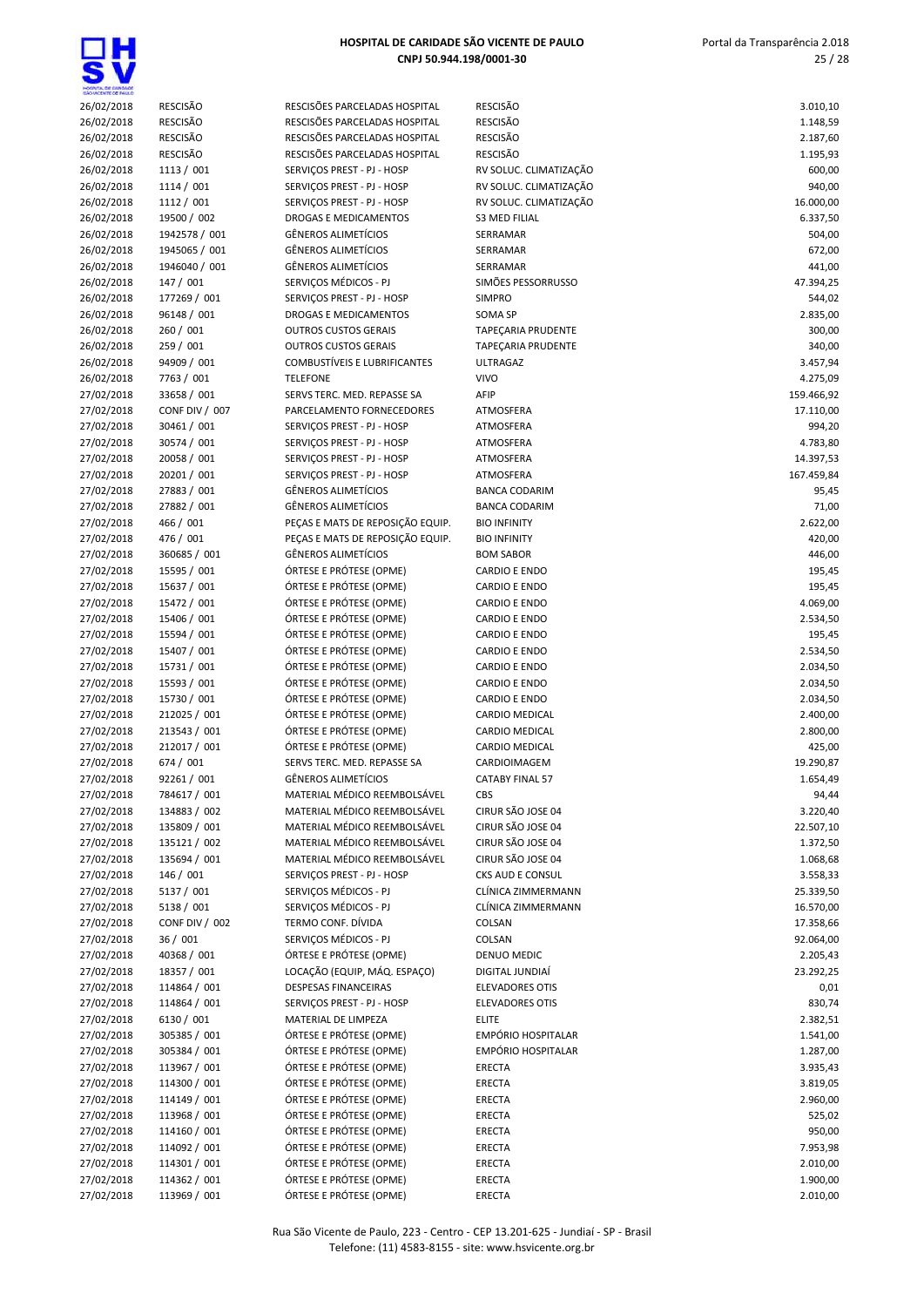

| SHO VICENTE DE INIULO |                  |                                  |                            |            |
|-----------------------|------------------|----------------------------------|----------------------------|------------|
| 27/02/2018            | 114148 / 001     | ÓRTESE E PRÓTESE (OPME)          | <b>ERECTA</b>              | 650,00     |
| 27/02/2018            | CONF DIV / 001   | PARCELAMENTO FORNECEDORES        | <b>FARMAVIDA</b>           | 8.913,91   |
| 27/02/2018            | MARÇO/18 / 001   | FÉRIAS HOSPITAL                  | FÉRIAS FOLHA MARÇO/18      | 441.898,71 |
| 27/02/2018            | MARÇO/18 / 001   | FÉRIAS HOSPITAL                  | FÉRIAS FOLHA MARÇO/18      | 24.674,54  |
| 27/02/2018            | 2558820 / 001    | GÊNEROS ALIMETÍCIOS              | <b>FESTPAN</b>             | 554,40     |
| 27/02/2018            | 1201082 / 001    | GÊNEROS ALIMETÍCIOS              | <b>FRANGO ADORO FILIAL</b> | 376,00     |
|                       |                  |                                  |                            |            |
| 27/02/2018            | 873458 / 001     | GÊNEROS ALIMETÍCIOS              | FRESENIUS-MATRIZ           | 2.246,71   |
| 27/02/2018            | 2715690 / 001    | GÊNEROS ALIMETÍCIOS              | <b>FRIBOI FILIAL</b>       | 1.639,71   |
| 27/02/2018            | 303128 / 001     | <b>GÊNEROS ALIMETÍCIOS</b>       | FRIOS DADO FINAL 54        | 164,60     |
| 27/02/2018            | 66233 / 001      | PEÇAS E MATS DE REPOSIÇÃO EQUIP. | <b>GFE BRASIL</b>          | 1.499,99   |
| 27/02/2018            | 250836 / 001     | <b>GASES MEDICINAIS</b>          | <b>IBG</b>                 | 2.153,87   |
| 27/02/2018            | 36415 / 001      | <b>GASES MEDICINAIS</b>          | <b>IBG CRYO FILIAL</b>     | 3.790,79   |
| 27/02/2018            | 34838 / 001      | SERVS TERC. MED. REPASSE SA      | <b>ICON</b>                | 16.073,24  |
| 27/02/2018            | 1399 / 001       | SERVS TERC. MED. REPASSE SA      | INST CARDOSO DE ALME       | 25.253,16  |
| 27/02/2018            | 3344 / 001       | ÓRTESE E PRÓTESE (OPME)          | <b>INTERMEDICAL EQUIP</b>  | 140,00     |
|                       | 7956 / 001       | <b>GÊNEROS ALIMETÍCIOS</b>       | <b>IRMÃOS KANESHI</b>      | 902,80     |
| 27/02/2018            |                  |                                  |                            |            |
| 27/02/2018            | 2078 / 001       | LOCAÇÃO DE EQUIPAMENTOS          | <b>IRON MOUNTAIN</b>       | 25.797,63  |
| 27/02/2018            | D-34421 / 001    | <b>DESPESAS FINANCEIRAS</b>      | IRRF - P. JURÍDICA         | 5,52       |
| 27/02/2018            | D-34421 / 001    | <b>IMPOSTO FEDERAL</b>           | IRRF - P. JURÍDICA         | 239,34     |
| 27/02/2018            | 76599 / 001      | <b>GÊNEROS ALIMETÍCIOS</b>       | JOATE COM E REP            | 608,76     |
| 27/02/2018            | 252 / 001        | PEÇAS E MATS DE REPOSIÇÃO EQUIP. | MEDYCOM                    | 1.061,50   |
| 27/02/2018            | 6693 / 001       | ÓRTESE E PRÓTESE (OPME)          | <b>MERIL</b>               | 2.034,50   |
| 27/02/2018            | 6694 / 001       | ÓRTESE E PRÓTESE (OPME)          | <b>MERIL</b>               | 500,00     |
| 27/02/2018            | 1718 / 001       | SERVIÇOS MÉDICOS - PJ            | <b>NEURO PEDIATRIA</b>     | 117,00     |
|                       | 8173 / 001       | ÓRTESE E PRÓTESE (OPME)          | PANMEDICA                  |            |
| 27/02/2018            |                  |                                  |                            | 200,00     |
| 27/02/2018            | 1483 / 001       | LOCAÇÃO (EQUIP, MÁQ. ESPAÇO)     | PANMEDICA                  | 3.300,00   |
| 27/02/2018            | 594461 / 001     | <b>GÊNEROS ALIMETÍCIOS</b>       | PAPEL ITUPEVA              | 152,30     |
| 27/02/2018            | MARÇO/2018 / 001 | PENSÃO ALIMENTÍCIA               | PENSÃO ALIMENTÍCIA         | 5.041,00   |
| 27/02/2018            | D-34421 / 001    | <b>DESPESAS FINANCEIRAS</b>      | PIS/COFINS/CSLL            | 17,13      |
| 27/02/2018            | D-34421 / 001    | <b>IMPOSTO FEDERAL</b>           | PIS/COFINS/CSLL            | 741,96     |
| 27/02/2018            | 226537 / 001     | <b>OUTROS MATERIAIS</b>          | POLAR FIX                  | 2.600,00   |
| 27/02/2018            | 226659 / 001     | MATERIAL MÉDICO REEMBOLSÁVEL     | POLAR FIX                  | 11.275,20  |
| 27/02/2018            | 11/24 / 001      | TERMO CONF. DÍVIDA               | PRIME                      | 12.600,00  |
| 27/02/2018            | 49967 / 001      | ÓRTESE E PRÓTESE (OPME)          | PRIME                      | 344,13     |
|                       |                  | ÓRTESE E PRÓTESE (OPME)          |                            |            |
| 27/02/2018            | 48851 / 001      |                                  | PRIME                      | 2.200,00   |
| 27/02/2018            | 49015 / 001      | ÓRTESE E PRÓTESE (OPME)          | PRIME                      | 913,16     |
| 27/02/2018            | 49302 / 001      | ÓRTESE E PRÓTESE (OPME)          | PRIME                      | 764,34     |
| 27/02/2018            | 50458 / 001      | ÓRTESE E PRÓTESE (OPME)          | PRIME                      | 5.380,15   |
| 27/02/2018            | 48934 / 001      | ÓRTESE E PRÓTESE (OPME)          | PRIME                      | 764,34     |
| 27/02/2018            | 50456 / 001      | ÓRTESE E PRÓTESE (OPME)          | PRIME                      | 235,88     |
| 27/02/2018            | 50475 / 001      | ÓRTESE E PRÓTESE (OPME)          | PRIME                      | 292,44     |
| 27/02/2018            | 50450 / 001      | ÓRTESE E PRÓTESE (OPME)          | PRIME                      | 1.594,90   |
| 27/02/2018            | 48872 / 001      | ÓRTESE E PRÓTESE (OPME)          | PRIME                      | 1.826,32   |
| 27/02/2018            | 49018 / 001      | ÓRTESE E PRÓTESE (OPME)          | PRIME                      | 913,16     |
|                       | 48915 / 001      |                                  |                            |            |
| 27/02/2018            |                  | ÓRTESE E PRÓTESE (OPME)          | PRIME                      | 764,34     |
| 27/02/2018            | 49306 / 001      | ÓRTESE E PRÓTESE (OPME)          | PRIME                      | 1.500,00   |
| 27/02/2018            | 50113 / 001      | ÓRTESE E PRÓTESE (OPME)          | PRIME                      | 5.630,15   |
| 27/02/2018            | 49309 / 001      | ÓRTESE E PRÓTESE (OPME)          | PRIME                      | 549,04     |
| 27/02/2018            | 50288 / 001      | ÓRTESE E PRÓTESE (OPME)          | PRIME                      | 913,16     |
| 27/02/2018            | 50393 / 001      | ÓRTESE E PRÓTESE (OPME)          | PRIME                      | 1.975,42   |
| 27/02/2018            | 50478 / 001      | ÓRTESE E PRÓTESE (OPME)          | PRIME                      | 202,06     |
| 27/02/2018            | 49311 / 001      | ÓRTESE E PRÓTESE (OPME)          | PRIME                      | 1.500,00   |
| 27/02/2018            | 49479 / 001      | ÓRTESE E PRÓTESE (OPME)          | PRIME                      | 15.250,00  |
| 27/02/2018            | 48933 / 001      | ÓRTESE E PRÓTESE (OPME)          | PRIME                      |            |
|                       |                  |                                  |                            | 688,26     |
| 27/02/2018            | 49517 / 001      | ÓRTESE E PRÓTESE (OPME)          | PRIME                      | 5.630,15   |
| 27/02/2018            | 50347 / 001      | ÓRTESE E PRÓTESE (OPME)          | PRIME                      | 913,16     |
| 27/02/2018            | 50516 / 001      | ÓRTESE E PRÓTESE (OPME)          | PRIME                      | 1.300,00   |
| 27/02/2018            | 50486 / 001      | ÓRTESE E PRÓTESE (OPME)          | PRIME                      | 183,81     |
| 27/02/2018            | 49881 / 001      | ÓRTESE E PRÓTESE (OPME)          | PRIME                      | 1.483,81   |
| 27/02/2018            | 49304 / 001      | ÓRTESE E PRÓTESE (OPME)          | PRIME                      | 183,81     |
| 27/02/2018            | 50440 / 001      | ÓRTESE E PRÓTESE (OPME)          | PRIME                      | 5.380,15   |
| 27/02/2018            | 49016 / 001      | ÓRTESE E PRÓTESE (OPME)          | PRIME                      | 913,16     |
| 27/02/2018            | 50371 / 001      | ÓRTESE E PRÓTESE (OPME)          | PRIME                      | 913,16     |
|                       |                  |                                  |                            |            |
| 27/02/2018            | 50455 / 001      | ÓRTESE E PRÓTESE (OPME)          | PRIME                      | 202,06     |
| 27/02/2018            | 49284 / 001      | ÓRTESE E PRÓTESE (OPME)          | PRIME                      | 913,16     |
| 27/02/2018            | 49285 / 001      | ÓRTESE E PRÓTESE (OPME)          | PRIME                      | 913,16     |
| 27/02/2018            | 50452 / 001      | ÓRTESE E PRÓTESE (OPME)          | PRIME                      | 232,04     |
| 27/02/2018            | 50332 / 001      | ÓRTESE E PRÓTESE (OPME)          | PRIME                      | 978,92     |
| 27/02/2018            | 41601 / 001      | ÓRTESE E PRÓTESE (OPME)          | PRIME                      | 578,67     |
|                       |                  |                                  |                            |            |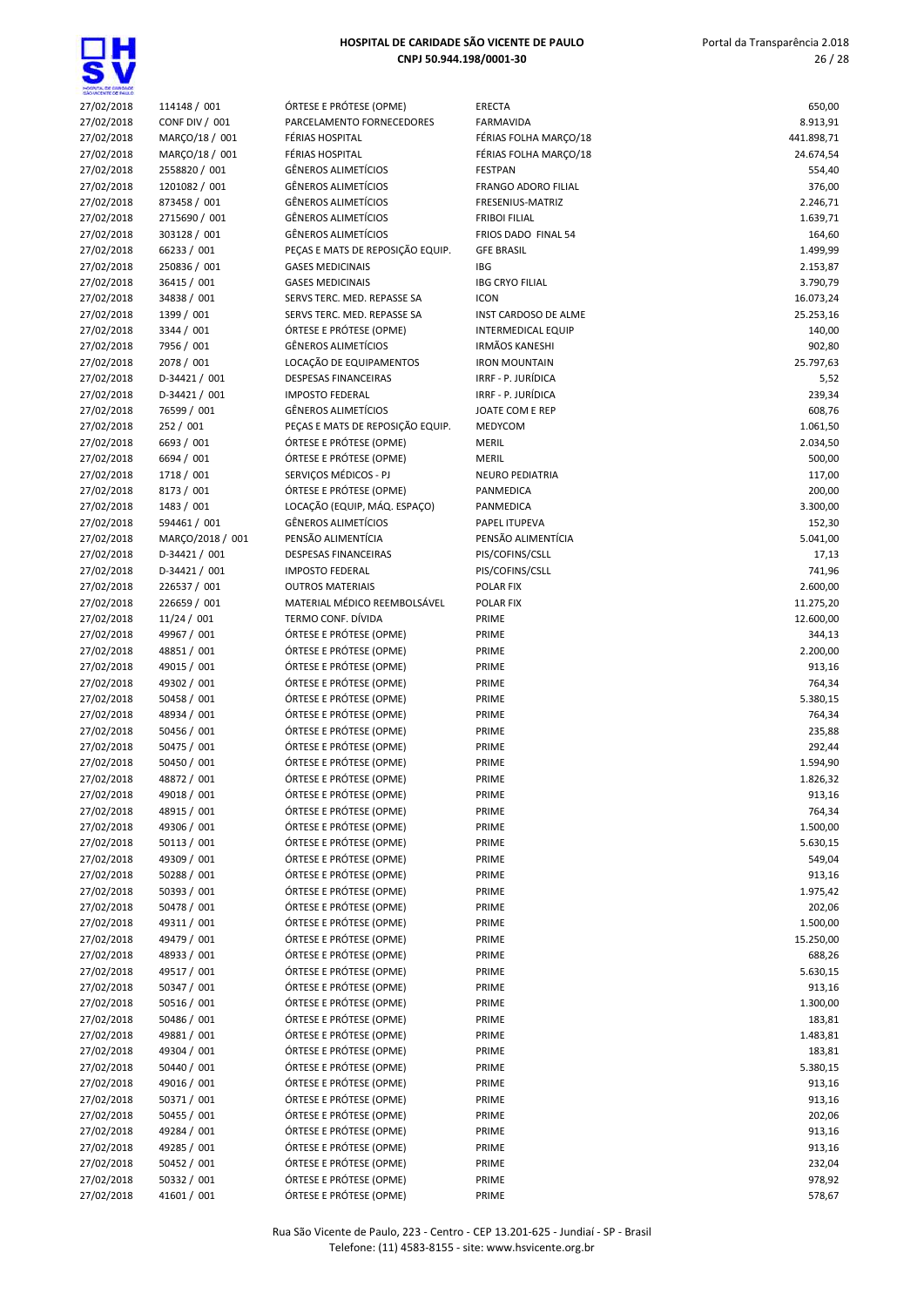<u>ក្ត</u>

| Mospita, de Gardade<br>São Vicente de Failló |                      |                                  |                                 |            |
|----------------------------------------------|----------------------|----------------------------------|---------------------------------|------------|
| 27/02/2018                                   | 50366 / 001          | ÓRTESE E PRÓTESE (OPME)          | PRIME                           | 1.474,90   |
| 27/02/2018                                   | 50381 / 001          | ÓRTESE E PRÓTESE (OPME)          | PRIME                           | 2.342,06   |
| 27/02/2018                                   | 50318 / 001          | ÓRTESE E PRÓTESE (OPME)          | PRIME                           | 1.733,45   |
| 27/02/2018                                   | 50339 / 001          | ÓRTESE E PRÓTESE (OPME)          | PRIME                           | 1.947,71   |
| 27/02/2018                                   | 50374 / 001          | ÓRTESE E PRÓTESE (OPME)          | PRIME                           | 257,48     |
| 27/02/2018                                   | 50344 / 001          | ÓRTESE E PRÓTESE (OPME)          | PRIME                           | 2.200,00   |
| 27/02/2018                                   | 49087 / 001          | ÓRTESE E PRÓTESE (OPME)          | PRIME                           | 1.500,00   |
| 27/02/2018                                   | 49649 / 001          | ÓRTESE E PRÓTESE (OPME)          | PRIME                           | 1.300,00   |
| 27/02/2018                                   | 50417 / 001          | ÓRTESE E PRÓTESE (OPME)          | PRIME                           | 16.610,00  |
| 27/02/2018                                   | 50386 / 001          | ÓRTESE E PRÓTESE (OPME)          | PRIME                           | 578,67     |
| 27/02/2018                                   | 50290 / 001          | ÓRTESE E PRÓTESE (OPME)          | PRIME                           | 913,16     |
| 27/02/2018                                   | 49212 / 001          | ÓRTESE E PRÓTESE (OPME)          | PRIME                           | 578,67     |
|                                              |                      | ÓRTESE E PRÓTESE (OPME)          |                                 |            |
| 27/02/2018                                   | 50388 / 001          |                                  | PRIME                           | 1.300,00   |
| 27/02/2018                                   | 50362 / 001          | ÓRTESE E PRÓTESE (OPME)          | PRIME                           | 250,00     |
| 27/02/2018                                   | 50396 / 001          | ÓRTESE E PRÓTESE (OPME)          | PRIME                           | 913,16     |
| 27/02/2018                                   | 50400 / 001          | ÓRTESE E PRÓTESE (OPME)          | PRIME                           | 1.857,71   |
| 27/02/2018                                   | 48870 / 001          | ÓRTESE E PRÓTESE (OPME)          | PRIME                           | 913,16     |
| 27/02/2018                                   | <b>PROCESSO</b>      | CONTINGÊNCIAS TRABALHISTAS       | <b>PROCESSO</b>                 | 3.927,45   |
| 27/02/2018                                   | <b>PROCESSO</b>      | CONTINGÊNCIAS TRABALHISTAS       | <b>PROCESSO</b>                 | 1.500,00   |
| 27/02/2018                                   | <b>PROCESSO</b>      | CONTINGÊNCIAS TRABALHISTAS       | <b>PROCESSO</b>                 | 1.184,77   |
| 27/02/2018                                   | <b>PROCESSO</b>      | CONTINGÊNCIAS TRABALHISTAS       | <b>PROCESSO</b>                 | 6.231,88   |
| 27/02/2018                                   | <b>PROCESSO</b>      | CONTINGÊNCIAS TRABALHISTAS       | <b>PROCESSO</b>                 | 1.000,00   |
| 27/02/2018                                   | <b>PROCESSO</b>      | CONTINGÊNCIAS TRABALHISTAS       | <b>PROCESSO</b>                 | 15.801,26  |
| 27/02/2018                                   | <b>PROCESSO</b>      | CONTINGÊNCIAS TRABALHISTAS       | <b>PROCESSO</b>                 | 7.000,00   |
| 27/02/2018                                   | <b>PROCESSO</b>      | CONTINGÊNCIAS TRABALHISTAS       | <b>PROCESSO</b>                 | 6.700,00   |
| 27/02/2018                                   | <b>PROCESSO</b>      | CONTINGÊNCIAS TRABALHISTAS       | <b>PROCESSO</b>                 | 1.290,00   |
| 27/02/2018                                   | <b>PROCESSO</b>      | CONTINGÊNCIAS TRABALHISTAS       | <b>PROCESSO</b>                 | 1.300,00   |
| 27/02/2018                                   | 93622 / 001          | PEÇAS E MATS DE REPOSIÇÃO EQUIP. | <b>PROTEC</b>                   | 1.525,57   |
| 27/02/2018                                   | <b>RESCISÃO</b>      | RESCISÕES PARCELADAS HOSPITAL    | RESCISÕES PARCELADAS            | 77.733,34  |
| 27/02/2018                                   | <b>RESCISÃO</b>      | RESCISÕES PARCELADAS HOSPITAL    | RESCISÕES PARCELADAS            | 15.537,38  |
| 27/02/2018                                   | 2250377 / 001        | IMPRESSOS, MATL DE EXPEDIENTE    | SALES                           | 1.896,00   |
| 27/02/2018                                   | 2256317 / 001        | <b>GÊNEROS ALIMETÍCIOS</b>       | SALES                           | 385,60     |
| 27/02/2018                                   | 99806 / 001          | DROGAS E MEDICAMENTOS            | SANOBIOL                        | 12.853,32  |
| 27/02/2018                                   | 99598 / 001          | DROGAS E MEDICAMENTOS            | SANOBIOL                        | 13.909,00  |
|                                              | 7234 / 001           | MATL MANUT.PREDIAL, ELÉTR, HID   | SANTA FÉ COMERCIAL              | 48,00      |
| 27/02/2018                                   |                      |                                  |                                 |            |
| 27/02/2018                                   | 6833 / 001           | CONT. DE MANUTENÇÃO-HOSP         | SIEMENS HEALTHCARE              | 1.552,48   |
| 27/02/2018                                   | 6563 / 001           | CONT. DE MANUTENÇÃO-HOSP         | SIEMENS HEALTHCARE              | 1.595,84   |
| 27/02/2018                                   | 6760 / 001           | CONT. DE MANUTENÇÃO-HOSP         | SIEMENS HEALTHCARE              | 3.001,94   |
| 27/02/2018                                   | 6562 / 001           | CONT. DE MANUTENÇÃO-HOSP         | SIEMENS HEALTHCARE              | 21.945,68  |
| 27/02/2018                                   | CONF DIV / 006       | TERMO CONF. DÍVIDA               | ST JUDE MEDICAL                 | 20.440,43  |
| 27/02/2018                                   | 348168 / 001         | MATERIAL MÉDICO REEMBOLSÁVEL     | <b>ST JUDE MEDICAL</b>          | 2.217,80   |
| 27/02/2018                                   | 125657 / 001         | FILMES E QUÍMICOS                | SUPERMED FINAL 07               | 2.449,02   |
| 27/02/2018                                   | 355657 / 001         | ÓRTESE E PRÓTESE (OPME)          | SUPRIMED                        | 1.287,00   |
| 27/02/2018                                   | 356245 / 001         | ÓRTESE E PRÓTESE (OPME)          | SUPRIMED                        | 1.033,00   |
| 27/02/2018                                   | 355828 / 001         | ÓRTESE E PRÓTESE (OPME)          | SUPRIMED                        | 1.287,00   |
| 27/02/2018                                   | 355826 / 001         | ÓRTESE E PRÓTESE (OPME)          | SUPRIMED                        | 2.303,00   |
| 27/02/2018                                   | 74068 / 001          | <b>GÊNEROS ALIMETÍCIOS</b>       | <b>TERRÃO</b>                   | 338,80     |
| 27/02/2018                                   | 139038 / 001         | ÓRTESE E PRÓTESE (OPME)          | VITÓRIA HOSPITALAR              | 1.017,25   |
| 27/02/2018                                   | 139197 / 001         | ÓRTESE E PRÓTESE (OPME)          | VITÓRIA HOSPITALAR              | 1.017,25   |
| 27/02/2018                                   | 139198 / 001         | ÓRTESE E PRÓTESE (OPME)          | VITÓRIA HOSPITALAR              | 1.017,25   |
| 27/02/2018                                   | 139036 / 001         | ÓRTESE E PRÓTESE (OPME)          | VITÓRIA HOSPITALAR              | 1.017,25   |
| 27/02/2018                                   | 139037 / 001         | ÓRTESE E PRÓTESE (OPME)          | VITÓRIA HOSPITALAR              | 1.017,25   |
| 27/02/2018                                   | 139679 / 001         | ÓRTESE E PRÓTESE (OPME)          | VITÓRIA HOSPITALAR              | 1.017,25   |
| 27/02/2018                                   | 11930 / 001          | SERVIÇOS PREST - PJ - HOSP       | VPV SAÚDE AMBIENTAL             | 660,81     |
| 27/02/2018                                   | 7963 / 001           | SERVICOS PREST - PJ - HOSP       | WISE SYSTEMS                    | 1.992,95   |
| 28/02/2018                                   | 6641 / 001           | PEÇAS E MATS DE REPOSIÇÃO EQUIP. | AAME COM DE EQUIP LT            | 601,00     |
|                                              | 1558 / 001           | MATL MANUT.PREDIAL, ELÉTR, HID   | AS RESISTÊNCIAS MATR            | 380,00     |
| 28/02/2018                                   |                      |                                  |                                 |            |
| 28/02/2018                                   | 38013 / 001          | <b>GÊNEROS ALIMETÍCIOS</b>       | <b>CIL</b>                      | 1.150,25   |
| 28/02/2018                                   | 22473 / 001          | <b>ENERGIA ELÉTRICA</b>          | CPFL                            | 11.217,64  |
| 28/02/2018                                   | 43028 / 001          | SERVIÇOS PREST - PJ - HOSP       | <b>ELEVADORES ATLAS</b>         | 762,80     |
| 28/02/2018                                   | FEVEREIRO/18 / 002   | DESPESAS FINANCEIRAS             | <b>ENCARGOS GRRF PARCELADAS</b> | 19.620,10  |
| 28/02/2018                                   | FEVEREIRO/18 / 001   | DESPESAS FINANCEIRAS             | <b>ENCARGOS GRRF PARCELADAS</b> | 8.050,45   |
| 28/02/2018                                   | <b>GRRF RESCISAO</b> | DESPESAS FINANCEIRAS             | <b>ENCARGOS GRRF RESCISÃO</b>   | 3.486,80   |
| 28/02/2018                                   | <b>GRRF RESCISAO</b> | FGTS RESCISÕES PARCELADAS HOSP   | <b>GRRF</b>                     | 19.589,48  |
| 28/02/2018                                   | FEVEREIRO/2018 / 002 | FGTS RESCISÕES PARCELADAS HOSP   | <b>GRRF PARCELADAS</b>          | 123.277,06 |
| 28/02/2018                                   | FEVEREIRO/2018 / 001 | FGTS RESCISÕES PARCELADAS HOSP   | <b>GRRF PARCELADAS</b>          | 50.676,54  |
| 28/02/2018                                   | <b>PROCESSO</b>      | LEGAIS E JURÍDICAS               | GRU                             | 1.000,00   |
| 28/02/2018                                   | 509884 / 001         | MATERIAL DE LIMPEZA              | PROLIM                          | 1.256,28   |
| 28/02/2018                                   | 509329 / 001         | MATERIAL DE LIMPEZA              | PROLIM                          | 12.012,84  |
|                                              |                      |                                  |                                 |            |